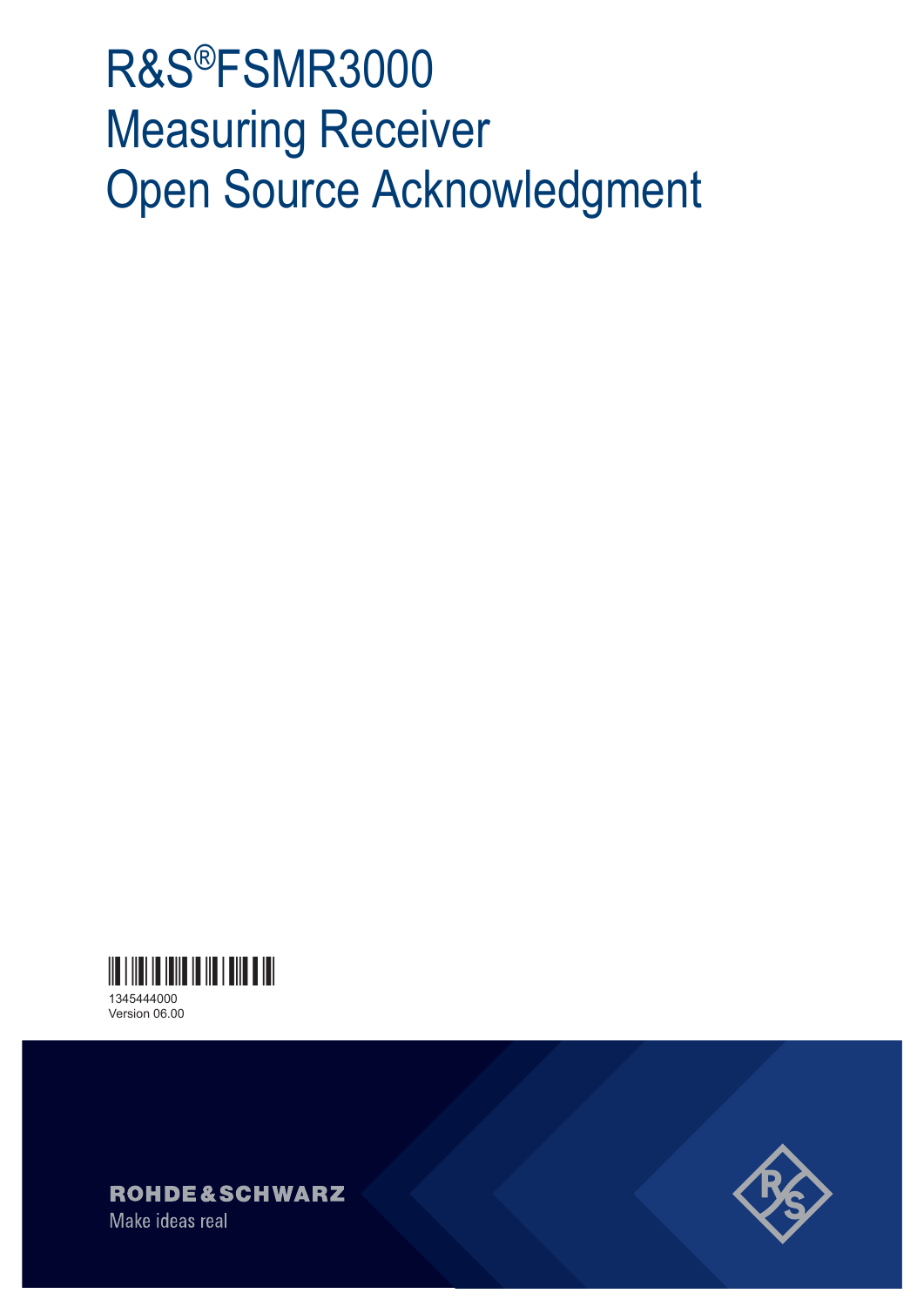This document is valid for the following Rohde & Schwarz instruments:

- R&S<sup>®</sup>FSMR3008
- R&S<sup>®</sup>FSMR3026
- R&S<sup>®</sup>FSMR3050

© 2021 Rohde & Schwarz GmbH & Co. KG Mühldorfstr. 15, 81671 München, Germany Phone: +49 89 41 29 - 0 Fax: +49 89 41 29 12 164 Email: [info@rohde-schwarz.com](mailto:info@rohde-schwarz.com) Internet: [www.rohde-schwarz.com](http://www.rohde-schwarz.com) Subject to change – Data without tolerance limits is not binding. R&S® is a registered trademark of Rohde & Schwarz GmbH & Co. KG.

Trade names are trademarks of their owners.

1345.4440.00 | Version 06.00 | R&S®FSMR3000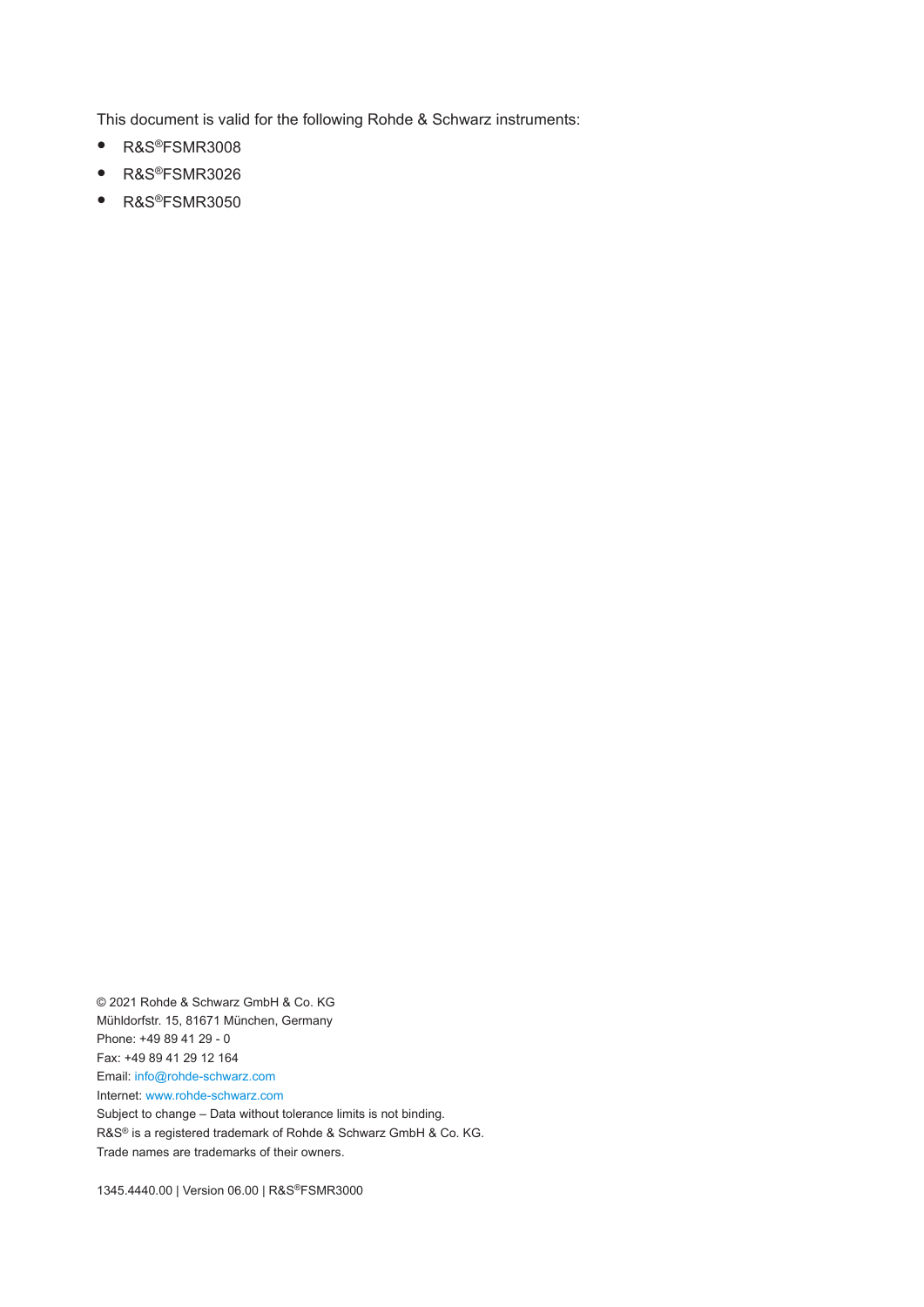## **Contents**

| B Intel(R) Integrated Performance Primitives - 2020.1.216 80 |  |
|--------------------------------------------------------------|--|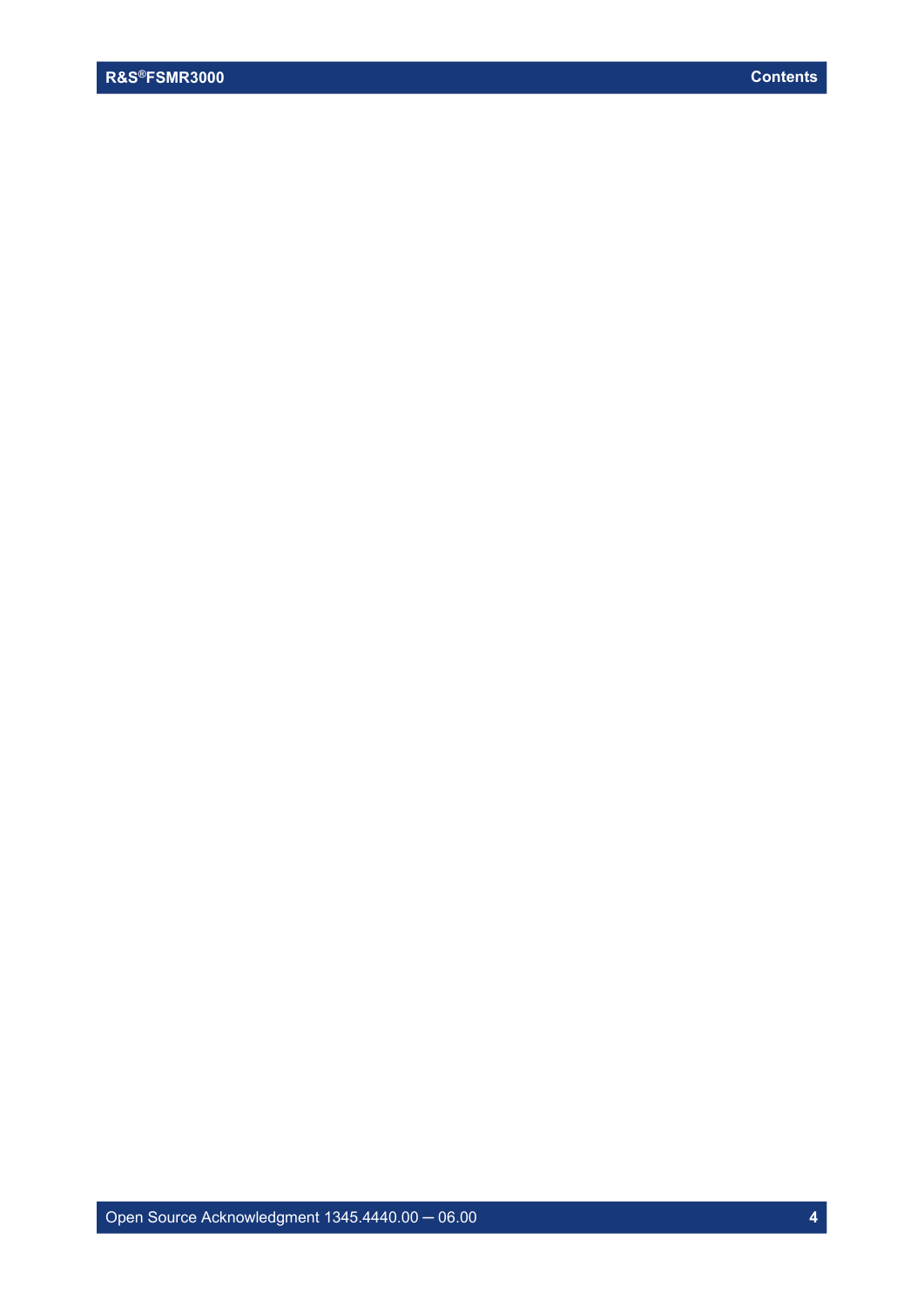## <span id="page-4-0"></span>1 Introduction

This product uses a number of open source software packages which are listed in the section ["Software packages" on page 6](#page-5-0).

The open source software is provided free of charge. You are entitled to use the open source software in accordance with the respective license conditions as provided in the following chapters.

Rohde & Schwarz would like to thank the open source community for their valuable contribution to our products.

## **1.1 Disclaimer**

The open source software is distributed WITHOUT ANY WARRANTY; without even the implied warranty of MERCHANTABILITY or FITNESS FOR A PARTICULAR PUR-POSE. The respective licenses may contain more details.

## **1.2 How to obtain the source code**

The software included in this product may contain copyrighted software that is licensed under a license requiring us to provide the source code of that software, such as the GPL or LGPL. You may obtain the complete corresponding source code for such copyrighted software from us for an unlimited period of time and at no charge. In this case, please contact:

Rohde & Schwarz GmbH & Co. KG

Mühldorfstr. 15, 81671 München, Germany

Phone: +49 89 41 29 - 12345

Email: customersupport@rohde-schwarz.com

Internet: www.customersupport.rohde-schwarz.com

This offer is valid to anyone in receipt of this information.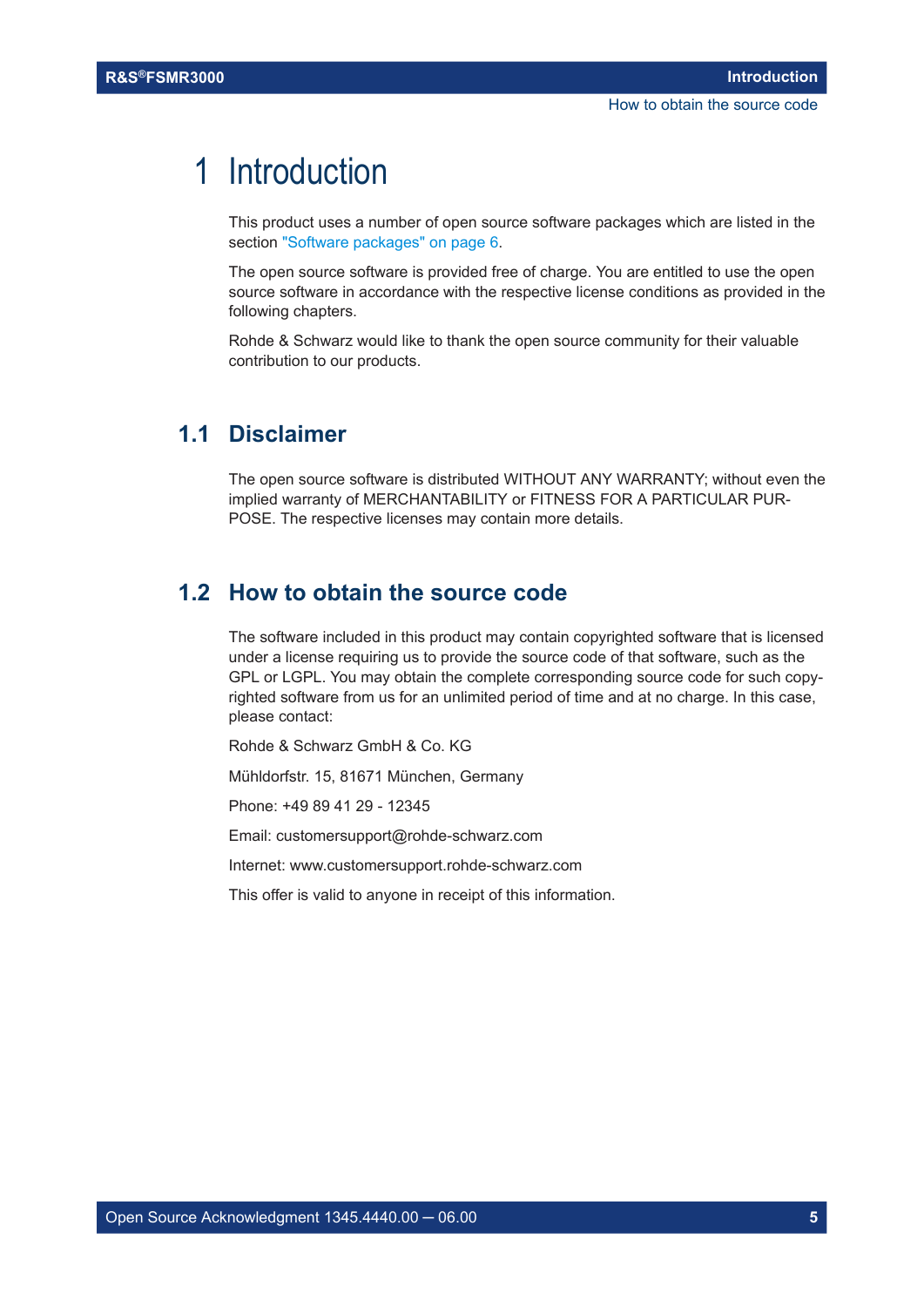## <span id="page-5-0"></span>2 Software packages

► The software contained in this product makes use of the following open source software packages.

| Package                              | <b>Version</b> | License                                                    |
|--------------------------------------|----------------|------------------------------------------------------------|
| 7-Zip                                | 18.05          | unRAR restriction AND                                      |
|                                      |                | <b>GNU Lesser General Public License v2.1 or later AND</b> |
|                                      |                | BSD 3-clause "New" or "Revised" License                    |
| angular/anima-<br>tions              | 8.2.14         | <b>MIT License</b>                                         |
| angular/cdk                          | 8.2.3          | <b>MIT License</b>                                         |
| angular/common                       | 8.2.14         | <b>MIT License</b>                                         |
| angular/compiler                     | 8.2.14         | <b>MIT License</b>                                         |
| angular/core                         | 8.2.14         | <b>MIT License</b>                                         |
| angular/elements                     | 8.2.14         | <b>MIT License</b>                                         |
| angular/forms                        | 8.2.14         | <b>MIT License</b>                                         |
| angular/platform-<br>browser         | 8.2.14         | <b>MIT License</b>                                         |
| angular/platform-<br>browser-dynamic | 8.2.14         | <b>MIT License</b>                                         |
| angular/router                       | 8.2.14         | <b>MIT License</b>                                         |
| Boost C++ Libra-<br>ries             | 1.67           | <b>Boost Software License 1.0</b>                          |
| <b>BOOST Library</b>                 | 1.63.0         | <b>Boost Software License 1.0</b>                          |
| <b>CHMLib</b>                        | 0.38           | <b>GNU Lesser General Public License v2.1</b>              |
| <b>CHMLib</b>                        | 0.40           | <b>GNU Lesser General Public License v2.1</b>              |
| commander                            | 2.20.3         | <b>MIT License</b>                                         |
| cpprestsdk                           | 2.10.10        | <b>MIT License</b>                                         |
| <b>CRCpp</b>                         | 0.2.0.6        | <b>BSD 3-clause "New" or "Revised" License</b>             |
| d3-array                             | 2.9.1          | <b>BSD 3-clause "New" or "Revised" License</b>             |
| d3-color                             | 2.0.0          | <b>BSD 3-clause "New" or "Revised" License</b>             |
| d3-delaunay                          | 5.3.0          | <b>ISC License</b>                                         |
| d3-dispatch                          | 2.0.0          | BSD 3-clause "New" or "Revised" License                    |
| d3-dsv                               | 2.0.0          | <b>BSD 3-clause "New" or "Revised" License</b>             |
| d3-force                             | 2.1.1          | BSD 3-clause "New" or "Revised" License                    |
| d3-format                            | 2.0.0          | <b>BSD 3-clause "New" or "Revised" License</b>             |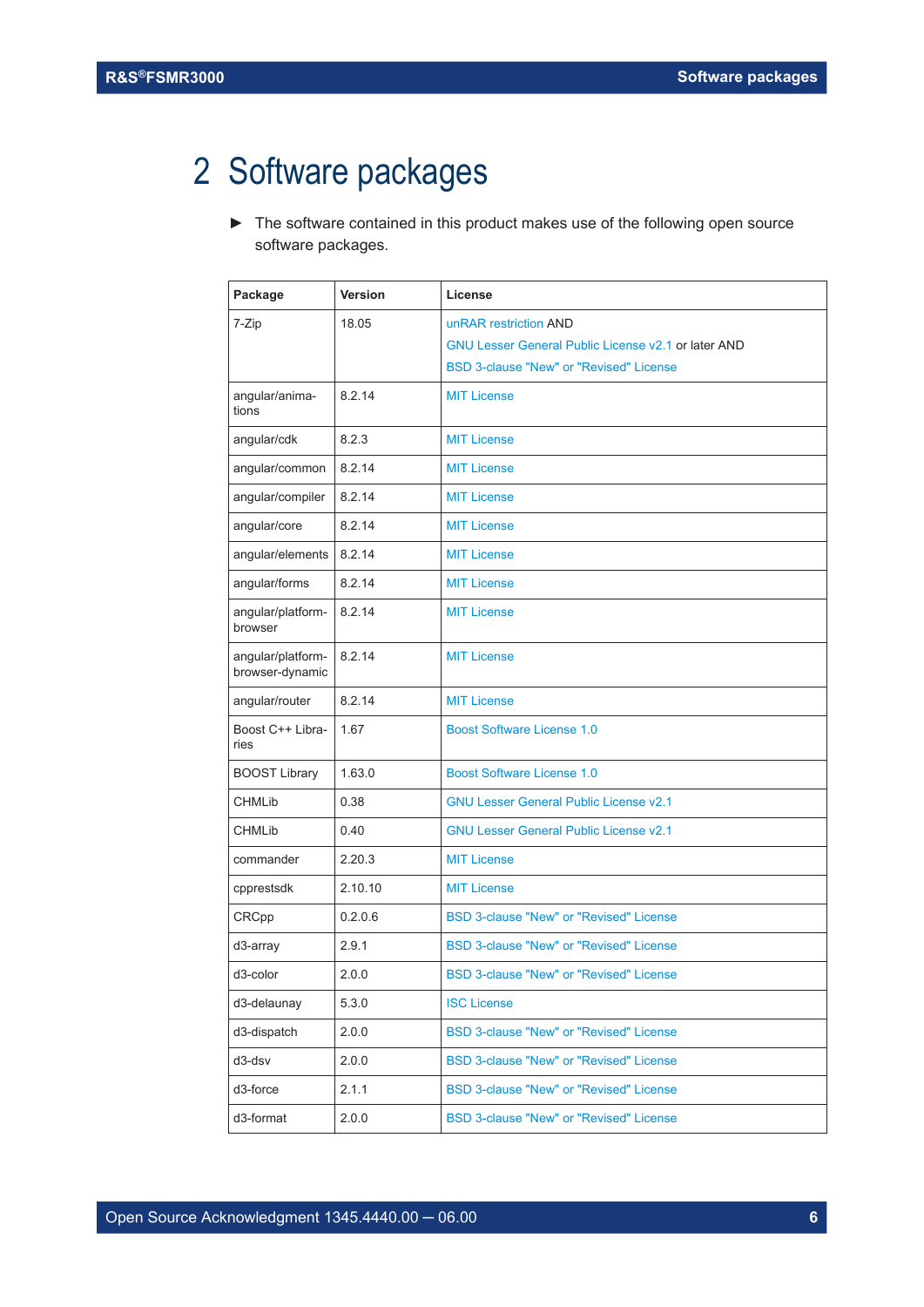| Package                                            | <b>Version</b> | License                                                                                                                                    |
|----------------------------------------------------|----------------|--------------------------------------------------------------------------------------------------------------------------------------------|
| d3-geo                                             | 201            | <b>BSD 3-clause "New" or "Revised" License</b>                                                                                             |
| d3-geo-projec-<br>tion                             | 3.0.0          | <b>BSD 3-clause "New" or "Revised" License</b>                                                                                             |
| d3-hierarchy                                       | 2.0.0          | <b>BSD 3-clause "New" or "Revised" License</b>                                                                                             |
| d3-interpolate                                     | 2.0.1          | <b>BSD 3-clause "New" or "Revised" License</b>                                                                                             |
| d3-path                                            | 2.0.0          | <b>BSD 3-clause "New" or "Revised" License</b>                                                                                             |
| d3-quadtree                                        | 2.0.0          | <b>BSD 3-clause "New" or "Revised" License</b>                                                                                             |
| d3-scale                                           | 3.2.3          | <b>BSD 3-clause "New" or "Revised" License</b>                                                                                             |
| d3-shape                                           | 2.0.0          | <b>BSD 3-clause "New" or "Revised" License</b>                                                                                             |
| d3-time                                            | 2.0.0          | <b>BSD 3-clause "New" or "Revised" License</b>                                                                                             |
| d3-time-format                                     | 3.0.0          | <b>BSD 3-clause "New" or "Revised" License</b>                                                                                             |
| d3-timer                                           | 2.0.0          | <b>BSD 3-clause "New" or "Revised" License</b>                                                                                             |
| delaunator                                         | 4.0.1          | <b>ISC License</b>                                                                                                                         |
| DNSSD.DLL                                          | 320.5          | <b>BSD 3-clause "New" or "Revised" License</b>                                                                                             |
| document-regis-<br>ter-element                     | 1.14.10        | <b>ISC License</b>                                                                                                                         |
| <b>DOJO</b>                                        | 1.8.1          | <b>BSD 3-clause "New" or "Revised" License</b>                                                                                             |
| fmt - Formatting<br>library for C++                | 5.3.0          | MIT License with optional exception                                                                                                        |
| FreeType                                           | 2.4.10         | <b>Freetype Project License</b>                                                                                                            |
| function-bind                                      | 1.1.1          | <b>MIT License</b>                                                                                                                         |
| Google Glog log-<br>ging library for C<br>$^{++}$  | 0.3.4          | <b>BSD 3-clause "New" or "Revised" License</b>                                                                                             |
| has                                                | 1.0.3          | <b>MIT License</b>                                                                                                                         |
| iconv-lite                                         | 0.4.24         | <b>MIT License</b>                                                                                                                         |
| Intel Decimal<br><b>Floating Point</b><br>Math Lib | 8.0.1          | BSD 3-clause "New" or "Revised" License                                                                                                    |
| is-core-module                                     | 2.2.0          | <b>MIT License</b>                                                                                                                         |
| jQuery Java-<br>script Library                     | 1.8.3          | <b>GNU General Public License v2.0 OR</b><br><b>MIT License</b>                                                                            |
| libarchive                                         | 3.1.2          | <b>BSD 2-clause "Simplified" License</b>                                                                                                   |
| libarchive                                         | 3.4.0          | BSD-2-Clause Variant 3 License unchanged AND<br>BSD 3-clause "New" or "Revised" License AND<br><b>Creative Commons Zero v1.0 Universal</b> |
| libevent                                           | 2.1.8          | <b>BSD 3-clause "New" or "Revised" License</b>                                                                                             |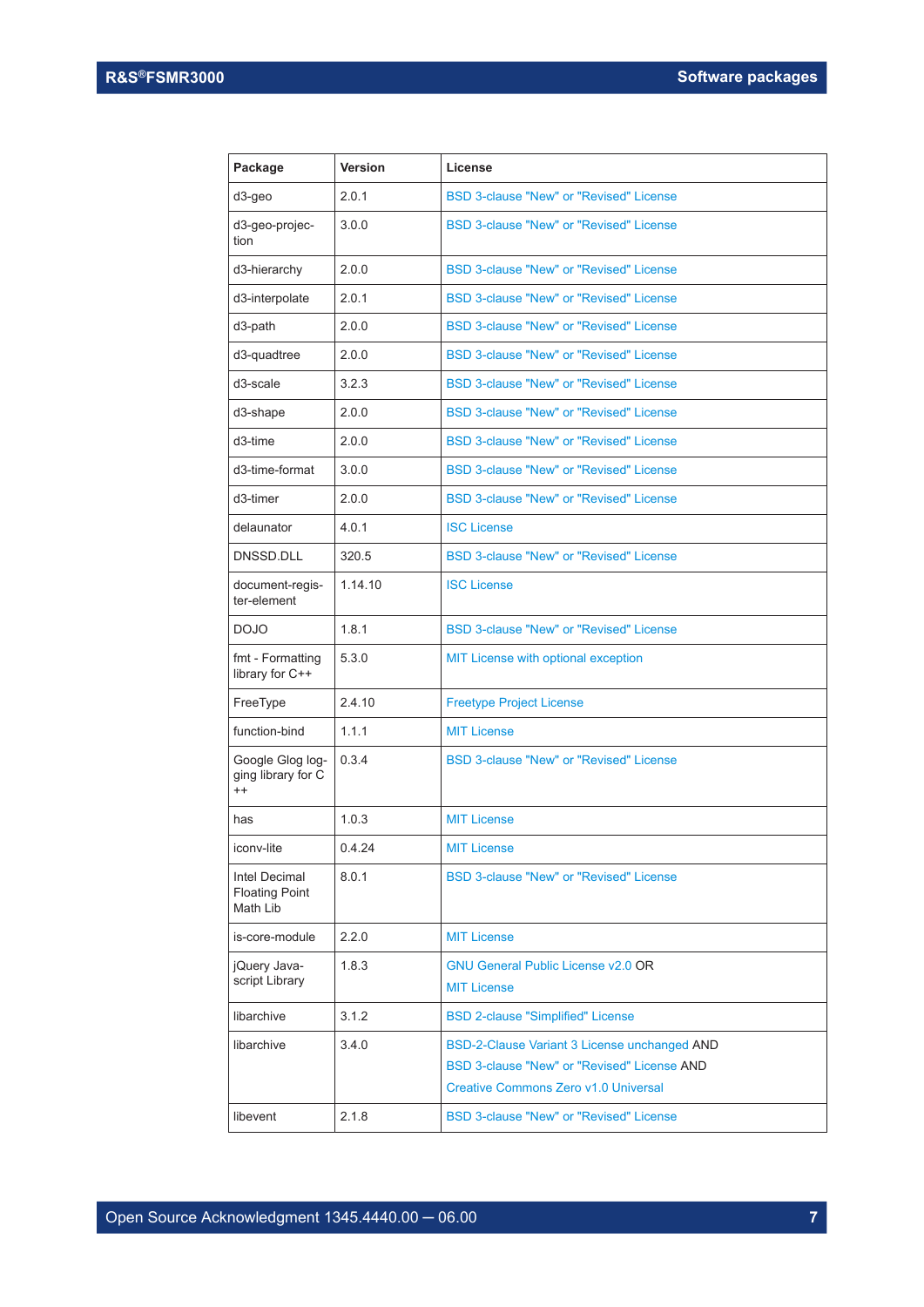| Package                       | <b>Version</b>     | License                                                                                                                                                                                                                         |
|-------------------------------|--------------------|---------------------------------------------------------------------------------------------------------------------------------------------------------------------------------------------------------------------------------|
| libhdf5                       | 1.10.0-patch1      | <b>HDF5 License</b>                                                                                                                                                                                                             |
| libpng                        | 1.5.13             | libpng License                                                                                                                                                                                                                  |
| matio                         | 1.5.8              | <b>BSD 2-clause "Simplified" License</b>                                                                                                                                                                                        |
| mDNS Res-<br>ponder           | 320.5              | <b>Artistic License 2.0</b>                                                                                                                                                                                                     |
| Memory-Mapped<br>File C++     | 2017-01-31         | <b>Mozilla Public License 2.0</b>                                                                                                                                                                                               |
| Net-SNMP                      | 5.7.2              | <b>Net-SNMP License</b>                                                                                                                                                                                                         |
| nginx                         | 1.19.1             | <b>BSD 2-clause "Simplified" License</b>                                                                                                                                                                                        |
| ngx-translate/<br>core        | 11.0.1             | <b>MIT License</b>                                                                                                                                                                                                              |
| ngx-translate/<br>http-loader | 4.0.0              | <b>MIT License</b>                                                                                                                                                                                                              |
| node-fetch                    | 2.6.1              | <b>MIT License</b>                                                                                                                                                                                                              |
| noVNC                         | 0.4                | <b>GNU Lesser General Public License v3.0 AND</b><br><b>GNU Library General Public License v2 AND</b><br><b>MIT License AND</b><br><b>BSD 3-clause "New" or "Revised" License AND</b><br>zlib License AND<br>Apache License 2.0 |
| OncRpc                        | 1.14               | <b>Sun RPC License</b>                                                                                                                                                                                                          |
| OpenSSL                       | 1.0.1u             | <b>OpenSSL License</b>                                                                                                                                                                                                          |
| OpenSSL                       | 1.1.1 <sub>b</sub> | <b>OpenSSL License</b>                                                                                                                                                                                                          |
| parse5                        | 5.1.1              | <b>MIT License</b>                                                                                                                                                                                                              |
| path-parse                    | 1.0.6              | <b>MIT License</b>                                                                                                                                                                                                              |
| PCRE library                  | 8.34               | <b>BSD 3-clause "New" or "Revised" License</b>                                                                                                                                                                                  |
| PeakFinder                    | 1.7                | <b>BSD 2-clause "Simplified" License</b>                                                                                                                                                                                        |
| <b>PHP</b>                    | 7.2.11             | PHP License v3.01                                                                                                                                                                                                               |
| POCO C++ libra-<br>ries       | 1.6.1              | <b>Boost Software License 1.0</b>                                                                                                                                                                                               |
| primeicons                    | 1.0.0-beta.10      | <b>MIT License</b>                                                                                                                                                                                                              |
| primeng                       | 8.1.1              | <b>MIT License</b>                                                                                                                                                                                                              |
| PugiXml                       | 1.8                | <b>MIT License</b>                                                                                                                                                                                                              |
| QtWinMigrate/<br>QWinWidget   | 2017-07-12         | <b>BSD 3-clause "New" or "Revised" License</b>                                                                                                                                                                                  |
| RapidXML                      | 1.13               | <b>MIT License OR</b><br><b>Boost Software License 1.0</b>                                                                                                                                                                      |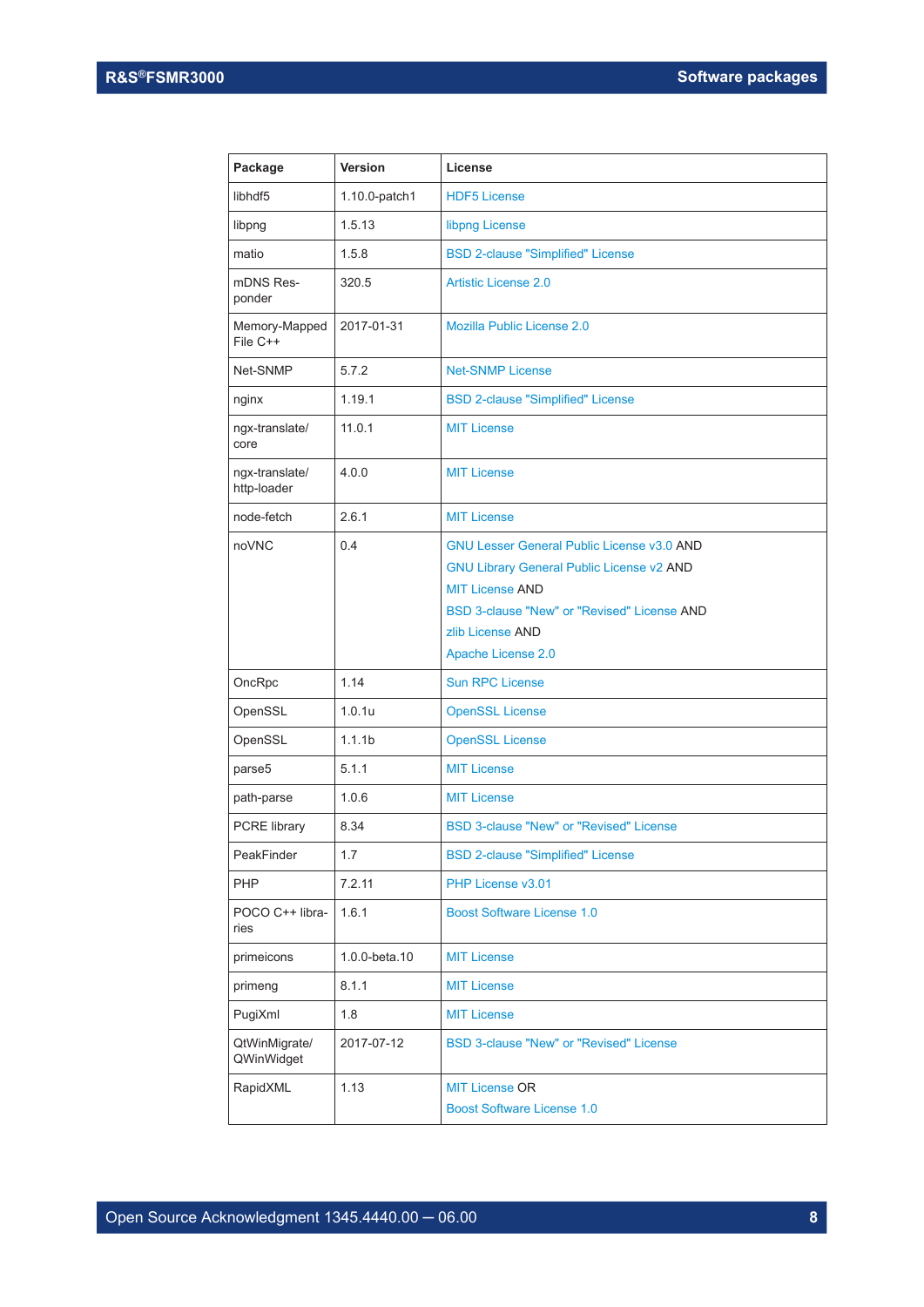| Package                               | <b>Version</b> | License                                        |
|---------------------------------------|----------------|------------------------------------------------|
| ResizableLib                          | 1.1            | <b>Artistic License 1.0</b>                    |
| resolve                               | 1.19.0         | <b>MIT License</b>                             |
| rw                                    | 1.3.3          | <b>BSD 3-clause "New" or "Revised" License</b> |
| rxjs                                  | 6.4.0          | Apache License 2.0                             |
| safer-buffer                          | 2.1.2          | <b>MIT License</b>                             |
| smartmontools                         | 7.0            | <b>GNU General Public License v2.0</b>         |
| spdlog - Fast C+<br>+ logging library | 131            | <b>MIT License</b>                             |
| <b>SQLite</b>                         | 3.9.2          | <b>SQLITE Copyright Notice</b>                 |
| <b>StackWalker</b>                    | 2009-11-01     | <b>BSD 2-clause "Simplified" License</b>       |
| TightVNC                              | 2710           | <b>GNU General Public License v2.0</b>         |
| topojson-client                       | 3.1.0          | <b>ISC License</b>                             |
| tslib                                 | 1.14.1         | <b>BSD Zero Clause License</b>                 |
| vega                                  | 5.18.0         | <b>BSD 3-clause "New" or "Revised" License</b> |
| vega-canvas                           | 1.2.6          | <b>BSD 3-clause "New" or "Revised" License</b> |
| vega-crossfilter                      | 4.0.5          | <b>BSD 3-clause "New" or "Revised" License</b> |
| vega-dataflow                         | 5.7.3          | <b>BSD 3-clause "New" or "Revised" License</b> |
| vega-encode                           | 4.8.3          | <b>BSD 3-clause "New" or "Revised" License</b> |
| vega-event-<br>selector               | 2.0.6          | <b>BSD 3-clause "New" or "Revised" License</b> |
| vega-expression                       | 4.0.1          | <b>BSD 3-clause "New" or "Revised" License</b> |
| vega-force                            | 4.0.7          | <b>BSD 3-clause "New" or "Revised" License</b> |
| vega-format                           | 1.0.4          | <b>BSD 3-clause "New" or "Revised" License</b> |
| vega-functions                        | 5.11.0         | <b>BSD 3-clause "New" or "Revised" License</b> |
| vega-geo                              | 4.3.8          | <b>BSD 3-clause "New" or "Revised" License</b> |
| vega-hierarchy                        | 4.0.9          | <b>BSD 3-clause "New" or "Revised" License</b> |
| vega-label                            | 1.0.0          | BSD 3-clause "New" or "Revised" License        |
| vega-loader                           | 4.4.0          | <b>BSD 3-clause "New" or "Revised" License</b> |
| vega-parser                           | 6.1.2          | <b>BSD 3-clause "New" or "Revised" License</b> |
| vega-projection                       | 1.4.5          | <b>BSD 3-clause "New" or "Revised" License</b> |
| vega-regression                       | 1.0.9          | <b>BSD 3-clause "New" or "Revised" License</b> |
| vega-runtime                          | 6.1.3          | <b>BSD 3-clause "New" or "Revised" License</b> |
| vega-scale                            | 7.1.1          | <b>BSD 3-clause "New" or "Revised" License</b> |
| vega-scene-<br>graph                  | 4.9.2          | <b>BSD 3-clause "New" or "Revised" License</b> |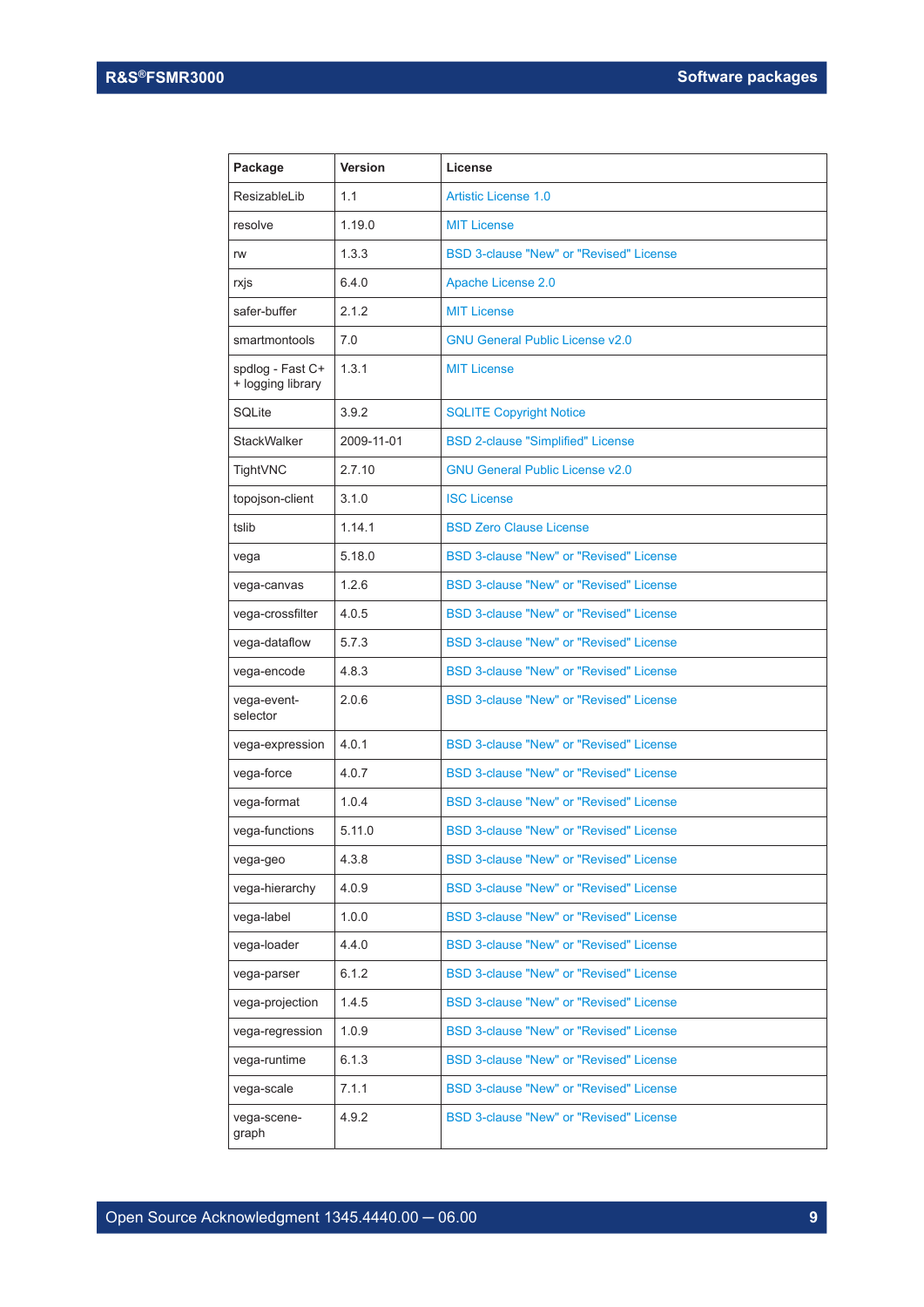| Package                     | <b>Version</b> | License                                        |
|-----------------------------|----------------|------------------------------------------------|
| vega-selections             | 5.2.0          | <b>BSD 3-clause "New" or "Revised" License</b> |
| vega-statistics             | 1.7.9          | <b>BSD 3-clause "New" or "Revised" License</b> |
| vega-time                   | 2.0.4          | <b>BSD 3-clause "New" or "Revised" License</b> |
| vega-transforms             | 4.9.3          | <b>BSD 3-clause "New" or "Revised" License</b> |
| vega-typings                | 0.19.2         | <b>BSD 3-clause "New" or "Revised" License</b> |
| vega-util                   | 1.16.0         | BSD 3-clause "New" or "Revised" License        |
| vega-view                   | 5.9.2          | <b>BSD 3-clause "New" or "Revised" License</b> |
| vega-view-trans-<br>forms   | 4.5.8          | <b>BSD 3-clause "New" or "Revised" License</b> |
| vega-voronoi                | 4.1.5          | BSD 3-clause "New" or "Revised" License        |
| vega-wordcloud              | 4.1.3          | <b>BSD 3-clause "New" or "Revised" License</b> |
| X7IP and XUN-<br><b>ZIP</b> | 1.3            | Info-ZIP License                               |
| ZLib                        | 1.2.11         | zlib License                                   |
| zlib                        | 1.2.11         | zlib License                                   |
| zone.js                     | 0.9.1          | <b>MIT License</b>                             |

This product includes software developed by the OpenSSL Project for use in the OpenSSL Toolkit (http://www.openssl.org/). This product includes cryptographic software written by Eric Young (eay@cryptsoft.com) and software written by Tim Hudson(tjh@cryptsoft.com).

This product includes software developed by the OpenSSL Project for use in the OpenSSL Toolkit (http://www.openssl.org/). This product includes cryptographic software written by Eric Young (eay@cryptsoft.com) and software written by Tim Hudson(tjh@cryptsoft.com).

added two files in devpackage and changed cmakelist.txt for find\_package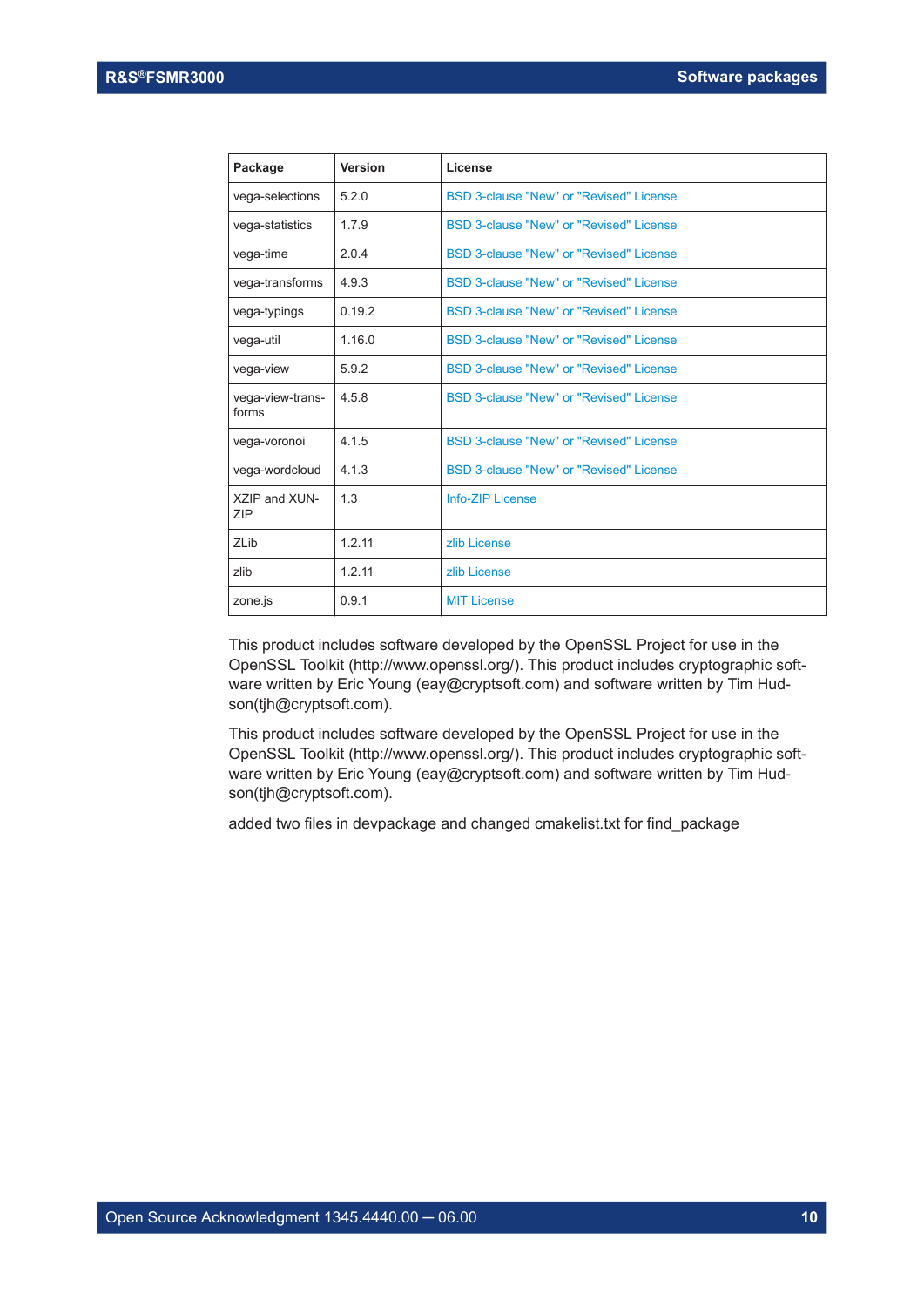## <span id="page-10-0"></span>3 Verbatim license texts

## **3.1 BSD Zero Clause License**

Permission to use, copy, modify, and/or distribute this software for any purpose with or without fee is hereby granted.

THE SOFTWARE IS PROVIDED "AS IS" AND THE AUTHOR DISCLAIMS ALL WAR-RANTIES WITH REGARD TO THIS SOFTWARE INCLUDING ALL IMPLIED WAR-RANTIES OF MERCHANTABILITY AND FITNESS. IN NO EVENT SHALL THE AUTHOR BE LIABLE FOR ANY SPECIAL, DIRECT, INDIRECT, OR CONSEQUEN-TIAL DAMAGES OR ANY DAMAGES WHATSOEVER RESULTING FROM LOSS OF USE, DATA OR PROFITS, WHETHER IN AN ACTION OF CONTRACT, NEGLI-GENCE OR OTHER TORTIOUS ACTION, ARISING OUT OF OR IN CONNECTION WITH THE USE OR PERFORMANCE OF THIS SOFTWARE.

## **3.2 Apache License 2.0**

Apache License

Version 2.0, January 2004

http://www.apache.org/licenses/

TERMS AND CONDITIONS FOR USE, REPRODUCTION, AND DISTRIBUTION

1. Definitions.

"License" shall mean the terms and conditions for use, reproduction, and distribution as defined by Sections 1 through 9 of this document.

"Licensor" shall mean the copyright owner or entity authorized by the copyright owner that is granting the License.

"Legal Entity" shall mean the union of the acting entity and all other entities that control, are controlled by, or are under common control with that entity. For the purposes of this definition, "control" means (i) the power, direct or indirect, to cause the direction or management of such entity, whether by contract or otherwise, or (ii) ownership of fifty percent (50%) or more of the outstanding shares, or (iii) beneficial ownership of such entity.

"You" (or "Your") shall mean an individual or Legal Entity exercising permissions granted by this License.

"Source" form shall mean the preferred form for making modifications, including but not limited to software source code, documentation source, and configuration files.

"Object" form shall mean any form resulting from mechanical transformation or translation of a Source form, including but not limited to compiled object code, generated documentation, and conversions to other media types.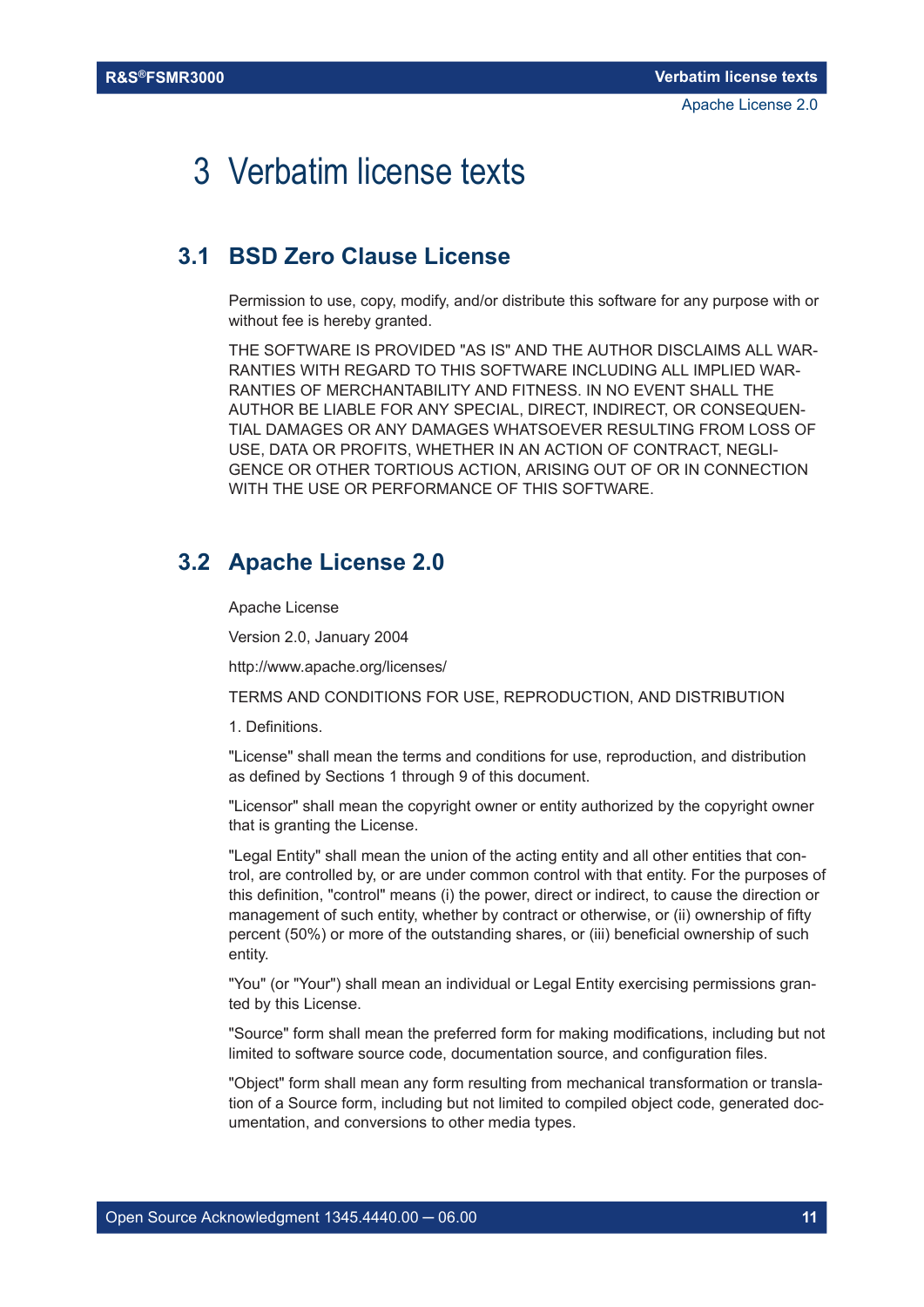"Work" shall mean the work of authorship, whether in Source or Object form, made available under the License, as indicated by a copyright notice that is included in or attached to the work (an example is provided in the Appendix below).

"Derivative Works" shall mean any work, whether in Source or Object form, that is based on (or derived from) the Work and for which the editorial revisions, annotations, elaborations, or other modifications represent, as a whole, an original work of authorship. For the purposes of this License, Derivative Works shall not include works that remain separable from, or merely link (or bind by name) to the interfaces of, the Work and Derivative Works thereof.

"Contribution" shall mean any work of authorship, including the original version of the Work and any modifications or additions to that Work or Derivative Works thereof, that is intentionally submitted to Licensor for inclusion in the Work by the copyright owner or by an individual or Legal Entity authorized to submit on behalf of the copyright owner. For the purposes of this definition, "submitted" means any form of electronic, verbal, or written communication sent to the Licensor or its representatives, including but not limited to communication on electronic mailing lists, source code control systems, and issue tracking systems that are managed by, or on behalf of, the Licensor for the purpose of discussing and improving the Work, but excluding communication that is conspicuously marked or otherwise designated in writing by the copyright owner as "Not a Contribution."

"Contributor" shall mean Licensor and any individual or Legal Entity on behalf of whom a Contribution has been received by Licensor and subsequently incorporated within the Work.

2. Grant of Copyright License. Subject to the terms and conditions of this License, each Contributor hereby grants to You a perpetual, worldwide, non-exclusive, nocharge, royalty-free, irrevocable copyright license to reproduce, prepare Derivative Works of, publicly display, publicly perform, sublicense, and distribute the Work and such Derivative Works in Source or Object form.

3. Grant of Patent License. Subject to the terms and conditions of this License, each Contributor hereby grants to You a perpetual, worldwide, non-exclusive, no-charge, royalty-free, irrevocable (except as stated in this section) patent license to make, have made, use, offer to sell, sell, import, and otherwise transfer the Work, where such license applies only to those patent claims licensable by such Contributor that are necessarily infringed by their Contribution(s) alone or by combination of their Contribution(s) with the Work to which such Contribution(s) was submitted. If You institute patent litigation against any entity (including a cross-claim or counterclaim in a lawsuit) alleging that the Work or a Contribution incorporated within the Work constitutes direct or contributory patent infringement, then any patent licenses granted to You under this License for that Work shall terminate as of the date such litigation is filed.

4. Redistribution. You may reproduce and distribute copies of the Work or Derivative Works thereof in any medium, with or without modifications, and in Source or Object form, provided that You meet the following conditions:

a.You must give any other recipients of the Work or Derivative Works a copy of this License; and

b.You must cause any modified files to carry prominent notices stating that You changed the files; and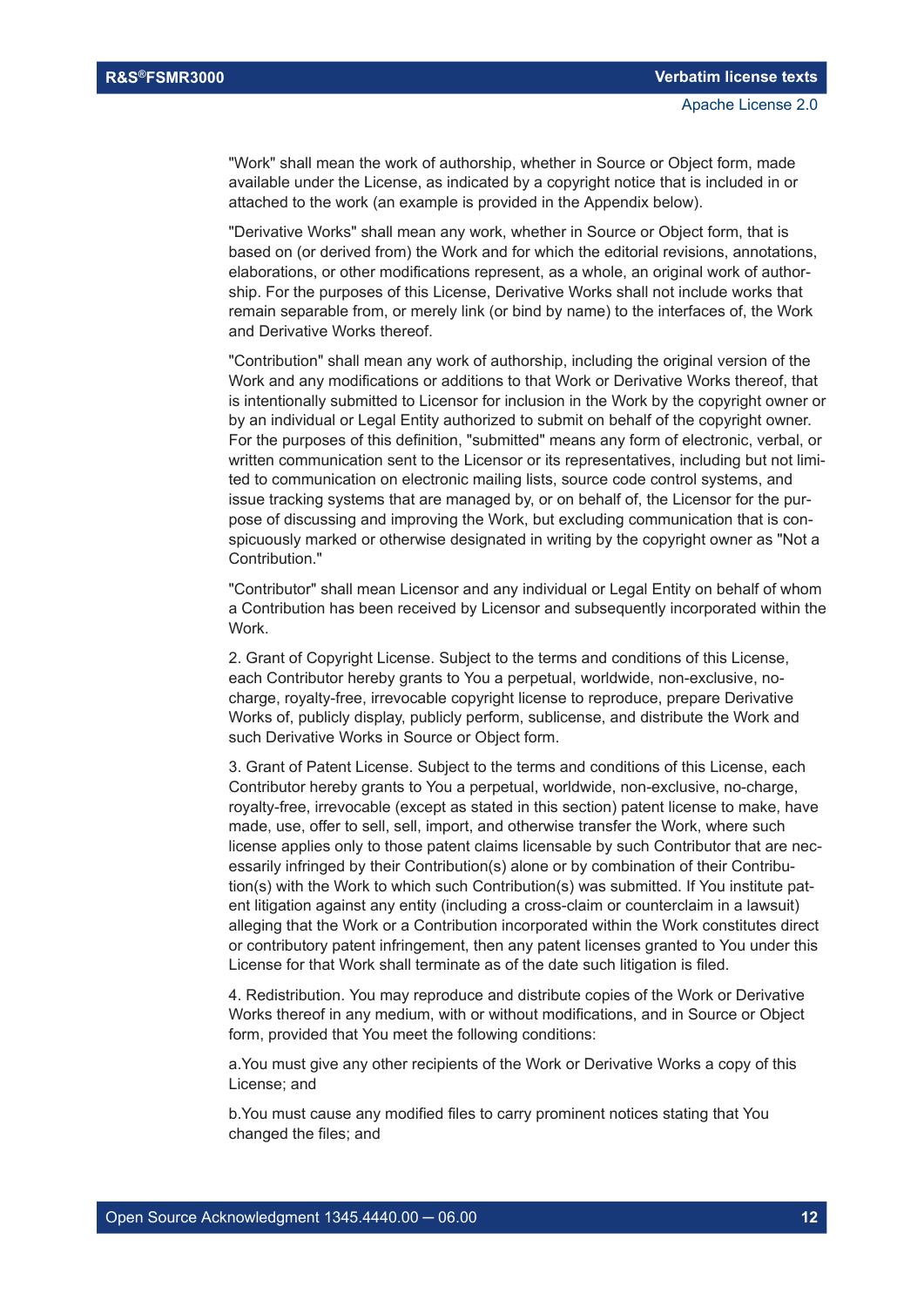c.You must retain, in the Source form of any Derivative Works that You distribute, all copyright, patent, trademark, and attribution notices from the Source form of the Work, excluding those notices that do not pertain to any part of the Derivative Works; and

d.If the Work includes a "NOTICE" text file as part of its distribution, then any Derivative Works that You distribute must include a readable copy of the attribution notices contained within such NOTICE file, excluding those notices that do not pertain to any part of the Derivative Works, in at least one of the following places: within a NOTICE text file distributed as part of the Derivative Works; within the Source form or documentation, if provided along with the Derivative Works; or, within a display generated by the Derivative Works, if and wherever such third-party notices normally appear. The contents of the NOTICE file are for informational purposes only and do not modify the License. You may add Your own attribution notices within Derivative Works that You distribute, alongside or as an addendum to the NOTICE text from the Work, provided that such additional attribution notices cannot be construed as modifying the License.

You may add Your own copyright statement to Your modifications and may provide additional or different license terms and conditions for use, reproduction, or distribution of Your modifications, or for any such Derivative Works as a whole, provided Your use, reproduction, and distribution of the Work otherwise complies with the conditions stated in this License.

5. Submission of Contributions. Unless You explicitly state otherwise, any Contribution intentionally submitted for inclusion in the Work by You to the Licensor shall be under the terms and conditions of this License, without any additional terms or conditions. Notwithstanding the above, nothing herein shall supersede or modify the terms of any separate license agreement you may have executed with Licensor regarding such Contributions.

6. Trademarks. This License does not grant permission to use the trade names, trademarks, service marks, or product names of the Licensor, except as required for reasonable and customary use in describing the origin of the Work and reproducing the content of the NOTICE file.

7. Disclaimer of Warranty. Unless required by applicable law or agreed to in writing, Licensor provides the Work (and each Contributor provides its Contributions) on an "AS IS" BASIS, WITHOUT WARRANTIES OR CONDITIONS OF ANY KIND, either express or implied, including, without limitation, any warranties or conditions of TITLE, NON-INFRINGEMENT, MERCHANTABILITY, or FITNESS FOR A PARTICULAR PUR-POSE. You are solely responsible for determining the appropriateness of using or redistributing the Work and assume any risks associated with Your exercise of permissions under this License.

8. Limitation of Liability. In no event and under no legal theory, whether in tort (including negligence), contract, or otherwise, unless required by applicable law (such as deliberate and grossly negligent acts) or agreed to in writing, shall any Contributor be liable to You for damages, including any direct, indirect, special, incidental, or consequential damages of any character arising as a result of this License or out of the use or inability to use the Work (including but not limited to damages for loss of goodwill, work stoppage, computer failure or malfunction, or any and all other commercial damages or losses), even if such Contributor has been advised of the possibility of such damages.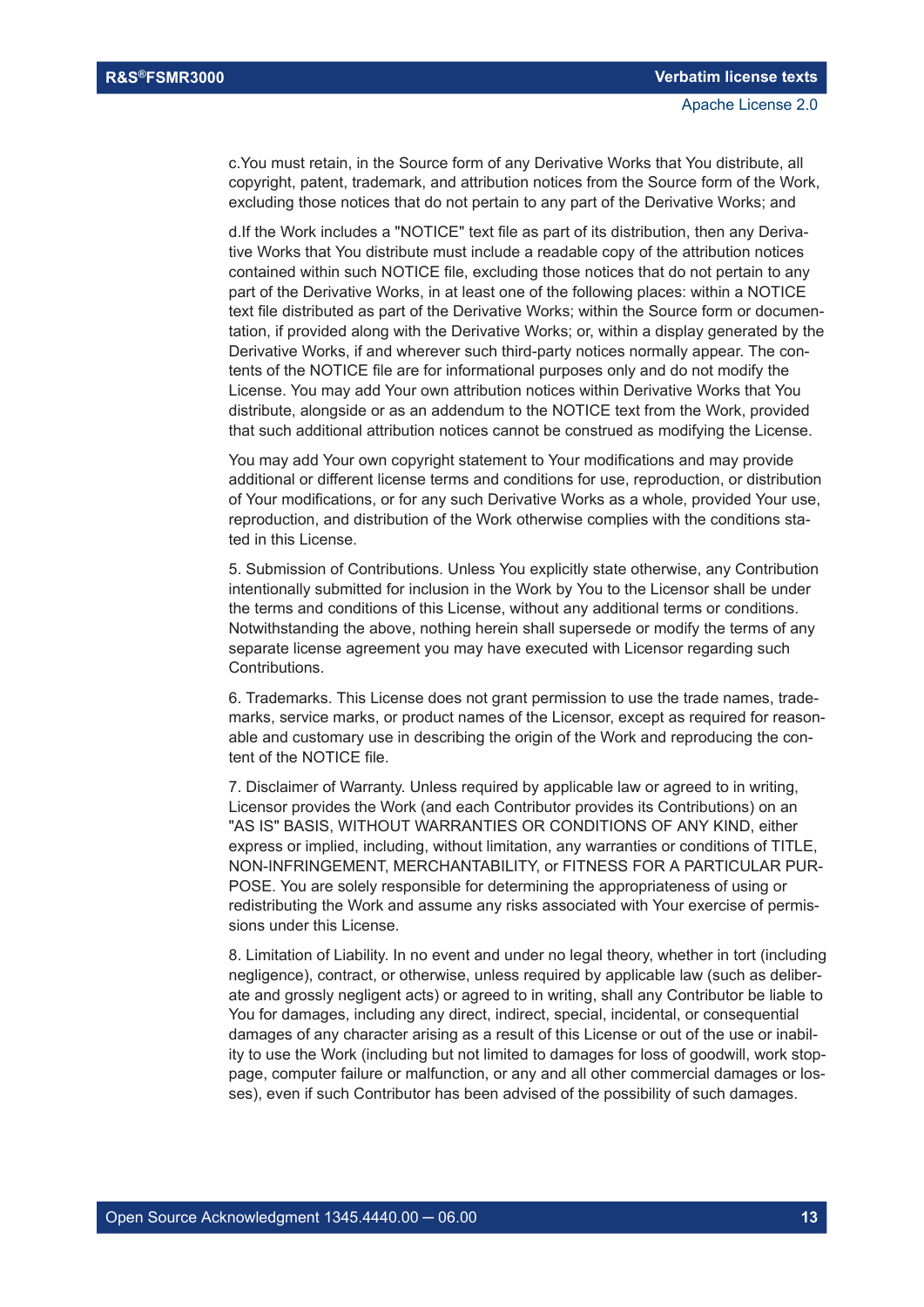<span id="page-13-0"></span>9. Accepting Warranty or Additional Liability. While redistributing the Work or Derivative Works thereof, You may choose to offer, and charge a fee for, acceptance of support, warranty, indemnity, or other liability obligations and/or rights consistent with this License. However, in accepting such obligations, You may act only on Your own behalf and on Your sole responsibility, not on behalf of any other Contributor, and only if You agree to indemnify, defend, and hold each Contributor harmless for any liability incurred by, or claims asserted against, such Contributor by reason of your accepting any such warranty or additional liability.

END OF TERMS AND CONDITIONS

## **3.3 Artistic License 1.0**

The Artistic License

#### Preamble

The intent of this document is to state the conditions under which a Package may be copied, such that the Copyright Holder maintains some semblance of artistic control over the development of the package, while giving the users of the package the right to use and distribute the Package in a more-or-less customary fashion, plus the right to make reasonable modifications.

Definitions:

"Package" refers to the collection of files distributed by the Copyright Holder, and derivatives of that collection of files created through textual modification.

"Standard Version" refers to such a Package if it has not been modified, or has been modified in accordance with the wishes of the Copyright Holder.

"Copyright Holder" is whoever is named in the copyright or copyrights for the package.

"You" is you, if you're thinking about copying or distributing this Package.

"Reasonable copying fee" is whatever you can justify on the basis of media cost, duplication charges, time of people involved, and so on. (You will not be required to justify it to the Copyright Holder, but only to the computing community at large as a market that must bear the fee.)

"Freely Available" means that no fee is charged for the item itself, though there may be fees involved in handling the item. It also means that recipients of the item may redistribute it under the same conditions they received it.

1. You may make and give away verbatim copies of the source form of the Standard Version of this Package without restriction, provided that you duplicate all of the original copyright notices and associated disclaimers.

2. You may apply bug fixes, portability fixes and other modifications derived from the Public Domain or from the Copyright Holder. A Package modified in such a way shall still be considered the Standard Version.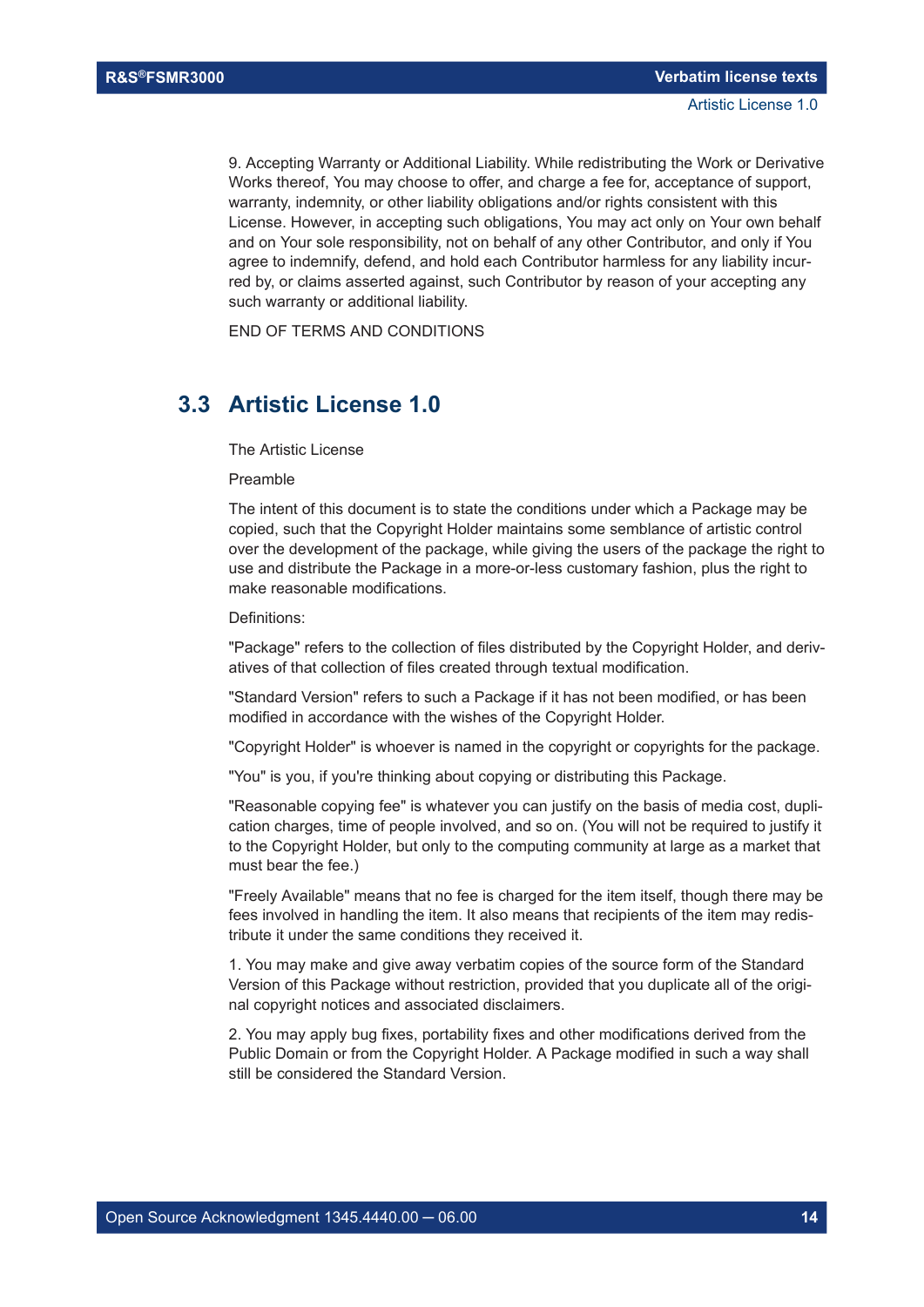3. You may otherwise modify your copy of this Package in any way, provided that you insert a prominent notice in each changed file stating how and when you changed that file, and provided that you do at least ONE of the following:

a) place your modifications in the Public Domain or otherwise make them Freely Available, such as by posting said modifications to Usenet or an equivalent medium, or placing the modifications on a major archive site such as ftp.uu.net, or by allowing the Copyright Holder to include your modifications in the Standard Version of the Package.

b) use the modified Package only within your corporation or organization.

c) rename any non-standard executables so the names do not conflict with standard executables, which must also be provided, and provide a separate manual page for each non-standard executable that clearly documents how it differs from the Standard Version.

d) make other distribution arrangements with the Copyright Holder.

4. You may distribute the programs of this Package in object code or executable form, provided that you do at least ONE of the following:

a) distribute a Standard Version of the executables and library files, together with instructions (in the manual page or equivalent) on where to get the Standard Version.

b) accompany the distribution with the machine-readable source of the Package with your modifications.

c) accompany any non-standard executables with their corresponding Standard Version executables, giving the non-standard executables non-standard names, and clearly documenting the differences in manual pages (or equivalent), together with instructions on where to get the Standard Version.

d) make other distribution arrangements with the Copyright Holder.

5. You may charge a reasonable copying fee for any distribution of this Package. You may charge any fee you choose for support of this Package. You may not charge a fee for this Package itself. However, you may distribute this Package in aggregate with other (possibly commercial) programs as part of a larger (possibly commercial) software distribution provided that you do not advertise this Package as a product of your own.

6. The scripts and library files supplied as input to or produced as output from the programs of this Package do not automatically fall under the copyright of this Package, but belong to whomever generated them, and may be sold commercially, and may be aggregated with this Package.

7. C or perl subroutines supplied by you and linked into this Package shall not be considered part of this Package.

8. The name of the Copyright Holder may not be used to endorse or promote products derived from this software without specific prior written permission.

9. THIS PACKAGE IS PROVIDED "AS IS" AND WITHOUT ANY EXPRESS OR IMPLIED WARRANTIES, INCLUDING, WITHOUT LIMITATION, THE IMPLIED WAR-RANTIES OF MERCHANTIBILITY AND FITNESS FOR A PARTICULAR PURPOSE.

The End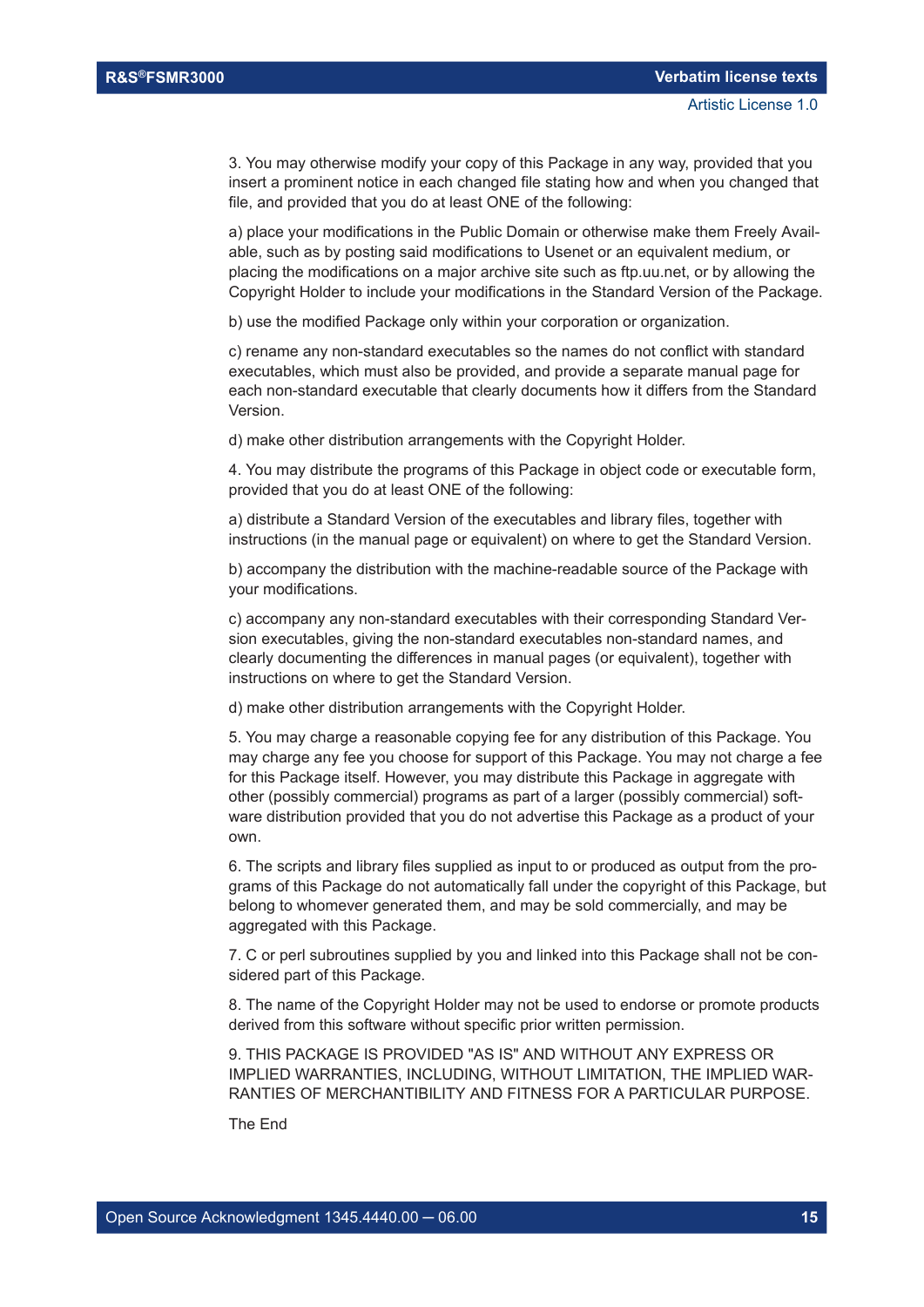## <span id="page-15-0"></span>**3.4 Artistic License 2.0**

The Artistic License 2.0

Copyright (c) 2000-2006, The Perl Foundation.

Everyone is permitted to copy and distribute verbatim copies of this license document, but changing it is not allowed.

#### Preamble

This license establishes the terms under which a given free software Package may be copied, modified, distributed, and/or redistributed. The intent is that the Copyright Holder maintains some artistic control over the development of that Package while still keeping the Package available as open source and free software. You are always permitted to make arrangements wholly outside of this license directly with the Copyright Holder of a given Package. If the terms of this license do not permit the full use that you propose to make of the Package, you should contact the Copyright Holder and seek a different licensing arrangement.

#### Definitions

"Copyright Holder" means the individual(s) or organization(s) named in the copyright notice for the entire Package.

"Contributor" means any party that has contributed code or other material to the Package, in accordance with the Copyright Holder's procedures.

"You" and "your" means any person who would like to copy, distribute, or modify the Package.

"Package" means the collection of files distributed by the Copyright Holder, and derivatives of that collection and/or of those files. A given Package may consist of either the Standard Version, or a Modified Version.

"Distribute" means providing a copy of the Package or making it accessible to anyone else, or in the case of a company or organization, to others outside of your company or organization.

"Distributor Fee" means any fee that you charge for Distributing this Package or providing support for this Package to another party. It does not mean licensing fees.

"Standard Version" refers to the Package if it has not been modified, or has been modified only in ways explicitly requested by the Copyright Holder.

"Modified Version" means the Package, if it has been changed, and such changes were not explicitly requested by the Copyright Holder.

"Original License" means this Artistic License as Distributed with the Standard Version of the Package, in its current version or as it may be modified by The Perl Foundation in the future.

"Source" form means the source code, documentation source, and configuration files for the Package.

"Compiled" form means the compiled bytecode, object code, binary, or any other form resulting from mechanical transformation or translation of the Source form.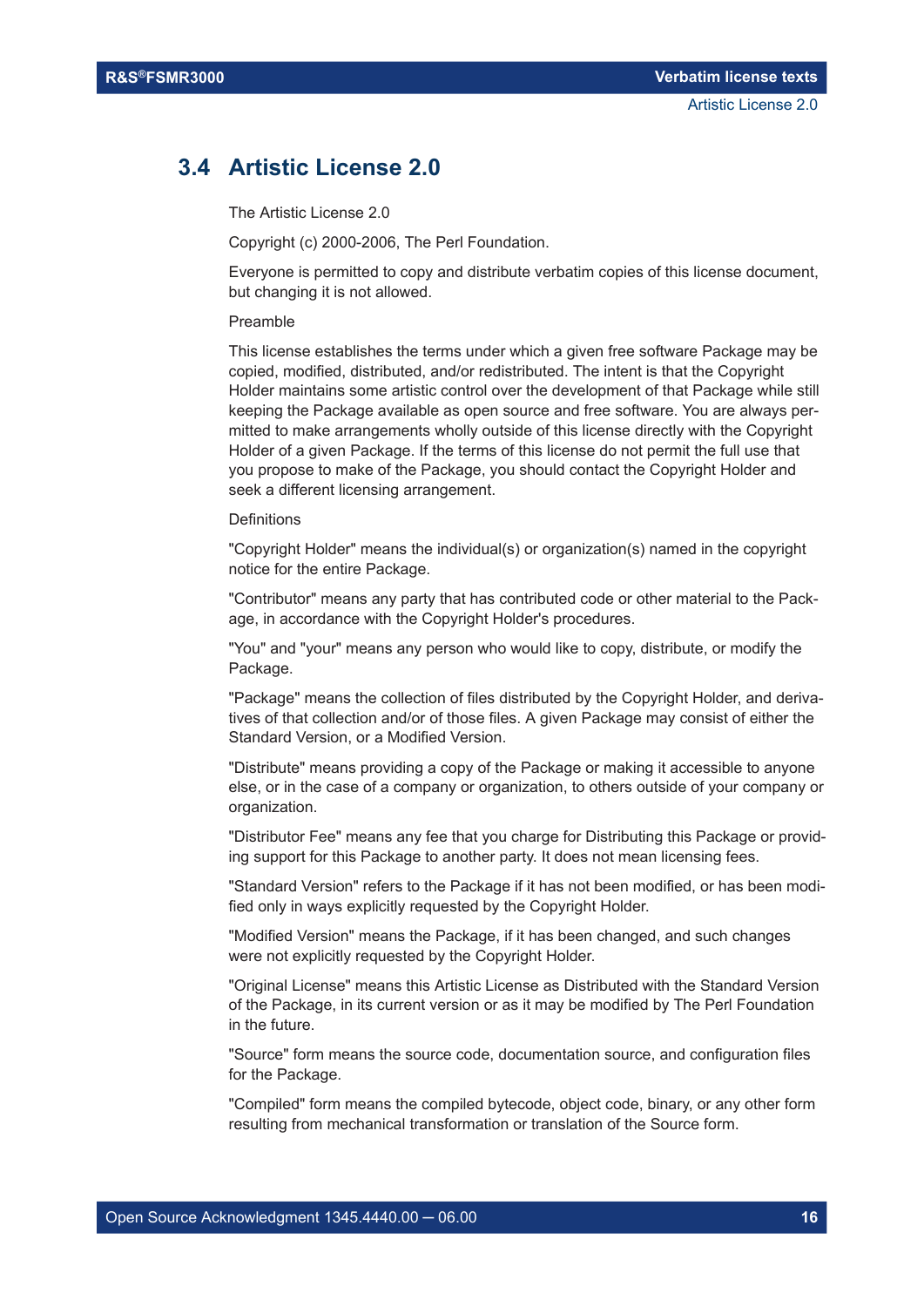Permission for Use and Modification Without Distribution

(1) You are permitted to use the Standard Version and create and use Modified Versions for any purpose without restriction, provided that you do not Distribute the Modified Version.

Permissions for Redistribution of the Standard Version

(2) You may Distribute verbatim copies of the Source form of the Standard Version of this Package in any medium without restriction, either gratis or for a Distributor Fee, provided that you duplicate all of the original copyright notices and associated disclaimers. At your discretion, such verbatim copies may or may not include a Compiled form of the Package.

(3) You may apply any bug fixes, portability changes, and other modifications made available from the Copyright Holder. The resulting Package will still be considered the Standard Version, and as such will be subject to the Original License.

Distribution of Modified Versions of the Package as Source

(4) You may Distribute your Modified Version as Source (either gratis or for a Distributor Fee, and with or without a Compiled form of the Modified Version) provided that you clearly document how it differs from the Standard Version, including, but not limited to, documenting any non-standard features, executables, or modules, and provided that you do at least ONE of the following:

(a) make the Modified Version available to the Copyright Holder of the Standard Version, under the Original License, so that the Copyright Holder may include your modifications in the Standard Version.

(b) ensure that installation of your Modified Version does not prevent the user installing or running the Standard Version. In addition, the Modified Version must bear a name that is different from the name of the Standard Version.

(c) allow anyone who receives a copy of the Modified Version to make the Source form of the Modified Version available to others under

(i) the Original License or

(ii) a license that permits the licensee to freely copy, modify and redistribute the Modified Version using the same licensing terms that apply to the copy that the licensee received, and requires that the Source form of the Modified Version, and of any works derived from it, be made freely available in that license fees are prohibited but Distributor Fees are allowed.

Distribution of Compiled Forms of the Standard Version or Modified Versions without the Source

(5) You may Distribute Compiled forms of the Standard Version without the Source, provided that you include complete instructions on how to get the Source of the Standard Version. Such instructions must be valid at the time of your distribution. If these instructions, at any time while you are carrying out such distribution, become invalid, you must provide new instructions on demand or cease further distribution. If you provide valid instructions or cease distribution within thirty days after you become aware that the instructions are invalid, then you do not forfeit any of your rights under this license.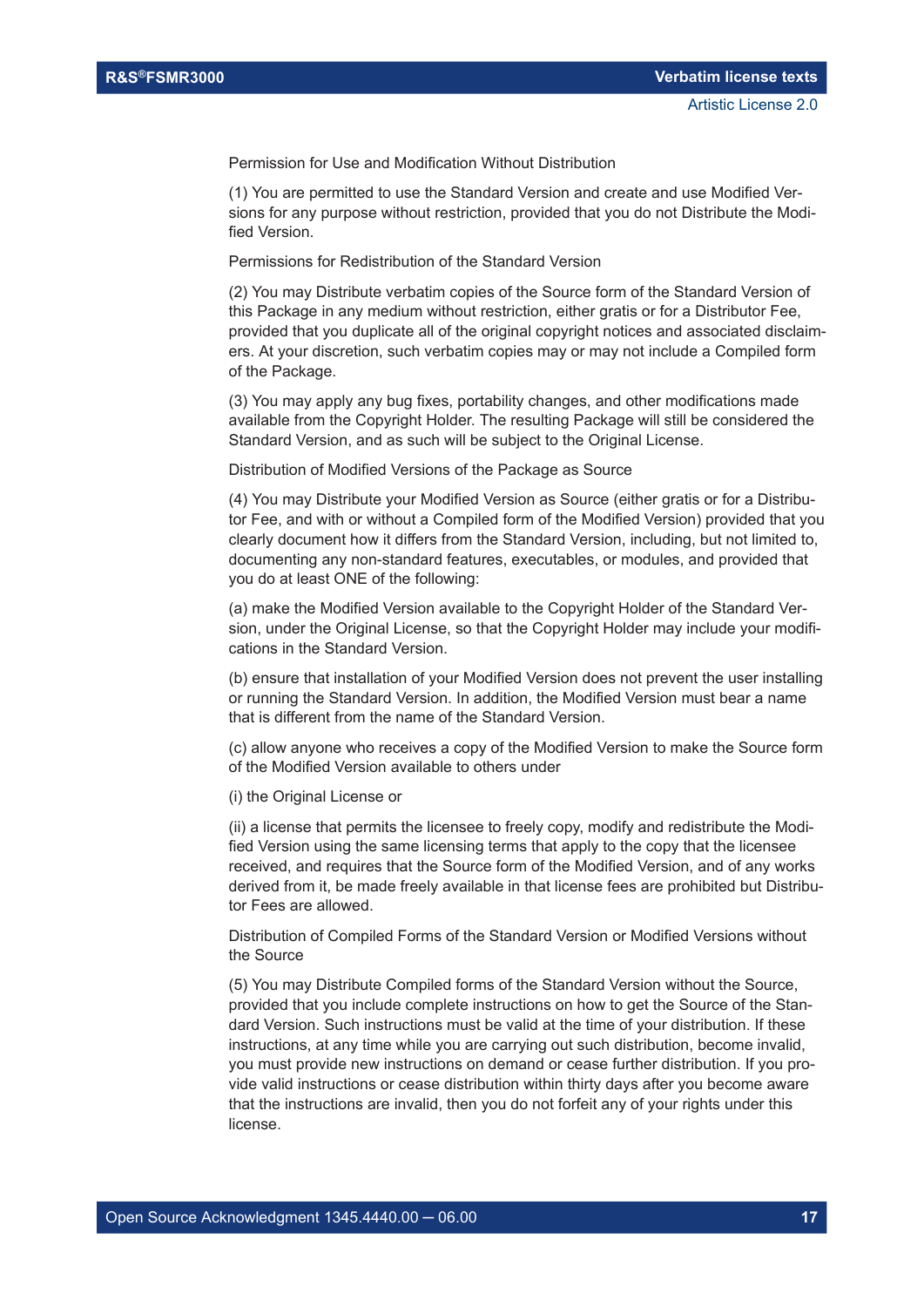(6) You may Distribute a Modified Version in Compiled form without the Source, provided that you comply with Section 4 with respect to the Source of the Modified Version.

Aggregating or Linking the Package

(7) You may aggregate the Package (either the Standard Version or Modified Version) with other packages and Distribute the resulting aggregation provided that you do not charge a licensing fee for the Package. Distributor Fees are permitted, and licensing fees for other components in the aggregation are permitted. The terms of this license apply to the use and Distribution of the Standard or Modified Versions as included in the aggregation.

(8) You are permitted to link Modified and Standard Versions with other works, to embed the Package in a larger work of your own, or to build stand-alone binary or bytecode versions of applications that include the Package, and Distribute the result without restriction, provided the result does not expose a direct interface to the Package.

Items That are Not Considered Part of a Modified Version

(9) Works (including, but not limited to, modules and scripts) that merely extend or make use of the Package, do not, by themselves, cause the Package to be a Modified Version. In addition, such works are not considered parts of the Package itself, and are not subject to the terms of this license.

#### General Provisions

(10) Any use, modification, and distribution of the Standard or Modified Versions is governed by this Artistic License. By using, modifying or distributing the Package, you accept this license. Do not use, modify, or distribute the Package, if you do not accept this license.

(11) If your Modified Version has been derived from a Modified Version made by someone other than you, you are nevertheless required to ensure that your Modified Version complies with the requirements of this license.

(12) This license does not grant you the right to use any trademark, service mark, tradename, or logo of the Copyright Holder.

(13) This license includes the non-exclusive, worldwide, free-of-charge patent license to make, have made, use, offer to sell, sell, import and otherwise transfer the Package with respect to any patent claims licensable by the Copyright Holder that are necessarily infringed by the Package. If you institute patent litigation (including a cross-claim or counterclaim) against any party alleging that the Package constitutes direct or contributory patent infringement, then this Artistic License to you shall terminate on the date that such litigation is filed.

#### (14) Disclaimer of Warranty:

THE PACKAGE IS PROVIDED BY THE COPYRIGHT HOLDER AND CONTRIBU-TORS "AS IS' AND WITHOUT ANY EXPRESS OR IMPLIED WARRANTIES. THE IMPLIED WARRANTIES OF MERCHANTABILITY, FITNESS FOR A PARTICULAR PURPOSE, OR NON-INFRINGEMENT ARE DISCLAIMED TO THE EXTENT PER-MITTED BY YOUR LOCAL LAW. UNLESS REQUIRED BY LAW, NO COPYRIGHT HOLDER OR CONTRIBUTOR WILL BE LIABLE FOR ANY DIRECT, INDIRECT, INCI-DENTAL, OR CONSEQUENTIAL DAMAGES ARISING IN ANY WAY OUT OF THE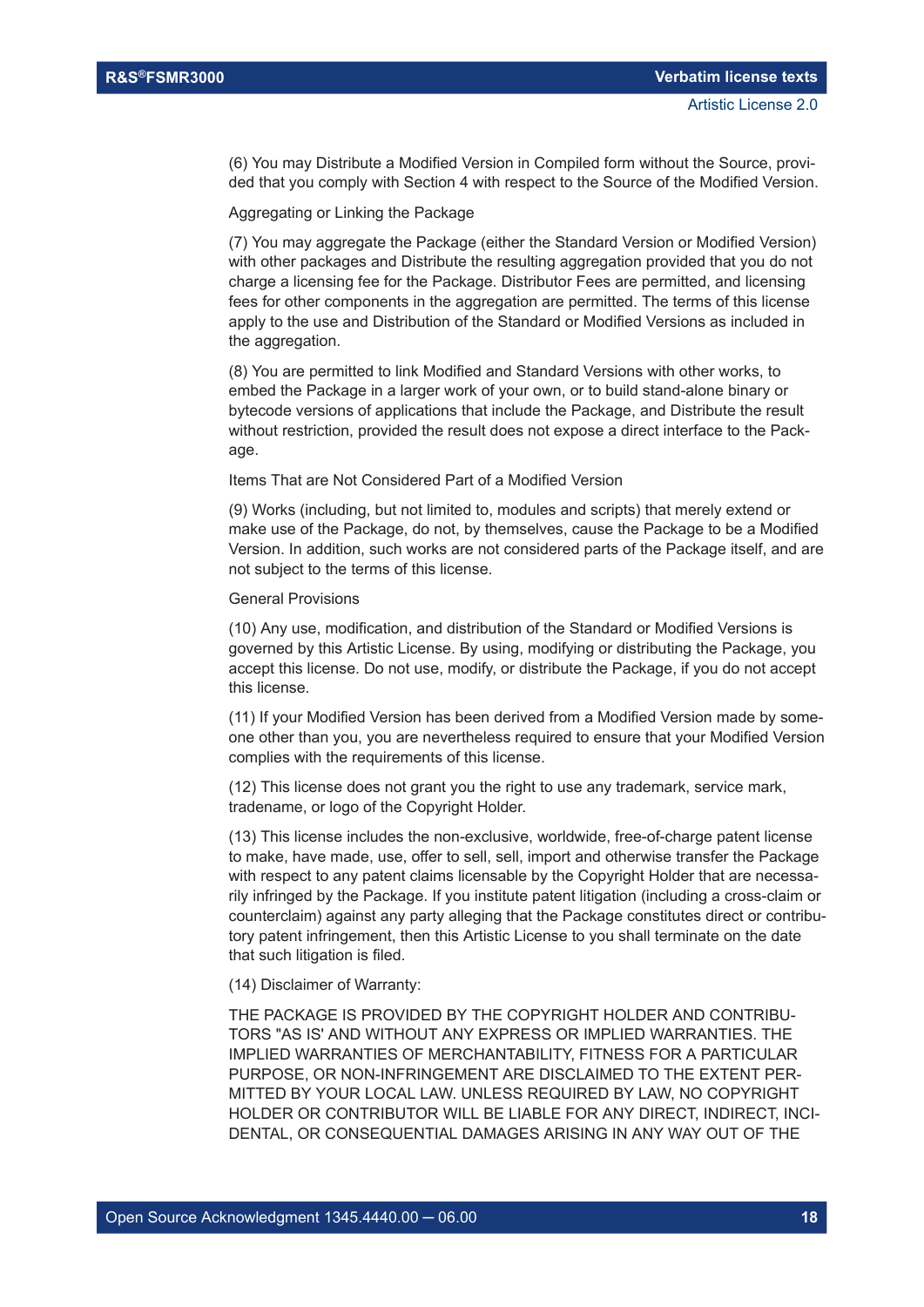<span id="page-18-0"></span>USE OF THE PACKAGE, EVEN IF ADVISED OF THE POSSIBILITY OF SUCH DAM-AGE.

## **3.5 BSD 2-clause "Simplified" License**

All rights reserved.

Redistribution and use in source and binary forms, with or without modification, are permitted provided that the following conditions are met:

1. Redistributions of source code must retain the above copyright notice, this list of conditions and the following disclaimer.

2. Redistributions in binary form must reproduce the above copyright notice, this list of conditions and the following disclaimer in the documentation and/or other materials provided with the distribution.

THIS SOFTWARE IS PROVIDED BY THE COPYRIGHT HOLDERS AND CONTRIBU-TORS "AS IS" AND ANY EXPRESS OR IMPLIED WARRANTIES, INCLUDING, BUT NOT LIMITED TO, THE IMPLIED WARRANTIES OF MERCHANTABILITY AND FIT-NESS FOR A PARTICULAR PURPOSE ARE DISCLAIMED. IN NO EVENT SHALL THE COPYRIGHT HOLDER OR CONTRIBUTORS BE LIABLE FOR ANY DIRECT, INDIRECT, INCIDENTAL, SPECIAL, EXEMPLARY, OR CONSEQUENTIAL DAMAGES (INCLUDING, BUT NOT LIMITED TO, PROCUREMENT OF SUBSTITUTE GOODS OR SERVICES; LOSS OF USE, DATA, OR PROFITS; OR BUSINESS INTERRUP-TION) HOWEVER CAUSED AND ON ANY THEORY OF LIABILITY, WHETHER IN CONTRACT, STRICT LIABILITY, OR TORT (INCLUDING NEGLIGENCE OR OTHER-WISE) ARISING IN ANY WAY OUT OF THE USE OF THIS SOFTWARE, EVEN IF ADVISED OF THE POSSIBILITY OF SUCH DAMAGE.

#### **3.6 BSD-2-Clause Variant 3 License unchanged**

Redistribution and use in source and binary forms, with or without modification, are permitted provided that the following conditions are met:

1. Redistributions of source code must retain the above copyright

notice, this list of conditions and the following disclaimer

in this position and unchanged.

2. Redistributions in binary form must reproduce the above copyright

notice, this list of conditions and the following disclaimer in the

documentation and/or other materials provided with the distribution.

THIS SOFTWARE IS PROVIDED BY THE AUTHOR(S) ``AS IS'' AND ANY EXPRESS OR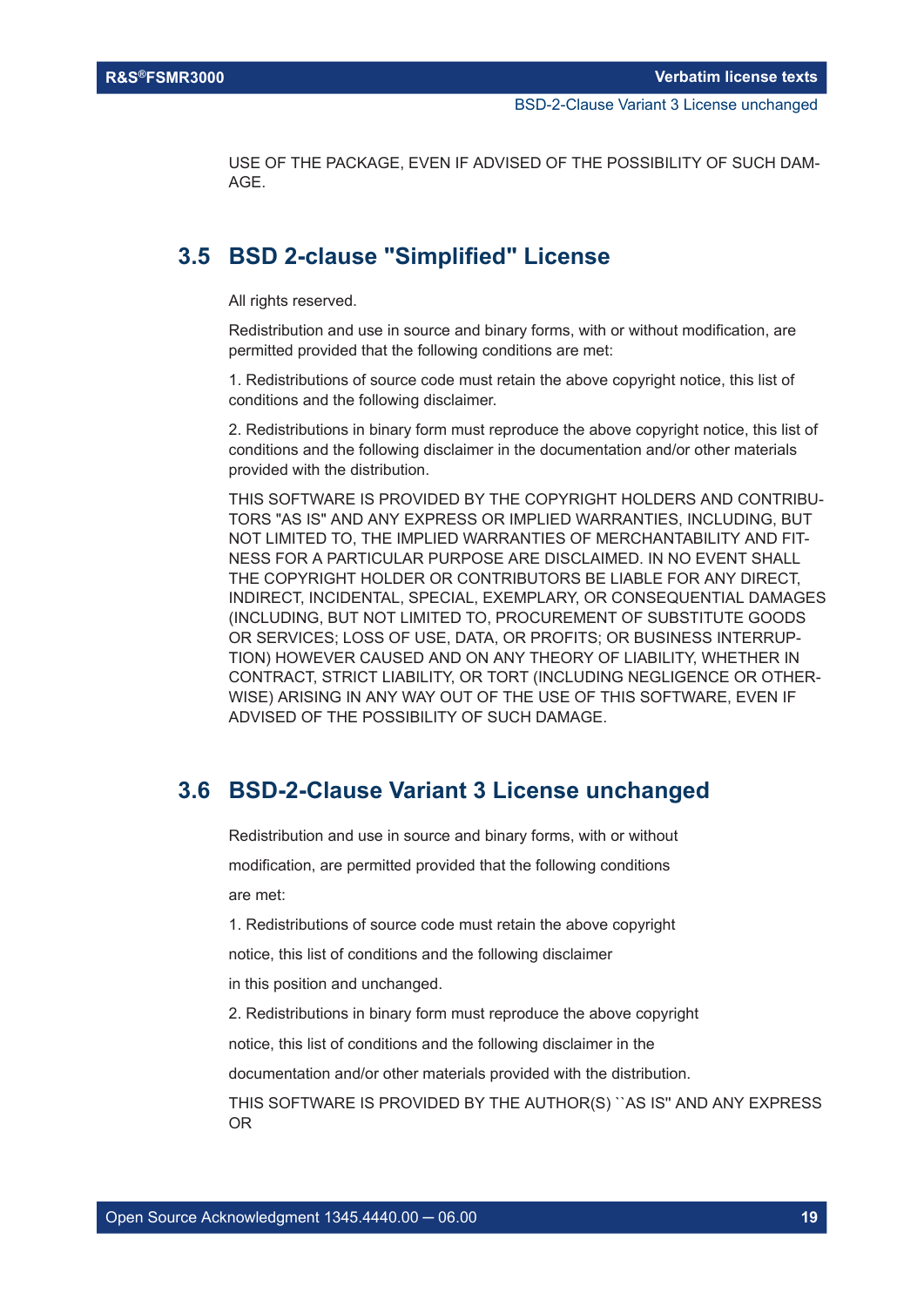<span id="page-19-0"></span>IMPLIED WARRANTIES, INCLUDING, BUT NOT LIMITED TO, THE IMPLIED WAR-RANTIES

OF MERCHANTABILITY AND FITNESS FOR A PARTICULAR PURPOSE ARE DIS-CLAIMED.

IN NO EVENT SHALL THE COPYRIGHT HOLDER BE LIABLE FOR ANY DIRECT, INDIRECT,

INCIDENTAL, SPECIAL, EXEMPLARY, OR CONSEQUENTIAL DAMAGES (INCLUD-ING, BUT

NOT LIMITED TO, PROCUREMENT OF SUBSTITUTE GOODS OR SERVICES; LOSS OF USE,

DATA, OR PROFITS; OR BUSINESS INTERRUPTION) HOWEVER CAUSED AND ON ANY

THEORY OF LIABILITY, WHETHER IN CONTRACT, STRICT LIABILITY, OR TORT

(INCLUDING NEGLIGENCE OR OTHERWISE) ARISING IN ANY WAY OUT OF THE USE OF

THIS SOFTWARE, EVEN IF ADVISED OF THE POSSIBILITY OF SUCH DAMAGE.

### **3.7 BSD 3-clause "New" or "Revised" License**

All rights reserved.

Redistribution and use in source and binary forms, with or without modification, are permitted provided that the following conditions are met:

1. Redistributions of source code must retain the above copyright notice, this list of conditions and the following disclaimer.

2. Redistributions in binary form must reproduce the above copyright notice, this list of conditions and the following disclaimer in the documentation and/or other materials provided with the distribution.

3. Neither the name of the copyright holder nor the names of its contributors may be used to endorse or promote products derived from this software without specific prior written permission.

THIS SOFTWARE IS PROVIDED BY THE COPYRIGHT HOLDERS AND CONTRIBU-TORS "AS IS" AND ANY EXPRESS OR IMPLIED WARRANTIES, INCLUDING, BUT NOT LIMITED TO, THE IMPLIED WARRANTIES OF MERCHANTABILITY AND FIT-NESS FOR A PARTICULAR PURPOSE ARE DISCLAIMED. IN NO EVENT SHALL THE COPYRIGHT HOLDER OR CONTRIBUTORS BE LIABLE FOR ANY DIRECT, INDIRECT, INCIDENTAL, SPECIAL, EXEMPLARY, OR CONSEQUENTIAL DAMAGES (INCLUDING, BUT NOT LIMITED TO, PROCUREMENT OF SUBSTITUTE GOODS OR SERVICES; LOSS OF USE, DATA, OR PROFITS; OR BUSINESS INTERRUP-TION) HOWEVER CAUSED AND ON ANY THEORY OF LIABILITY, WHETHER IN CONTRACT, STRICT LIABILITY, OR TORT (INCLUDING NEGLIGENCE OR OTHER-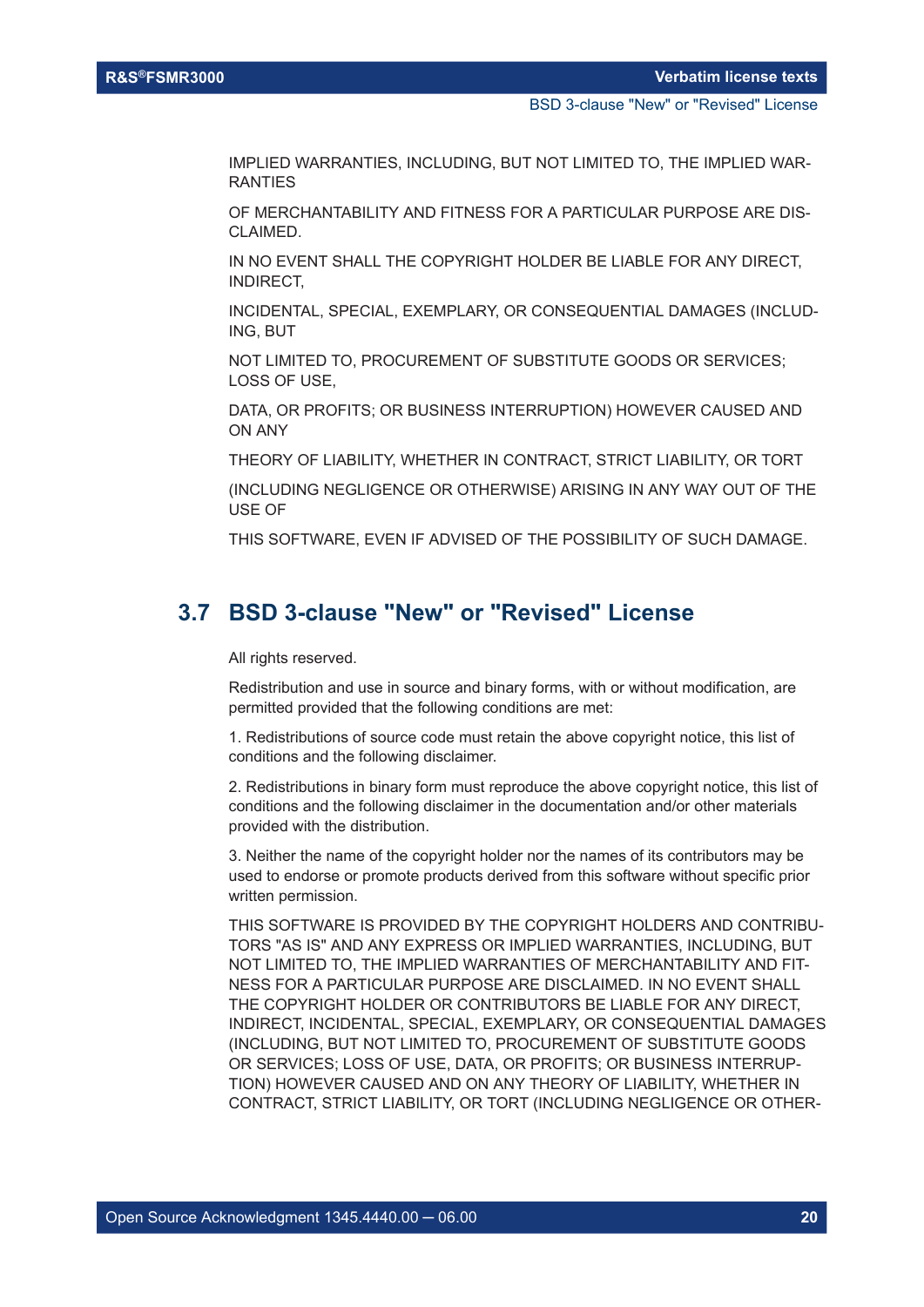<span id="page-20-0"></span>WISE) ARISING IN ANY WAY OUT OF THE USE OF THIS SOFTWARE, EVEN IF ADVISED OF THE POSSIBILITY OF SUCH DAMAGE.

### **3.8 Boost Software License 1.0**

Boost Software License - Version 1.0 - August 17th, 2003

Permission is hereby granted, free of charge, to any person or organization obtaining a copy of the software and accompanying documentation covered by this license (the "Software") to use, reproduce, display, distribute, execute, and transmit the Software, and to prepare derivative works of the Software, and to permit third-parties to whom the Software is furnished to do so, all subject to the following:

The copyright notices in the Software and this entire statement, including the above license grant, this restriction and the following disclaimer, must be included in all copies of the Software, in whole or in part, and all derivative works of the Software, unless such copies or derivative works are solely in the form of machine-executable object code generated by a source language processor.

THE SOFTWARE IS PROVIDED "AS IS", WITHOUT WARRANTY OF ANY KIND, EXPRESS OR IMPLIED, INCLUDING BUT NOT LIMITED TO THE WARRANTIES OF MERCHANTABILITY, FITNESS FOR A PARTICULAR PURPOSE, TITLE AND NON-INFRINGEMENT. IN NO EVENT SHALL THE COPYRIGHT HOLDERS OR ANYONE DISTRIBUTING THE SOFTWARE BE LIABLE FOR ANY DAMAGES OR OTHER LIA-BILITY, WHETHER IN CONTRACT, TORT OR OTHERWISE, ARISING FROM, OUT OF OR IN CONNECTION WITH THE SOFTWARE OR THE USE OR OTHER DEAL-INGS IN THE SOFTWARE.

#### **3.9 Creative Commons Zero v1.0 Universal**

Creative Commons Legal Code

CC0 1.0 Universal

CREATIVE COMMONS CORPORATION IS NOT A LAW FIRM AND DOES NOT PRO-VIDE LEGAL SERVICES. DISTRIBUTION OF THIS DOCUMENT DOES NOT CRE-ATE AN ATTORNEY-CLIENT RELATIONSHIP. CREATIVE COMMONS PROVIDES THIS INFORMATION ON AN "AS-IS" BASIS. CREATIVE COMMONS MAKES NO WARRANTIES REGARDING THE USE OF THIS DOCUMENT OR THE INFORMA-TION OR WORKS PROVIDED HEREUNDER, AND DISCLAIMS LIABILITY FOR DAMAGES RESULTING FROM THE USE OF THIS DOCUMENT OR THE INFORMA-TION OR WORKS PROVIDED HEREUNDER.

#### Statement of Purpose

The laws of most jurisdictions throughout the world automatically confer exclusive Copyright and Related Rights (defined below) upon the creator and subsequent owner(s) (each and all, an "owner") of an original work of authorship and/or a database (each, a "Work").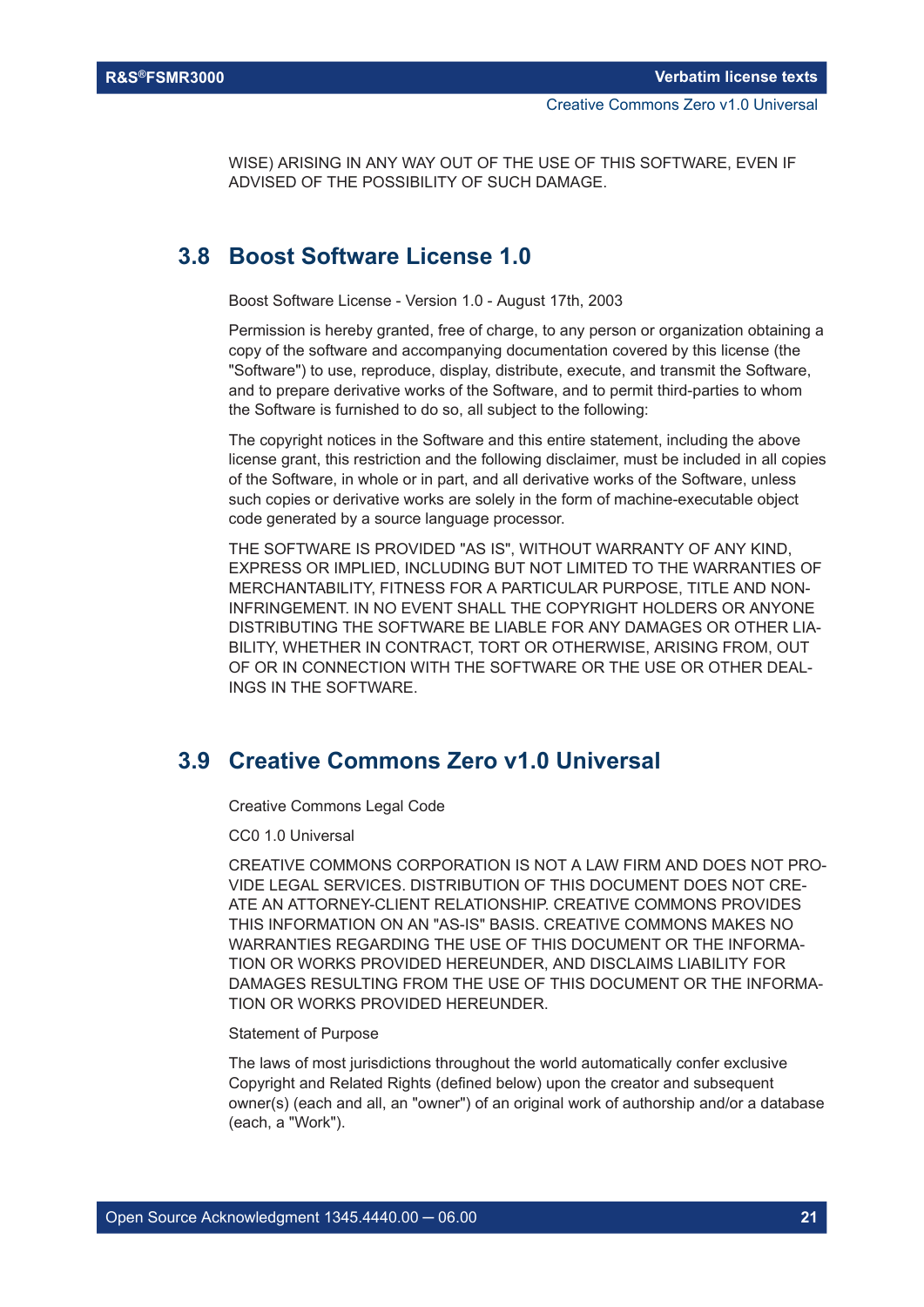#### Creative Commons Zero v1.0 Universal

Certain owners wish to permanently relinquish those rights to a Work for the purpose of contributing to a commons of creative, cultural and scientific works ("Commons") that the public can reliably and without fear of later claims of infringement build upon, modify, incorporate in other works, reuse and redistribute as freely as possible in any form whatsoever and for any purposes, including without limitation commercial purposes. These owners may contribute to the Commons to promote the ideal of a free culture and the further production of creative, cultural and scientific works, or to gain reputation or greater distribution for their Work in part through the use and efforts of others. For these and/or other purposes and motivations, and without any expectation of additional consideration or compensation, the person associating CC0 with a Work (the "Affirmer"), to the extent that he or she is an owner of Copyright and Related Rights in the Work, voluntarily elects to apply CC0 to the Work and publicly distribute the Work under its terms, with knowledge of his or her Copyright and Related Rights in the Work and the meaning and intended legal effect of CC0 on those rights.

1. Copyright and Related Rights. A Work made available under CC0 may be protected by copyright and related or neighboring rights ("Copyright and Related Rights"). Copyright and Related Rights include, but are not limited to, the following:

i. the right to reproduce, adapt, distribute, perform, display, communicate, and translate a Work;

ii. moral rights retained by the original author(s) and/or performer(s);

iii. publicity and privacy rights pertaining to a person's image or likeness depicted in a Work;

iv. rights protecting against unfair competition in regards to a Work, subject to the limitations in paragraph 4(a), below;

v. rights protecting the extraction, dissemination, use and reuse of data in a Work;

vi. database rights (such as those arising under Directive 96/9/EC of the European Parliament and of the Council of 11 March 1996 on the legal protection of databases, and under any national implementation thereof, including any amended or successor version of such directive); and

vii. other similar, equivalent or corresponding rights throughout the world based on applicable law or treaty, and any national implementations thereof.

2. Waiver. To the greatest extent permitted by, but not in contravention of, applicable law, Affirmer hereby overtly, fully, permanently, irrevocably and unconditionally waives, abandons, and surrenders all of Affirmer's Copyright and Related Rights and associated claims and causes of action, whether now known or unknown (including existing as well as future claims and causes of action), in the Work (i) in all territories worldwide, (ii) for the maximum duration provided by applicable law or treaty (including future time extensions), (iii) in any current or future medium and for any number of copies, and (iv) for any purpose whatsoever, including without limitation commercial, advertising or promotional purposes (the "Waiver"). Affirmer makes the Waiver for the benefit of each member of the public at large and to the detriment of Affirmer's heirs and successors, fully intending that such Waiver shall not be subject to revocation, rescission, cancellation, termination, or any other legal or equitable action to disrupt the quiet enjoyment of the Work by the public as contemplated by Affirmer's express Statement of Purpose.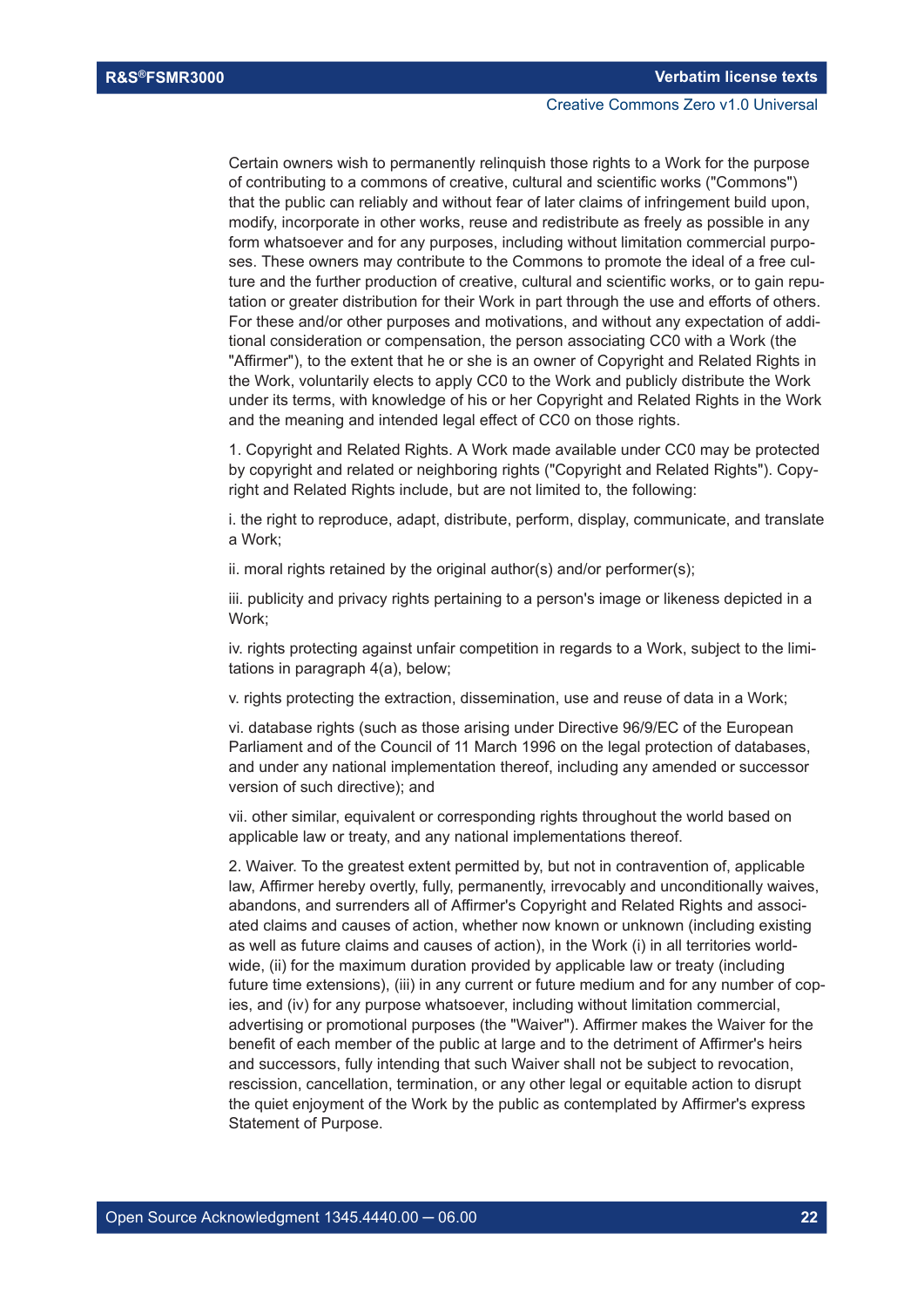<span id="page-22-0"></span>3. Public License Fallback. Should any part of the Waiver for any reason be judged legally invalid or ineffective under applicable law, then the Waiver shall be preserved to the maximum extent permitted taking into account Affirmer's express Statement of Purpose. In addition, to the extent the Waiver is so judged Affirmer hereby grants to each affected person a royalty-free, non transferable, non sublicensable, non exclusive, irrevocable and unconditional license to exercise Affirmer's Copyright and Related Rights in the Work (i) in all territories worldwide, (ii) for the maximum duration provided by applicable law or treaty (including future time extensions), (iii) in any current or future medium and for any number of copies, and (iv) for any purpose whatsoever, including without limitation commercial, advertising or promotional purposes (the "License"). The License shall be deemed effective as of the date CC0 was applied by Affirmer to the Work. Should any part of the License for any reason be judged legally invalid or ineffective under applicable law, such partial invalidity or ineffectiveness shall not invalidate the remainder of the License, and in such case Affirmer hereby affirms that he or she will not (i) exercise any of his or her remaining Copyright and Related Rights in the Work or (ii) assert any associated claims and causes of action with respect to the Work, in either case contrary to Affirmer's express Statement of Purpose.

4. Limitations and Disclaimers.

a. No trademark or patent rights held by Affirmer are waived, abandoned, surrendered, licensed or otherwise affected by this document.

b. Affirmer offers the Work as-is and makes no representations or warranties of any kind concerning the Work, express, implied, statutory or otherwise, including without limitation warranties of title, merchantability, fitness for a particular purpose, non infringement, or the absence of latent or other defects, accuracy, or the present or absence of errors, whether or not discoverable, all to the greatest extent permissible under applicable law.

c. Affirmer disclaims responsibility for clearing rights of other persons that may apply to the Work or any use thereof, including without limitation any person's Copyright and Related Rights in the Work. Further, Affirmer disclaims responsibility for obtaining any necessary consents, permissions or other rights required for any use of the Work.

d. Affirmer understands and acknowledges that Creative Commons is not a party to this document and has no duty or obligation with respect to this CC0 or use of the Work.

## **3.10 Freetype Project License**

#### Introduction

The FreeType Project is distributed in several archive packages; some of them may contain, in addition to the FreeType font engine, various tools and contributions which rely on, or relate to, the FreeType Project.

This license applies to all files found in such packages, and which do not fall under their own explicit license. The license affects thus the FreeType font engine, the test programs, documentation and makefiles, at the very least.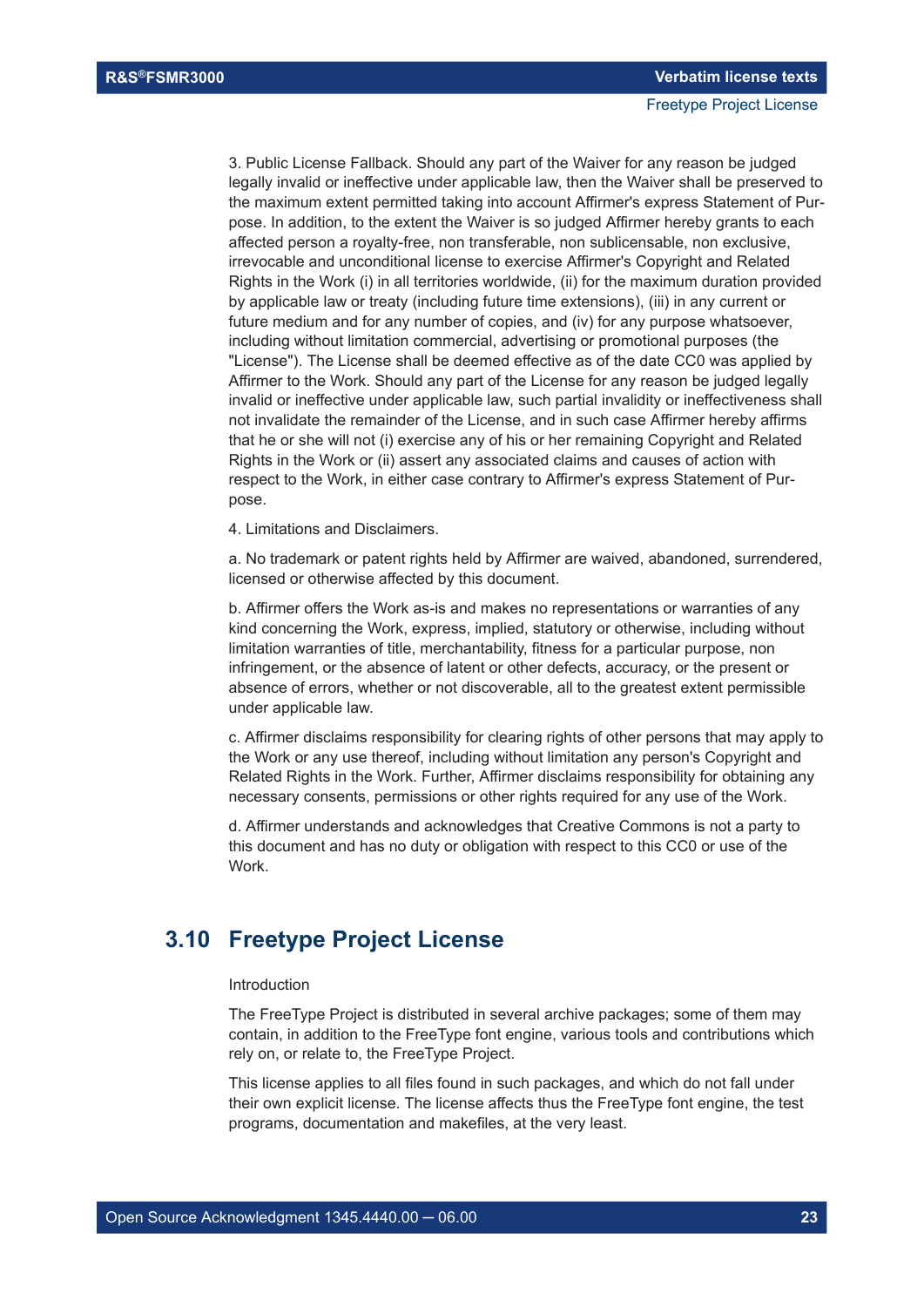This license was inspired by the BSD, Artistic, and IJG (Independent JPEG Group) licenses, which all encourage inclusion and use of free software in commercial and freeware products alike. As a consequence, its main points are that:

- We don't promise that this software works. However, we will be interested in any kind of bug reports. (`as is' distribution)

- You can use this software for whatever you want, in parts or full form, without having to pay us. (`royalty-free' usage)

- You may not pretend that you wrote this software. If you use it, or only parts of it, in a program, you must acknowledge somewhere in your documentation that you have used the FreeType code. (`credits')

We specifically permit and encourage the inclusion of this software, with or without modifications, in commercial products. We disclaim all warranties covering The Free-Type Project and assume no liability related to The FreeType Project.

Finally, many people asked us for a preferred form for a credit/disclaimer to use in compliance with this license. We thus encourage you to use the following text:

Portions of this software are copyright © ´year´ The FreeType Project (www.freetype.org). All rights reserved. """

Please replace ´year´ with the value from the FreeType version you actually use.

Legal Terms

0. Definitions

Throughout this license, the terms `package', `FreeType Project', and `FreeType archive' refer to the set of files originally distributed by the authors (David Turner, Robert Wilhelm, and Werner Lemberg) as the `FreeType Project', be they named as alpha, beta or final release.

`You' refers to the licensee, or person using the project, where `using' is a generic term including compiling the project's source code as well as linking it to form a `program' or `executable'. This program is referred to as `a program using the FreeType engine'.

This license applies to all files distributed in the original FreeType Project, including all source code, binaries and documentation, unless otherwise stated in the file in its original, unmodified form as distributed in the original archive. If you are unsure whether or not a particular file is covered by this license, you must contact us to verify this.

The FreeType Project is copyright (C) 1996-2000 by David Turner, Robert Wilhelm, and Werner Lemberg. All rights reserved except as specified below.

#### 1. No Warranty

THE FREETYPE PROJECT IS PROVIDED `AS IS' WITHOUT WARRANTY OF ANY KIND, EITHER EXPRESS OR IMPLIED, INCLUDING, BUT NOT LIMITED TO, WAR-RANTIES OF MERCHANTABILITY AND FITNESS FOR A PARTICULAR PURPOSE. IN NO EVENT WILL ANY OF THE AUTHORS OR COPYRIGHT HOLDERS BE LIA-BLE FOR ANY DAMAGES CAUSED BY THE USE OR THE INABILITY TO USE, OF THE FREETYPE PROJECT.

2. Redistribution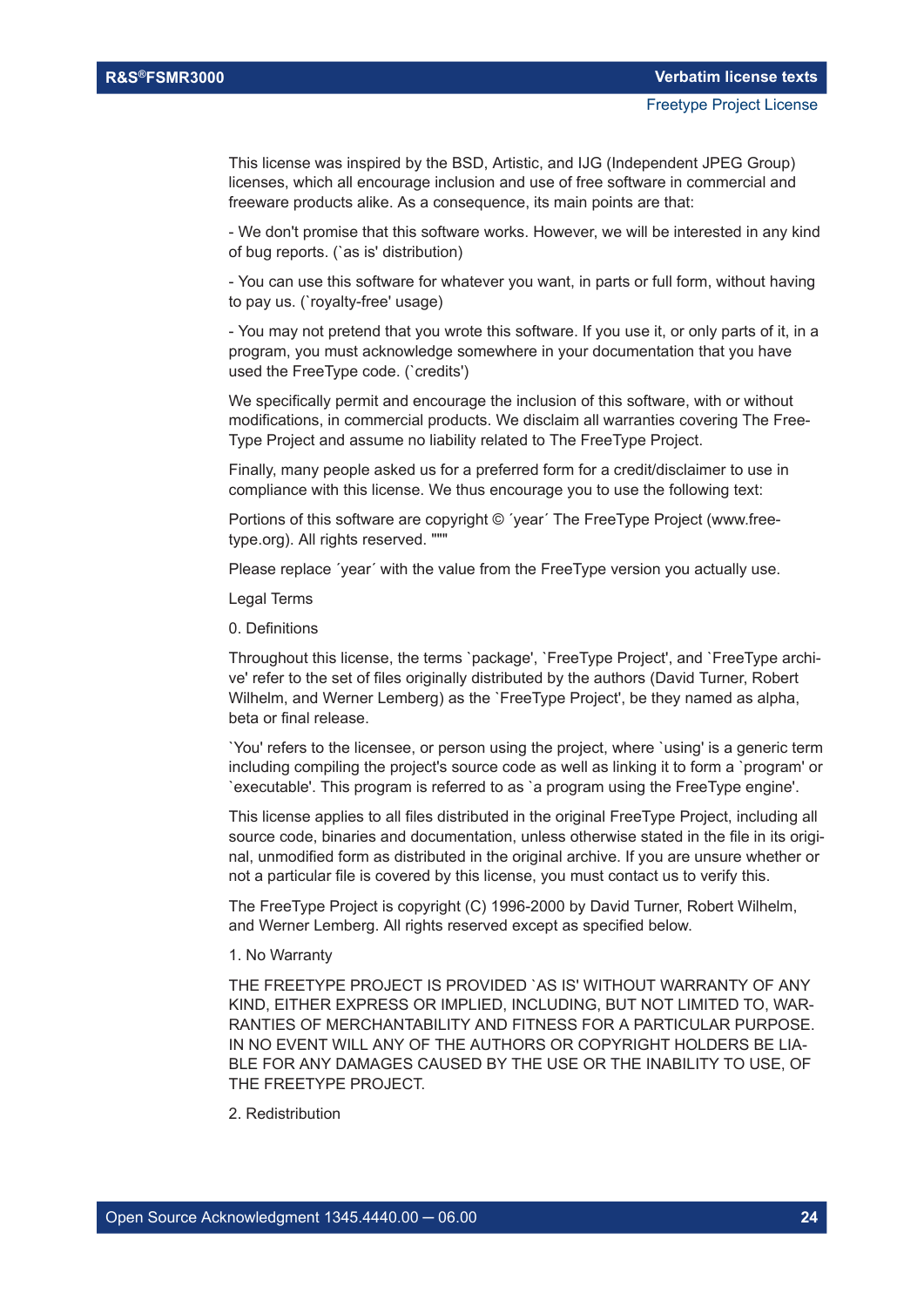This license grants a worldwide, royalty-free, perpetual and irrevocable right and license to use, execute, perform, compile, display, copy, create derivative works of, distribute and sublicense the FreeType Project (in both source and object code forms) and derivative works thereof for any purpose; and to authorize others to exercise some or all of the rights granted herein, subject to the following conditions:

- Redistribution of source code must retain this license file (`FTL.TXT') unaltered; any additions, deletions or changes to the original files must be clearly indicated in accompanying documentation. The copyright notices of the unaltered, original files must be preserved in all copies of source files.

- Redistribution in binary form must provide a disclaimer that states that the software is based in part of the work of the FreeType Team, in the distribution documentation. We also encourage you to put an URL to the FreeType web page in your documentation, though this isn't mandatory.

These conditions apply to any software derived from or based on the FreeType Project, not just the unmodified files. If you use our work, you must acknowledge us. However, no fee need be paid to us.

#### 3. Advertising

Neither the FreeType authors and contributors nor you shall use the name of the other for commercial, advertising, or promotional purposes without specific prior written permission.

We suggest, but do not require, that you use one or more of the following phrases to refer to this software in your documentation or advertising materials: `FreeType Project', `FreeType Engine', `FreeType library', or `FreeType Distribution'.

As you have not signed this license, you are not required to accept it. However, as the FreeType Project is copyrighted material, only this license, or another one contracted with the authors, grants you the right to use, distribute, and modify it. Therefore, by using, distributing, or modifying the FreeType Project, you indicate that you understand and accept all the terms of this license.

#### 4. Contacts

There are two mailing lists related to FreeType:

- freetype@nongnu.org

Discusses general use and applications of FreeType, as well as future and wanted additions to the library and distribution. If you are looking for support, start in this list if you haven't found anything to help you in the documentation.

- freetype-devel@nongnu.org

Discusses bugs, as well as engine internals, design issues, specific licenses, porting, etc.

Our home page can be found at

http://www.freetype.org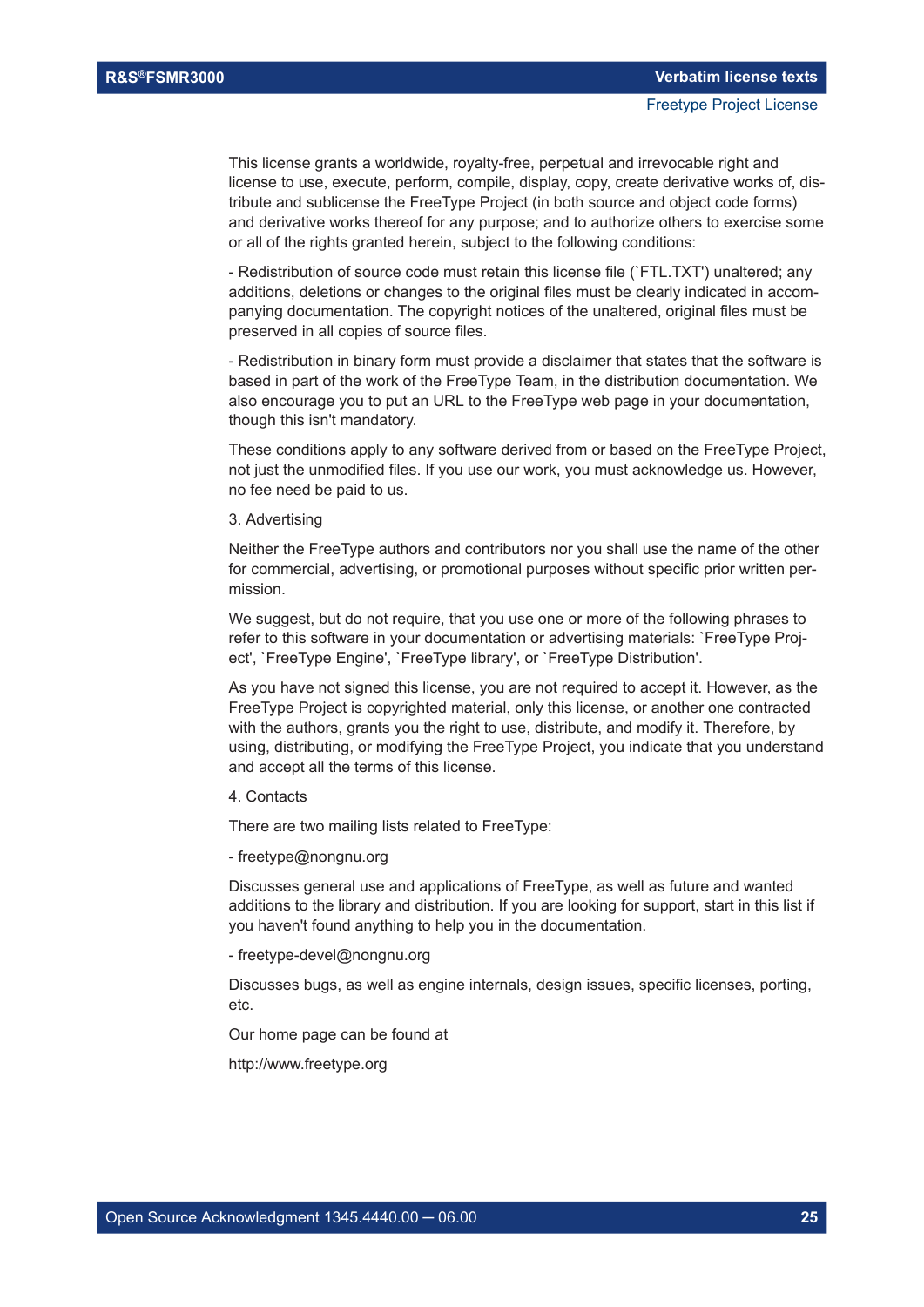## <span id="page-25-0"></span>**3.11 GNU General Public License v2.0**

GNU GENERAL PUBLIC LICENSE

Version 2, June 1991

Copyright (C) 1989, 1991 Free Software Foundation, Inc.

51 Franklin Street, Fifth Floor, Boston, MA 02110-1301, USA

Everyone is permitted to copy and distribute verbatim copies of this license document, but changing it is not allowed.

#### Preamble

The licenses for most software are designed to take away your freedom to share and change it. By contrast, the GNU General Public License is intended to guarantee your freedom to share and change free software--to make sure the software is free for all its users. This General Public License applies to most of the Free Software Foundation's software and to any other program whose authors commit to using it. (Some other Free Software Foundation software is covered by the GNU Lesser General Public License instead.) You can apply it to your programs, too.

When we speak of free software, we are referring to freedom, not price. Our General Public Licenses are designed to make sure that you have the freedom to distribute copies of free software (and charge for this service if you wish), that you receive source code or can get it if you want it, that you can change the software or use pieces of it in new free programs; and that you know you can do these things.

To protect your rights, we need to make restrictions that forbid anyone to deny you these rights or to ask you to surrender the rights. These restrictions translate to certain responsibilities for you if you distribute copies of the software, or if you modify it.

For example, if you distribute copies of such a program, whether gratis or for a fee, you must give the recipients all the rights that you have. You must make sure that they, too, receive or can get the source code. And you must show them these terms so they know their rights.

We protect your rights with two steps: (1) copyright the software, and (2) offer you this license which gives you legal permission to copy, distribute and/or modify the software.

Also, for each author's protection and ours, we want to make certain that everyone understands that there is no warranty for this free software. If the software is modified by someone else and passed on, we want its recipients to know that what they have is not the original, so that any problems introduced by others will not reflect on the original authors' reputations.

Finally, any free program is threatened constantly by software patents. We wish to avoid the danger that redistributors of a free program will individually obtain patent licenses, in effect making the program proprietary. To prevent this, we have made it clear that any patent must be licensed for everyone's free use or not licensed at all.

The precise terms and conditions for copying, distribution and modification follow.

TERMS AND CONDITIONS FOR COPYING, DISTRIBUTION AND MODIFICATION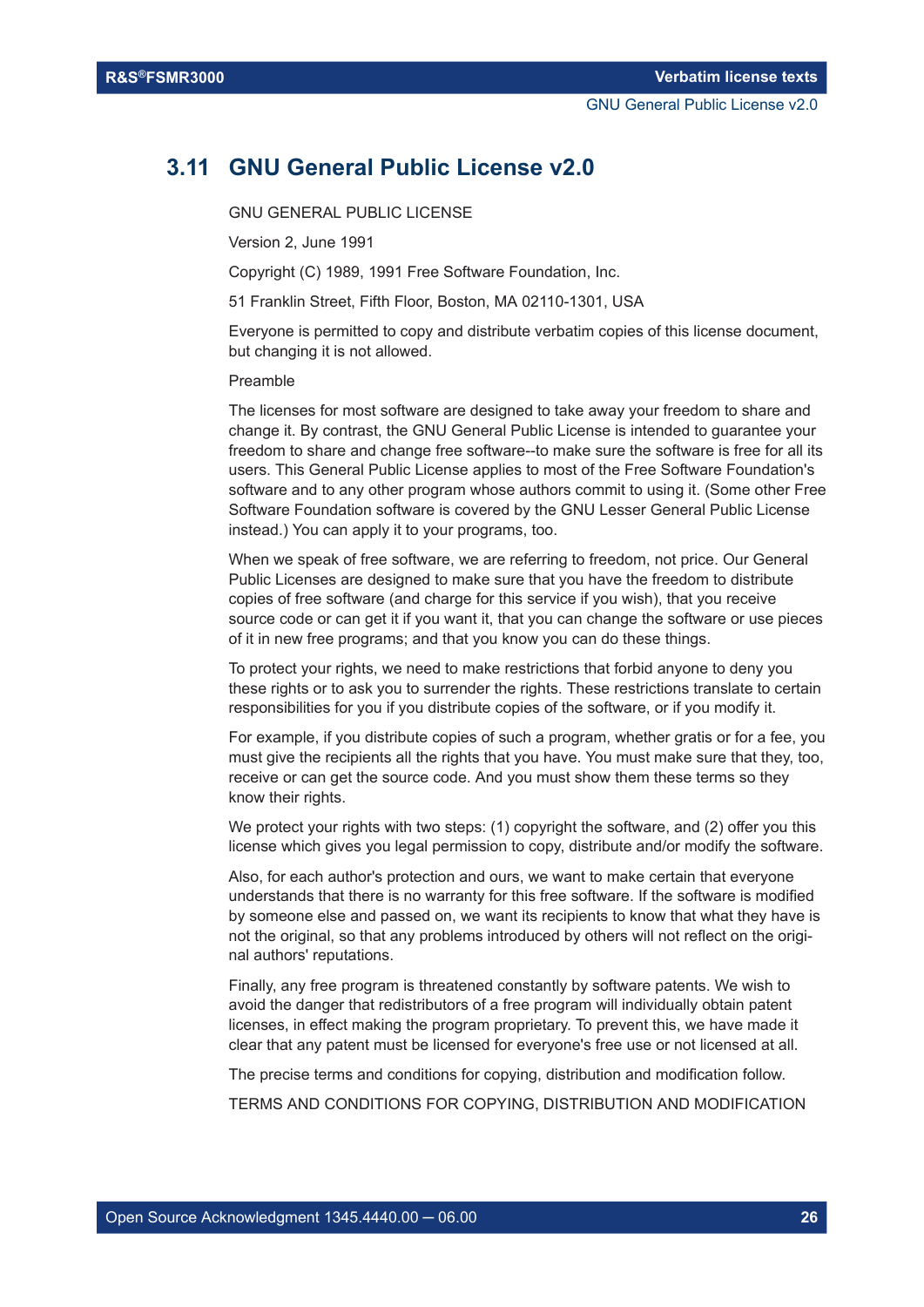0. This License applies to any program or other work which contains a notice placed by the copyright holder saying it may be distributed under the terms of this General Public License. The "Program", below, refers to any such program or work, and a "work based on the Program" means either the Program or any derivative work under copyright law: that is to say, a work containing the Program or a portion of it, either verbatim or with modifications and/or translated into another language. (Hereinafter, translation is included without limitation in the term "modification".) Each licensee is addressed as "you".

Activities other than copying, distribution and modification are not covered by this License; they are outside its scope. The act of running the Program is not restricted, and the output from the Program is covered only if its contents constitute a work based on the Program (independent of having been made by running the Program). Whether that is true depends on what the Program does.

1. You may copy and distribute verbatim copies of the Program's source code as you receive it, in any medium, provided that you conspicuously and appropriately publish on each copy an appropriate copyright notice and disclaimer of warranty; keep intact all the notices that refer to this License and to the absence of any warranty; and give any other recipients of the Program a copy of this License along with the Program.

You may charge a fee for the physical act of transferring a copy, and you may at your option offer warranty protection in exchange for a fee.

2. You may modify your copy or copies of the Program or any portion of it, thus forming a work based on the Program, and copy and distribute such modifications or work under the terms of Section 1 above, provided that you also meet all of these conditions:

a) You must cause the modified files to carry prominent notices stating that you changed the files and the date of any change. b) You must cause any work that you distribute or publish, that in whole or in part contains or is derived from the Program or any part thereof, to be licensed as a whole at no charge to all third parties under the terms of this License. c) If the modified program normally reads commands interactively when run, you must cause it, when started running for such interactive use in the most ordinary way, to print or display an announcement including an appropriate copyright notice and a notice that there is no warranty (or else, saying that you provide a warranty) and that users may redistribute the program under these conditions, and telling the user how to view a copy of this License. (Exception: if the Program itself is interactive but does not normally print such an announcement, your work based on the Program is not required to print an announcement.)

These requirements apply to the modified work as a whole. If identifiable sections of that work are not derived from the Program, and can be reasonably considered independent and separate works in themselves, then this License, and its terms, do not apply to those sections when you distribute them as separate works. But when you distribute the same sections as part of a whole which is a work based on the Program, the distribution of the whole must be on the terms of this License, whose permissions for other licensees extend to the entire whole, and thus to each and every part regardless of who wrote it.

Thus, it is not the intent of this section to claim rights or contest your rights to work written entirely by you; rather, the intent is to exercise the right to control the distribution of derivative or collective works based on the Program.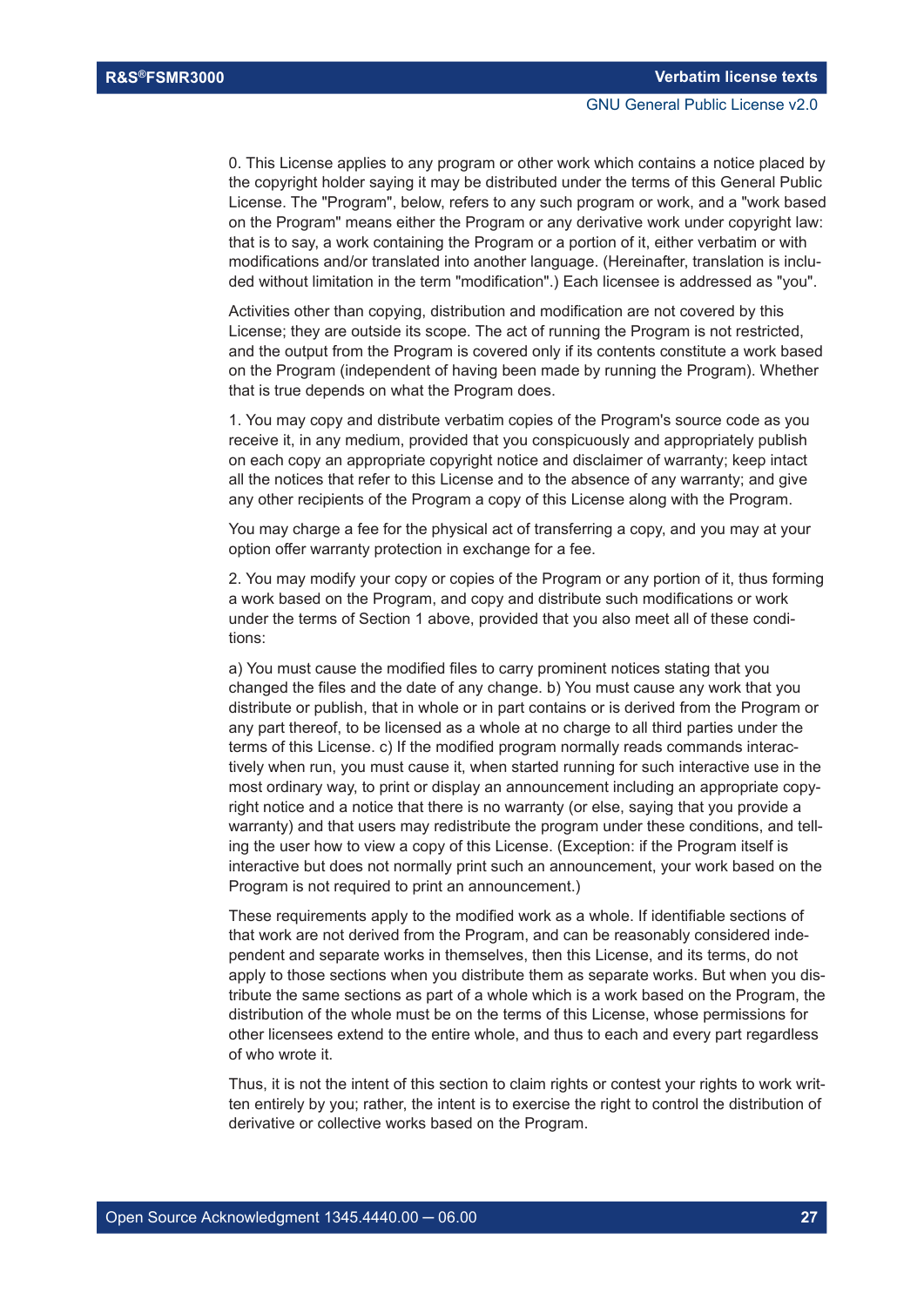In addition, mere aggregation of another work not based on the Program with the Program (or with a work based on the Program) on a volume of a storage or distribution medium does not bring the other work under the scope of this License.

3. You may copy and distribute the Program (or a work based on it, under Section 2) in object code or executable form under the terms of Sections 1 and 2 above provided that you also do one of the following:

a) Accompany it with the complete corresponding machine-readable source code, which must be distributed under the terms of Sections 1 and 2 above on a medium customarily used for software interchange; or, b) Accompany it with a written offer, valid for at least three years, to give any third party, for a charge no more than your cost of physically performing source distribution, a complete machine-readable copy of the corresponding source code, to be distributed under the terms of Sections 1 and 2 above on a medium customarily used for software interchange; or, c) Accompany it with the information you received as to the offer to distribute corresponding source code. (This alternative is allowed only for noncommercial distribution and only if you received the program in object code or executable form with such an offer, in accord with Subsection b above.)

The source code for a work means the preferred form of the work for making modifications to it. For an executable work, complete source code means all the source code for all modules it contains, plus any associated interface definition files, plus the scripts used to control compilation and installation of the executable. However, as a special exception, the source code distributed need not include anything that is normally distributed (in either source or binary form) with the major components (compiler, kernel, and so on) of the operating system on which the executable runs, unless that component itself accompanies the executable.

If distribution of executable or object code is made by offering access to copy from a designated place, then offering equivalent access to copy the source code from the same place counts as distribution of the source code, even though third parties are not compelled to copy the source along with the object code.

4. You may not copy, modify, sublicense, or distribute the Program except as expressly provided under this License. Any attempt otherwise to copy, modify, sublicense or distribute the Program is void, and will automatically terminate your rights under this License. However, parties who have received copies, or rights, from you under this License will not have their licenses terminated so long as such parties remain in full compliance.

5. You are not required to accept this License, since you have not signed it. However, nothing else grants you permission to modify or distribute the Program or its derivative works. These actions are prohibited by law if you do not accept this License. Therefore, by modifying or distributing the Program (or any work based on the Program), you indicate your acceptance of this License to do so, and all its terms and conditions for copying, distributing or modifying the Program or works based on it.

6. Each time you redistribute the Program (or any work based on the Program), the recipient automatically receives a license from the original licensor to copy, distribute or modify the Program subject to these terms and conditions. You may not impose any further restrictions on the recipients' exercise of the rights granted herein. You are not responsible for enforcing compliance by third parties to this License.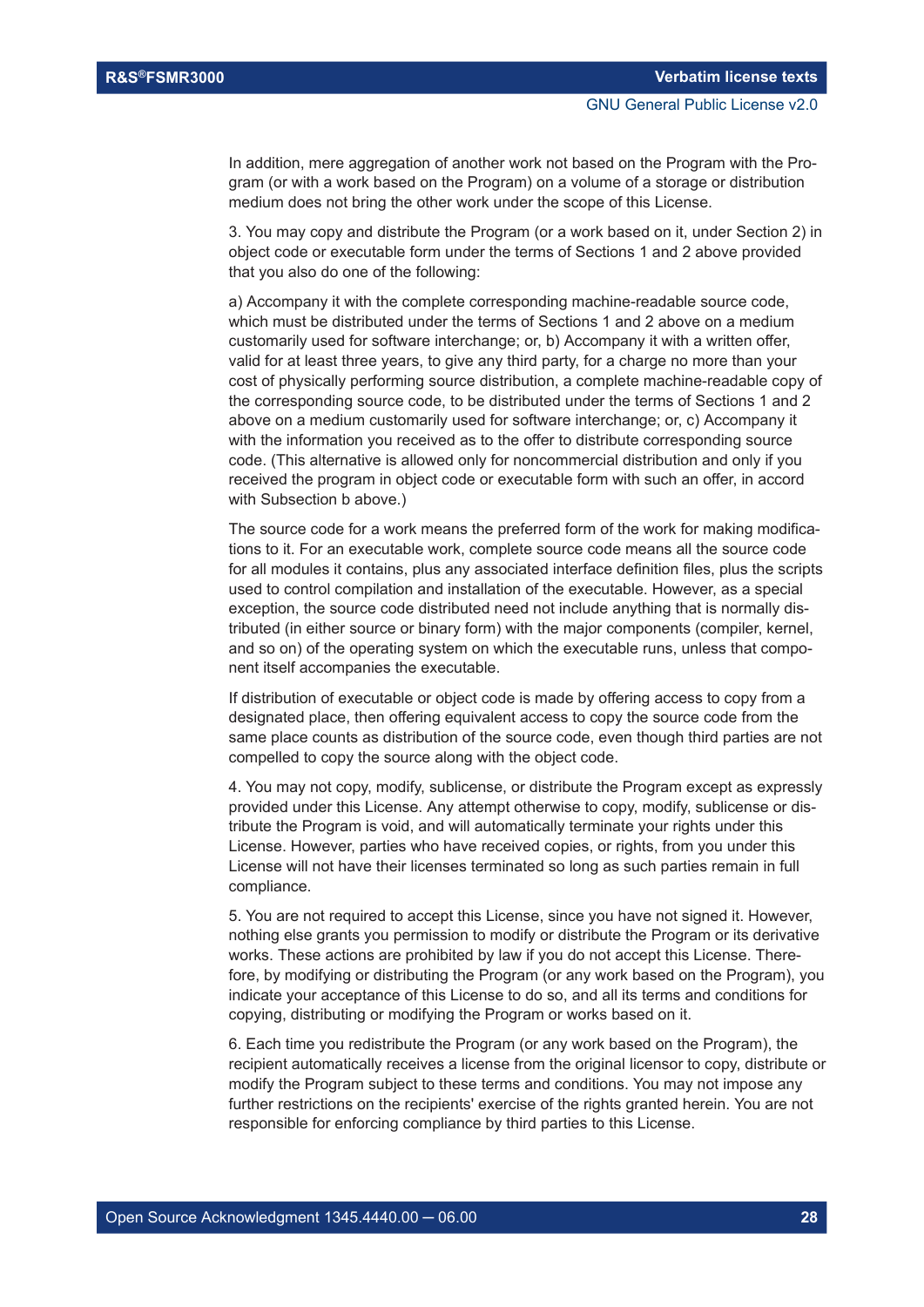7. If, as a consequence of a court judgment or allegation of patent infringement or for any other reason (not limited to patent issues), conditions are imposed on you (whether by court order, agreement or otherwise) that contradict the conditions of this License, they do not excuse you from the conditions of this License. If you cannot distribute so as to satisfy simultaneously your obligations under this License and any other pertinent obligations, then as a consequence you may not distribute the Program at all. For example, if a patent license would not permit royalty-free redistribution of the Program by all those who receive copies directly or indirectly through you, then the only way you could satisfy both it and this License would be to refrain entirely from distribution of the Program.

If any portion of this section is held invalid or unenforceable under any particular circumstance, the balance of the section is intended to apply and the section as a whole is intended to apply in other circumstances.

It is not the purpose of this section to induce you to infringe any patents or other property right claims or to contest validity of any such claims; this section has the sole purpose of protecting the integrity of the free software distribution system, which is implemented by public license practices. Many people have made generous contributions to the wide range of software distributed through that system in reliance on consistent application of that system; it is up to the author/donor to decide if he or she is willing to distribute software through any other system and a licensee cannot impose that choice.

This section is intended to make thoroughly clear what is believed to be a consequence of the rest of this License.

8. If the distribution and/or use of the Program is restricted in certain countries either by patents or by copyrighted interfaces, the original copyright holder who places the Program under this License may add an explicit geographical distribution limitation excluding those countries, so that distribution is permitted only in or among countries not thus excluded. In such case, this License incorporates the limitation as if written in the body of this License.

9. The Free Software Foundation may publish revised and/or new versions of the General Public License from time to time. Such new versions will be similar in spirit to the present version, but may differ in detail to address new problems or concerns.

Each version is given a distinguishing version number. If the Program specifies a version number of this License which applies to it and "any later version", you have the option of following the terms and conditions either of that version or of any later version published by the Free Software Foundation. If the Program does not specify a version number of this License, you may choose any version ever published by the Free Software Foundation.

10. If you wish to incorporate parts of the Program into other free programs whose distribution conditions are different, write to the author to ask for permission. For software which is copyrighted by the Free Software Foundation, write to the Free Software Foundation; we sometimes make exceptions for this. Our decision will be guided by the two goals of preserving the free status of all derivatives of our free software and of promoting the sharing and reuse of software generally.

NO WARRANTY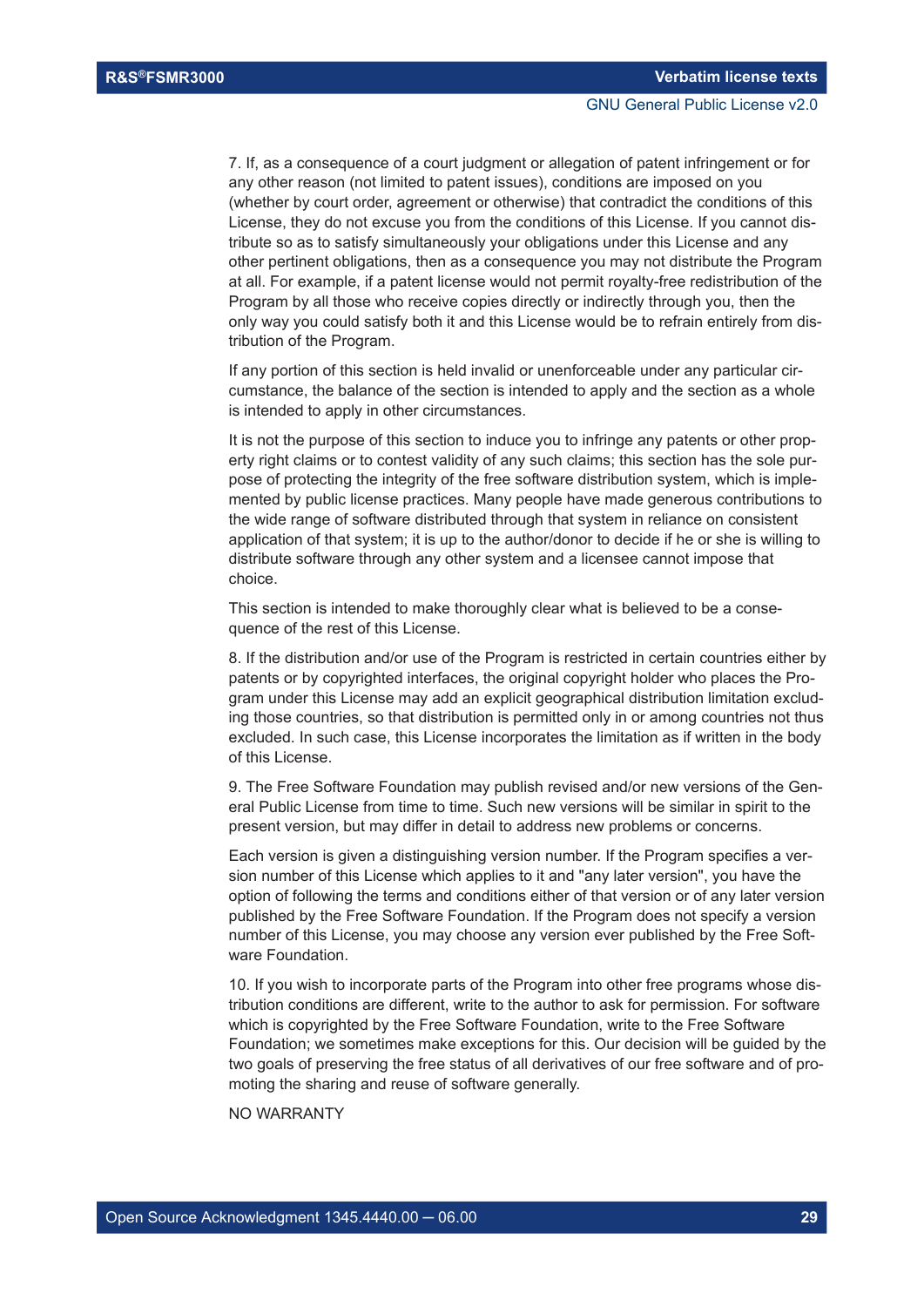11. BECAUSE THE PROGRAM IS LICENSED FREE OF CHARGE, THERE IS NO WARRANTY FOR THE PROGRAM, TO THE EXTENT PERMITTED BY APPLICABLE LAW. EXCEPT WHEN OTHERWISE STATED IN WRITING THE COPYRIGHT HOLD-ERS AND/OR OTHER PARTIES PROVIDE THE PROGRAM "AS IS" WITHOUT WAR-RANTY OF ANY KIND, EITHER EXPRESSED OR IMPLIED, INCLUDING, BUT NOT LIMITED TO, THE IMPLIED WARRANTIES OF MERCHANTABILITY AND FITNESS FOR A PARTICULAR PURPOSE. THE ENTIRE RISK AS TO THE QUALITY AND PERFORMANCE OF THE PROGRAM IS WITH YOU. SHOULD THE PROGRAM PROVE DEFECTIVE, YOU ASSUME THE COST OF ALL NECESSARY SERVICING, REPAIR OR CORRECTION.

12. IN NO EVENT UNLESS REQUIRED BY APPLICABLE LAW OR AGREED TO IN WRITING WILL ANY COPYRIGHT HOLDER, OR ANY OTHER PARTY WHO MAY MODIFY AND/OR REDISTRIBUTE THE PROGRAM AS PERMITTED ABOVE, BE LIABLE TO YOU FOR DAMAGES, INCLUDING ANY GENERAL, SPECIAL, INCIDEN-TAL OR CONSEQUENTIAL DAMAGES ARISING OUT OF THE USE OR INABILITY TO USE THE PROGRAM (INCLUDING BUT NOT LIMITED TO LOSS OF DATA OR DATA BEING RENDERED INACCURATE OR LOSSES SUSTAINED BY YOU OR THIRD PARTIES OR A FAILURE OF THE PROGRAM TO OPERATE WITH ANY OTHER PROGRAMS), EVEN IF SUCH HOLDER OR OTHER PARTY HAS BEEN ADVISED OF THE POSSIBILITY OF SUCH DAMAGES.

END OF TERMS AND CONDITIONS

How to Apply These Terms to Your New Programs

If you develop a new program, and you want it to be of the greatest possible use to the public, the best way to achieve this is to make it free software which everyone can redistribute and change under these terms.

To do so, attach the following notices to the program. It is safest to attach them to the start of each source file to most effectively convey the exclusion of warranty; and each file should have at least the "copyright" line and a pointer to where the full notice is found.

one line to give the program's name and an idea of what it does.

Copyright (C) yyyy name of author

This program is free software; you can redistribute it and/or modify it under the terms of the GNU General Public License as published by the Free Software Foundation; either version 2 of the License, or (at your option) any later version.

This program is distributed in the hope that it will be useful, but WITHOUT ANY WAR-RANTY; without even the implied warranty of MERCHANTABILITY or FITNESS FOR A PARTICULAR PURPOSE. See the GNU General Public License for more details.

You should have received a copy of the GNU General Public License along with this program; if not, write to the Free Software Foundation, Inc., 51 Franklin Street, Fifth Floor, Boston, MA 02110-1301, USA.

Also add information on how to contact you by electronic and paper mail.

If the program is interactive, make it output a short notice like this when it starts in an interactive mode: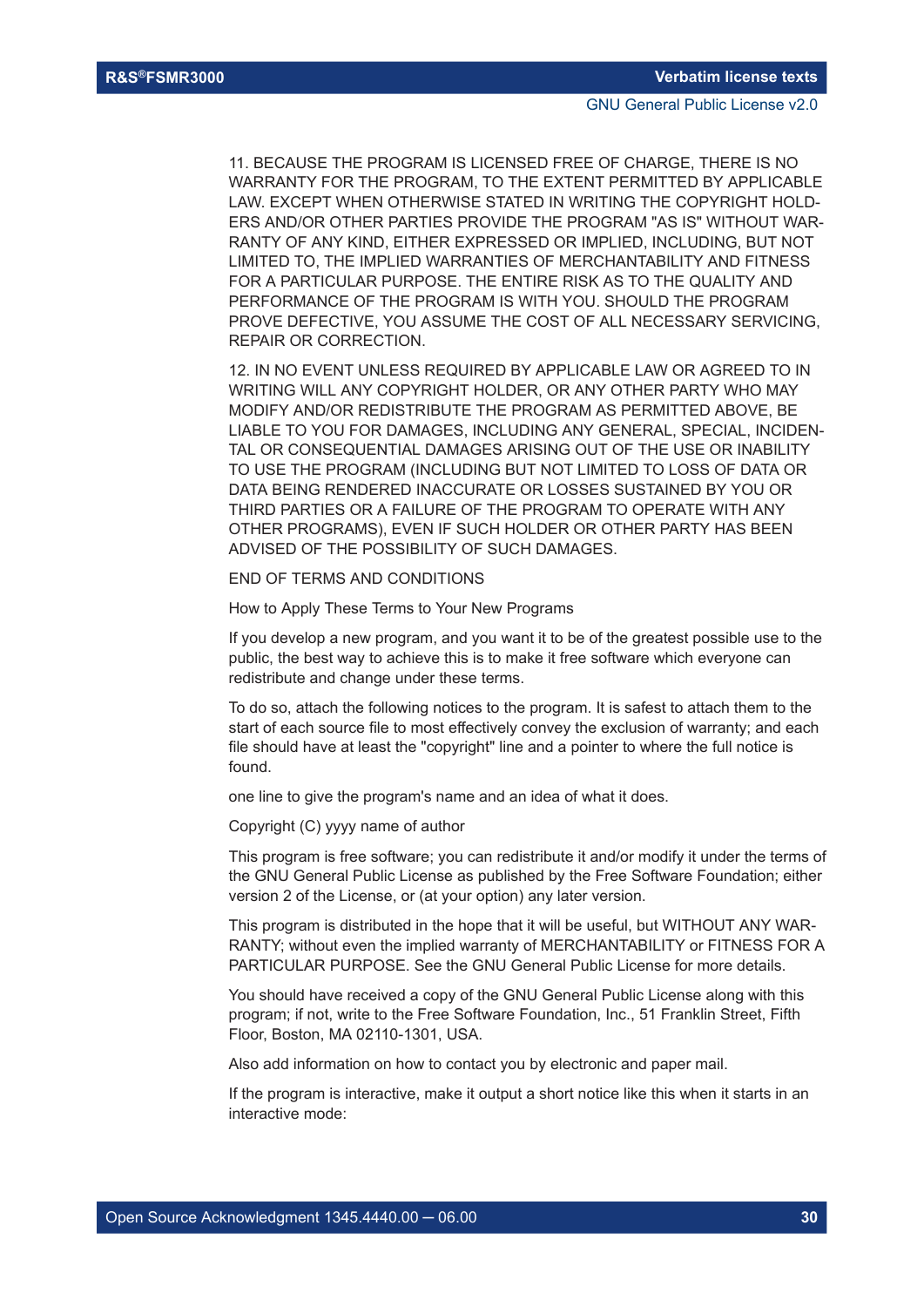<span id="page-30-0"></span>Gnomovision version 69, Copyright (C) year name of author Gnomovision comes with ABSOLUTELY NO WARRANTY; for details type `show w'. This is free software, and you are welcome to redistribute it under certain conditions; type `show c' for details.

The hypothetical commands `show w' and `show c' should show the appropriate parts of the General Public License. Of course, the commands you use may be called something other than `show w' and `show c'; they could even be mouse-clicks or menu items--whatever suits your program.

You should also get your employer (if you work as a programmer) or your school, if any, to sign a "copyright disclaimer" for the program, if necessary. Here is a sample; alter the names:

Yoyodyne, Inc., hereby disclaims all copyright interest in the program `Gnomovision' (which makes passes at compilers) written by James Hacker.

signature of Ty Coon, 1 April 1989

Ty Coon, President of Vice

This General Public License does not permit incorporating your program into proprietary programs. If your program is a subroutine library, you may consider it more useful to permit linking proprietary applications with the library. If this is what you want to do, use the GNU Lesser General Public License instead of this License.

### **3.12 HDF5 License**

Redistribution and use in source and binary forms, with or without modification, are permitted for any purpose (including commercial purposes) provided that the following conditions are met:

1. Redistributions of source code must retain the above copyright notice, this list of conditions, and the following disclaimer.

2. Redistributions in binary form must reproduce the above copyright notice, this list of conditions, and the following disclaimer in the documentation and/or materials provided with the distribution.

3. In addition, redistributions of modified forms of the source or binary code must carry prominent notices stating that the original code was changed and the date of the change.

4. All publications or advertising materials mentioning features or use of this software are asked, but not required, to acknowledge that it was developed by The HDF Group and by the National Center for Supercomputing Applications at the University of Illinois Urbana-Champaign and credit the contributors.

5. Neither the name of The HDF Group, the name of the University, nor the name of any Contributor may be used to endorse or promote products derived from this software without specific prior written permission from The HDF Group, the University, or the Contributor, respectively.

DISCLAIMER<sup>.</sup>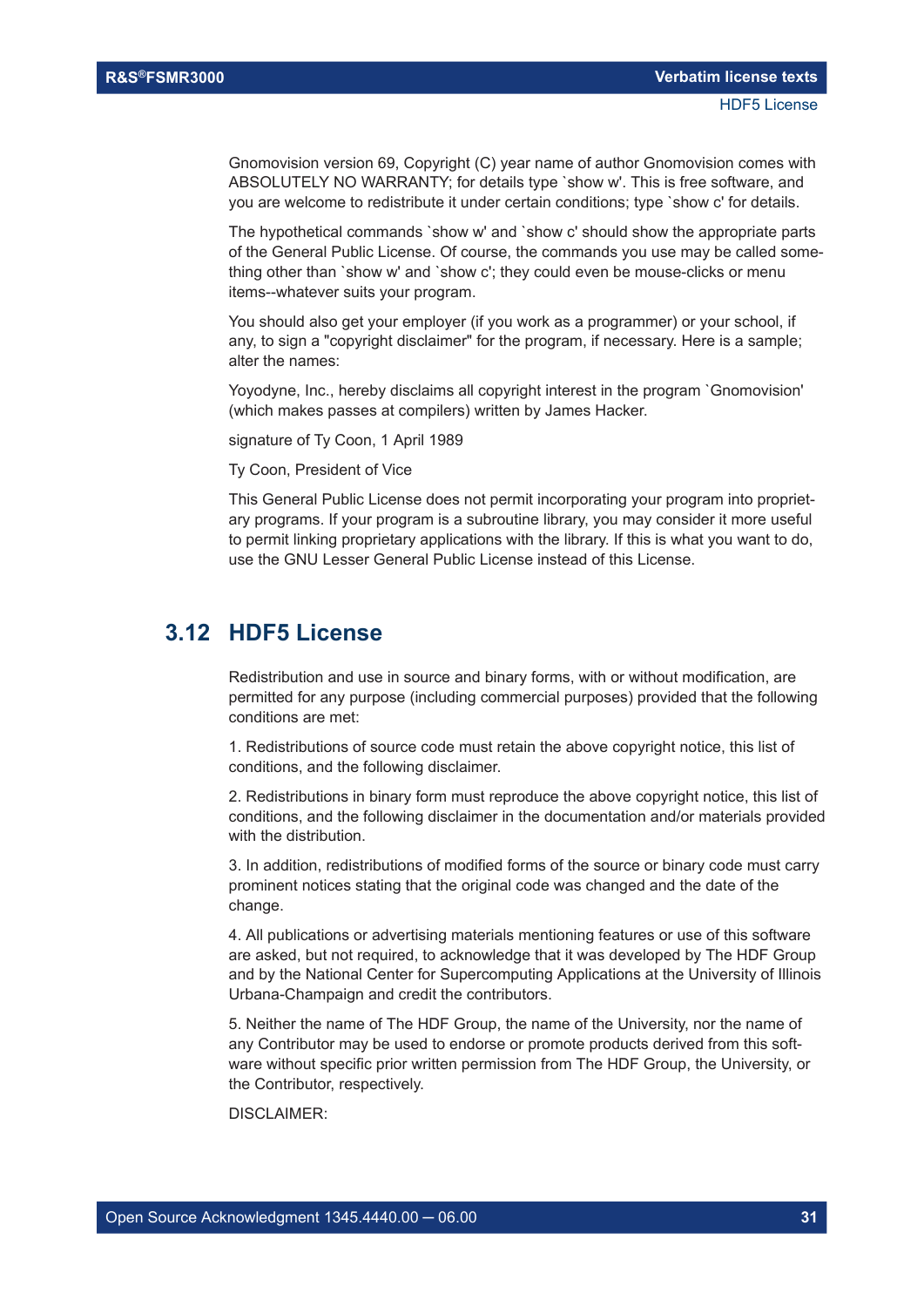<span id="page-31-0"></span>THIS SOFTWARE IS PROVIDED BY THE COPYRIGHT HOLDER "AS IS" WITH NO WARRANTY OF ANY KIND, EITHER EXPRESSED OR IMPLIED. In no event shall the copyright holder be liable for any damages suffered by the users arising out of the use of this software, even if advised of the possibility of such damage.

Contributors: National Center for Supercomputing Applications (NCSA) at the University of Illinois, Fortner Software, Unidata Program Center (netCDF), The Independent JPEG Group (JPEG), Jean-loup Gailly and Mark Adler (gzip), and Digital Equipment Corporation (DEC).

Portions of HDF5 were developed with support from the Lawrence Berkeley National Laboratory (LBNL) and the United States Department of Energy under Prime Contract No. DE-AC02-05CH11231.

Portions of HDF5 were developed with support from the University of California, Lawrence Livermore National Laboratory (UC LLNL).

The following statement applies to those portions of the product and must be retained in any redistribution of source code, binaries, documentation, and/or accompanying materials:

This work was partially produced at the University of California, Lawrence Livermore National Laboratory (UC LLNL) under contract no. W-7405-ENG-48 (Contract 48) between the U.S. Department of Energy (DOE) and The Regents of the University of California (University)

for the operation of UC LLNL.

DISCLAIMER:

This work was prepared as an account of work sponsored by an agency of the United States Government. Neither the United States Government nor the University of California nor any of their employees, makes any warranty, express or implied, or assumes any liability or responsibility for the accuracy, completeness, or usefulness of any information, apparatus, product, or process disclosed, or represents that its use would not infringe privately- owned rights. Reference herein to any specific commercial products, process, or service by trade name, trademark, manufacturer, or otherwise, does not necessarily constitute or imply its endorsement, recommendation, or favoring by the United States Government or the University of California. The views and opinions of authors expressed herein do not necessarily state or reflect those of the United States Government or the University of California, and shall not be used for advertising or product endorsement purposes.

## **3.13 ISC License**

Permission to use, copy, modify, and/or distribute this software for any purpose with or without fee is hereby granted, provided that the above copyright notice and this permission notice appear in all copies.

THE SOFTWARE IS PROVIDED "AS IS" AND ISC DISCLAIMS ALL WARRANTIES WITH REGARD TO THIS SOFTWARE INCLUDING ALL IMPLIED WARRANTIES OF MERCHANTABILITY AND FITNESS. IN NO EVENT SHALL THE COPYRIGHT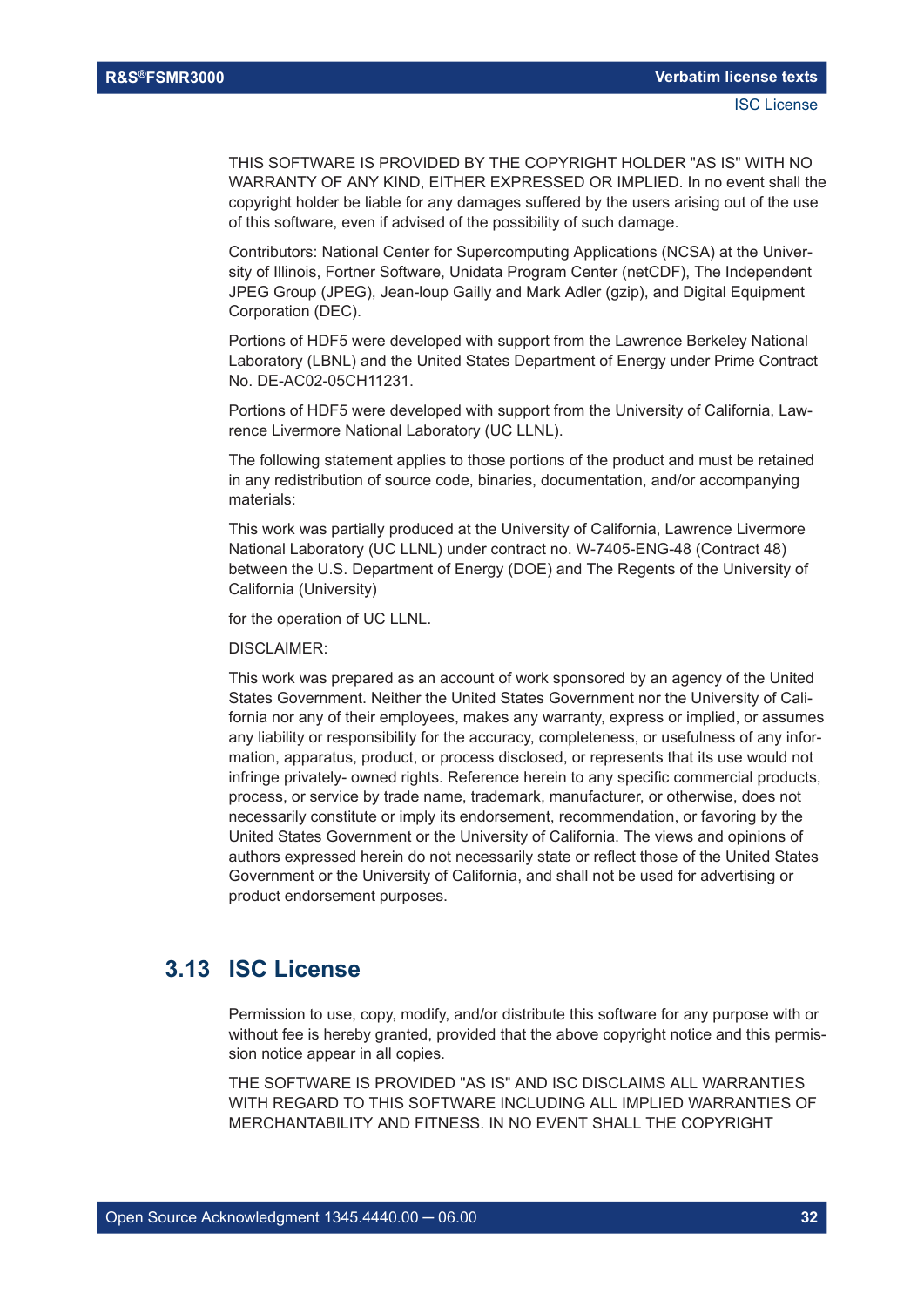<span id="page-32-0"></span>HOLDER BE LIABLE FOR ANY SPECIAL, DIRECT, INDIRECT, OR CONSEQUEN-TIAL DAMAGES OR ANY DAMAGES WHATSOEVER RESULTING FROM LOSS OF USE, DATA OR PROFITS, WHETHER IN AN ACTION OF CONTRACT, NEGLI-GENCE OR OTHER TORTIOUS ACTION, ARISING OUT OF OR IN CONNECTION WITH THE USE OR PERFORMANCE OF THIS SOFTWARE.

## **3.14 Info-ZIP License**

For the purposes of this copyright and license, "Info-ZIP" is defined as the following set of individuals:

Mark Adler, John Bush, Karl Davis, Harald Denker, Jean-Michel Dubois, Jean-loup Gailly, Hunter Goatley, Ed Gordon, Ian Gorman, Chris Herborth, Dirk Haase, Greg Hartwig, Robert Heath, Jonathan Hudson, Paul Kienitz, David Kirschbaum, Johnny Lee, Onno van der Linden, Igor Mandrichenko, Steve P. Miller, Sergio Monesi, Keith Owens, George Petrov, Greg Roelofs, Kai Uwe Rommel, Steve Salisbury, Dave Smith, Steven M. Schweda, Christian Spieler, Cosmin Truta, Antoine Verheijen, Paul von Behren, Rich Wales, Mike White.

This software is provided "as is," without warranty of any kind, express or implied. In no event shall Info-ZIP or its contributors be held liable for any direct, indirect, incidental, special or consequential damages arising out of the use of or inability to use this software.

Permission is granted to anyone to use this software for any purpose, including commercial applications, and to alter it and redistribute it freely, subject to the above disclaimer and the following restrictions:

Redistributions of source code (in whole or in part) must retain the above copyright notice, definition, disclaimer, and this list of conditions.

Redistributions in binary form (compiled executables and libraries) must reproduce the above copyright notice, definition, disclaimer, and this list of conditions in documentation and/or other materials provided with the distribution. Additional documentation is not needed for executables where a command line license option provides these and a note regarding this option is in the executable's startup banner. The sole exception to this condition is redistribution of a standard UnZipSFX binary (including SFXWiz) as part of a self-extracting archive; that is permitted without inclusion of this license, as long as the normal SFX banner has not been removed from the binary or disabled.

Altered versions--including, but not limited to, ports to new operating systems, existing ports with new graphical interfaces, versions with modified or added functionality, and dynamic, shared, or static library versions not from Info-ZIP--must be plainly marked as such and must not be misrepresented as being the original source or, if binaries, compiled from the original source. Such altered versions also must not be misrepresented as being Info-ZIP releases--including, but not limited to, labeling of the altered versions with the names "Info-ZIP" (or any variation thereof, including, but not limited to, different capitalizations), "Pocket UnZip," "WiZ" or "MacZip" without the explicit permission of Info-ZIP. Such altered versions are further prohibited from misrepresentative use of the Zip-Bugs or Info-ZIP e-mail addresses or the Info-ZIP URL(s), such as to imply Info-ZIP will provide support for the altered versions.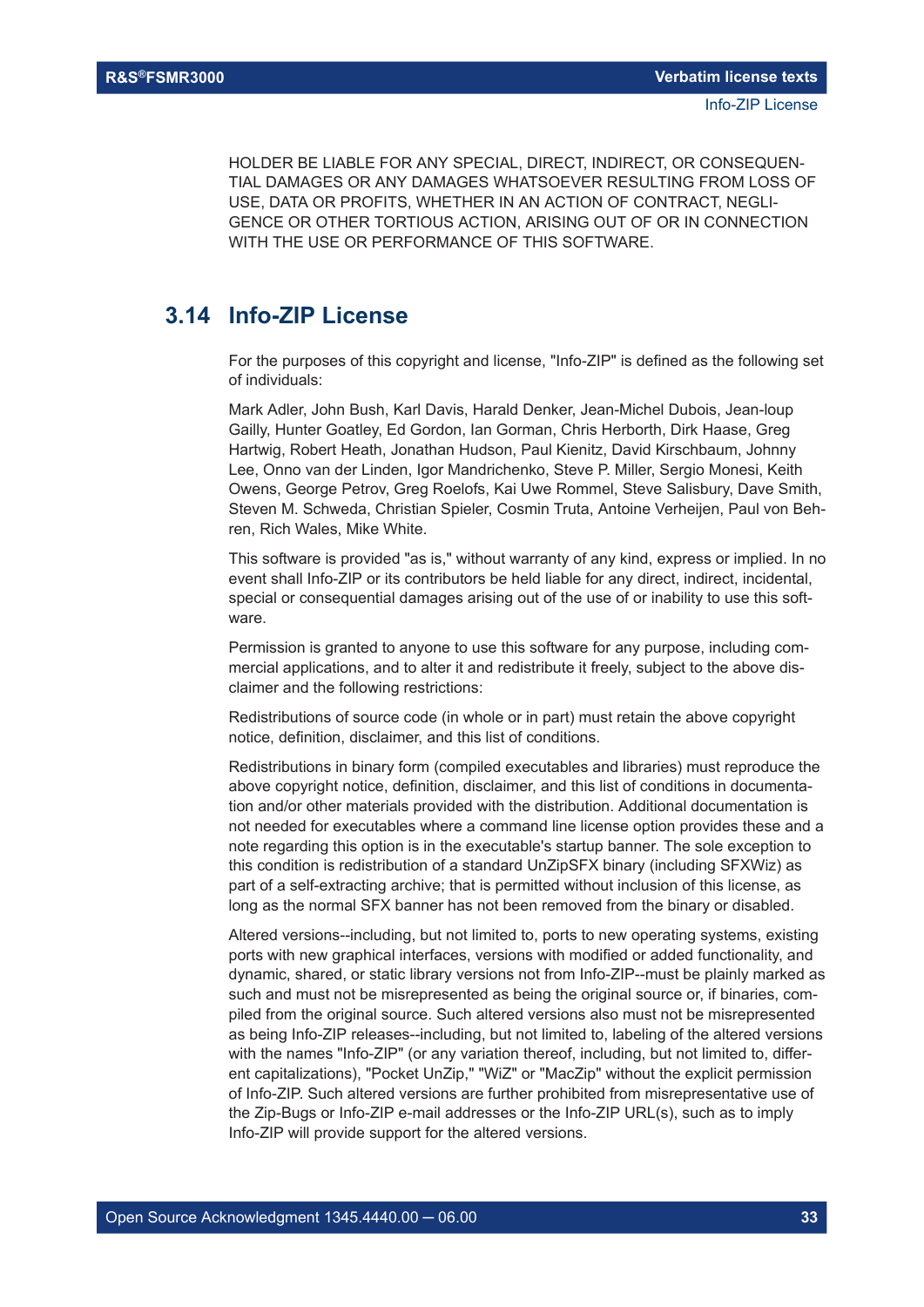<span id="page-33-0"></span>Info-ZIP retains the right to use the names "Info-ZIP," "Zip," "UnZip," "UnZipSFX," "WiZ," "Pocket UnZip," "Pocket Zip," and "MacZip" for its own source and binary releases.

## **3.15 GNU Library General Public License v2**

GNU LIBRARY GENERAL PUBLIC LICENSE

Version 2, June 1991

Copyright (C) 1991 Free Software Foundation, Inc.

51 Franklin St, Fifth Floor, Boston, MA 02110-1301, USA

Everyone is permitted to copy and distribute verbatim copies

of this license document, but changing it is not allowed.

[This is the first released version of the library GPL. It is

numbered 2 because it goes with version 2 of the ordinary GPL.]

#### Preamble

The licenses for most software are designed to take away your freedom to share and change it. By contrast, the GNU General Public Licenses are intended to guarantee your freedom to share and change free software--to make sure the software is free for all its users.

This license, the Library General Public License, applies to some specially designated Free Software Foundation software, and to any other libraries whose authors decide to use it. You can use it for your libraries, too.

When we speak of free software, we are referring to freedom, not price. Our General Public Licenses are designed to make sure that you have the freedom to distribute copies of free software (and charge for this service if you wish), that you receive source code or can get it if you want it, that you can change the software or use pieces of it in new free programs; and that you know you can do these things.

To protect your rights, we need to make restrictions that forbid anyone to deny you these rights or to ask you to surrender the rights. These restrictions translate to certain responsibilities for you if you distribute copies of the library, or if you modify it.

For example, if you distribute copies of the library, whether gratis or for a fee, you must give the recipients all the rights that we gave you. You must make sure that they, too, receive or can get the source code. If you link a program with the library, you must provide complete object files to the recipients so that they can relink them with the library, after making changes to the library and recompiling it. And you must show them these terms so they know their rights.

Our method of protecting your rights has two steps: (1) copyright the library, and (2) offer you this license which gives you legal permission to copy, distribute and/or modify the library.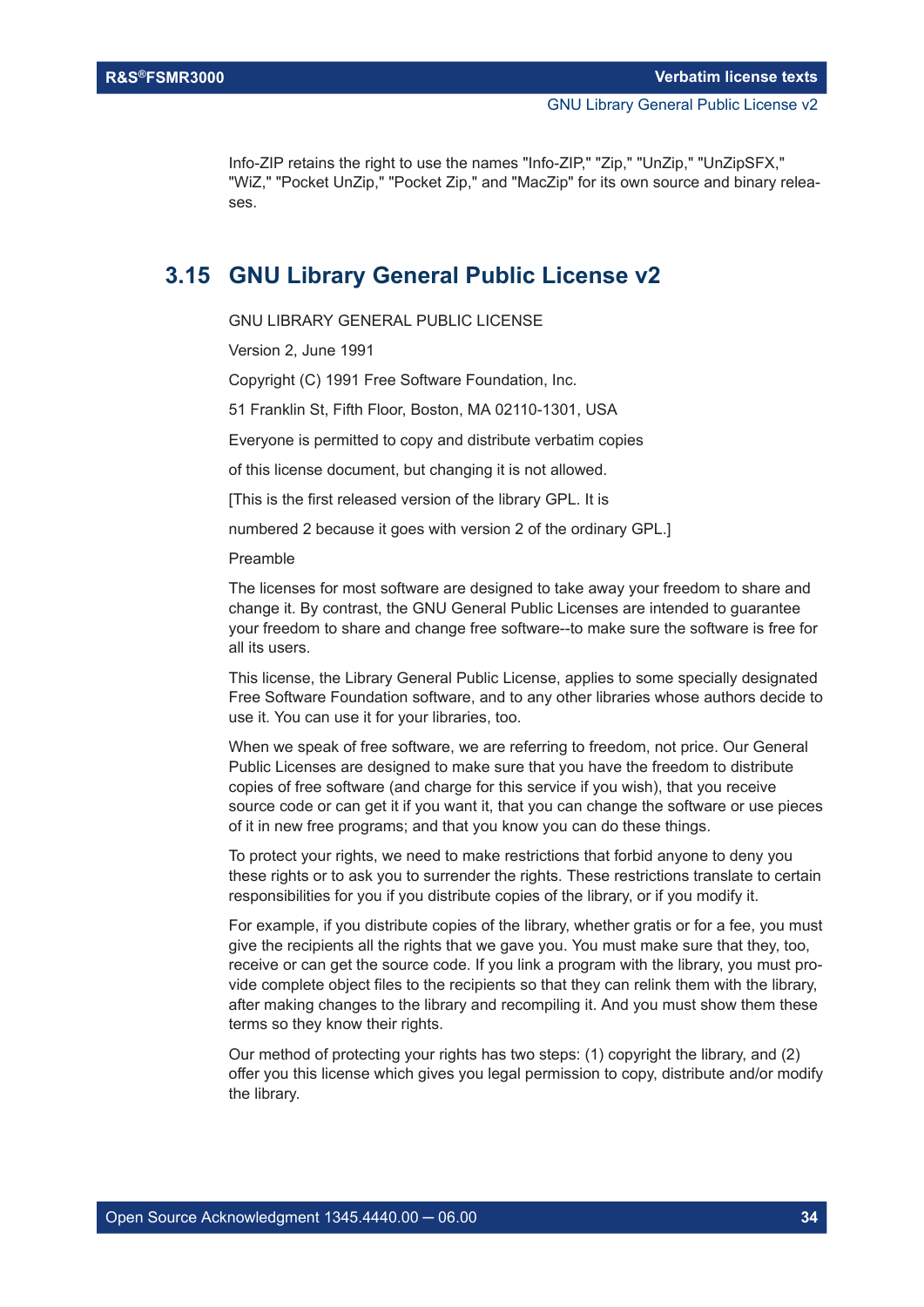Also, for each distributor's protection, we want to make certain that everyone understands that there is no warranty for this free library. If the library is modified by someone else and passed on, we want its recipients to know that what they have is not the original version, so that any problems introduced by others will not reflect on the original authors' reputations.

Finally, any free program is threatened constantly by software patents. We wish to avoid the danger that companies distributing free software will individually obtain patent licenses, thus in effect transforming the program into proprietary software. To prevent this, we have made it clear that any patent must be licensed for everyone's free use or not licensed at all.

Most GNU software, including some libraries, is covered by the ordinary GNU General Public License, which was designed for utility programs. This license, the GNU Library General Public License, applies to certain designated libraries. This license is quite different from the ordinary one; be sure to read it in full, and don't assume that anything in it is the same as in the ordinary license.

The reason we have a separate public license for some libraries is that they blur the distinction we usually make between modifying or adding to a program and simply using it. Linking a program with a library, without changing the library, is in some sense simply using the library, and is analogous to running a utility program or application program. However, in a textual and legal sense, the linked executable is a combined work, a derivative of the original library, and the ordinary General Public License treats it as such.

Because of this blurred distinction, using the ordinary General Public License for libraries did not effectively promote software sharing, because most developers did not use the libraries. We concluded that weaker conditions might promote sharing better.

However, unrestricted linking of non-free programs would deprive the users of those programs of all benefit from the free status of the libraries themselves. This Library General Public License is intended to permit developers of non-free programs to use free libraries, while preserving your freedom as a user of such programs to change the free libraries that are incorporated in them. (We have not seen how to achieve this as regards changes in header files, but we have achieved it as regards changes in the actual functions of the Library.) The hope is that this will lead to faster development of free libraries.

The precise terms and conditions for copying, distribution and modification follow. Pay close attention to the difference between a "work based on the library" and a "work that uses the library". The former contains code derived from the library, while the latter only works together with the library.

Note that it is possible for a library to be covered by the ordinary General Public License rather than by this special one.

#### TERMS AND CONDITIONS FOR COPYING, DISTRIBUTION AND MODIFICATION

0. This License Agreement applies to any software library which contains a notice placed by the copyright holder or other authorized party saying it may be distributed under the terms of this Library General Public License (also called "this License"). Each licensee is addressed as "you".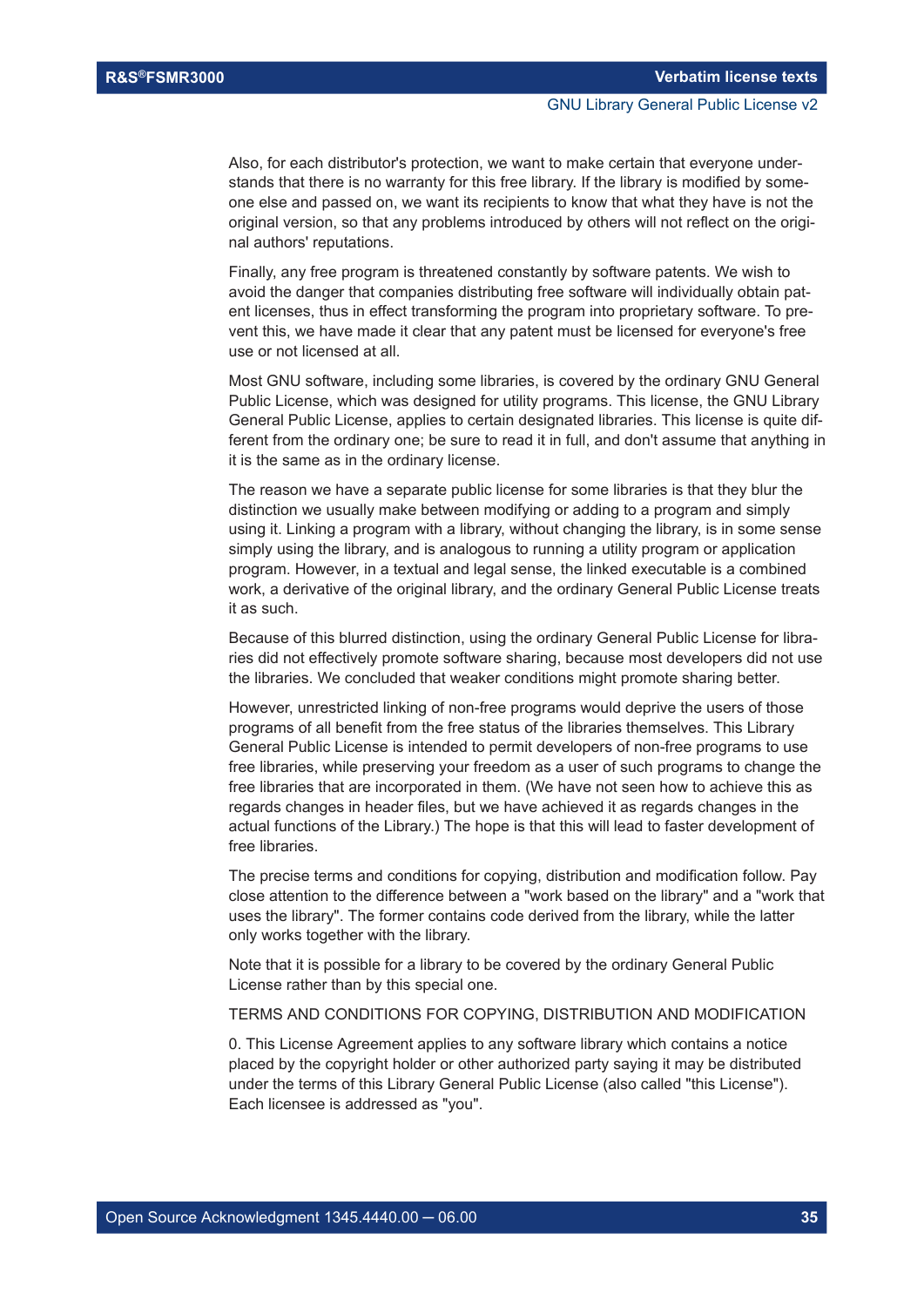A "library" means a collection of software functions and/or data prepared so as to be conveniently linked with application programs (which use some of those functions and data) to form executables.

The "Library", below, refers to any such software library or work which has been distributed under these terms. A "work based on the Library" means either the Library or any derivative work under copyright law: that is to say, a work containing the Library or a portion of it, either verbatim or with modifications and/or translated straightforwardly into another language. (Hereinafter, translation is included without limitation in the term "modification".)

"Source code" for a work means the preferred form of the work for making modifications to it. For a library, complete source code means all the source code for all modules it contains, plus any associated interface definition files, plus the scripts used to control compilation and installation of the library.

Activities other than copying, distribution and modification are not covered by this License; they are outside its scope. The act of running a program using the Library is not restricted, and output from such a program is covered only if its contents constitute a work based on the Library (independent of the use of the Library in a tool for writing it). Whether that is true depends on what the Library does and what the program that uses the Library does.

1. You may copy and distribute verbatim copies of the Library's complete source code as you receive it, in any medium, provided that you conspicuously and appropriately publish on each copy an appropriate copyright notice and disclaimer of warranty; keep intact all the notices that refer to this License and to the absence of any warranty; and distribute a copy of this License along with the Library.

You may charge a fee for the physical act of transferring a copy, and you may at your option offer warranty protection in exchange for a fee.

2. You may modify your copy or copies of the Library or any portion of it, thus forming a work based on the Library, and copy and distribute such modifications or work under the terms of Section 1 above, provided that you also meet all of these conditions:

a) The modified work must itself be a software library.

b) You must cause the files modified to carry prominent notices stating that you changed the files and the date of any change.

c) You must cause the whole of the work to be licensed at no charge to all third parties under the terms of this License.

d) If a facility in the modified Library refers to a function or a table of data to be supplied by an application program that uses the facility, other than as an argument passed when the facility is invoked, then you must make a good faith effort to ensure that, in the event an application does not supply such function or table, the facility still operates, and performs whatever part of its purpose remains meaningful.

(For example, a function in a library to compute square roots has a purpose that is entirely well-defined independent of the application. Therefore, Subsection 2d requires that any application-supplied function or table used by this function must be optional: if the application does not supply it, the square root function must still compute square roots.)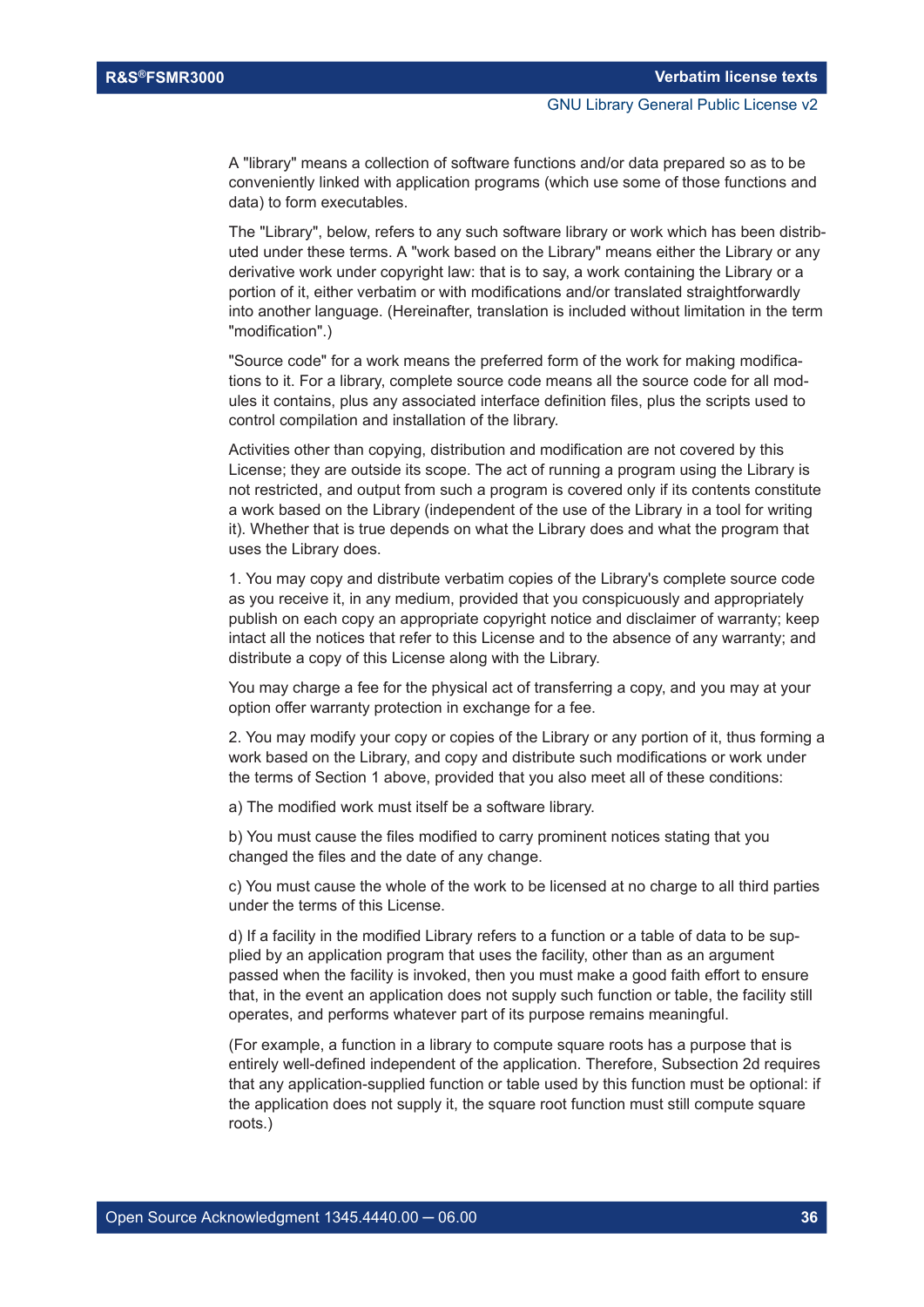These requirements apply to the modified work as a whole. If identifiable sections of that work are not derived from the Library, and can be reasonably considered independent and separate works in themselves, then this License, and its terms, do not apply to those sections when you distribute them as separate works. But when you distribute the same sections as part of a whole which is a work based on the Library, the distribution of the whole must be on the terms of this License, whose permissions for other licensees extend to the entire whole, and thus to each and every part regardless of who wrote it.

Thus, it is not the intent of this section to claim rights or contest your rights to work written entirely by you; rather, the intent is to exercise the right to control the distribution of derivative or collective works based on the Library.

In addition, mere aggregation of another work not based on the Library with the Library (or with a work based on the Library) on a volume of a storage or distribution medium does not bring the other work under the scope of this License.

3. You may opt to apply the terms of the ordinary GNU General Public License instead of this License to a given copy of the Library. To do this, you must alter all the notices that refer to this License, so that they refer to the ordinary GNU General Public License, version 2, instead of to this License. (If a newer version than version 2 of the ordinary GNU General Public License has appeared, then you can specify that version instead if you wish.) Do not make any other change in these notices.

Once this change is made in a given copy, it is irreversible for that copy, so the ordinary GNU General Public License applies to all subsequent copies and derivative works made from that copy.

This option is useful when you wish to copy part of the code of the Library into a program that is not a library.

4. You may copy and distribute the Library (or a portion or derivative of it, under Section 2) in object code or executable form under the terms of Sections 1 and 2 above provided that you accompany it with the complete corresponding machine-readable source code, which must be distributed under the terms of Sections 1 and 2 above on a medium customarily used for software interchange.

If distribution of object code is made by offering access to copy from a designated place, then offering equivalent access to copy the source code from the same place satisfies the requirement to distribute the source code, even though third parties are not compelled to copy the source along with the object code.

5. A program that contains no derivative of any portion of the Library, but is designed to work with the Library by being compiled or linked with it, is called a "work that uses the Library". Such a work, in isolation, is not a derivative work of the Library, and therefore falls outside the scope of this License.

However, linking a "work that uses the Library" with the Library creates an executable that is a derivative of the Library (because it contains portions of the Library), rather than a "work that uses the library". The executable is therefore covered by this License. Section 6 states terms for distribution of such executables.

When a "work that uses the Library" uses material from a header file that is part of the Library, the object code for the work may be a derivative work of the Library even though the source code is not. Whether this is true is especially significant if the work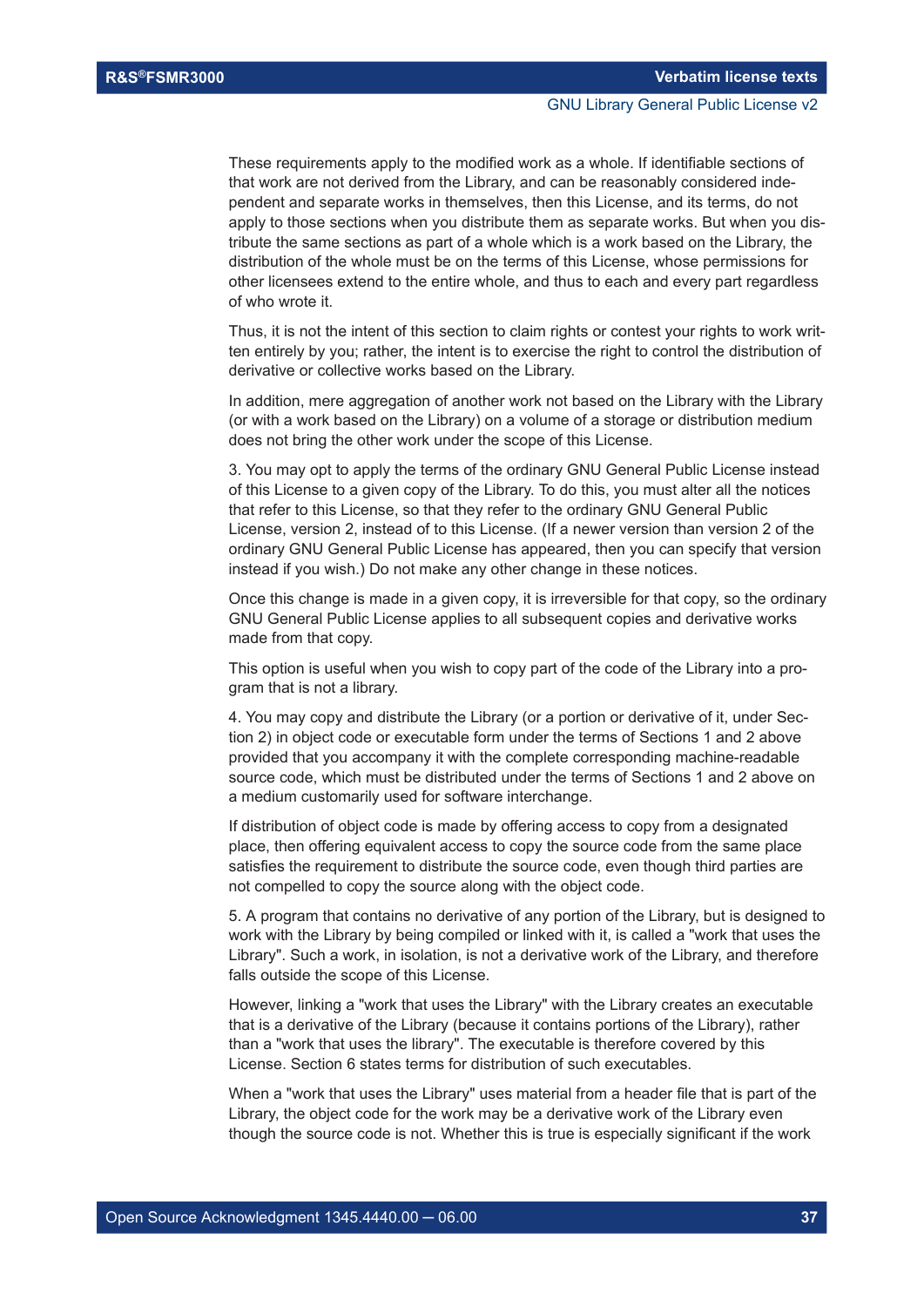can be linked without the Library, or if the work is itself a library. The threshold for this to be true is not precisely defined by law.

If such an object file uses only numerical parameters, data structure layouts and accessors, and small macros and small inline functions (ten lines or less in length), then the use of the object file is unrestricted, regardless of whether it is legally a derivative work. (Executables containing this object code plus portions of the Library will still fall under Section 6.)

Otherwise, if the work is a derivative of the Library, you may distribute the object code for the work under the terms of Section 6. Any executables containing that work also fall under Section 6, whether or not they are linked directly with the Library itself.

6. As an exception to the Sections above, you may also compile or link a "work that uses the Library" with the Library to produce a work containing portions of the Library, and distribute that work under terms of your choice, provided that the terms permit modification of the work for the customer's own use and reverse engineering for debugging such modifications.

You must give prominent notice with each copy of the work that the Library is used in it and that the Library and its use are covered by this License. You must supply a copy of this License. If the work during execution displays copyright notices, you must include the copyright notice for the Library among them, as well as a reference directing the user to the copy of this License. Also, you must do one of these things:

a) Accompany the work with the complete corresponding machine-readable source code for the Library including whatever changes were used in the work (which must be distributed under Sections 1 and 2 above); and, if the work is an executable linked with the Library, with the complete machine-readable "work that uses the Library", as object code and/or source code, so that the user can modify the Library and then relink to produce a modified executable containing the modified Library. (It is understood that the user who changes the contents of definitions files in the Library will not necessarily be able to recompile the application to use the modified definitions.)

b) Accompany the work with a written offer, valid for at least three years, to give the same user the materials specified in Subsection 6a, above, for a charge no more than the cost of performing this distribution.

c) If distribution of the work is made by offering access to copy from a designated place, offer equivalent access to copy the above specified materials from the same place.

d) Verify that the user has already received a copy of these materials or that you have already sent this user a copy.

For an executable, the required form of the "work that uses the Library" must include any data and utility programs needed for reproducing the executable from it. However, as a special exception, the source code distributed need not include anything that is normally distributed (in either source or binary form) with the major components (compiler, kernel, and so on) of the operating system on which the executable runs, unless that component itself accompanies the executable.

It may happen that this requirement contradicts the license restrictions of other proprietary libraries that do not normally accompany the operating system. Such a contradic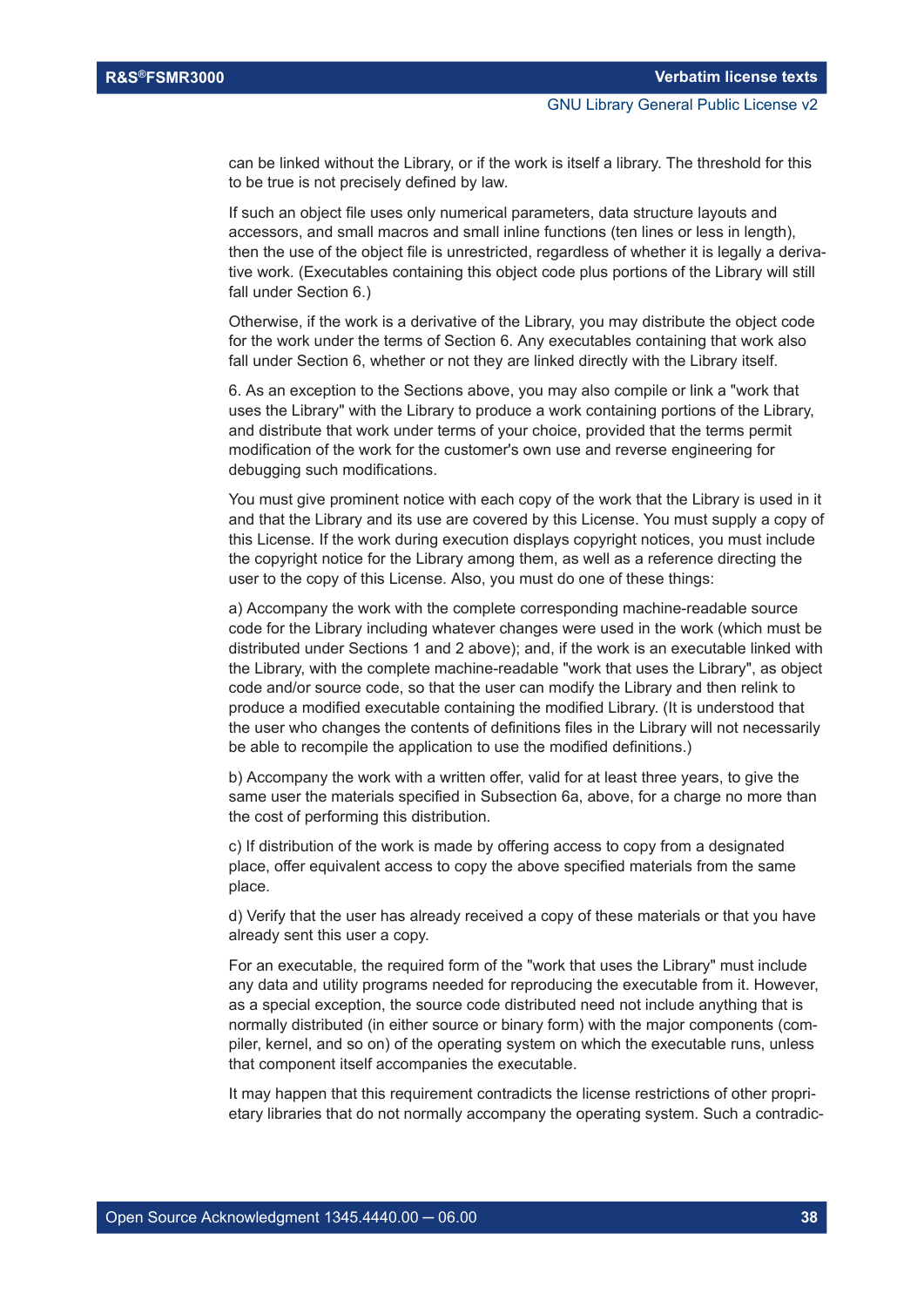tion means you cannot use both them and the Library together in an executable that you distribute.

7. You may place library facilities that are a work based on the Library side-by-side in a single library together with other library facilities not covered by this License, and distribute such a combined library, provided that the separate distribution of the work based on the Library and of the other library facilities is otherwise permitted, and provided that you do these two things:

a) Accompany the combined library with a copy of the same work based on the Library, uncombined with any other library facilities. This must be distributed under the terms of the Sections above.

b) Give prominent notice with the combined library of the fact that part of it is a work based on the Library, and explaining where to find the accompanying uncombined form of the same work.

8. You may not copy, modify, sublicense, link with, or distribute the Library except as expressly provided under this License. Any attempt otherwise to copy, modify, sublicense, link with, or distribute the Library is void, and will automatically terminate your rights under this License. However, parties who have received copies, or rights, from you under this License will not have their licenses terminated so long as such parties remain in full compliance.

9. You are not required to accept this License, since you have not signed it. However, nothing else grants you permission to modify or distribute the Library or its derivative works. These actions are prohibited by law if you do not accept this License. Therefore, by modifying or distributing the Library (or any work based on the Library), you indicate your acceptance of this License to do so, and all its terms and conditions for copying, distributing or modifying the Library or works based on it.

10. Each time you redistribute the Library (or any work based on the Library), the recipient automatically receives a license from the original licensor to copy, distribute, link with or modify the Library subject to these terms and conditions. You may not impose any further restrictions on the recipients' exercise of the rights granted herein. You are not responsible for enforcing compliance by third parties to this License.

11. If, as a consequence of a court judgment or allegation of patent infringement or for any other reason (not limited to patent issues), conditions are imposed on you (whether by court order, agreement or otherwise) that contradict the conditions of this License, they do not excuse you from the conditions of this License. If you cannot distribute so as to satisfy simultaneously your obligations under this License and any other pertinent obligations, then as a consequence you may not distribute the Library at all. For example, if a patent license would not permit royalty-free redistribution of the Library by all those who receive copies directly or indirectly through you, then the only way you could satisfy both it and this License would be to refrain entirely from distribution of the Library.

If any portion of this section is held invalid or unenforceable under any particular circumstance, the balance of the section is intended to apply, and the section as a whole is intended to apply in other circumstances.

It is not the purpose of this section to induce you to infringe any patents or other property right claims or to contest validity of any such claims; this section has the sole pur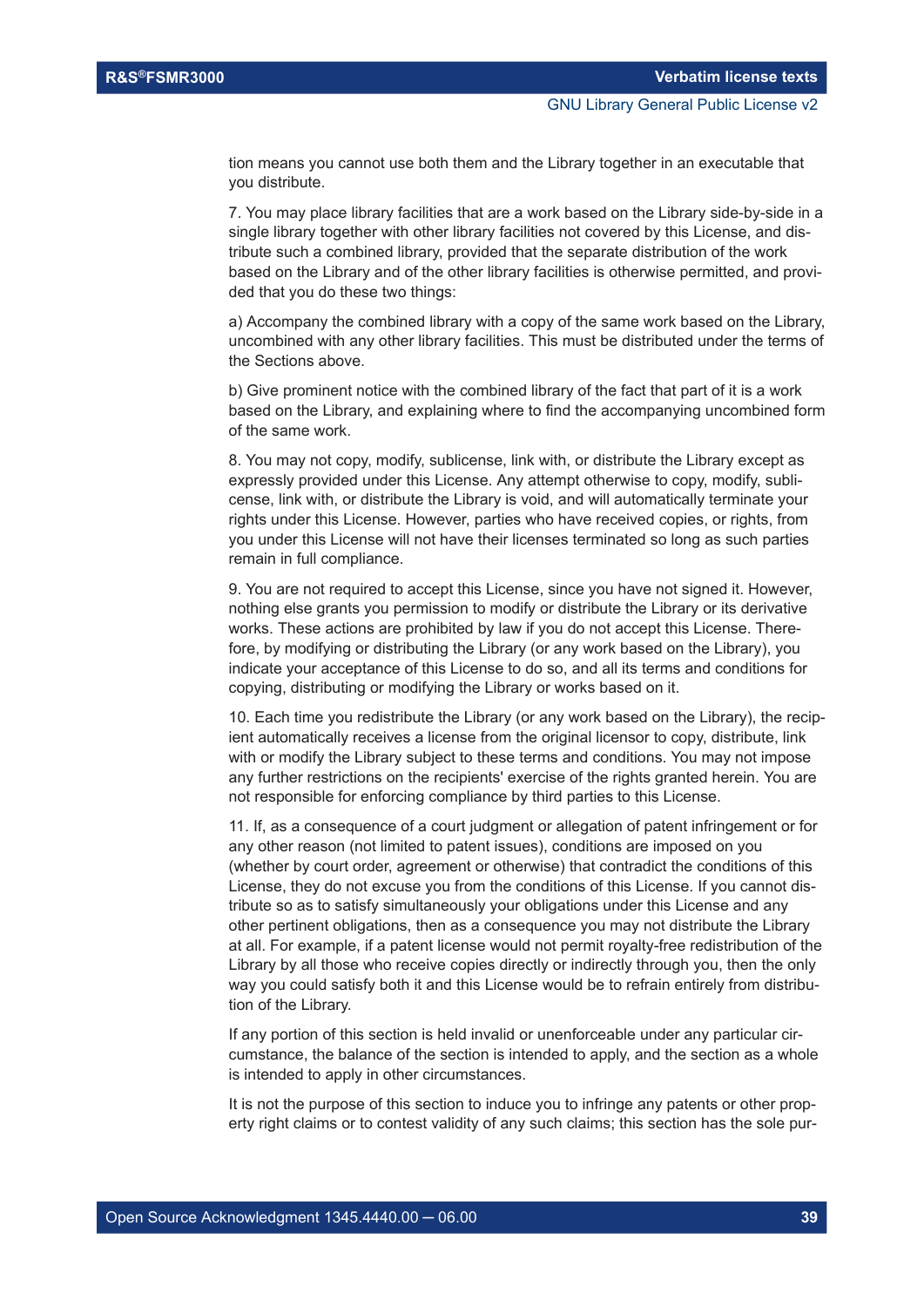pose of protecting the integrity of the free software distribution system which is implemented by public license practices. Many people have made generous contributions to the wide range of software distributed through that system in reliance on consistent application of that system; it is up to the author/donor to decide if he or she is willing to distribute software through any other system and a licensee cannot impose that choice.

This section is intended to make thoroughly clear what is believed to be a consequence of the rest of this License.

12. If the distribution and/or use of the Library is restricted in certain countries either by patents or by copyrighted interfaces, the original copyright holder who places the Library under this License may add an explicit geographical distribution limitation excluding those countries, so that distribution is permitted only in or among countries not thus excluded. In such case, this License incorporates the limitation as if written in the body of this License.

13. The Free Software Foundation may publish revised and/or new versions of the Library General Public License from time to time. Such new versions will be similar in spirit to the present version, but may differ in detail to address new problems or concerns.

Each version is given a distinguishing version number. If the Library specifies a version number of this License which applies to it and "any later version", you have the option of following the terms and conditions either of that version or of any later version published by the Free Software Foundation. If the Library does not specify a license version number, you may choose any version ever published by the Free Software Foundation.

14. If you wish to incorporate parts of the Library into other free programs whose distribution conditions are incompatible with these, write to the author to ask for permission. For software which is copyrighted by the Free Software Foundation, write to the Free Software Foundation; we sometimes make exceptions for this. Our decision will be guided by the two goals of preserving the free status of all derivatives of our free software and of promoting the sharing and reuse of software generally.

## NO WARRANTY

15. BECAUSE THE LIBRARY IS LICENSED FREE OF CHARGE, THERE IS NO WARRANTY FOR THE LIBRARY, TO THE EXTENT PERMITTED BY APPLICABLE LAW. EXCEPT WHEN OTHERWISE STATED IN WRITING THE COPYRIGHT HOLD-ERS AND/OR OTHER PARTIES PROVIDE THE LIBRARY "AS IS" WITHOUT WAR-RANTY OF ANY KIND, EITHER EXPRESSED OR IMPLIED, INCLUDING, BUT NOT LIMITED TO, THE IMPLIED WARRANTIES OF MERCHANTABILITY AND FITNESS FOR A PARTICULAR PURPOSE. THE ENTIRE RISK AS TO THE QUALITY AND PERFORMANCE OF THE LIBRARY IS WITH YOU. SHOULD THE LIBRARY PROVE DEFECTIVE, YOU ASSUME THE COST OF ALL NECESSARY SERVICING, REPAIR OR CORRECTION.

16. IN NO EVENT UNLESS REQUIRED BY APPLICABLE LAW OR AGREED TO IN WRITING WILL ANY COPYRIGHT HOLDER, OR ANY OTHER PARTY WHO MAY MODIFY AND/OR REDISTRIBUTE THE LIBRARY AS PERMITTED ABOVE, BE LIA-BLE TO YOU FOR DAMAGES, INCLUDING ANY GENERAL, SPECIAL, INCIDENTAL OR CONSEQUENTIAL DAMAGES ARISING OUT OF THE USE OR INABILITY TO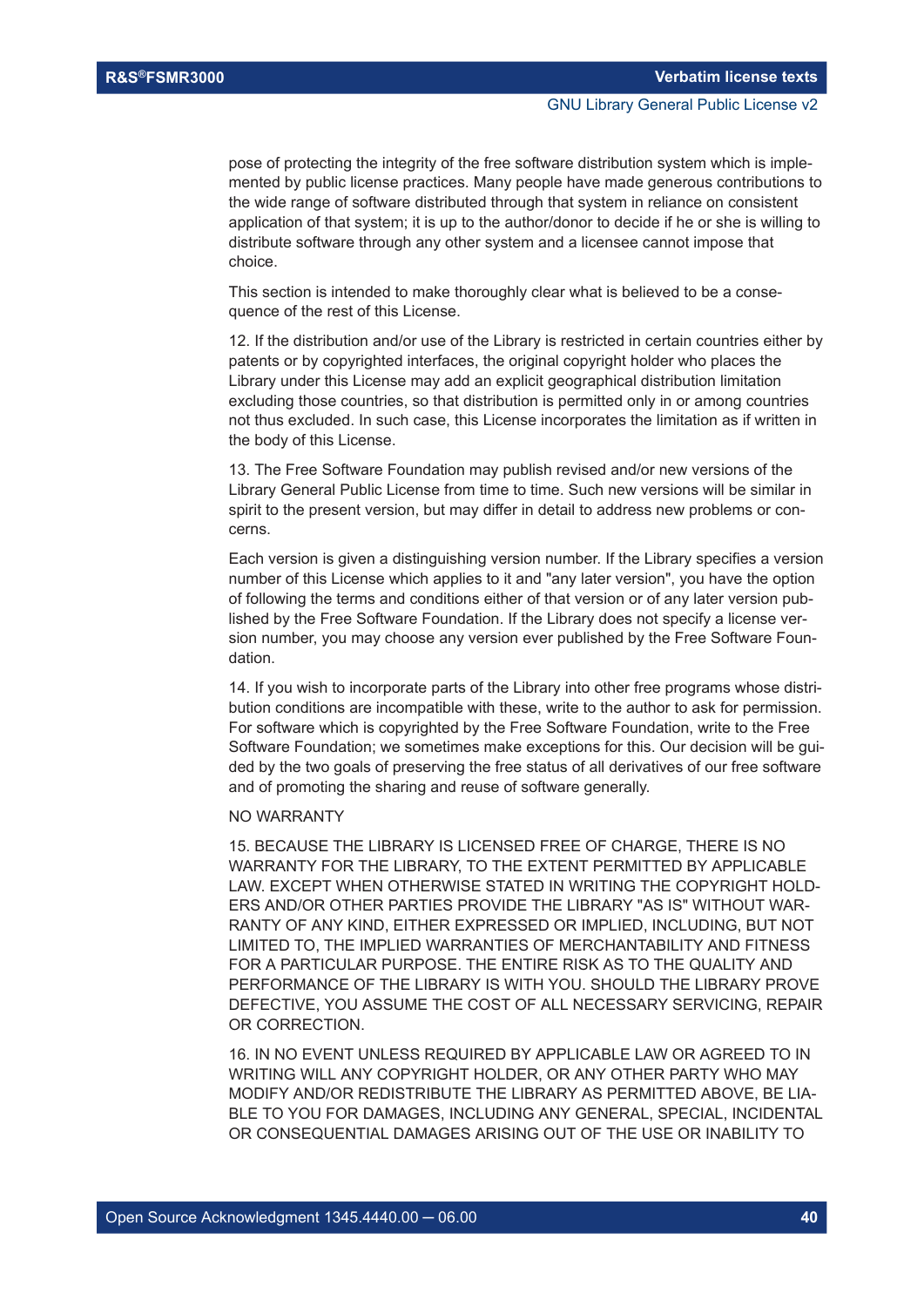USE THE LIBRARY (INCLUDING BUT NOT LIMITED TO LOSS OF DATA OR DATA BEING RENDERED INACCURATE OR LOSSES SUSTAINED BY YOU OR THIRD PARTIES OR A FAILURE OF THE LIBRARY TO OPERATE WITH ANY OTHER SOFTWARE), EVEN IF SUCH HOLDER OR OTHER PARTY HAS BEEN ADVISED OF THE POSSIBILITY OF SUCH DAMAGES.

END OF TERMS AND CONDITIONS

How to Apply These Terms to Your New Libraries

If you develop a new library, and you want it to be of the greatest possible use to the public, we recommend making it free software that everyone can redistribute and change. You can do so by permitting redistribution under these terms (or, alternatively, under the terms of the ordinary General Public License).

To apply these terms, attach the following notices to the library. It is safest to attach them to the start of each source file to most effectively convey the exclusion of warranty; and each file should have at least the "copyright" line and a pointer to where the full notice is found.

one line to give the library's name and an idea of what it does.

Copyright (C) year name of author

This library is free software; you can redistribute it and/or modify it under the terms of the GNU Library General Public License as published by the Free Software Foundation; either version 2 of the License, or (at your option) any later version.

This library is distributed in the hope that it will be useful, but WITHOUT ANY WAR-RANTY; without even the implied warranty of MERCHANTABILITY or FITNESS FOR A PARTICULAR PURPOSE. See the GNU Library General Public License for more details.

You should have received a copy of the GNU Library General Public License along with this library; if not, write to the Free Software Foundation, Inc., 51 Franklin St, Fifth Floor, Boston, MA 02110-1301, USA.

Also add information on how to contact you by electronic and paper mail.

You should also get your employer (if you work as a programmer) or your school, if any, to sign a "copyright disclaimer" for the library, if necessary. Here is a sample; alter the names: Yoyodyne, Inc., hereby disclaims all copyright interest in the library `Frob' (a library for tweaking knobs) written by James Random Hacker.

signature of Ty Coon, 1 April 1990

Ty Coon, President of Vice

That's all there is to it!

# **3.16 GNU Lesser General Public License v2.1**

GNU LESSER GENERAL PUBLIC LICENSE Version 2.1, February 1999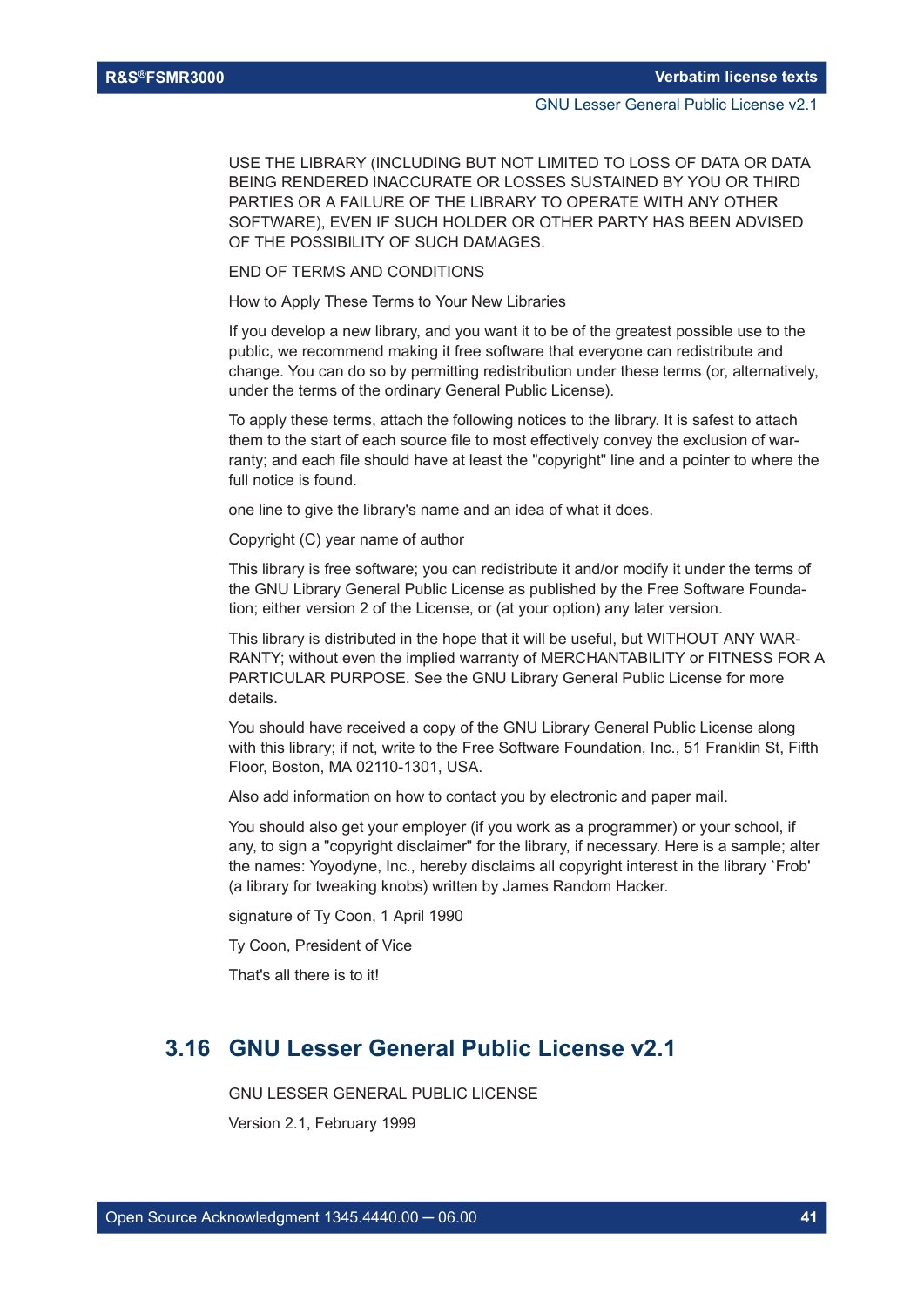Copyright (C) 1991, 1999 Free Software Foundation, Inc.

51 Franklin Street, Fifth Floor, Boston, MA 02110-1301 USA

Everyone is permitted to copy and distribute verbatim copies of this license document, but changing it is not allowed.

[This is the first released version of the Lesser GPL. It also counts as the successor of the GNU Library Public License, version 2, hence the version number 2.1.]

#### Preamble

The licenses for most software are designed to take away your freedom to share and change it. By contrast, the GNU General Public Licenses are intended to guarantee your freedom to share and change free software--to make sure the software is free for all its users.

This license, the Lesser General Public License, applies to some specially designated software packages--typically libraries--of the Free Software Foundation and other authors who decide to use it. You can use it too, but we suggest you first think carefully about whether this license or the ordinary General Public License is the better strategy to use in any particular case, based on the explanations below.

When we speak of free software, we are referring to freedom of use, not price. Our General Public Licenses are designed to make sure that you have the freedom to distribute copies of free software (and charge for this service if you wish); that you receive source code or can get it if you want it; that you can change the software and use pieces of it in new free programs; and that you are informed that you can do these things.

To protect your rights, we need to make restrictions that forbid distributors to deny you these rights or to ask you to surrender these rights. These restrictions translate to certain responsibilities for you if you distribute copies of the library or if you modify it.

For example, if you distribute copies of the library, whether gratis or for a fee, you must give the recipients all the rights that we gave you. You must make sure that they, too, receive or can get the source code. If you link other code with the library, you must provide complete object files to the recipients, so that they can relink them with the library after making changes to the library and recompiling it. And you must show them these terms so they know their rights.

We protect your rights with a two-step method: (1) we copyright the library, and (2) we offer you this license, which gives you legal permission to copy, distribute and/or modify the library.

To protect each distributor, we want to make it very clear that there is no warranty for the free library. Also, if the library is modified by someone else and passed on, the recipients should know that what they have is not the original version, so that the original author's reputation will not be affected by problems that might be introduced by others.

Finally, software patents pose a constant threat to the existence of any free program. We wish to make sure that a company cannot effectively restrict the users of a free program by obtaining a restrictive license from a patent holder. Therefore, we insist that any patent license obtained for a version of the library must be consistent with the full freedom of use specified in this license.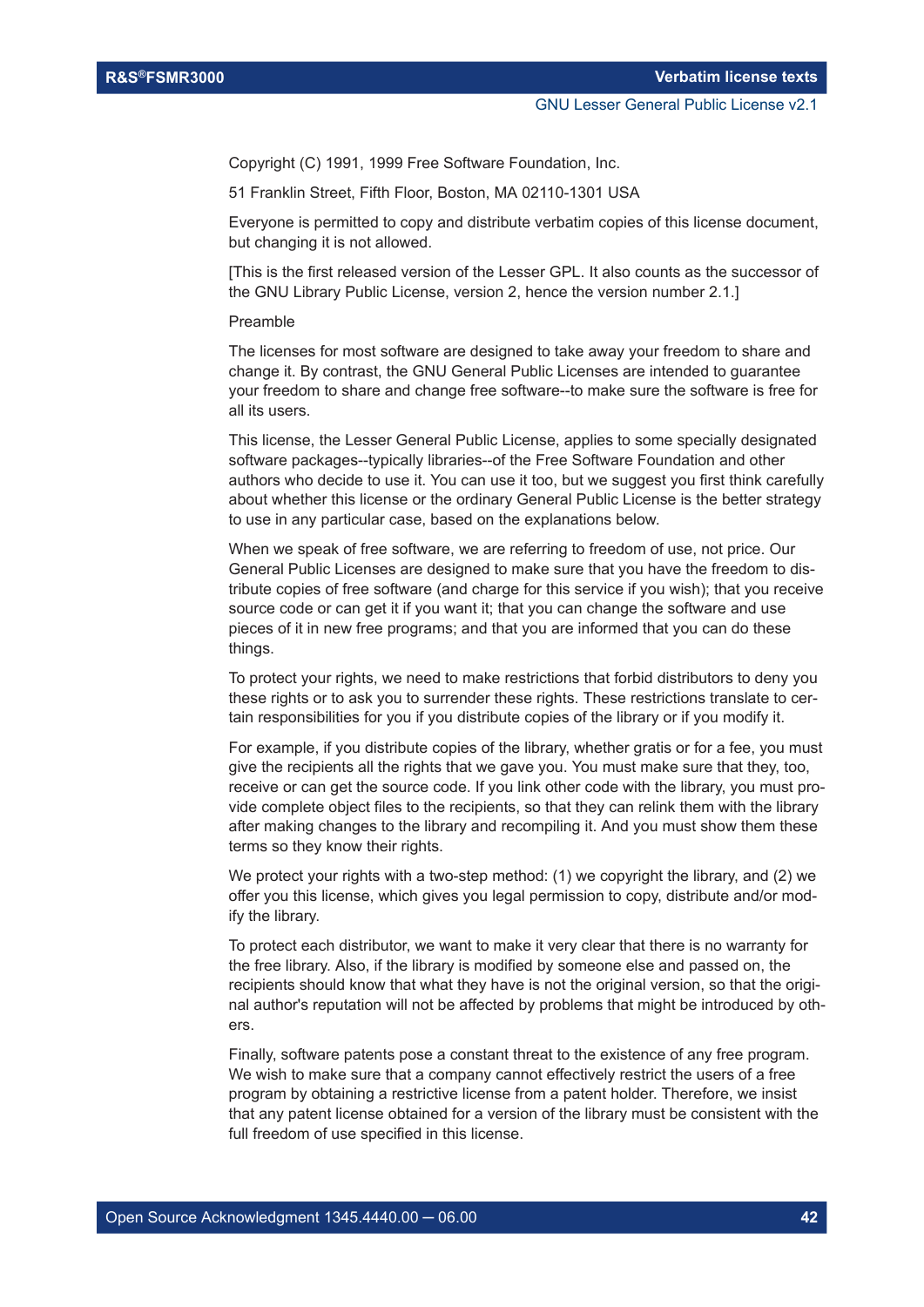Most GNU software, including some libraries, is covered by the ordinary GNU General Public License. This license, the GNU Lesser General Public License, applies to certain designated libraries, and is quite different from the ordinary General Public License. We use this license for certain libraries in order to permit linking those libraries into non-free programs.

When a program is linked with a library, whether statically or using a shared library, the combination of the two is legally speaking a combined work, a derivative of the original library. The ordinary General Public License therefore permits such linking only if the entire combination fits its criteria of freedom. The Lesser General Public License permits more lax criteria for linking other code with the library.

We call this license the "Lesser" General Public License because it does Less to protect the user's freedom than the ordinary General Public License. It also provides other free software developers Less of an advantage over competing non-free programs. These disadvantages are the reason we use the ordinary General Public License for many libraries. However, the Lesser license provides advantages in certain special circumstances.

For example, on rare occasions, there may be a special need to encourage the widest possible use of a certain library, so that it becomes a de-facto standard. To achieve this, non-free programs must be allowed to use the library. A more frequent case is that a free library does the same job as widely used non-free libraries. In this case, there is little to gain by limiting the free library to free software only, so we use the Lesser General Public License.

In other cases, permission to use a particular library in non-free programs enables a greater number of people to use a large body of free software. For example, permission to use the GNU C Library in non-free programs enables many more people to use the whole GNU operating system, as well as its variant, the GNU/Linux operating system.

Although the Lesser General Public License is Less protective of the users' freedom, it does ensure that the user of a program that is linked with the Library has the freedom and the wherewithal to run that program using a modified version of the Library.

The precise terms and conditions for copying, distribution and modification follow. Pay close attention to the difference between a "work based on the library" and a "work that uses the library". The former contains code derived from the library, whereas the latter must be combined with the library in order to run.

### TERMS AND CONDITIONS FOR COPYING, DISTRIBUTION AND MODIFICATION

0. This License Agreement applies to any software library or other program which contains a notice placed by the copyright holder or other authorized party saying it may be distributed under the terms of this Lesser General Public License (also called "this License"). Each licensee is addressed as "you".

A "library" means a collection of software functions and/or data prepared so as to be conveniently linked with application programs (which use some of those functions and data) to form executables.

The "Library", below, refers to any such software library or work which has been distributed under these terms. A "work based on the Library" means either the Library or any derivative work under copyright law: that is to say, a work containing the Library or a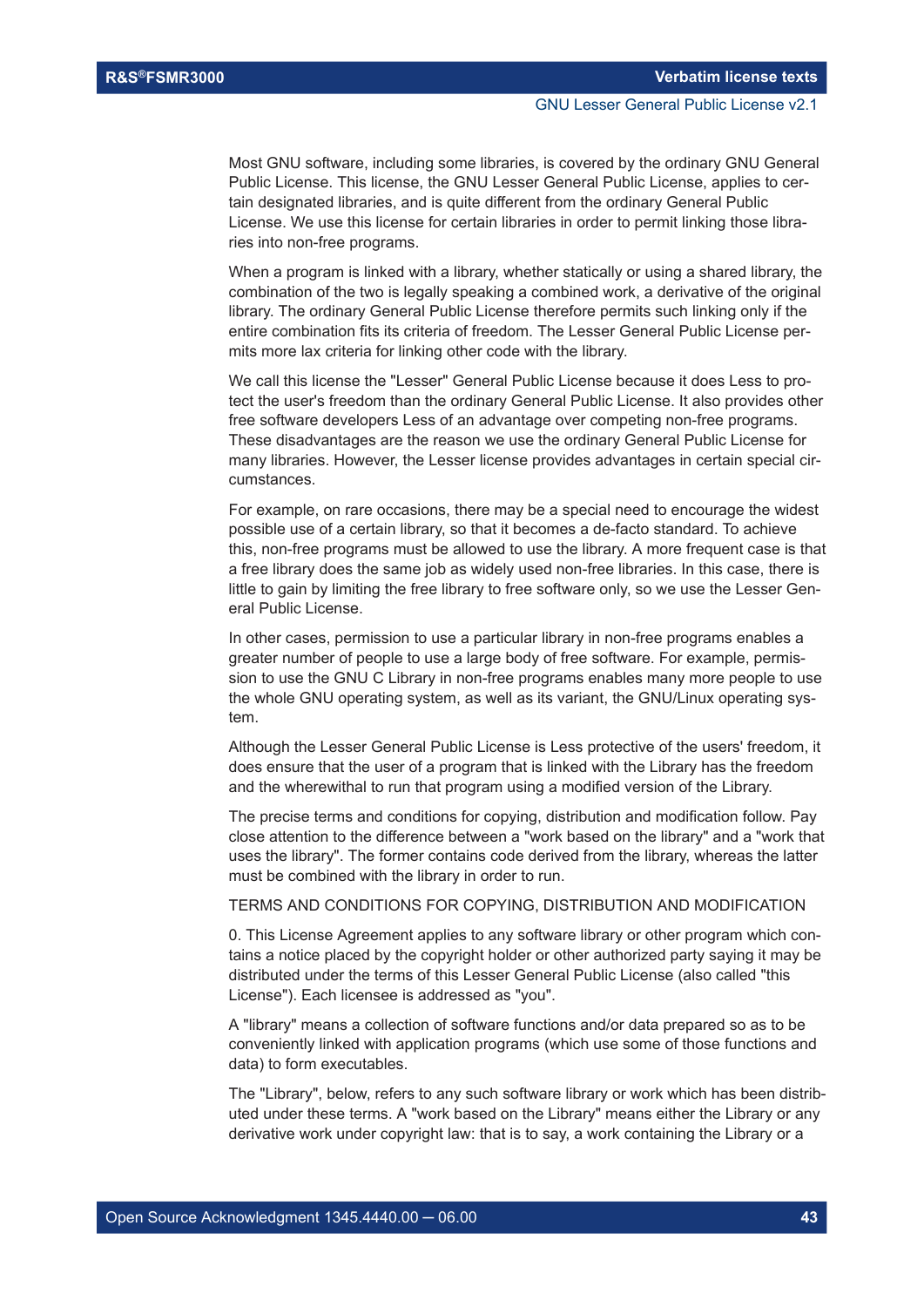portion of it, either verbatim or with modifications and/or translated straightforwardly into another language. (Hereinafter, translation is included without limitation in the term "modification".)

"Source code" for a work means the preferred form of the work for making modifications to it. For a library, complete source code means all the source code for all modules it contains, plus any associated interface definition files, plus the scripts used to control compilation and installation of the library.

Activities other than copying, distribution and modification are not covered by this License; they are outside its scope. The act of running a program using the Library is not restricted, and output from such a program is covered only if its contents constitute a work based on the Library (independent of the use of the Library in a tool for writing it). Whether that is true depends on what the Library does and what the program that uses the Library does.

1. You may copy and distribute verbatim copies of the Library's complete source code as you receive it, in any medium, provided that you conspicuously and appropriately publish on each copy an appropriate copyright notice and disclaimer of warranty; keep intact all the notices that refer to this License and to the absence of any warranty; and distribute a copy of this License along with the Library.

You may charge a fee for the physical act of transferring a copy, and you may at your option offer warranty protection in exchange for a fee.

2. You may modify your copy or copies of the Library or any portion of it, thus forming a work based on the Library, and copy and distribute such modifications or work under the terms of Section 1 above, provided that you also meet all of these conditions:

a) The modified work must itself be a software library.

b) You must cause the files modified to carry prominent notices stating that you changed the files and the date of any change.

c) You must cause the whole of the work to be licensed at no charge to all third parties under the terms of this License.

d) If a facility in the modified Library refers to a function or a table of data to be supplied by an application program that uses the facility, other than as an argument passed when the facility is invoked, then you must make a good faith effort to ensure that, in the event an application does not supply such function or table, the facility still operates, and performs whatever part of its purpose remains meaningful.

(For example, a function in a library to compute square roots has a purpose that is entirely well-defined independent of the application. Therefore, Subsection 2d requires that any application-supplied function or table used by this function must be optional: if the application does not supply it, the square root function must still compute square roots.)

These requirements apply to the modified work as a whole. If identifiable sections of that work are not derived from the Library, and can be reasonably considered independent and separate works in themselves, then this License, and its terms, do not apply to those sections when you distribute them as separate works. But when you distribute the same sections as part of a whole which is a work based on the Library, the distribution of the whole must be on the terms of this License, whose permissions for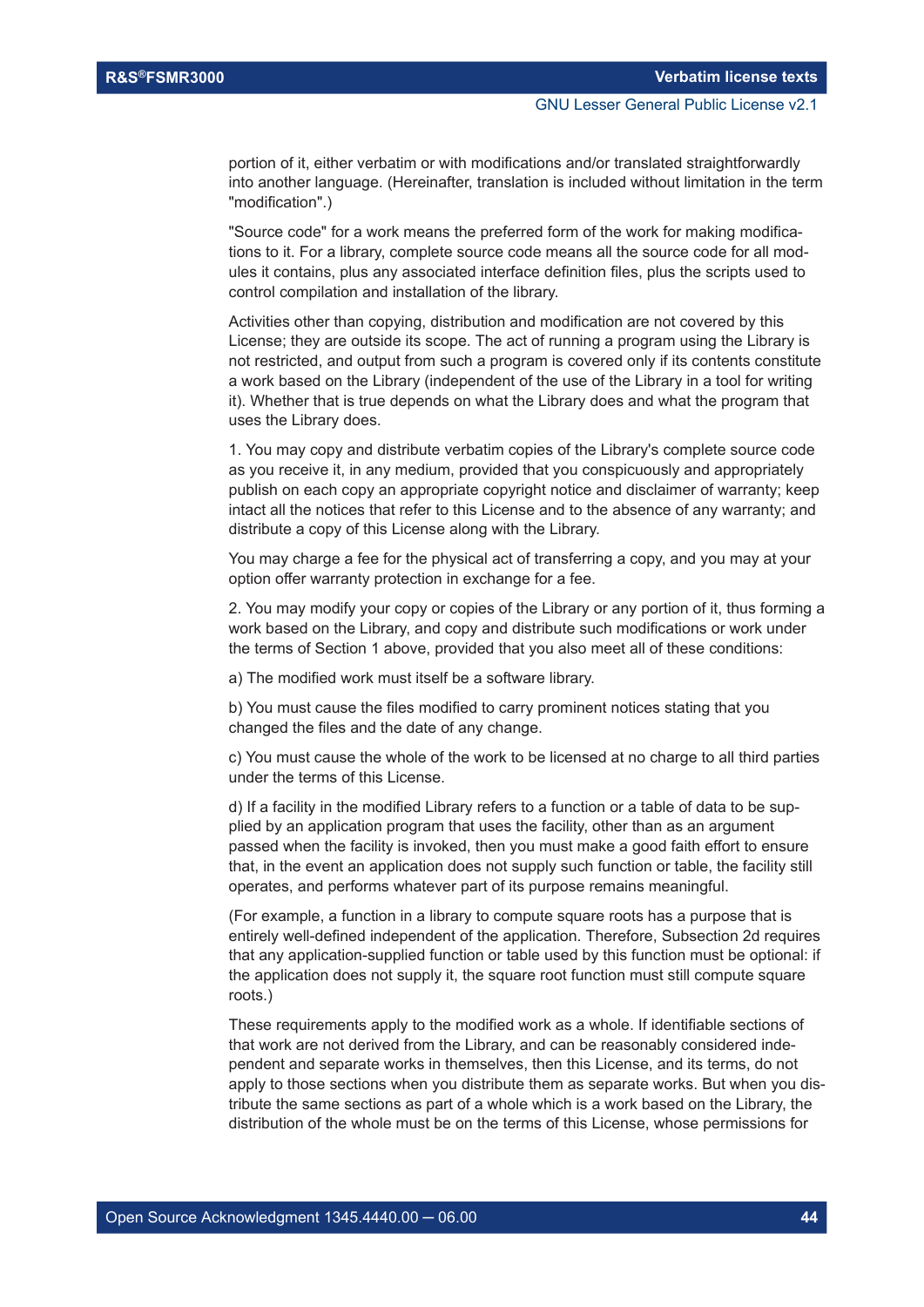other licensees extend to the entire whole, and thus to each and every part regardless of who wrote it.

Thus, it is not the intent of this section to claim rights or contest your rights to work written entirely by you; rather, the intent is to exercise the right to control the distribution of derivative or collective works based on the Library.

In addition, mere aggregation of another work not based on the Library with the Library (or with a work based on the Library) on a volume of a storage or distribution medium does not bring the other work under the scope of this License.

3. You may opt to apply the terms of the ordinary GNU General Public License instead of this License to a given copy of the Library. To do this, you must alter all the notices that refer to this License, so that they refer to the ordinary GNU General Public License, version 2, instead of to this License. (If a newer version than version 2 of the ordinary GNU General Public License has appeared, then you can specify that version instead if you wish.) Do not make any other change in these notices.

Once this change is made in a given copy, it is irreversible for that copy, so the ordinary GNU General Public License applies to all subsequent copies and derivative works made from that copy.

This option is useful when you wish to copy part of the code of the Library into a program that is not a library.

4. You may copy and distribute the Library (or a portion or derivative of it, under Section 2) in object code or executable form under the terms of Sections 1 and 2 above provided that you accompany it with the complete corresponding machine-readable source code, which must be distributed under the terms of Sections 1 and 2 above on a medium customarily used for software interchange.

If distribution of object code is made by offering access to copy from a designated place, then offering equivalent access to copy the source code from the same place satisfies the requirement to distribute the source code, even though third parties are not compelled to copy the source along with the object code.

5. A program that contains no derivative of any portion of the Library, but is designed to work with the Library by being compiled or linked with it, is called a "work that uses the Library". Such a work, in isolation, is not a derivative work of the Library, and therefore falls outside the scope of this License.

However, linking a "work that uses the Library" with the Library creates an executable that is a derivative of the Library (because it contains portions of the Library), rather than a "work that uses the library". The executable is therefore covered by this License. Section 6 states terms for distribution of such executables.

When a "work that uses the Library" uses material from a header file that is part of the Library, the object code for the work may be a derivative work of the Library even though the source code is not. Whether this is true is especially significant if the work can be linked without the Library, or if the work is itself a library. The threshold for this to be true is not precisely defined by law.

If such an object file uses only numerical parameters, data structure layouts and accessors, and small macros and small inline functions (ten lines or less in length), then the use of the object file is unrestricted, regardless of whether it is legally a deriva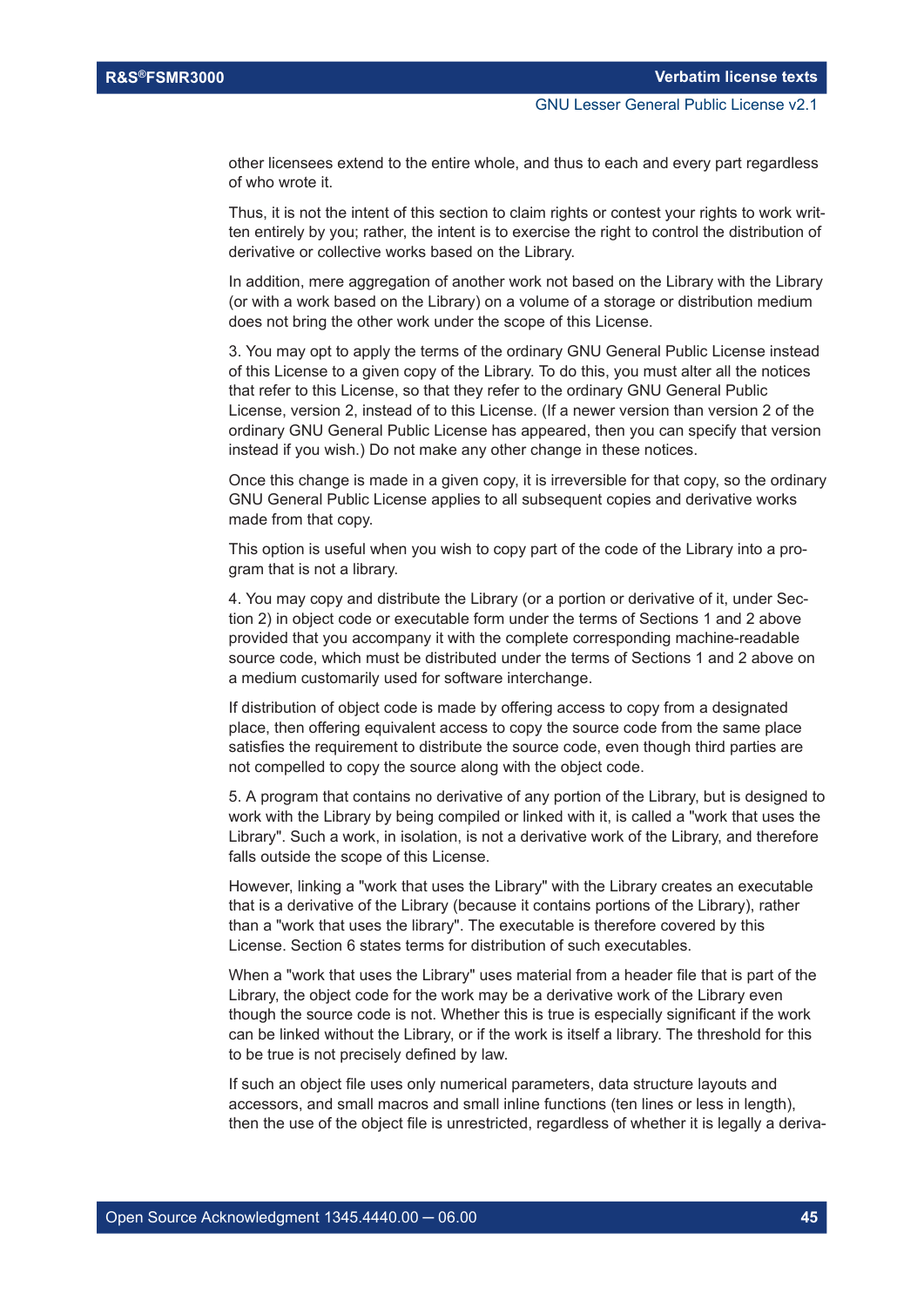tive work. (Executables containing this object code plus portions of the Library will still fall under Section 6.)

Otherwise, if the work is a derivative of the Library, you may distribute the object code for the work under the terms of Section 6. Any executables containing that work also fall under Section 6, whether or not they are linked directly with the Library itself.

6. As an exception to the Sections above, you may also combine or link a "work that uses the Library" with the Library to produce a work containing portions of the Library, and distribute that work under terms of your choice, provided that the terms permit modification of the work for the customer's own use and reverse engineering for debugging such modifications.

You must give prominent notice with each copy of the work that the Library is used in it and that the Library and its use are covered by this License. You must supply a copy of this License. If the work during execution displays copyright notices, you must include the copyright notice for the Library among them, as well as a reference directing the user to the copy of this License. Also, you must do one of these things:

a) Accompany the work with the complete corresponding machine-readable source code for the Library including whatever changes were used in the work (which must be distributed under Sections 1 and 2 above); and, if the work is an executable linked with the Library, with the complete machine-readable "work that uses the Library", as object code and/or source code, so that the user can modify the Library and then relink to produce a modified executable containing the modified Library. (It is understood that the user who changes the contents of definitions files in the Library will not necessarily be able to recompile the application to use the modified definitions.)

b) Use a suitable shared library mechanism for linking with the Library. A suitable mechanism is one that (1) uses at run time a copy of the library already present on the user's computer system, rather than copying library functions into the executable, and (2) will operate properly with a modified version of the library, if the user installs one, as long as the modified version is interface-compatible with the version that the work was made with.

c) Accompany the work with a written offer, valid for at least three years, to give the same user the materials specified in Subsection 6a, above, for a charge no more than the cost of performing this distribution.

d) If distribution of the work is made by offering access to copy from a designated place, offer equivalent access to copy the above specified materials from the same place.

e) Verify that the user has already received a copy of these materials or that you have already sent this user a copy.

For an executable, the required form of the "work that uses the Library" must include any data and utility programs needed for reproducing the executable from it. However, as a special exception, the materials to be distributed need not include anything that is normally distributed (in either source or binary form) with the major components (compiler, kernel, and so on) of the operating system on which the executable runs, unless that component itself accompanies the executable.

It may happen that this requirement contradicts the license restrictions of other proprietary libraries that do not normally accompany the operating system. Such a contradic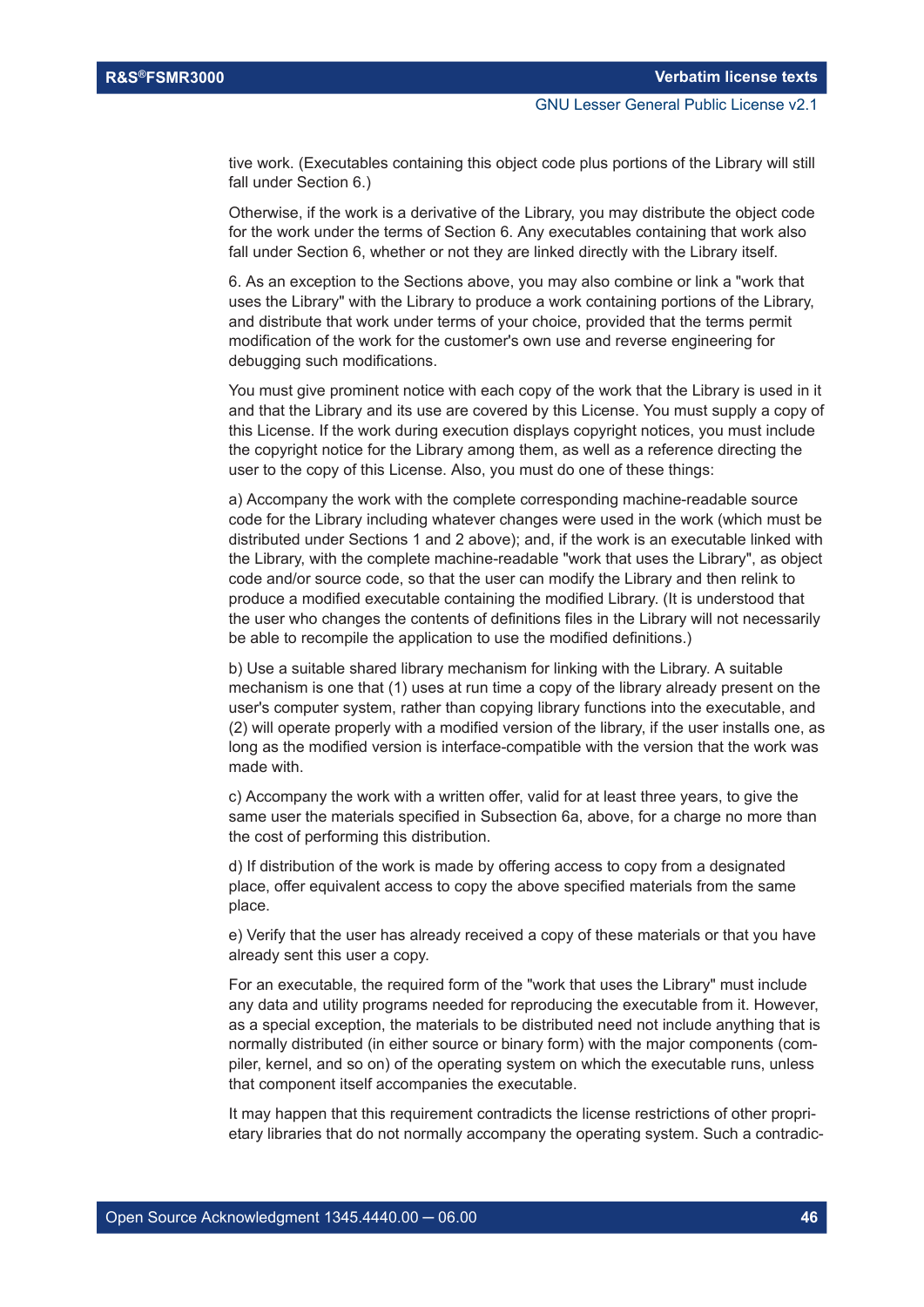tion means you cannot use both them and the Library together in an executable that you distribute.

7. You may place library facilities that are a work based on the Library side-by-side in a single library together with other library facilities not covered by this License, and distribute such a combined library, provided that the separate distribution of the work based on the Library and of the other library facilities is otherwise permitted, and provided that you do these two things:

a) Accompany the combined library with a copy of the same work based on the Library, uncombined with any other library facilities. This must be distributed under the terms of the Sections above.

b) Give prominent notice with the combined library of the fact that part of it is a work based on the Library, and explaining where to find the accompanying uncombined form of the same work.

8. You may not copy, modify, sublicense, link with, or distribute the Library except as expressly provided under this License. Any attempt otherwise to copy, modify, sublicense, link with, or distribute the Library is void, and will automatically terminate your rights under this License. However, parties who have received copies, or rights, from you under this License will not have their licenses terminated so long as such parties remain in full compliance.

9. You are not required to accept this License, since you have not signed it. However, nothing else grants you permission to modify or distribute the Library or its derivative works. These actions are prohibited by law if you do not accept this License. Therefore, by modifying or distributing the Library (or any work based on the Library), you indicate your acceptance of this License to do so, and all its terms and conditions for copying, distributing or modifying the Library or works based on it.

10. Each time you redistribute the Library (or any work based on the Library), the recipient automatically receives a license from the original licensor to copy, distribute, link with or modify the Library subject to these terms and conditions. You may not impose any further restrictions on the recipients' exercise of the rights granted herein. You are not responsible for enforcing compliance by third parties with this License.

11. If, as a consequence of a court judgment or allegation of patent infringement or for any other reason (not limited to patent issues), conditions are imposed on you (whether by court order, agreement or otherwise) that contradict the conditions of this License, they do not excuse you from the conditions of this License. If you cannot distribute so as to satisfy simultaneously your obligations under this License and any other pertinent obligations, then as a consequence you may not distribute the Library at all. For example, if a patent license would not permit royalty-free redistribution of the Library by all those who receive copies directly or indirectly through you, then the only way you could satisfy both it and this License would be to refrain entirely from distribution of the Library.

If any portion of this section is held invalid or unenforceable under any particular circumstance, the balance of the section is intended to apply, and the section as a whole is intended to apply in other circumstances.

It is not the purpose of this section to induce you to infringe any patents or other property right claims or to contest validity of any such claims; this section has the sole pur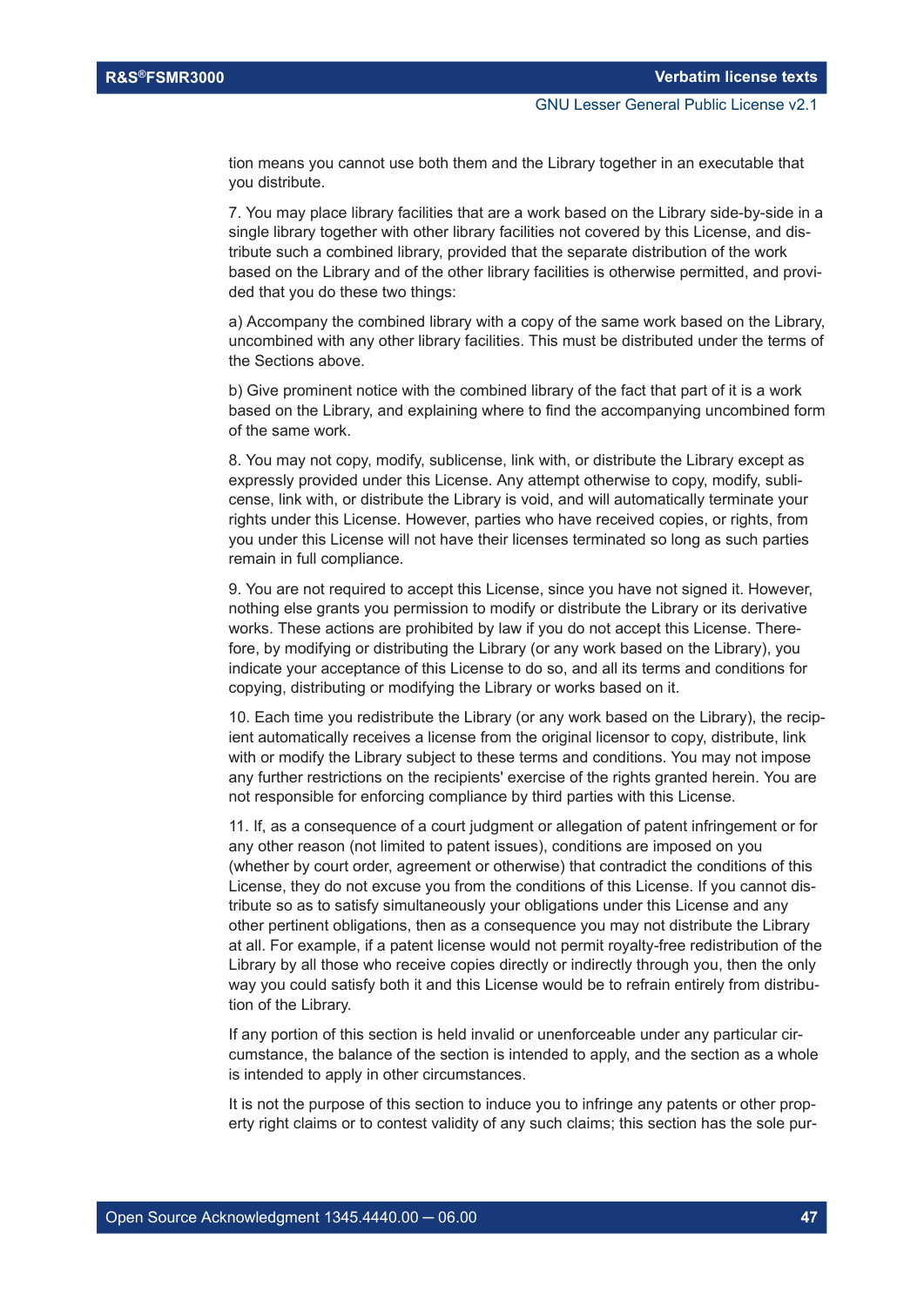pose of protecting the integrity of the free software distribution system which is implemented by public license practices. Many people have made generous contributions to the wide range of software distributed through that system in reliance on consistent application of that system; it is up to the author/donor to decide if he or she is willing to distribute software through any other system and a licensee cannot impose that choice.

This section is intended to make thoroughly clear what is believed to be a consequence of the rest of this License.

12. If the distribution and/or use of the Library is restricted in certain countries either by patents or by copyrighted interfaces, the original copyright holder who places the Library under this License may add an explicit geographical distribution limitation excluding those countries, so that distribution is permitted only in or among countries not thus excluded. In such case, this License incorporates the limitation as if written in the body of this License.

13. The Free Software Foundation may publish revised and/or new versions of the Lesser General Public License from time to time. Such new versions will be similar in spirit to the present version, but may differ in detail to address new problems or concerns.

Each version is given a distinguishing version number. If the Library specifies a version number of this License which applies to it and "any later version", you have the option of following the terms and conditions either of that version or of any later version published by the Free Software Foundation. If the Library does not specify a license version number, you may choose any version ever published by the Free Software Foundation.

14. If you wish to incorporate parts of the Library into other free programs whose distribution conditions are incompatible with these, write to the author to ask for permission. For software which is copyrighted by the Free Software Foundation, write to the Free Software Foundation; we sometimes make exceptions for this. Our decision will be guided by the two goals of preserving the free status of all derivatives of our free software and of promoting the sharing and reuse of software generally.

## NO WARRANTY

15. BECAUSE THE LIBRARY IS LICENSED FREE OF CHARGE, THERE IS NO WARRANTY FOR THE LIBRARY, TO THE EXTENT PERMITTED BY APPLICABLE LAW. EXCEPT WHEN OTHERWISE STATED IN WRITING THE COPYRIGHT HOLD-ERS AND/OR OTHER PARTIES PROVIDE THE LIBRARY "AS IS" WITHOUT WAR-RANTY OF ANY KIND, EITHER EXPRESSED OR IMPLIED, INCLUDING, BUT NOT LIMITED TO, THE IMPLIED WARRANTIES OF MERCHANTABILITY AND FITNESS FOR A PARTICULAR PURPOSE. THE ENTIRE RISK AS TO THE QUALITY AND PERFORMANCE OF THE LIBRARY IS WITH YOU. SHOULD THE LIBRARY PROVE DEFECTIVE, YOU ASSUME THE COST OF ALL NECESSARY SERVICING, REPAIR OR CORRECTION.

16. IN NO EVENT UNLESS REQUIRED BY APPLICABLE LAW OR AGREED TO IN WRITING WILL ANY COPYRIGHT HOLDER, OR ANY OTHER PARTY WHO MAY MODIFY AND/OR REDISTRIBUTE THE LIBRARY AS PERMITTED ABOVE, BE LIA-BLE TO YOU FOR DAMAGES, INCLUDING ANY GENERAL, SPECIAL, INCIDENTAL OR CONSEQUENTIAL DAMAGES ARISING OUT OF THE USE OR INABILITY TO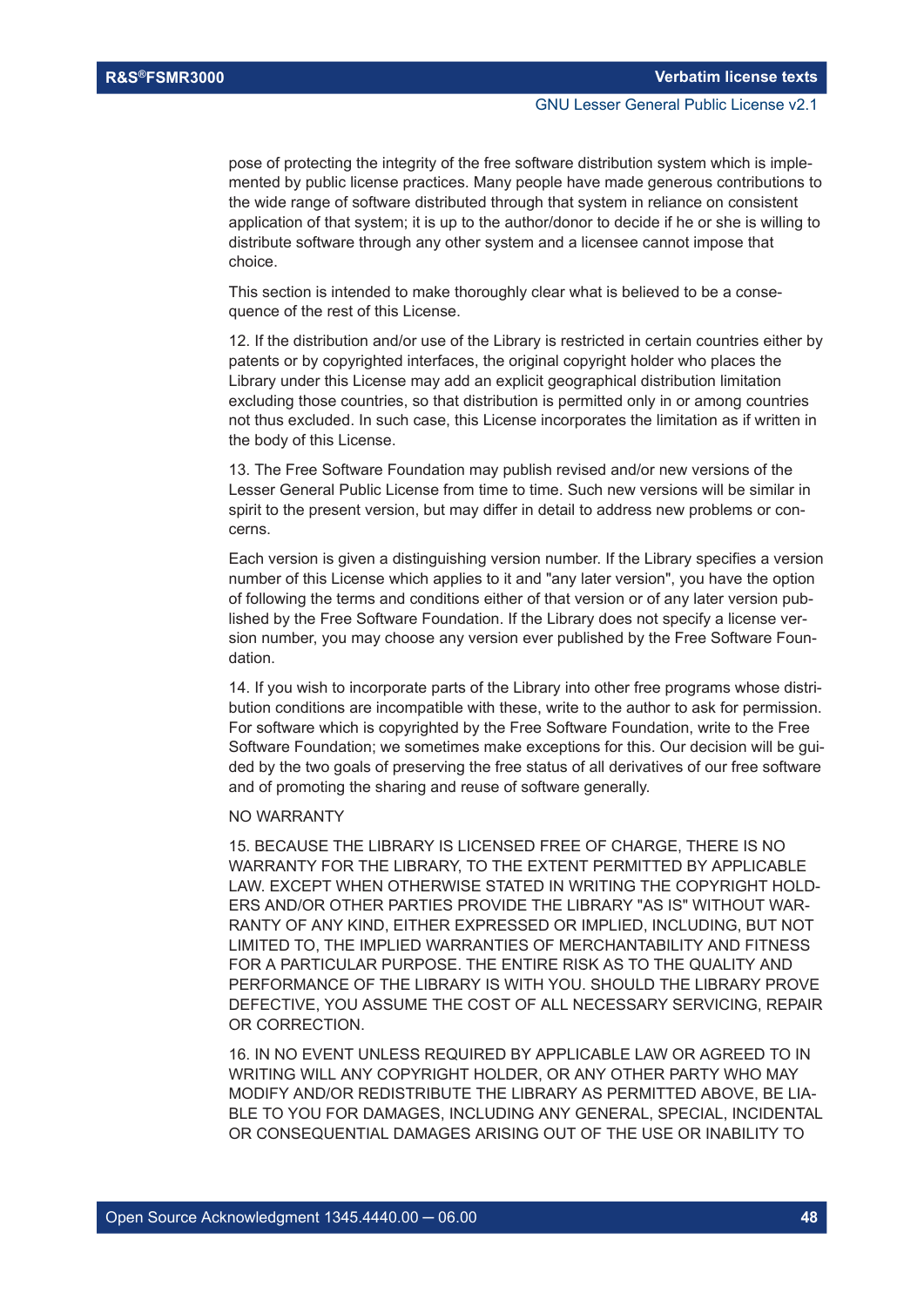USE THE LIBRARY (INCLUDING BUT NOT LIMITED TO LOSS OF DATA OR DATA BEING RENDERED INACCURATE OR LOSSES SUSTAINED BY YOU OR THIRD PARTIES OR A FAILURE OF THE LIBRARY TO OPERATE WITH ANY OTHER SOFTWARE), EVEN IF SUCH HOLDER OR OTHER PARTY HAS BEEN ADVISED OF THE POSSIBILITY OF SUCH DAMAGES.

END OF TERMS AND CONDITIONS

How to Apply These Terms to Your New Libraries

If you develop a new library, and you want it to be of the greatest possible use to the public, we recommend making it free software that everyone can redistribute and change. You can do so by permitting redistribution under these terms (or, alternatively, under the terms of the ordinary General Public License).

To apply these terms, attach the following notices to the library. It is safest to attach them to the start of each source file to most effectively convey the exclusion of warranty; and each file should have at least the "copyright" line and a pointer to where the full notice is found.

one line to give the library's name and an idea of what it does.

Copyright (C) year name of author

This library is free software; you can redistribute it and/or modify it under the terms of the GNU Lesser General Public License as published by the Free Software Foundation; either version 2.1 of the License, or (at your option) any later version.

This library is distributed in the hope that it will be useful, but WITHOUT ANY WAR-RANTY; without even the implied warranty of MERCHANTABILITY or FITNESS FOR A PARTICULAR PURPOSE. See the GNU Lesser General Public License for more details.

You should have received a copy of the GNU Lesser General Public License along with this library; if not, write to the Free Software Foundation, Inc., 51 Franklin Street, Fifth Floor, Boston, MA 02110-1301 USA

Also add information on how to contact you by electronic and paper mail.

You should also get your employer (if you work as a programmer) or your school, if any, to sign a "copyright disclaimer" for the library, if necessary. Here is a sample; alter the names:

Yoyodyne, Inc., hereby disclaims all copyright interest in the library `Frob' (a library for tweaking knobs) written by James Random Hacker.

signature of Ty Coon, 1 April 1990

Ty Coon, President of Vice

That's all there is to it!

## **3.17 GNU Lesser General Public License v3.0**

GNU LESSER GENERAL PUBLIC LICENSE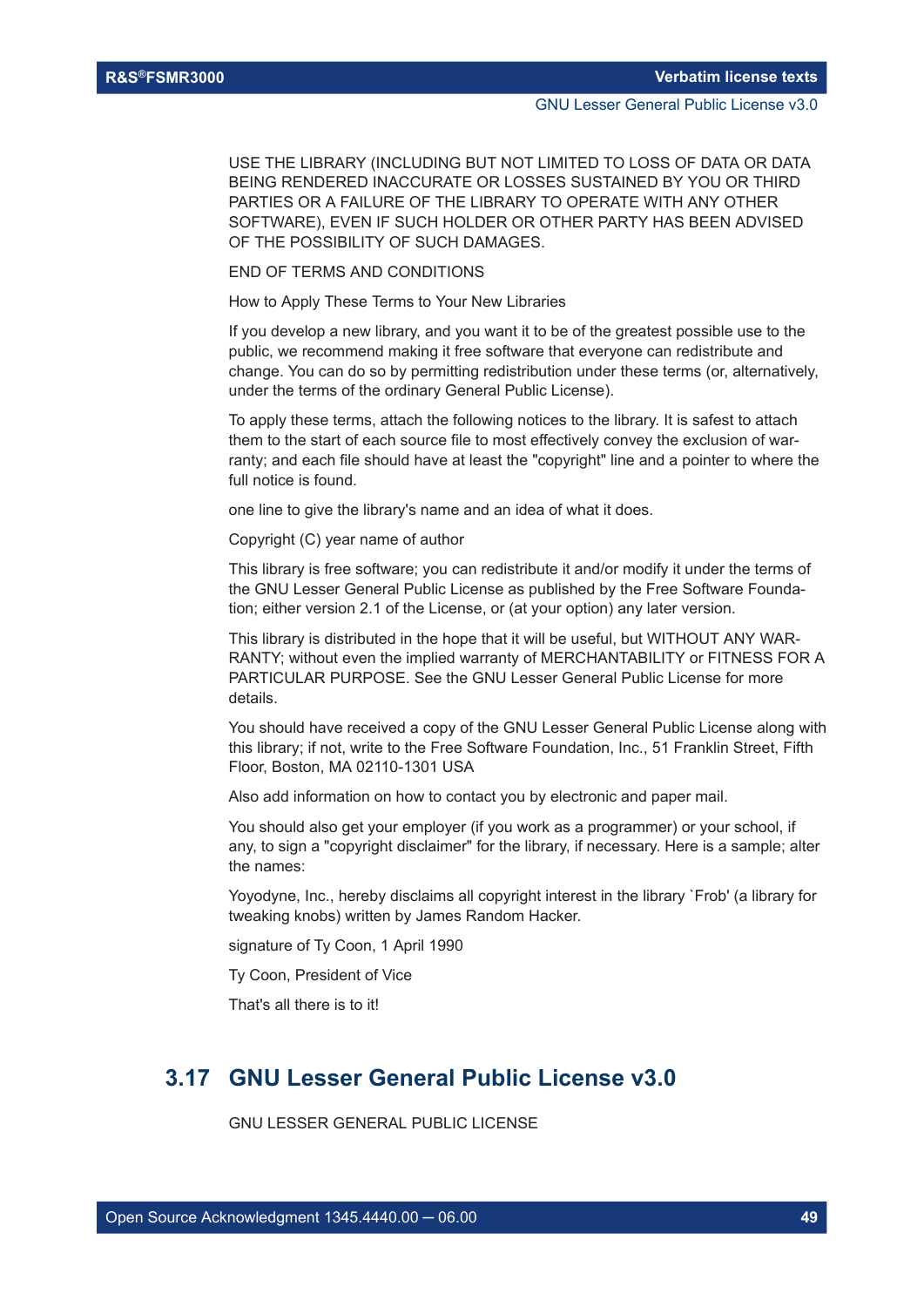Version 3, 29 June 2007

Copyright © 2007 Free Software Foundation, Inc. http://fsf.org/

Everyone is permitted to copy and distribute verbatim copies of this license document, but changing it is not allowed.

This version of the GNU Lesser General Public License incorporates the terms and conditions of version 3 of the GNU General Public License, supplemented by the additional permissions listed below.

0. Additional Definitions.

As used herein, "this License" refers to version 3 of the GNU Lesser General Public License, and the "GNU GPL" refers to version 3 of the GNU General Public License.

"The Library" refers to a covered work governed by this License, other than an Application or a Combined Work as defined below.

An "Application" is any work that makes use of an interface provided by the Library, but which is not otherwise based on the Library. Defining a subclass of a class defined by the Library is deemed a mode of using an interface provided by the Library.

A "Combined Work" is a work produced by combining or linking an Application with the Library. The particular version of the Library with which the Combined Work was made is also called the "Linked Version".

The "Minimal Corresponding Source" for a Combined Work means the Corresponding Source for the Combined Work, excluding any source code for portions of the Combined Work that, considered in isolation, are based on the Application, and not on the Linked Version.

The "Corresponding Application Code" for a Combined Work means the object code and/or source code for the Application, including any data and utility programs needed for reproducing the Combined Work from the Application, but excluding the System Libraries of the Combined Work.

1. Exception to Section 3 of the GNU GPL.

You may convey a covered work under sections 3 and 4 of this License without being bound by section 3 of the GNU GPL.

2. Conveying Modified Versions.

If you modify a copy of the Library, and, in your modifications, a facility refers to a function or data to be supplied by an Application that uses the facility (other than as an argument passed when the facility is invoked), then you may convey a copy of the modified version:

a) under this License, provided that you make a good faith effort to ensure that, in the event an Application does not supply the function or data, the facility still operates, and performs whatever part of its purpose remains meaningful, or

b) under the GNU GPL, with none of the additional permissions of this License applicable to that copy.

3. Object Code Incorporating Material from Library Header Files.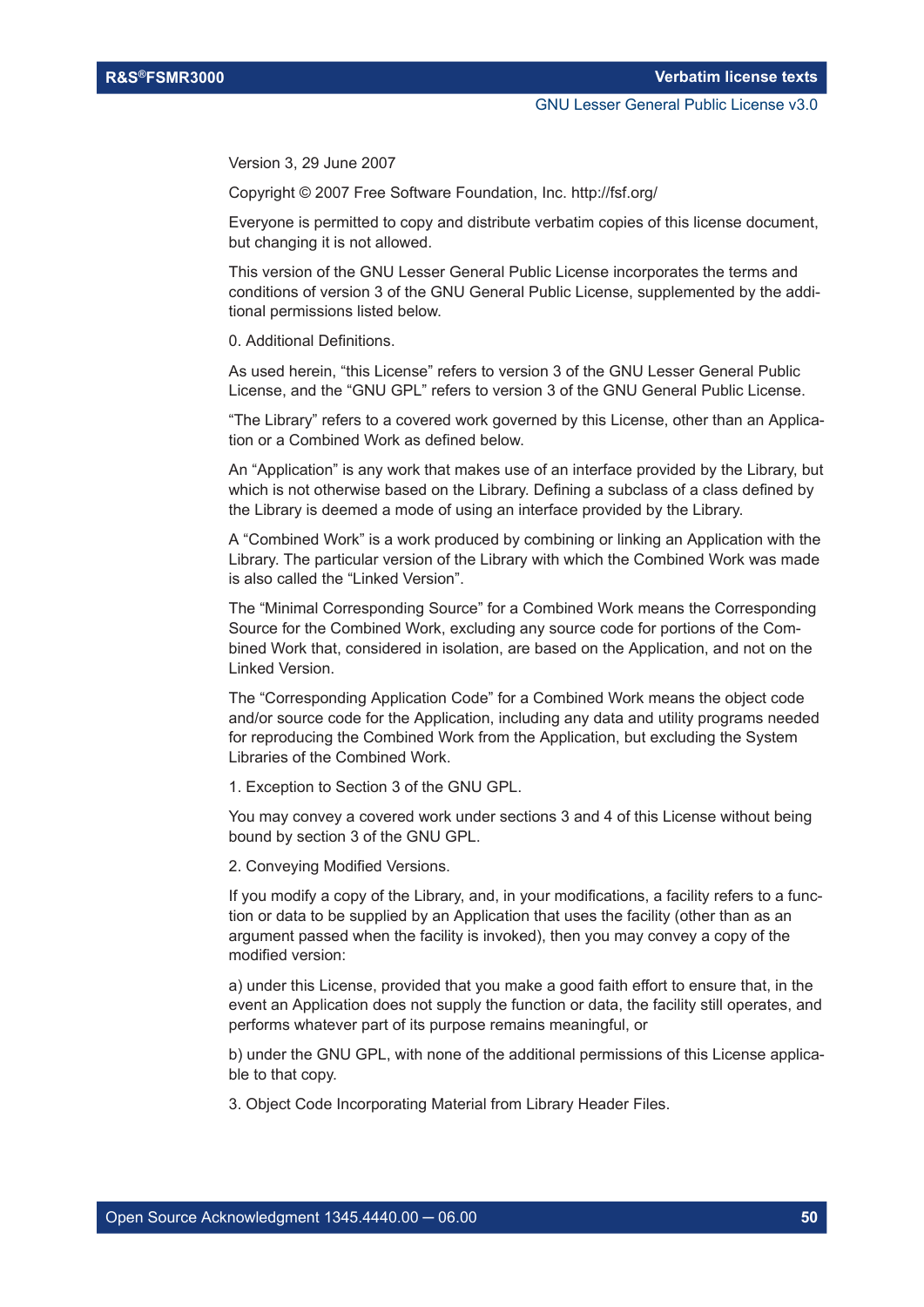The object code form of an Application may incorporate material from a header file that is part of the Library. You may convey such object code under terms of your choice, provided that, if the incorporated material is not limited to numerical parameters, data structure layouts and accessors, or small macros, inline functions and templates (ten or fewer lines in length), you do both of the following:

a) Give prominent notice with each copy of the object code that the Library is used in it and that the Library and its use are covered by this License.

b) Accompany the object code with a copy of the GNU GPL and this license document.

4. Combined Works.

You may convey a Combined Work under terms of your choice that, taken together, effectively do not restrict modification of the portions of the Library contained in the Combined Work and reverse engineering for debugging such modifications, if you also do each of the following:

a) Give prominent notice with each copy of the Combined Work that the Library is used in it and that the Library and its use are covered by this License.

b) Accompany the Combined Work with a copy of the GNU GPL and this license document.

c) For a Combined Work that displays copyright notices during execution, include the copyright notice for the Library among these notices, as well as a reference directing the user to the copies of the GNU GPL and this license document.

d) Do one of the following: ◦0) Convey the Minimal Corresponding Source under the terms of this License, and the Corresponding Application Code in a form suitable for, and under terms that permit, the user to recombine or relink the Application with a modified version of the Linked Version to produce a modified Combined Work, in the manner specified by section 6 of the GNU GPL for conveying Corresponding Source.

1) Use a suitable shared library mechanism for linking with the Library. A suitable mechanism is one that (a) uses at run time a copy of the Library already present on the user's computer system, and (b) will operate properly with a modified version of the Library that is interface-compatible with the Linked Version.

e) Provide Installation Information, but only if you would otherwise be required to provide such information under section 6 of the GNU GPL, and only to the extent that such information is necessary to install and execute a modified version of the Combined Work produced by recombining or relinking the Application with a modified version of the Linked Version. (If you use option 4d0, the Installation Information must accompany the Minimal Corresponding Source and Corresponding Application Code. If you use option 4d1, you must provide the Installation Information in the manner specified by section 6 of the GNU GPL for conveying Corresponding Source.)

5. Combined Libraries.

You may place library facilities that are a work based on the Library side by side in a single library together with other library facilities that are not Applications and are not covered by this License, and convey such a combined library under terms of your choice, if you do both of the following: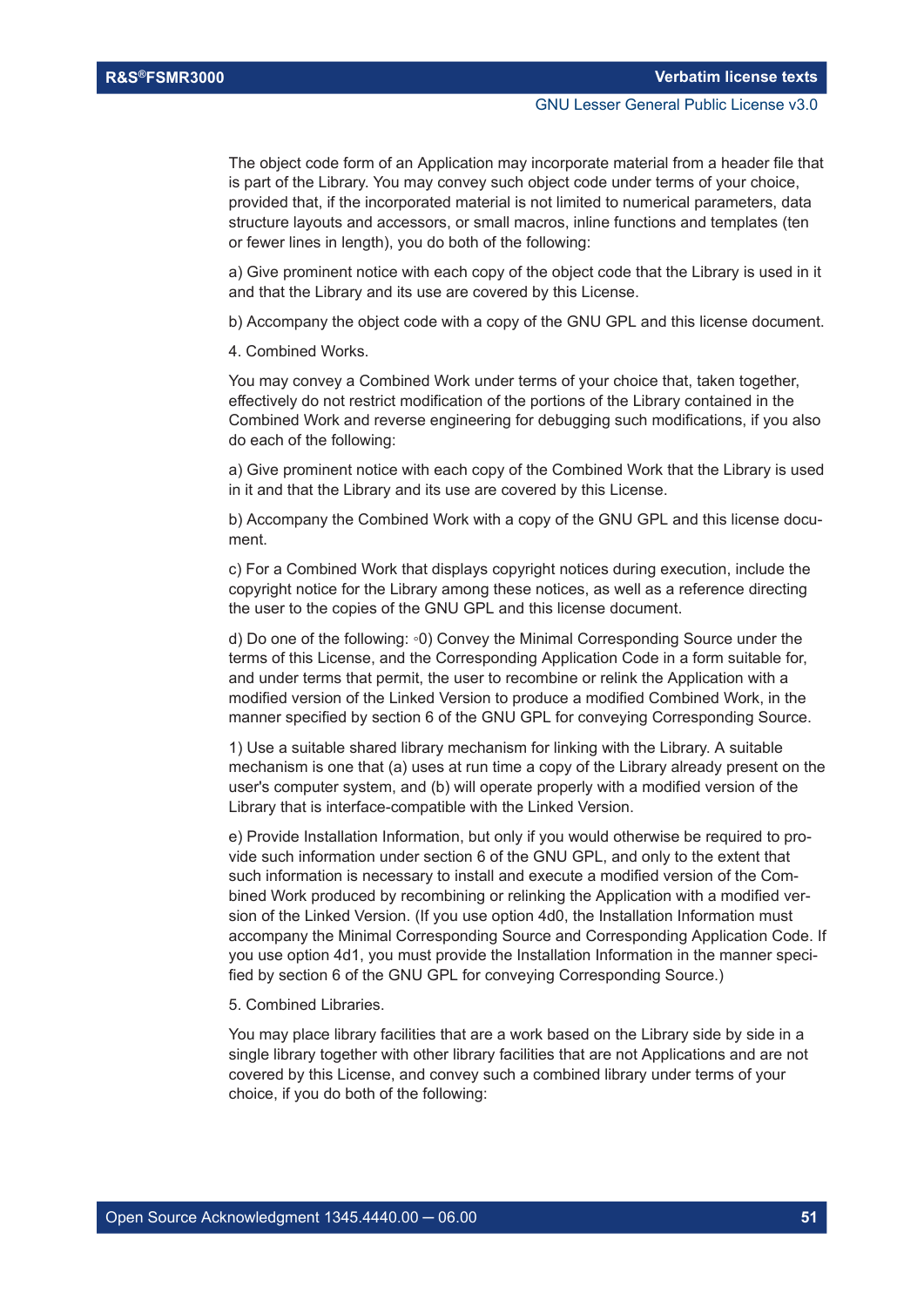a) Accompany the combined library with a copy of the same work based on the Library, uncombined with any other library facilities, conveyed under the terms of this License.

b) Give prominent notice with the combined library that part of it is a work based on the Library, and explaining where to find the accompanying uncombined form of the same work.

6. Revised Versions of the GNU Lesser General Public License.

The Free Software Foundation may publish revised and/or new versions of the GNU Lesser General Public License from time to time. Such new versions will be similar in spirit to the present version, but may differ in detail to address new problems or concerns.

Each version is given a distinguishing version number. If the Library as you received it specifies that a certain numbered version of the GNU Lesser General Public License "or any later version" applies to it, you have the option of following the terms and conditions either of that published version or of any later version published by the Free Software Foundation. If the Library as you received it does not specify a version number of the GNU Lesser General Public License, you may choose any version of the GNU Lesser General Public License ever published by the Free Software Foundation.

If the Library as you received it specifies that a proxy can decide whether future versions of the GNU Lesser General Public License shall apply, that proxy's public statement of acceptance of any version is permanent authorization for you to choose that version for the Library.

## **3.18 libpng License**

This copy of the libpng notices is provided for your convenience. In case of any discrepancy between this copy and the notices in the file png.h that is included in the libpng distribution, the latter shall prevail.

COPYRIGHT NOTICE, DISCLAIMER, and LICENSE:

If you modify libpng you may insert additional notices immediately following this sentence.

This code is released under the libpng license.

libpng versions 1.2.6, August 15, 2004, through 1.4.5, December 9, 2010, are Copyright (c) 2004, 2006-2010 Glenn Randers-Pehrson, and are distributed according to the same disclaimer and license as libpng-1.2.5 with the following individual added to the list of Contributing Authors

Cosmin Truta

libpng versions 1.0.7, July 1, 2000, through 1.2.5 - October 3, 2002, are

Copyright (c) 2000-2002 Glenn Randers-Pehrson, and are distributed according to the same disclaimer and license as libpng-1.0.6 with the following individuals added to the list of Contributing Authors

Simon-Pierre Cadieux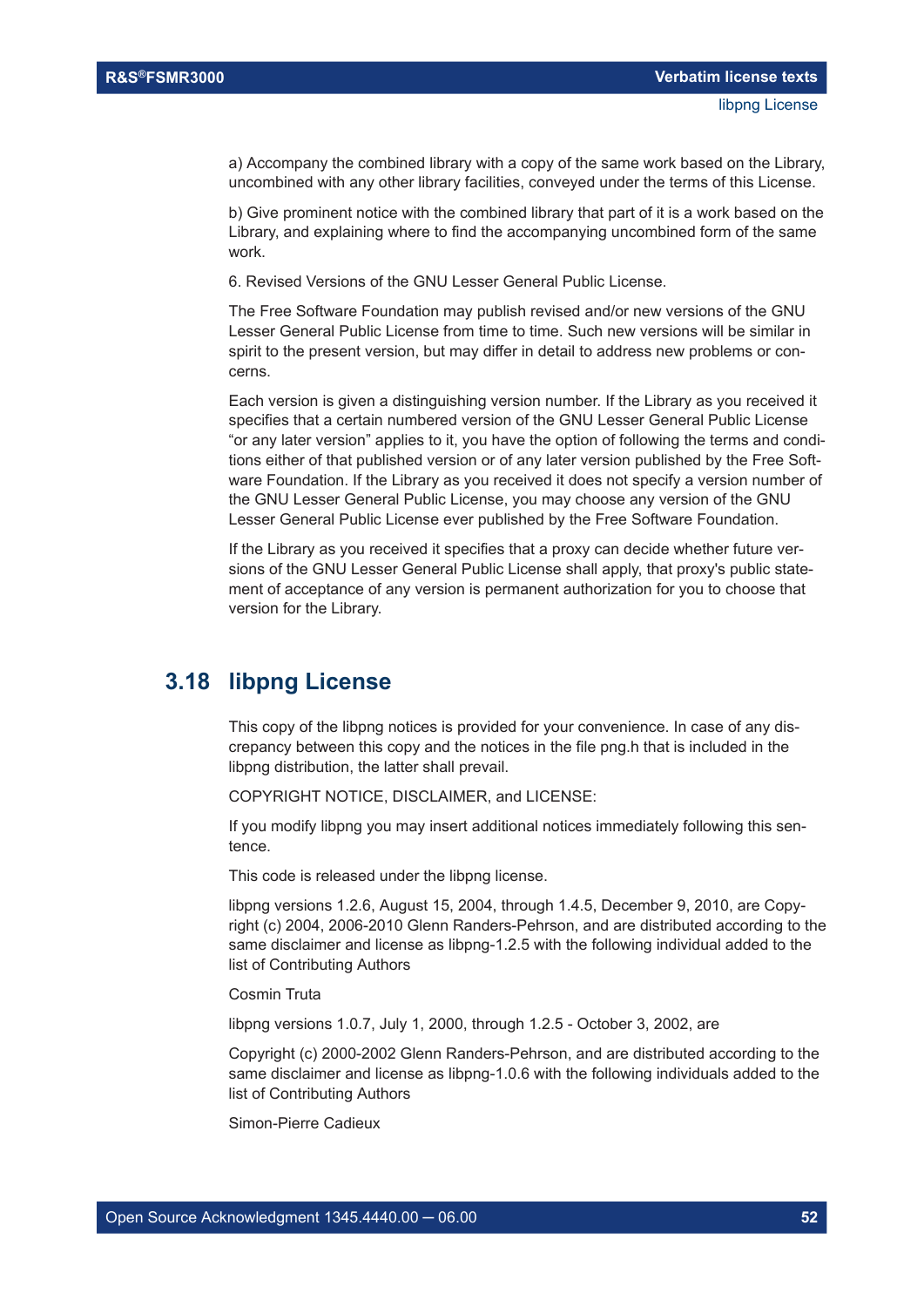Eric S. Raymond

Gilles Vollant

and with the following additions to the disclaimer:

There is no warranty against interference with your enjoyment of the library or against infringement. There is no warranty that our efforts or the library will fulfill any of your particular purposes or needs. This library is provided with all faults, and the entire risk of satisfactory quality, performance, accuracy, and effort is with the user.

libpng versions 0.97, January 1998, through 1.0.6, March 20, 2000, are

Copyright (c) 1998, 1999 Glenn Randers-Pehrson, and are distributed according to the same disclaimer and license as libpng-0.96, with the following individuals added to the list of Contributing Authors:

Tom Lane

Glenn Randers-Pehrson

Willem van Schaik

libpng versions 0.89, June 1996, through 0.96, May 1997, are

Copyright (c) 1996, 1997 Andreas Digger

Distributed according to the same disclaimer and license as libpng-0.88, with the following individuals added to the list of Contributing Authors:

John Bowler

Kevin Bracey

Sam Bushell

Magnus Holmgren

Greg Roelofs

Tom Tanner

libpng versions 0.5, May 1995, through 0.88, January 1996, are

Copyright (c) 1995, 1996 Guy Eric Schalnat, Group 42, Inc.

For the purposes of this copyright and license, "Contributing Authors" is defined as the following set of individuals:

Andreas Dilger

Dave Martindale

Guy Eric Schalnat

Paul Schmidt

Tim Wegner

The PNG Reference Library is supplied "AS IS". The Contributing Authors and Group 42, Inc. disclaim all warranties, expressed or implied, including, without limitation, the warranties of merchantability and of fitness for any purpose. The Contributing Authors and Group 42, Inc. assume no liability for direct, indirect, incidental, special, exemplary,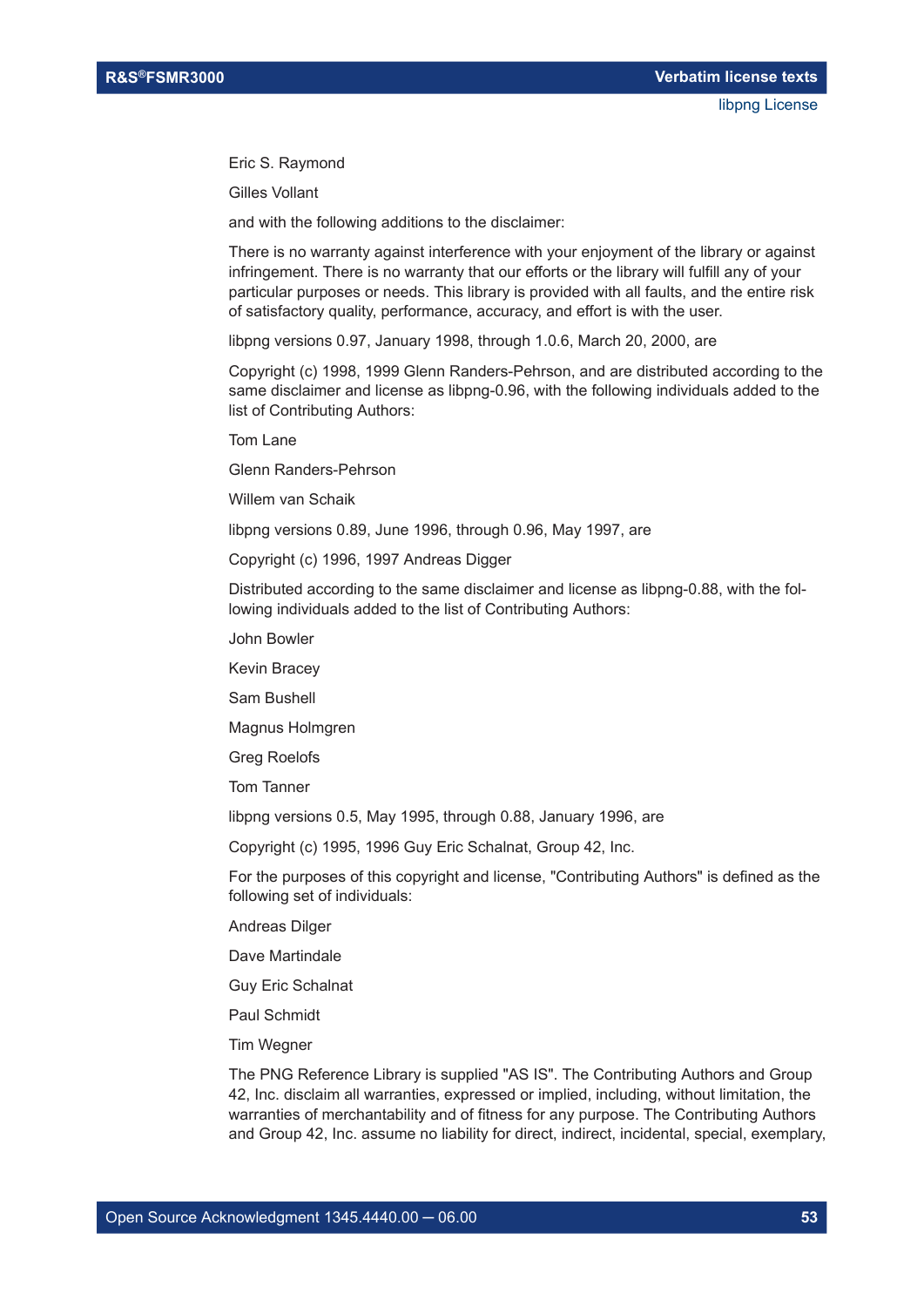or consequential damages, which may result from the use of the PNG Reference Library, even if advised of the possibility of such damage.

Permission is hereby granted to use, copy, modify, and distribute this source code, or portions hereof, for any purpose, without fee, subject to the following restrictions:

1. The origin of this source code must not be misrepresented.

2. Altered versions must be plainly marked as such and must not be misrepresented as being the original source.

3. This Copyright notice may not be removed or altered from any source or altered source distribution.

The Contributing Authors and Group 42, Inc. specifically permit, without fee, and encourage the use of this source code as a component to supporting the PNG file format in commercial products. If you use this source code in a product, acknowledgment is not required but would be appreciated.

A "png\_get\_copyright" function is available, for convenient use in "about" boxes and the like:

printf("%s",png\_get\_copyright(NULL));

Also, the PNG logo (in PNG format, of course) is supplied in the files "pngbar.png" and "pngbar.jpg (88x31) and "pngnow.png" (98x31).

Libpng is OSI Certified Open Source Software. OSI Certified Open Source is a certification mark of the Open Source Initiative.

Glenn Randers-Pehrson

glennrp at users.sourceforge.net

December 9, 2010

# **3.19 MIT License**

Permission is hereby granted, free of charge, to any person obtaining a copy of this software and associated documentation files (the "Software"), to deal in the Software without restriction, including without limitation the rights to use, copy, modify, merge, publish, distribute, sublicense, and/or sell copies of the Software, and to permit persons to whom the Software is furnished to do so, subject to the following conditions:

The above copyright notice and this permission notice shall be included in all copies or substantial portions of the Software.

THE SOFTWARE IS PROVIDED "AS IS", WITHOUT WARRANTY OF ANY KIND, EXPRESS OR IMPLIED, INCLUDING BUT NOT LIMITED TO THE WARRANTIES OF MERCHANTABILITY, FITNESS FOR A PARTICULAR PURPOSE AND NONIN-FRINGEMENT. IN NO EVENT SHALL THE AUTHORS OR COPYRIGHT HOLDERS BE LIABLE FOR ANY CLAIM, DAMAGES OR OTHER LIABILITY, WHETHER IN AN ACTION OF CONTRACT, TORT OR OTHERWISE, ARISING FROM, OUT OF OR IN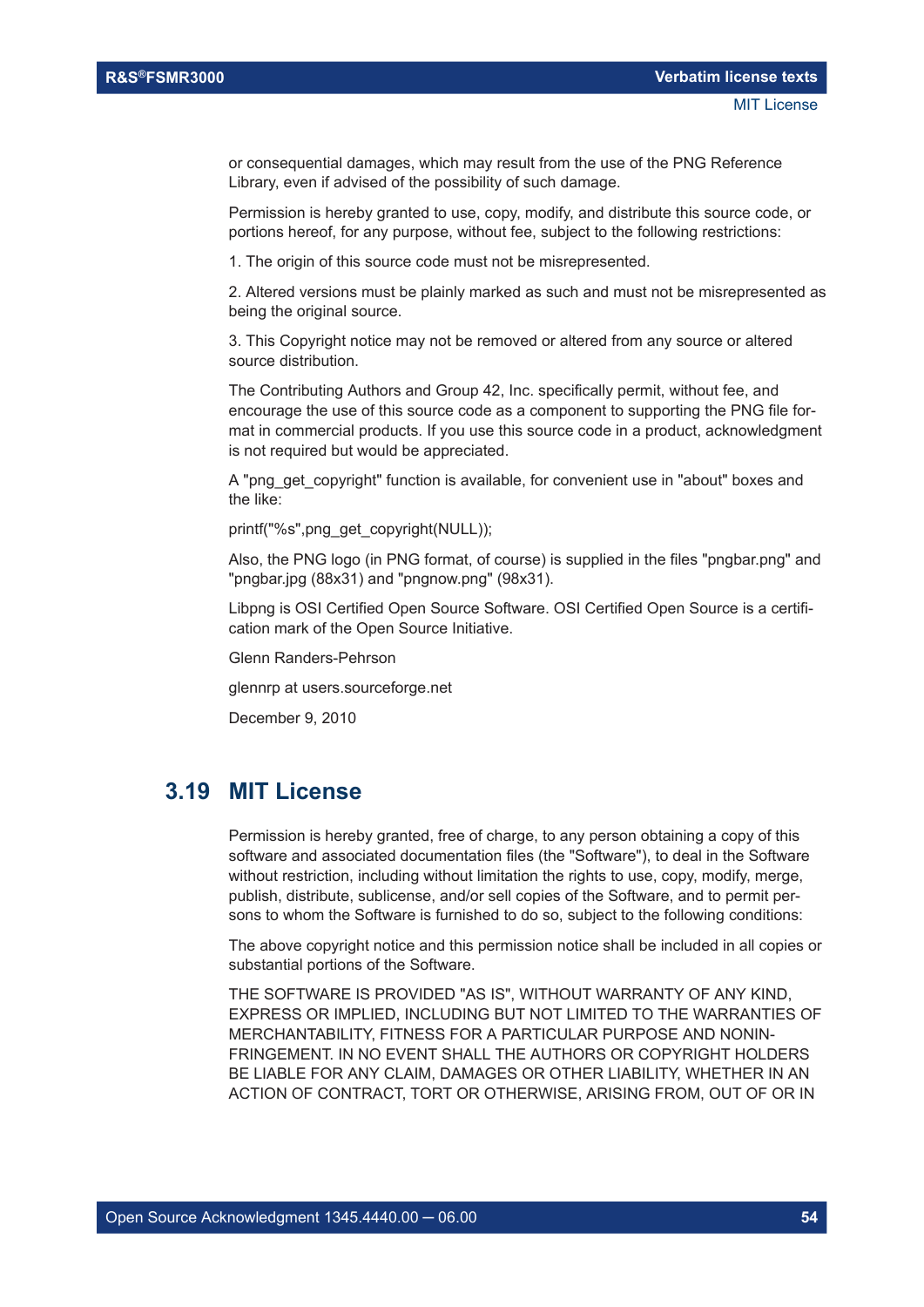CONNECTION WITH THE SOFTWARE OR THE USE OR OTHER DEALINGS IN THE SOFTWARE.

## **3.20 MIT License with optional exception**

Permission is hereby granted, free of charge, to any person obtaining a copy of this software and associated documentation files (the "Software"), to deal in the Software without restriction, including without limitation the rights to use, copy, modify, merge, publish, distribute, sublicense, and/or sell copies of the Software, and to permit persons to whom the Software is furnished to do so, subject to the following conditions:

The above copyright notice and this permission notice shall be included in all copies or substantial portions of the Software.

THE SOFTWARE IS PROVIDED "AS IS", WITHOUT WARRANTY OF ANY KIND, EXPRESS OR IMPLIED, INCLUDING BUT NOT LIMITED TO THE WARRANTIES OF MERCHANTABILITY, FITNESS FOR A PARTICULAR PURPOSE AND NONIN-FRINGEMENT. IN NO EVENT SHALL THE AUTHORS OR COPYRIGHT HOLDERS BE LIABLE FOR ANY CLAIM, DAMAGES OR OTHER LIABILITY, WHETHER IN AN ACTION OF CONTRACT, TORT OR OTHERWISE, ARISING FROM, OUT OF OR IN CONNECTION WITH THE SOFTWARE OR THE USE OR OTHER DEALINGS IN THE SOFTWARE.

--- Optional exception to the license ---

As an exception, if, as a result of your compiling your source code, portions of this Software are embedded into a machine-executable object form of such source code, you may redistribute such embedded portions in such object form without including the above copyright and permission notices.

## **3.21 Mozilla Public License 2.0**

Mozilla Public License

Version 2.0

1. Definitions

1.1. "Contributor"

means each individual or legal entity that creates, contributes to the creation of, or owns Covered Software.

### 1.2. "Contributor Version"

means the combination of the Contributions of others (if any) used by a Contributor and that particular Contributor's Contribution.

1.3. "Contribution"

means Covered Software of a particular Contributor.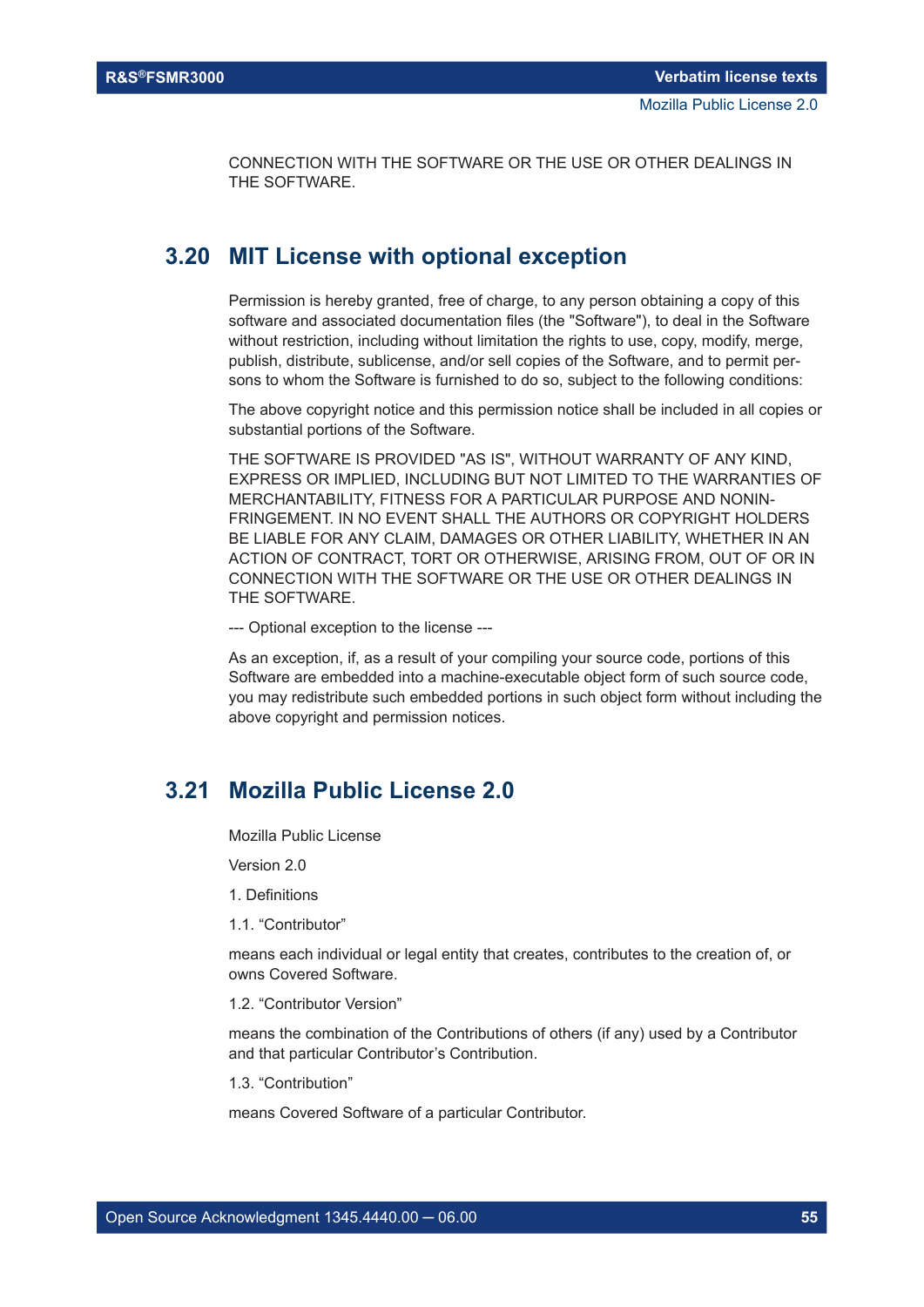### 1.4. "Covered Software"

means Source Code Form to which the initial Contributor has attached the notice in Exhibit A, the Executable Form of such Source Code Form, and Modifications of such Source Code Form, in each case including portions thereof.

1.5. "Incompatible With Secondary Licenses"

means

(a) that the initial Contributor has attached the notice described in Exhibit B to the Covered Software; or

(b) that the Covered Software was made available under the terms of version 1.1 or earlier of the License, but not also under the terms of a Secondary License.

1.6. "Executable Form"

means any form of the work other than Source Code Form.

1.7. "Larger Work"

means a work that combines Covered Software with other material, in a separate file or files, that is not Covered Software.

1.8. "License"

means this document.

1.9. "Licensable"

means having the right to grant, to the maximum extent possible, whether at the time of the initial grant or subsequently, any and all of the rights conveyed by this License.

1.10. "Modifications"

means any of the following:

(a) any file in Source Code Form that results from an addition to, deletion from, or modification of the contents of Covered Software; or

(b) any new file in Source Code Form that contains any Covered Software.

1.11. "Patent Claims" of a Contributor

means any patent claim(s), including without limitation, method, process, and apparatus claims, in any patent Licensable by such Contributor that would be infringed, but for the grant of the License, by the making, using, selling, offering for sale, having made, import, or transfer of either its Contributions or its Contributor Version.

1.12. "Secondary License"

means either the GNU General Public License, Version 2.0, the GNU Lesser General Public License, Version 2.1, the GNU Affero General Public License, Version 3.0, or any later versions of those licenses.

1.13. "Source Code Form"

means the form of the work preferred for making modifications.

1.14. "You" (or "Your")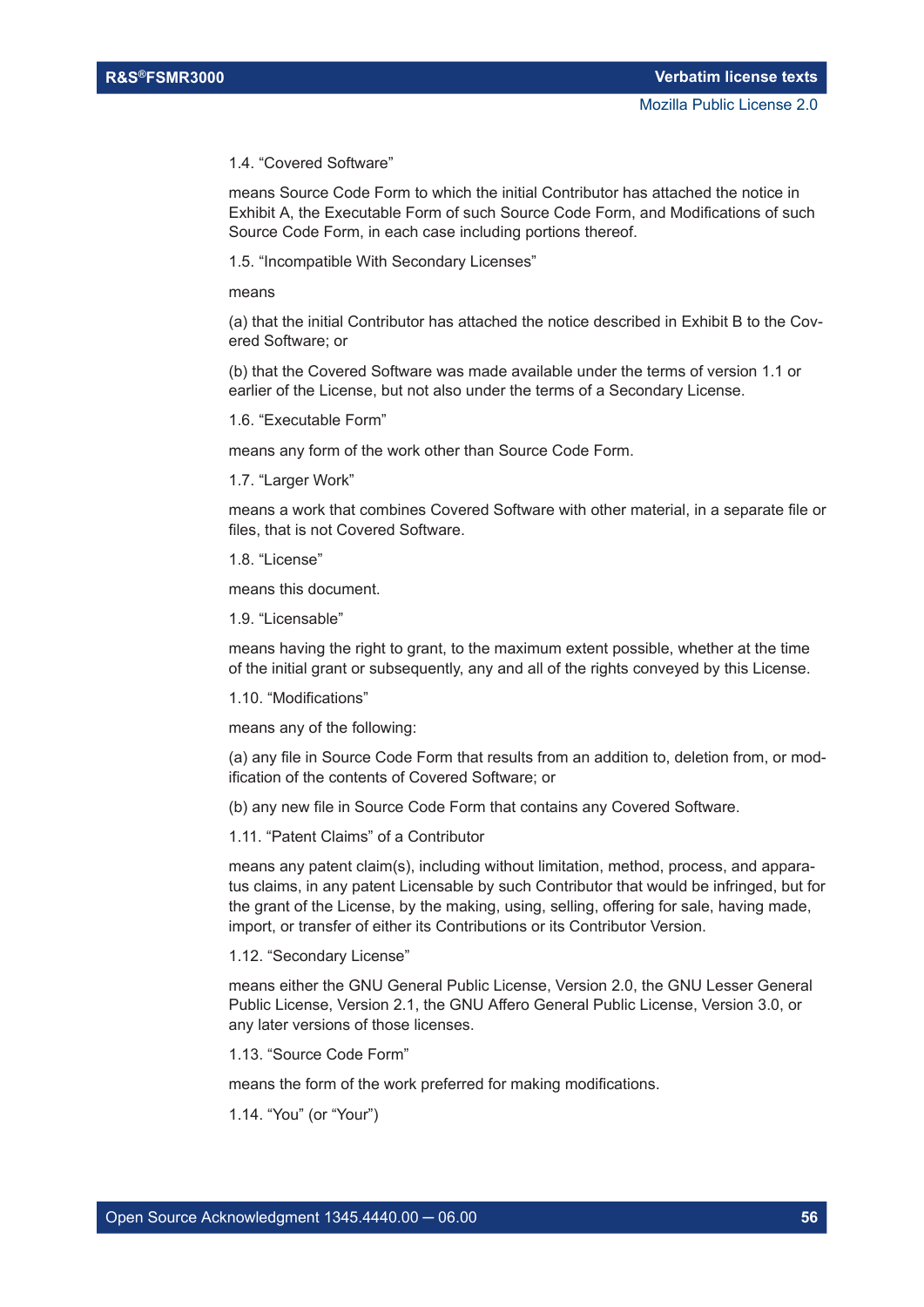means an individual or a legal entity exercising rights under this License. For legal entities, "You" includes any entity that controls, is controlled by, or is under common control with You. For purposes of this definition, "control" means (a) the power, direct or indirect, to cause the direction or management of such entity, whether by contract or otherwise, or (b) ownership of more than fifty percent (50%) of the outstanding shares or beneficial ownership of such entity.

2. License Grants and Conditions

2.1. Grants

Each Contributor hereby grants You a world-wide, royalty-free, non-exclusive license:

(a) under intellectual property rights (other than patent or trademark) Licensable by such Contributor to use, reproduce, make available, modify, display, perform, distribute, and otherwise exploit its Contributions, either on an unmodified basis, with Modifications, or as part of a Larger Work; and

(b) under Patent Claims of such Contributor to make, use, sell, offer for sale, have made, import, and otherwise transfer either its Contributions or its Contributor Version.

### 2.2. Effective Date

The licenses granted in Section 2.1 with respect to any Contribution become effective for each Contribution on the date the Contributor first distributes such Contribution.

2.3. Limitations on Grant Scope

The licenses granted in this Section 2 are the only rights granted under this License. No additional rights or licenses will be implied from the distribution or licensing of Covered Software under this License. Notwithstanding Section 2.1 (b) above, no patent license is granted by a Contributor:

(a) for any code that a Contributor has removed from Covered Software; or

(b) for infringements caused by: (i) Your and any other third party's modifications of Covered Software, or (ii) the combination of its Contributions with other software (except as part of its Contributor Version); or

(c) under Patent Claims infringed by Covered Software in the absence of its Contributions.

This License does not grant any rights in the trademarks, service marks, or logos of any Contributor (except as may be necessary to comply with the notice requirements in Section 3.4).

#### 2.4. Subsequent Licenses

No Contributor makes additional grants as a result of Your choice to distribute the Covered Software under a subsequent version of this License (see Section 10.2) or under the terms of a Secondary License (if permitted under the terms of Section 3.3).

#### 2.5. Representation

Each Contributor represents that the Contributor believes its Contributions are its original creation(s) or it has sufficient rights to grant the rights to its Contributions conveyed by this License.

2.6. Fair Use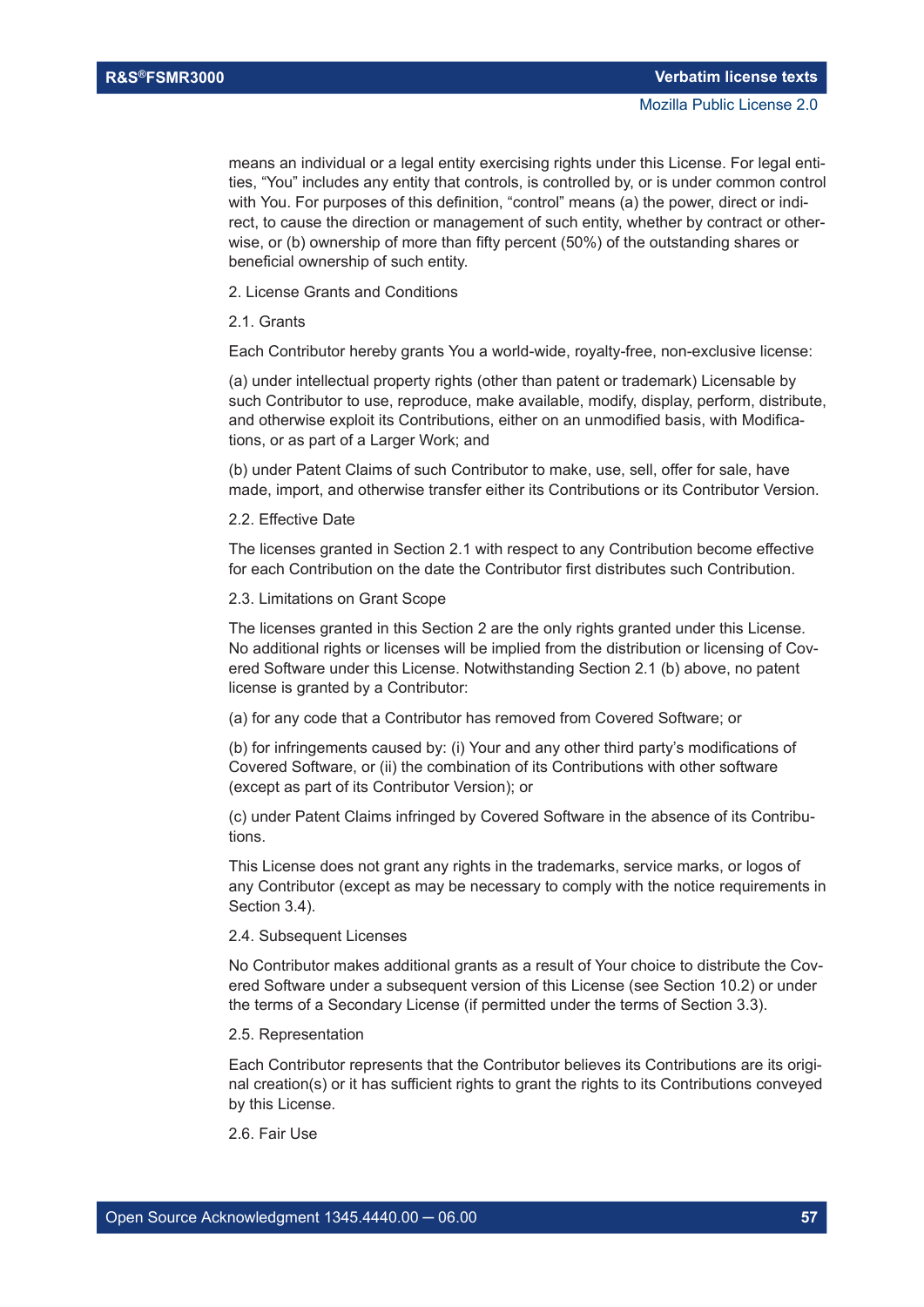This License is not intended to limit any rights You have under applicable copyright doctrines of fair use, fair dealing, or other equivalents.

2.7. Conditions

Sections 3.1, 3.2, 3.3, and 3.4 are conditions of the licenses granted in Section 2.1.

- 3. Responsibilities
- 3.1. Distribution of Source Form

All distribution of Covered Software in Source Code Form, including any Modifications that You create or to which You contribute, must be under the terms of this License. You must inform recipients that the Source Code Form of the Covered Software is governed by the terms of this License, and how they can obtain a copy of this License. You may not attempt to alter or restrict the recipients' rights in the Source Code Form.

### 3.2. Distribution of Executable Form

If You distribute Covered Software in Executable Form then:

(a) such Covered Software must also be made available in Source Code Form, as described in Section 3.1, and You must inform recipients of the Executable Form how they can obtain a copy of such Source Code Form by reasonable means in a timely manner, at a charge no more than the cost of distribution to the recipient; and

(b) You may distribute such Executable Form under the terms of this License, or sublicense it under different terms, provided that the license for the Executable Form does not attempt to limit or alter the recipients' rights in the Source Code Form under this License.

3.3. Distribution of a Larger Work

You may create and distribute a Larger Work under terms of Your choice, provided that You also comply with the requirements of this License for the Covered Software. If the Larger Work is a combination of Covered Software with a work governed by one or more Secondary Licenses, and the Covered Software is not Incompatible With Secondary Licenses, this License permits You to additionally distribute such Covered Software under the terms of such Secondary License(s), so that the recipient of the Larger Work may, at their option, further distribute the Covered Software under the terms of either this License or such Secondary License(s).

### 3.4. Notices

You may not remove or alter the substance of any license notices (including copyright notices, patent notices, disclaimers of warranty, or limitations of liability) contained within the Source Code Form of the Covered Software, except that You may alter any license notices to the extent required to remedy known factual inaccuracies.

#### 3.5. Application of Additional Terms

You may choose to offer, and to charge a fee for, warranty, support, indemnity or liability obligations to one or more recipients of Covered Software. However, You may do so only on Your own behalf, and not on behalf of any Contributor. You must make it absolutely clear that any such warranty, support, indemnity, or liability obligation is offered by You alone, and You hereby agree to indemnify every Contributor for any liability incurred by such Contributor as a result of warranty, support, indemnity or liability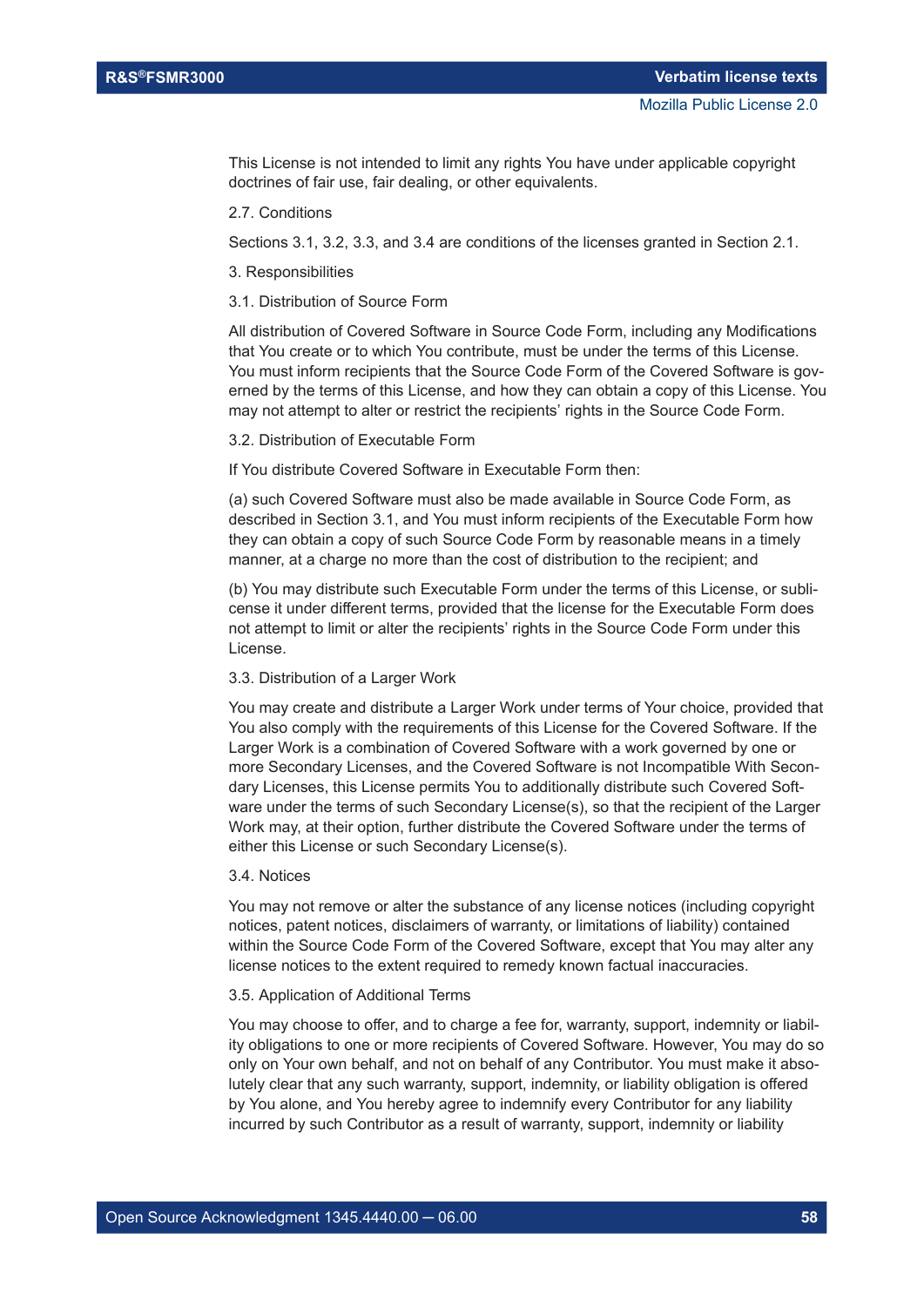terms You offer. You may include additional disclaimers of warranty and limitations of liability specific to any jurisdiction.

4. Inability to Comply Due to Statute or Regulation

If it is impossible for You to comply with any of the terms of this License with respect to some or all of the Covered Software due to statute, judicial order, or regulation then You must: (a) comply with the terms of this License to the maximum extent possible; and (b) describe the limitations and the code they affect. Such description must be placed in a text file included with all distributions of the Covered Software under this License. Except to the extent prohibited by statute or regulation, such description must be sufficiently detailed for a recipient of ordinary skill to be able to understand it.

#### 5. Termination

5.1. The rights granted under this License will terminate automatically if You fail to comply with any of its terms. However, if You become compliant, then the rights granted under this License from a particular Contributor are reinstated (a) provisionally, unless and until such Contributor explicitly and finally terminates Your grants, and (b) on an ongoing basis, if such Contributor fails to notify You of the non-compliance by some reasonable means prior to 60 days after You have come back into compliance. Moreover, Your grants from a particular Contributor are reinstated on an ongoing basis if such Contributor notifies You of the non-compliance by some reasonable means, this is the first time You have received notice of non-compliance with this License from such Contributor, and You become compliant prior to 30 days after Your receipt of the notice.

5.2. If You initiate litigation against any entity by asserting a patent infringement claim (excluding declaratory judgment actions, counter-claims, and cross-claims) alleging that a Contributor Version directly or indirectly infringes any patent, then the rights granted to You by any and all Contributors for the Covered Software under Section 2.1 of this License shall terminate.

5.3. In the event of termination under Sections 5.1 or 5.2 above, all end user license agreements (excluding distributors and resellers) which have been validly granted by You or Your distributors under this License prior to termination shall survive termination.

#### 6. Disclaimer of Warranty

Covered Software is provided under this License on an "as is" basis, without warranty of any kind, either expressed, implied, or statutory, including, without limitation, warranties that the Covered Software is free of defects, merchantable, fit for a particular purpose or non-infringing. The entire risk as to the quality and performance of the Covered Software is with You. Should any Covered Software prove defective in any respect, You (not any Contributor) assume the cost of any necessary servicing, repair, or correction. This disclaimer of warranty constitutes an essential part of this License. No use of any Covered Software is authorized under this License except under this disclaimer.

#### 7. Limitation of Liability

Under no circumstances and under no legal theory, whether tort (including negligence), contract, or otherwise, shall any Contributor, or anyone who distributes Covered Software as permitted above, be liable to You for any direct, indirect, special, incidental, or consequential damages of any character including, without limitation, damages for lost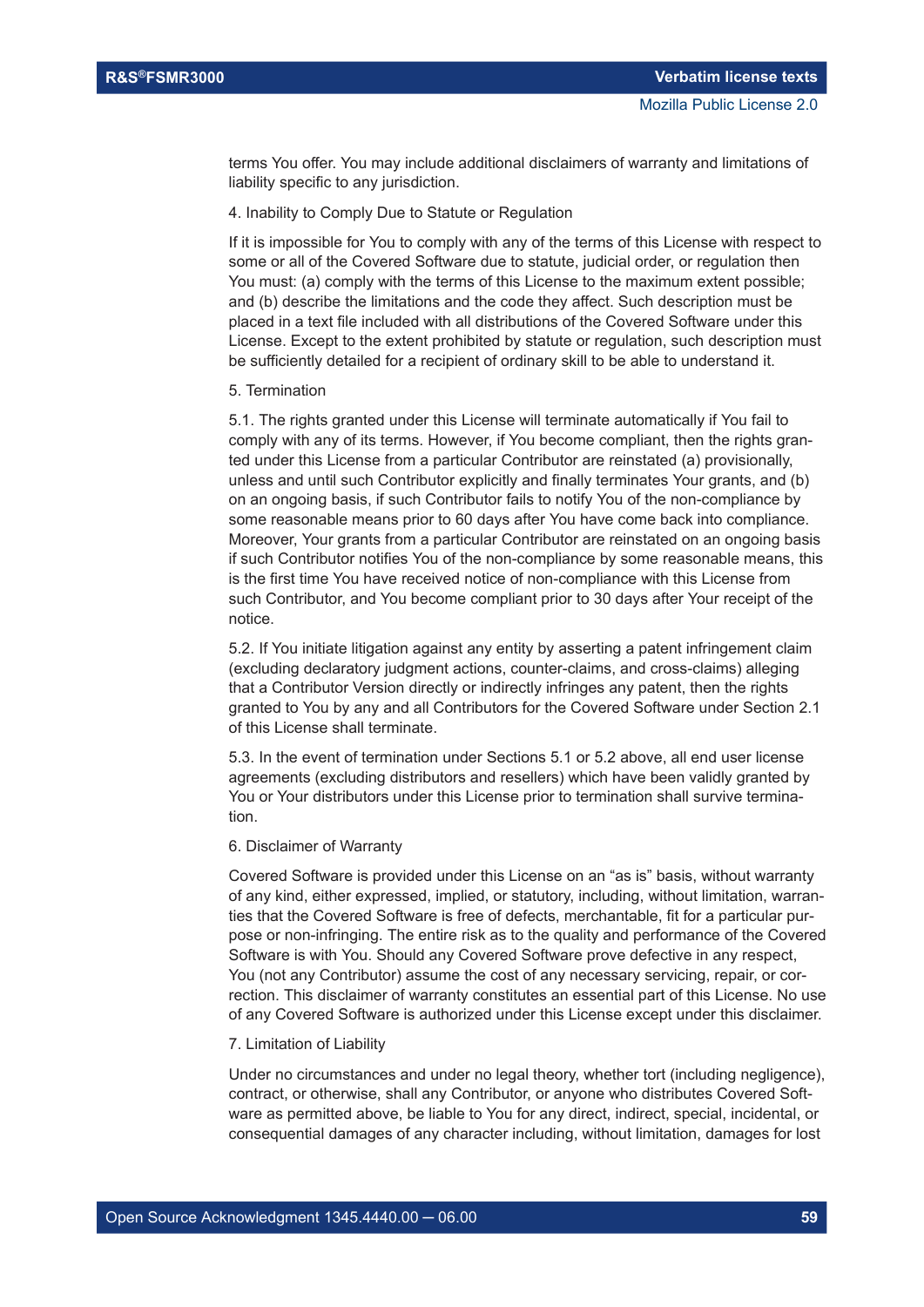profits, loss of goodwill, work stoppage, computer failure or malfunction, or any and all other commercial damages or losses, even if such party shall have been informed of the possibility of such damages. This limitation of liability shall not apply to liability for death or personal injury resulting from such party's negligence to the extent applicable law prohibits such limitation. Some jurisdictions do not allow the exclusion or limitation of incidental or consequential damages, so this exclusion and limitation may not apply to You.

8. Litigation

Any litigation relating to this License may be brought only in the courts of a jurisdiction where the defendant maintains its principal place of business and such litigation shall be governed by laws of that jurisdiction, without reference to its conflict-of-law provisions. Nothing in this Section shall prevent a party's ability to bring cross-claims or counter-claims.

9. Miscellaneous

This License represents the complete agreement concerning the subject matter hereof. If any provision of this License is held to be unenforceable, such provision shall be reformed only to the extent necessary to make it enforceable. Any law or regulation which provides that the language of a contract shall be construed against the drafter shall not be used to construe this License against a Contributor.

- 10. Versions of the License
- 10.1. New Versions

Mozilla Foundation is the license steward. Except as provided in Section 10.3, no one other than the license steward has the right to modify or publish new versions of this License. Each version will be given a distinguishing version number.

10.2. Effect of New Versions

You may distribute the Covered Software under the terms of the version of the License under which You originally received the Covered Software, or under the terms of any subsequent version published by the license steward.

### 10.3. Modified Versions

If you create software not governed by this License, and you want to create a new license for such software, you may create and use a modified version of this License if you rename the license and remove any references to the name of the license steward (except to note that such modified license differs from this License).

10.4. Distributing Source Code Form that is Incompatible With Secondary Licenses

If You choose to distribute Source Code Form that is Incompatible With Secondary Licenses under the terms of this version of the License, the notice described in Exhibit B of this License must be attached.

Exhibit A - Source Code Form License Notice

This Source Code Form is subject to the terms of the Mozilla Public License, v. 2.0. If a copy of the MPL was not distributed with this file, You can obtain one at https:// mozilla.org/MPL/2.0/.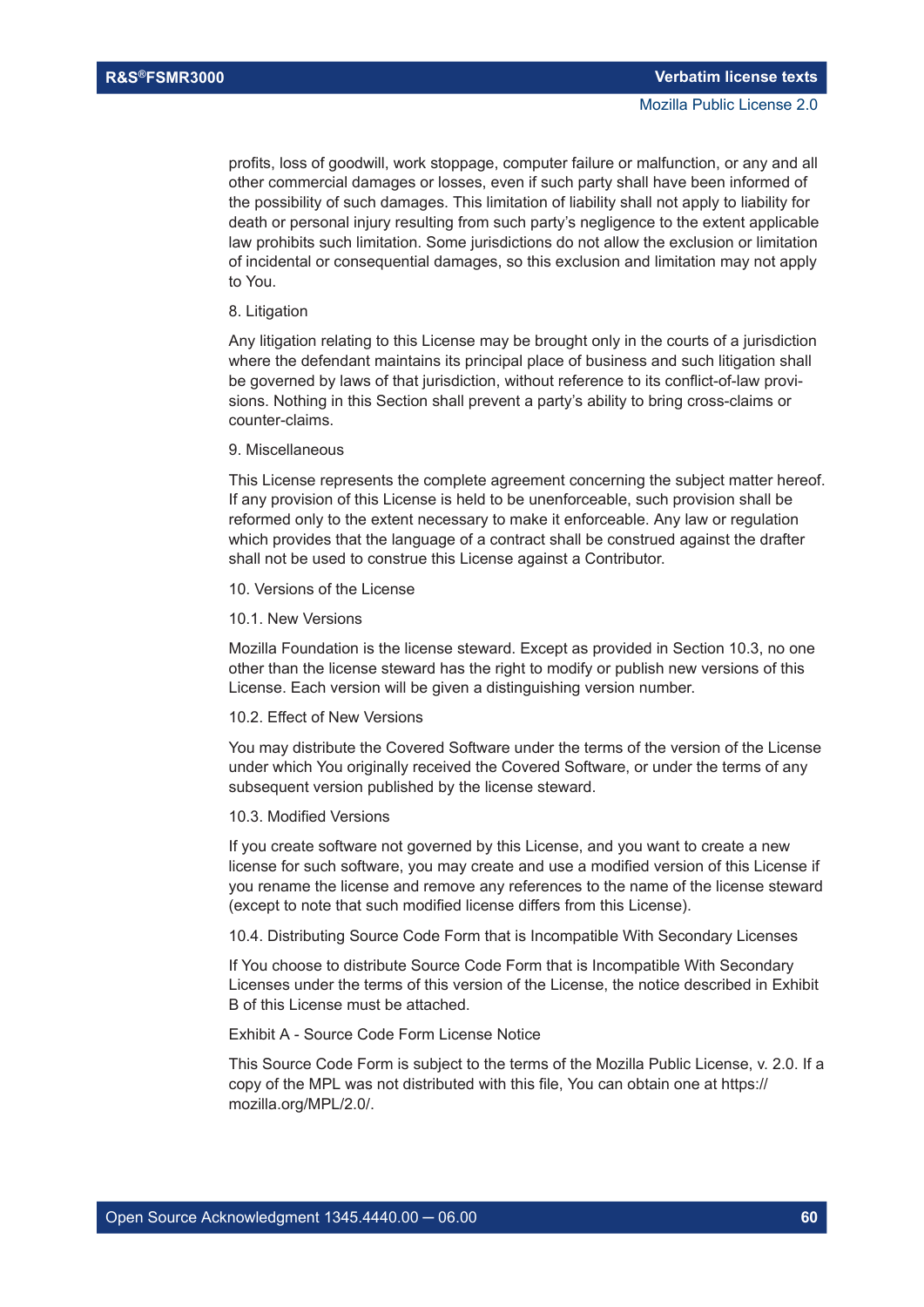If it is not possible or desirable to put the notice in a particular file, then You may include the notice in a location (such as a LICENSE file in a relevant directory) where a recipient would be likely to look for such a notice.

You may add additional accurate notices of copyright ownership.

Exhibit B - "Incompatible With Secondary Licenses" Notice

This Source Code Form is "Incompatible With Secondary Licenses", as defined by the Mozilla Public License, v. 2.0.

## **3.22 Net-SNMP License**

Various copyrights apply to this package, listed in various separate

parts below. Please make sure that you read all the parts.

Part 1: CMU/UCD copyright notice: (BSD like)

Copyright 1989, 1991, 1992 by Carnegie Mellon University Derivative Work - 1996, 1998-2000

Copyright 1996, 1998-2000 The Regents of the University of California All Rights Reserved

Permission to use, copy, modify and distribute this software and its documentation for any purpose and without fee is hereby granted, provided that the above copyright notice appears in all copies and that both that copyright notice and this permission notice appear in supporting documentation, and that the name of CMU and The Regents of the University of California not be used in advertising or publicity pertaining to distribution of the software without specific written permission.

THE COPYRIGHT HOLDERS DISCLAIM ALL WARRANTIES WITH REGARD TO THIS SOFTWARE, INCLUDING ALL IMPLIED WARRANTIES OF MERCHANTABIL-ITY AND FITNESS. IN NO EVENT SHALL THE COPYRIGHT HOLDER BE LIABLE FOR ANY SPECIAL, INDIRECT OR CONSEQUENTIAL DAMAGES OR ANY DAM-AGES WHATSOEVER RESULTING FROM THE LOSS OF USE, DATA OR PROFITS, WHETHER IN AN ACTION OF CONTRACT, NEGLIGENCE OR OTHER TORTIOUS ACTION, ARISING OUT OF OR IN CONNECTION WITH THE USE OR PERFOR-MANCE OF THIS SOFTWARE.

Part 2: Networks Associates Technology, Inc copyright notice (BSD)

Copyright (c) 2001-2003, Networks Associates Technology, Inc All rights reserved.

Redistribution and use in source and binary forms, with or without modification, are permitted provided that the following conditions are met:

Redistributions of source code must retain the above copyright notice, this list of conditions and the following disclaimer.

Redistributions in binary form must reproduce the above copyright notice, this list of conditions and the following disclaimer in the documentation and/or other materials provided with the distribution.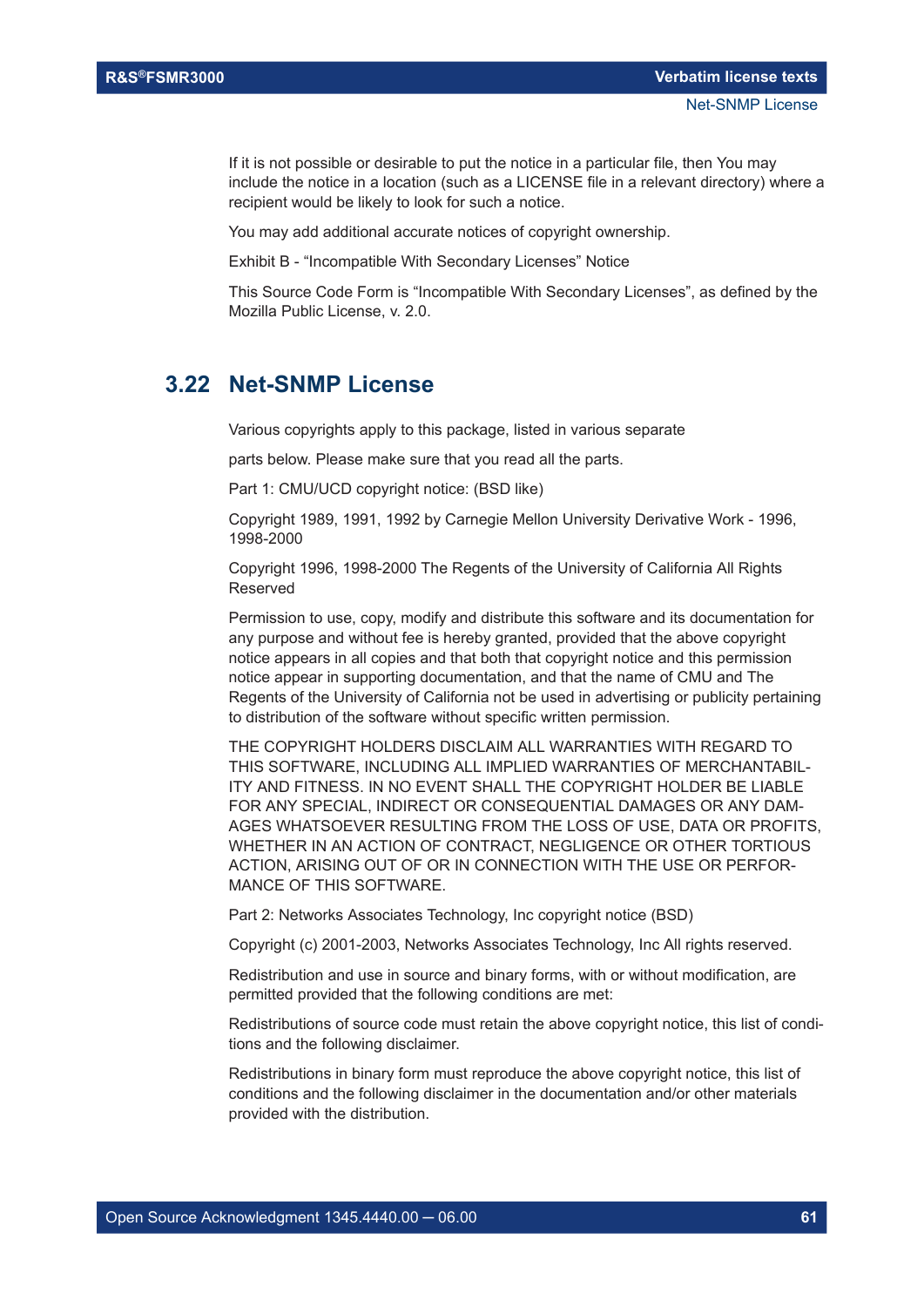Neither the name of the Networks Associates Technology, Inc nor the names of its contributors may be used to endorse or promote products derived from this software without specific prior written permission.

THIS SOFTWARE IS PROVIDED BY THE COPYRIGHT HOLDERS AND CONTRIBU-TORS ``AS IS'' AND ANY EXPRESS OR IMPLIED WARRANTIES, INCLUDING, BUT NOT LIMITED TO, THE IMPLIED WARRANTIES OF MERCHANTABILITY AND FIT-NESS FOR A PARTICULAR PURPOSE ARE DISCLAIMED. IN NO EVENT SHALL THE COPYRIGHT HOLDERS OR CONTRIBUTORS BE LIABLE FOR ANY DIRECT, INDIRECT, INCIDENTAL, SPECIAL, EXEMPLARY, OR CONSEQUENTIAL DAMAGES (INCLUDING, BUT NOT LIMITED TO, PROCUREMENT OF SUBSTITUTE GOODS OR SERVICES; LOSS OF USE, DATA, OR PROFITS; OR BUSINESS INTERRUP-TION) HOWEVER CAUSED AND ON ANY THEORY OF LIABILITY,

WHETHER IN CONTRACT, STRICT LIABILITY, OR TORT (INCLUDING NEGLI-GENCE OR OTHERWISE) ARISING IN ANY WAY OUT OF THE USE OF THIS SOFT-WARE, EVEN IF ADVISED OF THE POSSIBILITY OF SUCH DAMAGE.

Part 3: Cambridge Broadband Ltd. copyright notice (BSD)

Portions of this code are copyright (c) 2001-2003, Cambridge Broadband Ltd. All rights reserved.

Redistribution and use in source and binary forms, with or without modification, are permitted provided that the following conditions are met:

Redistributions of source code must retain the above copyright notice, this list of conditions and the following disclaimer.

Redistributions in binary form must reproduce the above copyright notice, this list of conditions and the following disclaimer in the documentation and/or other materials provided with the distribution.

The name of Cambridge Broadband Ltd. may not be used to endorse or promote products derived from this software without specific prior written permission.

THIS SOFTWARE IS PROVIDED BY THE COPYRIGHT HOLDER ``AS IS'' AND ANY EXPRESS OR IMPLIED WARRANTIES, INCLUDING, BUT NOT LIMITED TO, THE IMPLIED WARRANTIES OF MERCHANTABILITY AND FITNESS FOR A PARTICU-LAR PURPOSE ARE DISCLAIMED. IN NO EVENT SHALL THE COPYRIGHT HOLDER BE LIABLE FOR ANY DIRECT, INDIRECT, INCIDENTAL, SPECIAL, EXEM-PLARY, OR

CONSEQUENTIAL DAMAGES (INCLUDING, BUT NOT LIMITED TO, PROCURE-MENT OF SUBSTITUTE GOODS OR SERVICES; LOSS OF USE, DATA, OR PROF-ITS; OR BUSINESS INTERRUPTION) HOWEVER CAUSED AND ON ANY THEORY OF LIABILITY, WHETHER IN CONTRACT, STRICT LIABILITY, OR TORT (INCLUD-ING NEGLIGENCE OR OTHERWISE) ARISING IN ANY WAY OUT OF THE USE OF THIS SOFTWARE, EVEN IF ADVISED OF THE POSSIBILITY OF SUCH DAMAGE.

Part 4: Sun Microsystems, Inc. copyright notice (BSD)

Copyright © 2003 Sun Microsystems, Inc., 4150 Network Circle, Santa Clara, California 95054, U.S.A. All rights reserved.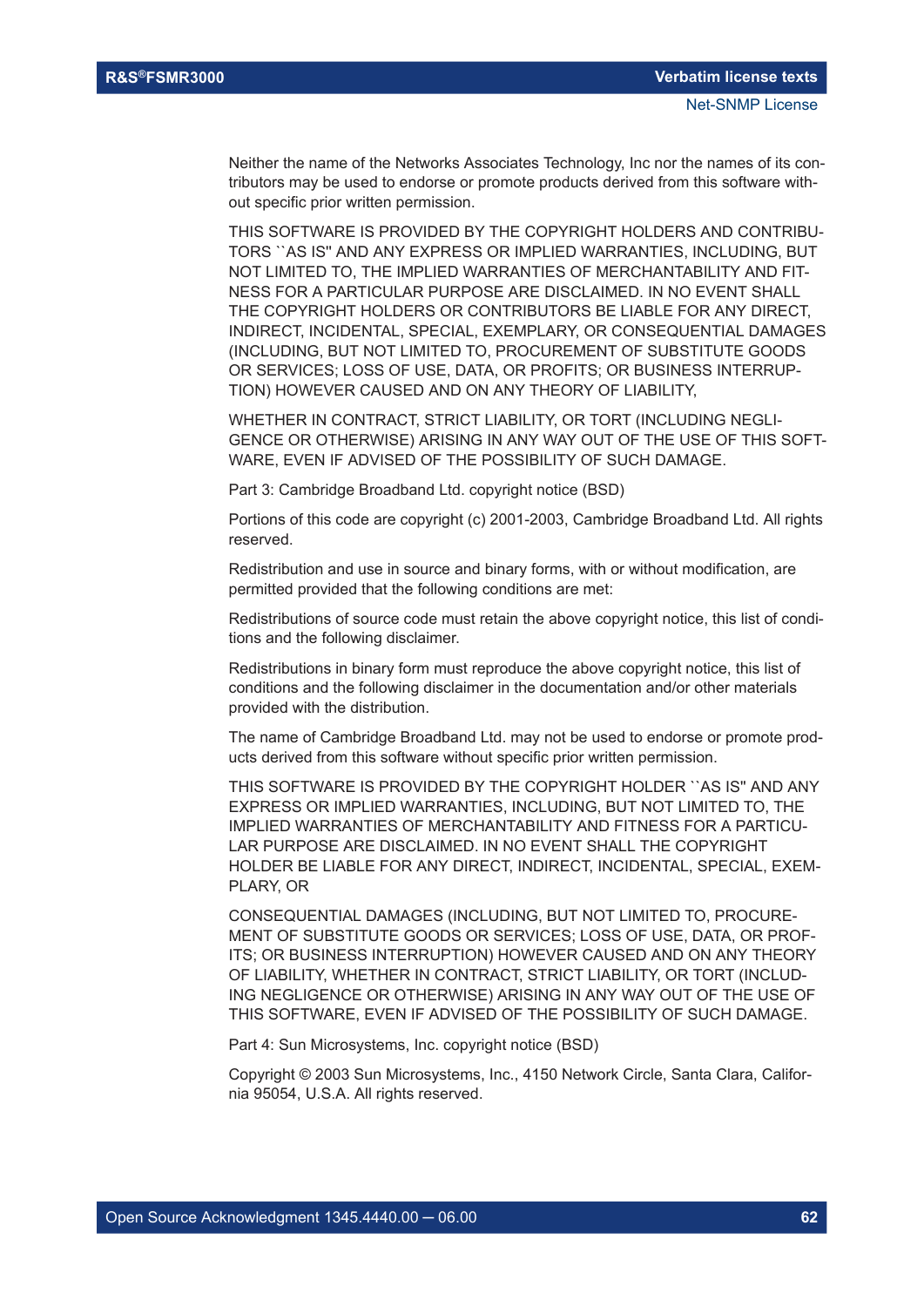Use is subject to license terms below. This distribution may include materials developed by third parties. Sun, Sun Microsystems, the Sun logo and Solaris are trademarks or registered trademarks of Sun Microsystems, Inc. in the U.S. and other countries.

Redistribution and use in source and binary forms, with or without modification, are permitted provided that the following conditions are met:

Redistributions of source code must retain the above copyright notice, this list of conditions and the following disclaimer.

Redistributions in binary form must reproduce the above copyright notice, this list of conditions and the following disclaimer in the documentation and/or other materials provided with the distribution.

Neither the name of the Sun Microsystems, Inc. nor the names of its contributors may be used to endorse or promote products derived from this software without specific prior written permission.

THIS SOFTWARE IS PROVIDED BY THE COPYRIGHT HOLDERS AND CONTRIBU-TORS ``AS IS'' AND ANY EXPRESS OR IMPLIED WARRANTIES, INCLUDING, BUT NOT LIMITED TO, THE IMPLIED WARRANTIES OF MERCHANTABILITY AND FIT-NESS FOR A PARTICULAR PURPOSE ARE DISCLAIMED. IN NO EVENT SHALL THE COPYRIGHT HOLDERS OR CONTRIBUTORS BE LIABLE FOR ANY DIRECT, INDIRECT, INCIDENTAL, SPECIAL, EXEMPLARY, OR CONSEQUENTIAL DAMAGES (INCLUDING, BUT NOT LIMITED TO, PROCUREMENT OF SUBSTITUTE GOODS OR SERVICES; LOSS OF USE, DATA, OR PROFITS; OR BUSINESS INTERRUP-TION) HOWEVER CAUSED AND ON ANY THEORY OF LIABILITY, WHETHER IN CONTRACT, STRICT LIABILITY, OR TORT (INCLUDING NEGLIGENCE OR OTHER-WISE) ARISING IN ANY WAY OUT OF THE USE OF THIS SOFTWARE, EVEN IF ADVISED OF THE POSSIBILITY OF SUCH DAMAGE.

Part 5: Sparta, Inc copyright notice (BSD) Copyright (c) 2003-2009, Sparta, Inc All rights reserved.

Redistribution and use in source and binary forms, with or without modification, are permitted provided that the following conditions are met:

Redistributions of source code must retain the above copyright notice, this list of conditions and the following disclaimer.

Redistributions in binary form must reproduce the above copyright notice, this list of conditions and the following disclaimer in the documentation and/or other materials provided with the distribution.

Neither the name of Sparta, Inc nor the names of its contributors may be used to endorse or promote products derived from this software without specific prior written permission.

THIS SOFTWARE IS PROVIDED BY THE COPYRIGHT HOLDERS AND CONTRIBU-TORS ``AS IS'' AND ANY EXPRESS OR IMPLIED WARRANTIES, INCLUDING, BUT NOT LIMITED TO, THE IMPLIED WARRANTIES OF MERCHANTABILITY AND FIT-NESS FOR A PARTICULAR PURPOSE ARE DISCLAIMED. IN NO EVENT SHALL THE COPYRIGHT HOLDERS OR CONTRIBUTORS BE LIABLE FOR ANY DIRECT, INDIRECT, INCIDENTAL, SPECIAL, EXEMPLARY, OR CONSEQUENTIAL DAMAGES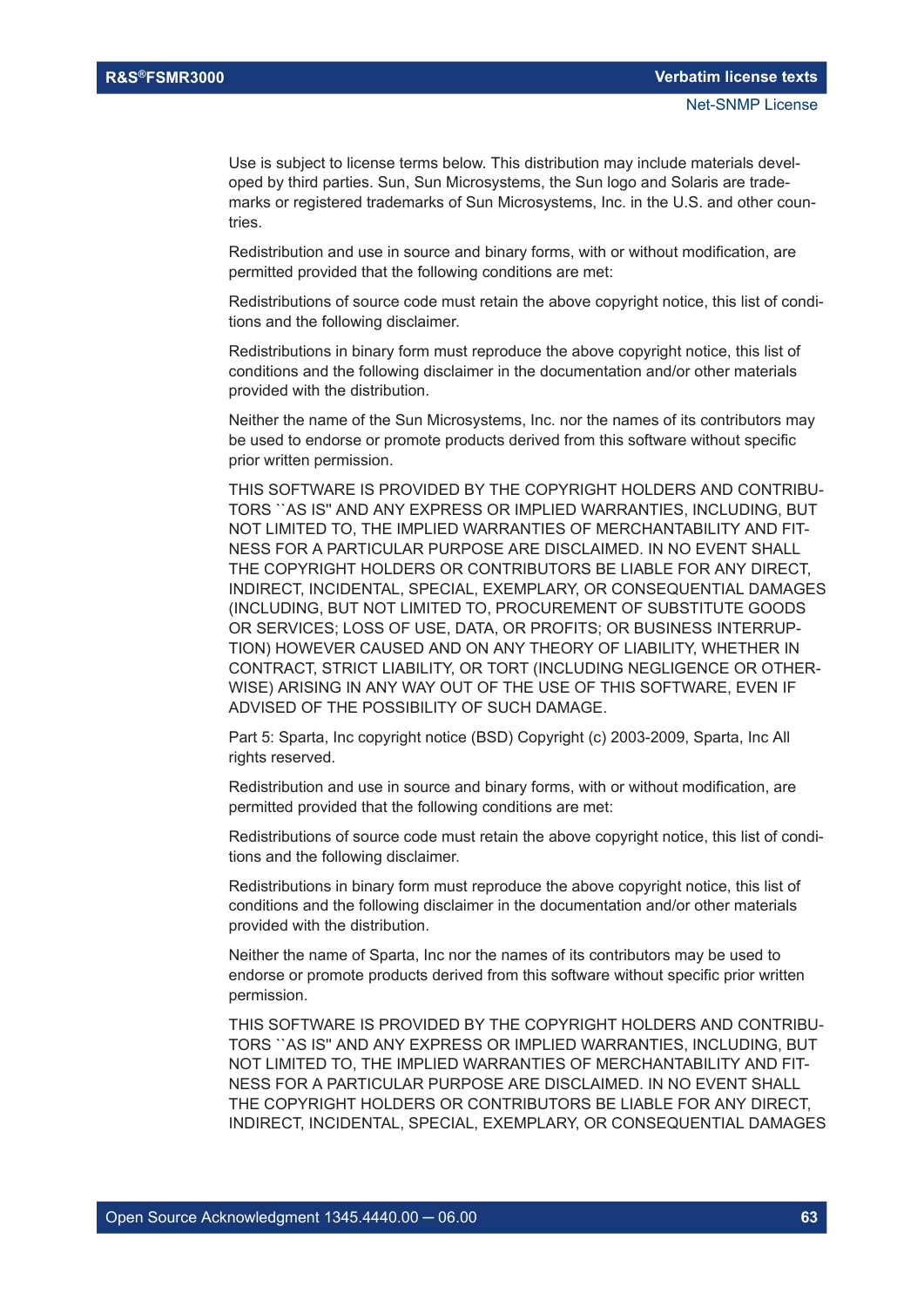(INCLUDING, BUT NOT LIMITED TO, PROCUREMENT OF SUBSTITUTE GOODS OR SERVICES; LOSS OF USE, DATA, OR PROFITS; OR BUSINESS INTERRUP-TION) HOWEVER CAUSED AND ON ANY THEORY OF LIABILITY, WHETHER IN CONTRACT, STRICT LIABILITY, OR TORT (INCLUDING NEGLIGENCE OR OTHER-WISE) ARISING IN ANY WAY OUT OF THE USE OF THIS SOFTWARE, EVEN IF ADVISED OF THE POSSIBILITY OF SUCH DAMAGE.

Part 6: Cisco/BUPTNIC copyright notice (BSD) Copyright (c) 2004, Cisco, Inc and Information Network

Center of Beijing University of Posts and Telecommunications. All rights reserved.

Redistribution and use in source and binary forms, with or without modification, are permitted provided that the following conditions are met:

Redistributions of source code must retain the above copyright notice, this list of conditions and the following disclaimer.

Redistributions in binary form must reproduce the above copyright notice, this list of conditions and the following disclaimer in the documentation and/or other materials provided with the distribution.

Neither the name of Cisco, Inc, Beijing University of Posts and Telecommunications, nor the names of their contributors may be used to endorse or promote products derived from this software without specific prior written permission.

THIS SOFTWARE IS PROVIDED BY THE COPYRIGHT HOLDERS AND CONTRIBU-TORS ``AS IS'' AND ANY EXPRESS OR IMPLIED WARRANTIES, INCLUDING, BUT NOT LIMITED TO, THE IMPLIED WARRANTIES OF MERCHANTABILITY AND FIT-NESS FOR A PARTICULAR PURPOSE ARE DISCLAIMED. IN NO EVENT SHALL THE COPYRIGHT HOLDERS OR CONTRIBUTORS BE LIABLE FOR ANY DIRECT, INDIRECT, INCIDENTAL, SPECIAL, EXEMPLARY, OR CONSEQUENTIAL DAMAGES (INCLUDING, BUT NOT LIMITED TO, PROCUREMENT OF SUBSTITUTE GOODS OR SERVICES; LOSS OF USE, DATA, OR PROFITS; OR BUSINESS INTERRUP-TION) HOWEVER CAUSED AND ON ANY THEORY OF LIABILITY, WHETHER IN CONTRACT, STRICT LIABILITY, OR TORT (INCLUDING NEGLIGENCE OR OTHER-WISE) ARISING IN ANY WAY OUT OF THE USE OF THIS SOFTWARE, EVEN IF ADVISED OF THE POSSIBILITY OF SUCH DAMAGE.

Part 7: Fabasoft R&D Software GmbH & Co KG copyright notice (BSD) Copyright (c) Fabasoft R&D Software GmbH & Co KG, 2003

oss@fabasoft.com Author: Bernhard Penz

Redistribution and use in source and binary forms, with or without modification, are permitted provided that the following conditions are met:

Redistributions of source code must retain the above copyright notice, this list of conditions and the following disclaimer.

Redistributions in binary form must reproduce the above copyright notice, this list of conditions and the following disclaimer in the documentation and/or other materials provided with the distribution.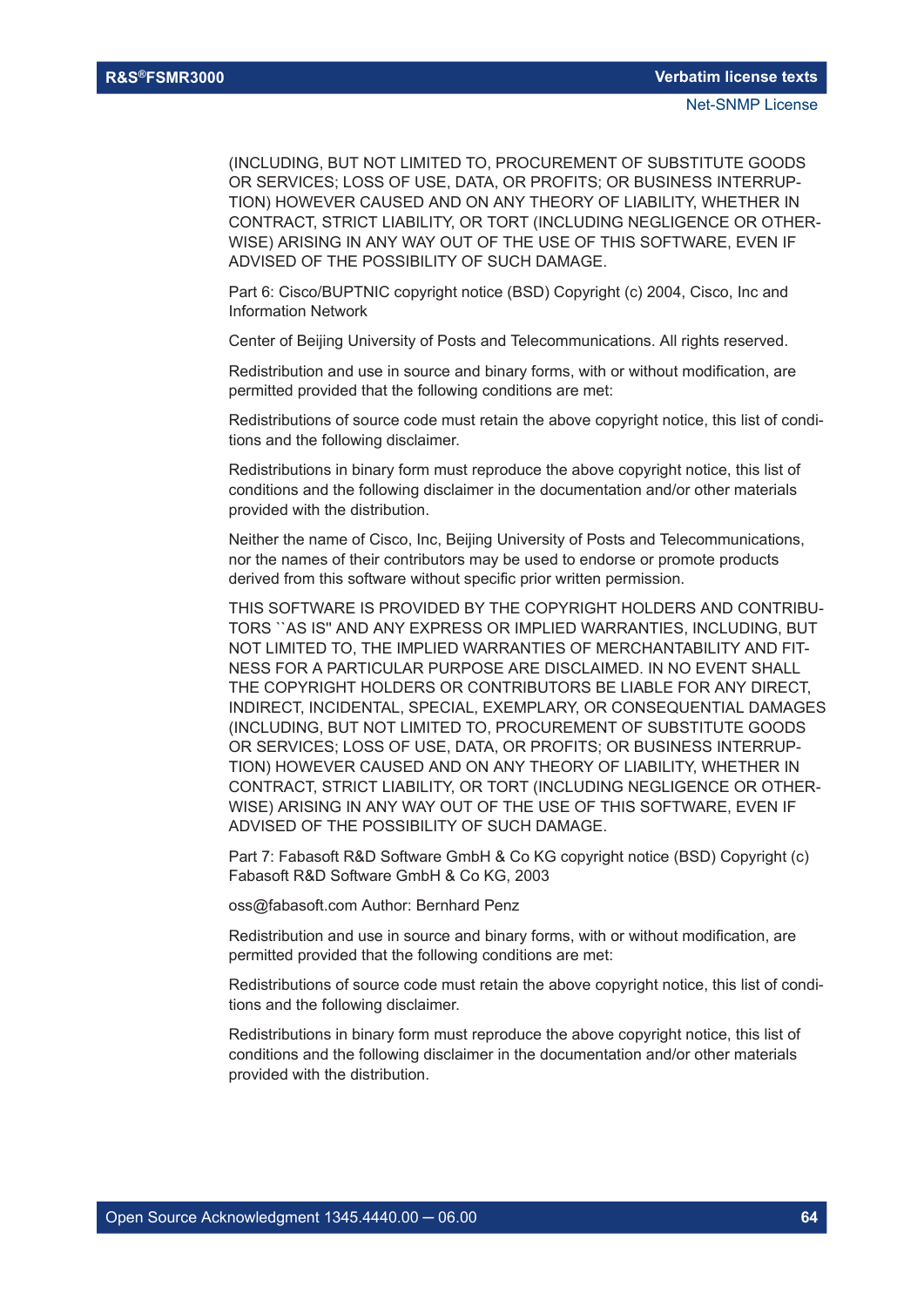The name of Fabasoft R&D Software GmbH & Co KG or any of its subsidiaries, brand or product names may not be used to endorse or promote products derived from this software without specific prior written permission.

THIS SOFTWARE IS PROVIDED BY THE COPYRIGHT HOLDER ``AS IS'' AND ANY EXPRESS OR IMPLIED WARRANTIES, INCLUDING, BUT NOT LIMITED TO, THE IMPLIED WARRANTIES OF MERCHANTABILITY AND FITNESS FOR A PARTICU-LAR PURPOSE ARE DISCLAIMED. IN NO EVENT SHALL THE COPYRIGHT HOLDER BE LIABLE FOR ANY DIRECT, INDIRECT, INCIDENTAL, SPECIAL, EXEM-PLARY, OR

CONSEQUENTIAL DAMAGES (INCLUDING, BUT NOT LIMITED TO, PROCURE-MENT OF SUBSTITUTE GOODS OR SERVICES; LOSS OF USE, DATA, OR PROF-ITS; OR BUSINESS INTERRUPTION) HOWEVER CAUSED AND ON ANY THEORY OF LIABILITY, WHETHER IN CONTRACT, STRICT LIABILITY, OR TORT (INCLUD-ING NEGLIGENCE OR OTHERWISE) ARISING IN ANY WAY OUT OF THE USE OF THIS SOFTWARE, EVEN IF ADVISED OF THE POSSIBILITY OF SUCH DAMAGE.

Part 8: Apple Inc. copyright notice (BSD) Copyright (c) 2007 Apple Inc. All rights reserved.

Redistribution and use in source and binary forms, with or without modification, are permitted provided that the following conditions

are met:

1. Redistributions of source code must retain the above copyright notice, this list of conditions and the following disclaimer.

2. Redistributions in binary form must reproduce the above copyright notice, this list of conditions and the following disclaimer in the documentation and/or other materials provided with the distribution.

3. Neither the name of Apple Inc. ("Apple") nor the names of its contributors may be used to endorse or promote products derived from this software without specific prior written permission.

THIS SOFTWARE IS PROVIDED BY THE COPYRIGHT HOLDERS "AS IS" AND ANY EXPRESS OR IMPLIED WARRANTIES, INCLUDING, BUT NOT LIMITED TO, THE IMPLIED WARRANTIES OF MERCHANTABILITY AND FITNESS FOR A PARTICU-LAR PURPOSE ARE DISCLAIMED. IN NO EVENT SHALL THE COPYRIGHT HOLD-ERS BE LIABLE FOR ANY DIRECT, INDIRECT, INCIDENTAL, SPECIAL, EXEM-PLARY, OR CONSEQUENTIAL DAMAGES (INCLUDING, BUT NOT LIMITED TO, PROCUREMENT OF SUBSTITUTE GOODS OR SERVICES; LOSS OF USE, DATA, OR PROFITS; OR BUSINESS INTERRUPTION) HOWEVER CAUSED AND ON ANY THEORY OF LIABILITY, WHETHER IN CONTRACT, STRICT LIABILITY,

OR TORT (INCLUDING NEGLIGENCE OR OTHERWISE) ARISING IN ANY WAY OUT OF THE USE OF THIS SOFTWARE, EVEN IF ADVISED OF THE POSSIBILITY OF SUCH DAMAGE.

Part 9: ScienceLogic, LLC copyright notice (BSD) Copyright (c) 2009, ScienceLogic, LLC All rights reserved.

Redistribution and use in source and binary forms, with or without modification, are permitted provided that the following conditions are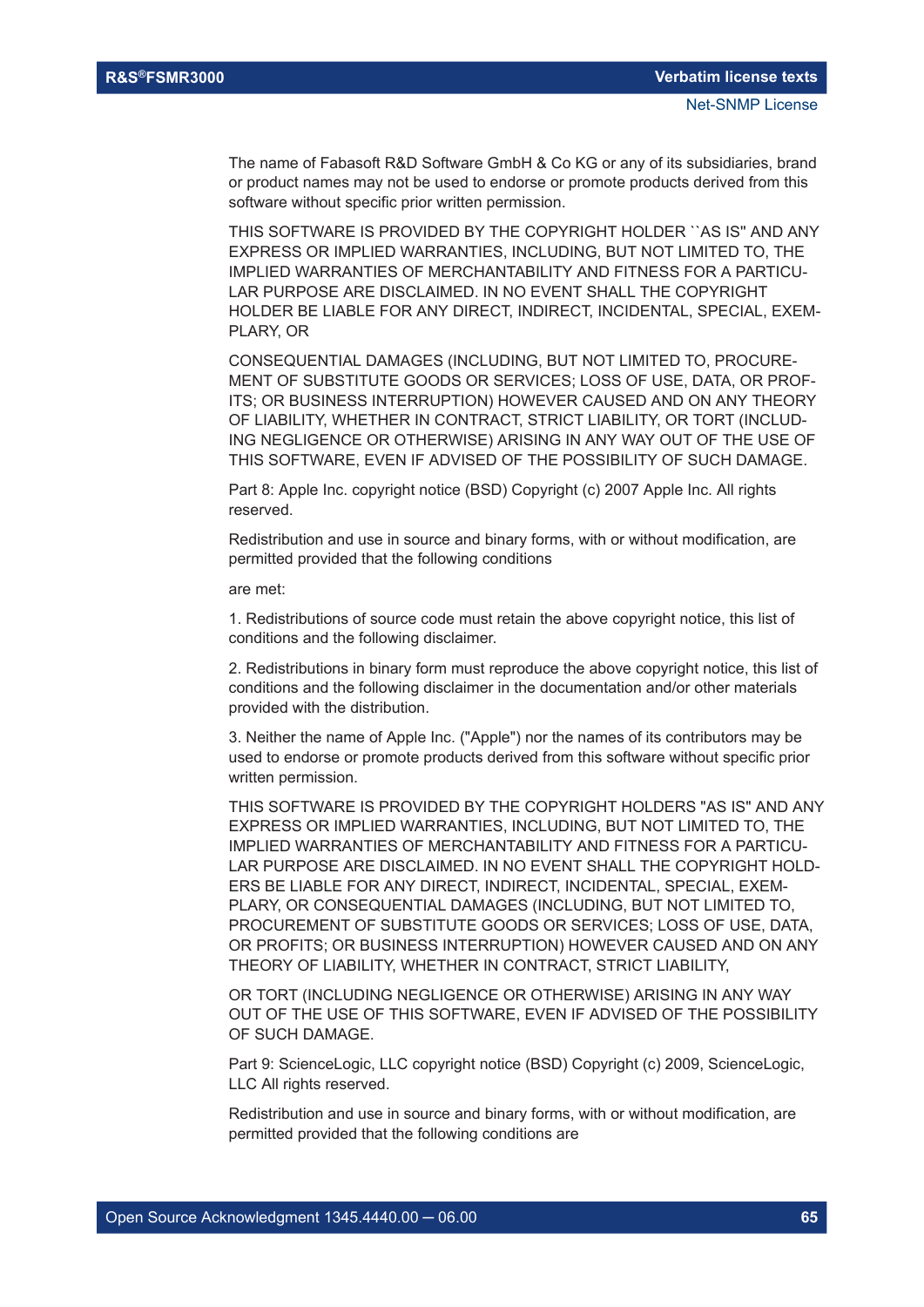met:

Redistributions of source code must retain the above copyright notice, this list of conditions and the following disclaimer.

Redistributions in binary form must reproduce the above copyright notice, this list of conditions and the following disclaimer in the documentation and/or other materials provided with the distribution.

Neither the name of ScienceLogic, LLC nor the names of its contributors may be used to endorse or promote products derived from this software without specific prior written permission.

THIS SOFTWARE IS PROVIDED BY THE COPYRIGHT HOLDERS AND CONTRIBU-TORS ``AS IS'' AND ANY EXPRESS OR IMPLIED WARRANTIES, INCLUDING, BUT NOT LIMITED TO, THE IMPLIED WARRANTIES OF MERCHANTABILITY AND FIT-NESS FOR A PARTICULAR PURPOSE ARE DISCLAIMED. IN NO EVENT SHALL THE COPYRIGHT HOLDERS OR CONTRIBUTORS BE LIABLE FOR ANY DIRECT, INDIRECT, INCIDENTAL, SPECIAL, EXEMPLARY, OR CONSEQUENTIAL DAMAGES (INCLUDING, BUT NOT LIMITED TO, PROCUREMENT OF SUBSTITUTE GOODS OR SERVICES; LOSS OF USE, DATA, OR PROFITS; OR BUSINESS INTERRUP-TION) HOWEVER CAUSED AND ON ANY THEORY OF LIABILITY, WHETHER IN CONTRACT, STRICT LIABILITY, OR TORT (INCLUDING NEGLIGENCE OR OTHER-WISE) ARISING IN ANY WAY OUT OF THE USE OF THIS SOFTWARE, EVEN IF ADVISED OF THE POSSIBILITY OF SUCH DAMAGE.

# **3.23 OpenSSL License**

OpenSSL License

Copyright (c) 1998-2008 The OpenSSL Project. All rights reserved.

Redistribution and use in source and binary forms, with or without modification, are permitted provided that the following conditions are met:

1. Redistributions of source code must retain the above copyright notice, this list of conditions and the following disclaimer.

2. Redistributions in binary form must reproduce the above copyright notice, this list of conditions and the following disclaimer in the documentation and/or other materials provided with the distribution.

3. All advertising materials mentioning features or use of this software must display the following acknowledgment: "This product includes software developed by the OpenSSL Project for use in the OpenSSL Toolkit. (http://www.openssl.org/)"

4. The names "OpenSSL Toolkit" and "OpenSSL Project" must not be used to endorse or promote products derived from this software without prior written permission. For written permission, please contact openssl-core@openssl.org.

5. Products derived from this software may not be called "OpenSSL" nor may "OpenSSL" appear in their names without prior written permission of the OpenSSL Project.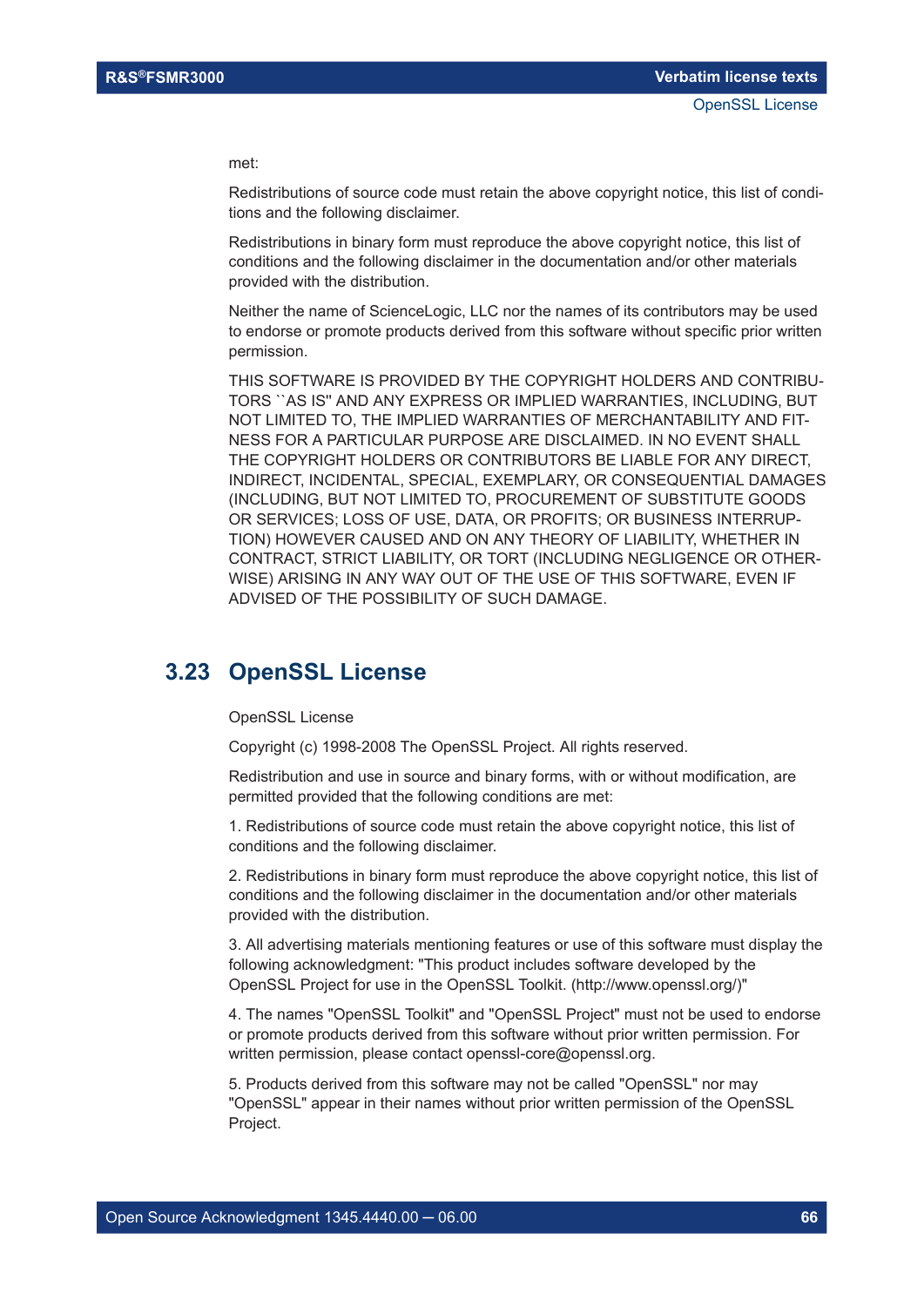6. Redistributions of any form whatsoever must retain the following acknowledgment: "This product includes software developed by the OpenSSL Project for use in the OpenSSL Toolkit (http://www.openssl.org/)"

THIS SOFTWARE IS PROVIDED BY THE COPYRIGHT HOLDER ``AS IS'' AND ANY EXPRESSED OR IMPLIED WARRANTIES, INCLUDING, BUT NOT LIMITED TO, THE IMPLIED WARRANTIES OF MERCHANTABILITY AND FITNESS FOR A PARTICU-LAR PURPOSE ARE DISCLAIMED. IN NO EVENT SHALL THE COPYRIGHT HOLDER BE LIABLE FOR ANY DIRECT, INDIRECT, INCIDENTAL, SPECIAL, EXEM-PLARY, OR CONSEQUENTIAL DAMAGES (INCLUDING, BUT NOT LIMITED TO, PROCUREMENT OF SUBSTITUTE GOODS OR SERVICES; LOSS OF USE, DATA, OR PROFITS; OR BUSINESS INTERRUPTION) HOWEVER CAUSED AND ON ANY THEORY OF LIABILITY, WHETHER IN CONTRACT, STRICT LIABILITY, OR TORT (INCLUDING NEGLIGENCE OR OTHERWISE) ARISING IN ANY WAY OUT OF THE USE OF THIS SOFTWARE, EVEN IF ADVISED OF THE POSSIBILITY OF SUCH DAMAGE.

This product includes cryptographic software written by Eric Young (eay@cryptsoft.com). This product includes software written by Tim Hudson (tjh@cryptsoft.com).

Original SSLeay License

Copyright (C) 1995-1998 Eric Young (eay@cryptsoft.com) All rights reserved.

This package is an SSL implementation written by Eric Young (eay@cryptsoft.com). The implementation was written so as to conform with Netscapes SSL.

This library is free for commercial and non-commercial use as long as the following conditions are aheared to. The following conditions apply to all code found in this distribution, be it the RC4, RSA, lhash, DES, etc., code; not just the SSL code. The SSL documentation included with this distribution is covered by the same copyright terms except that the holder is Tim Hudson (tjh@cryptsoft.com).

Copyright remains Eric Young's, and as such any Copyright notices in the code are not to be removed. If this package is used in a product, Eric Young should be given attribution as the author of the parts of the library used. This can be in the form of a textual message at program startup or in documentation (online or textual) provided with the package.

Redistribution and use in source and binary forms, with or without modification, are permitted provided that the following conditions are met:

1. Redistributions of source code must retain the copyright notice, this list of conditions and the following disclaimer.

2. Redistributions in binary form must reproduce the above copyright notice, this list of conditions and the following disclaimer in the documentation and/or other materials provided with the distribution.

3. All advertising materials mentioning features or use of this software must display the following acknowledgement:

"This product includes cryptographic software written by Eric Young (eay@cryptsoft.com)"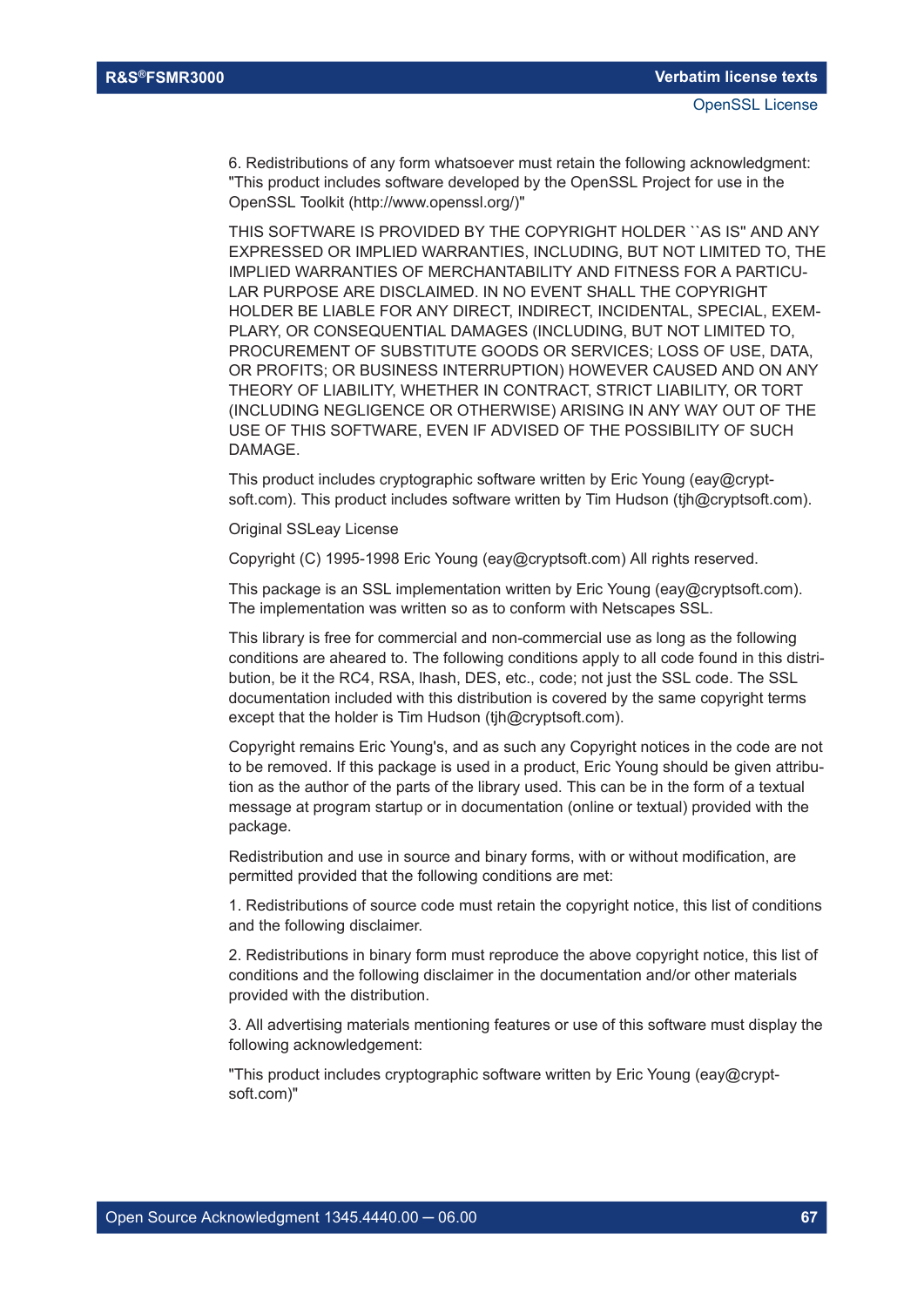The word 'cryptographic' can be left out if the rouines from the library being used are not cryptographic related :-).

4. If you include any Windows specific code (or a derivative thereof) from the apps directory (application code) you must include an acknowledgement: "This product includes software written by Tim Hudson (tjh@cryptsoft.com)"

THIS SOFTWARE IS PROVIDED BY THE COPYRIGHT HOLDER ``AS IS'' AND ANY EXPRESS OR IMPLIED WARRANTIES, INCLUDING, BUT NOT LIMITED TO, THE IMPLIED WARRANTIES OF MERCHANTABILITY AND FITNESS FOR A PARTICU-LAR PURPOSE ARE DISCLAIMED. IN NO EVENT SHALL THE AUTHOR OR CON-TRIBUTORS BE LIABLE FOR ANY DIRECT, INDIRECT, INCIDENTAL, SPECIAL, EXEMPLARY, OR CONSEQUENTIAL DAMAGES (INCLUDING, BUT NOT LIMITED TO, PROCUREMENT OF SUBSTITUTE GOODS OR SERVICES; LOSS OF USE, DATA, OR PROFITS; OR BUSINESS INTERRUPTION) HOWEVER CAUSED AND ON ANY THEORY OF LIABILITY, WHETHER IN CONTRACT, STRICT LIABILITY, OR TORT (INCLUDING NEGLIGENCE OR OTHERWISE) ARISING IN ANY WAY OUT OF THE USE OF THIS SOFTWARE, EVEN IF ADVISED OF THE POSSIBILITY OF SUCH DAMAGE.

The licence and distribution terms for any publically available version or derivative of this code cannot be changed. i.e. this code cannot simply be copied and put under another distribution licence [including the GNU Public Licence.]

## **3.24 PHP License v3.01**

Redistribution and use in source and binary forms, with or without modification, is permitted provided that the following conditions are met:

1. Redistributions of source code must retain the above copyright notice, this list of conditions and the following disclaimer.

2. Redistributions in binary form must reproduce the above copyright notice, this list of conditions and the following disclaimer in the documentation and/or other materials provided with the distribution.

3. The name "PHP" must not be used to endorse or promote products derived from this software without prior written permission. For written permission, please contact group@php.net.

4. Products derived from this software may not be called "PHP", nor may "PHP" appear in their name, without prior written permission from group@php.net. You may indicate that your software works in conjunction with PHP by saying "Foo for PHP" instead of calling it "PHP Foo" or "phpfoo"

5. The PHP Group may publish revised and/or new versions of the license from time to time. Each version will be given a distinguishing version number. Once covered code has been published under a particular version of the license, you may always continue to use it under the terms of that version. You may also choose to use such covered code under the terms of any subsequent version of the license published by the PHP Group. No one other than the PHP Group has the right to modify the terms applicable to covered code created under this License.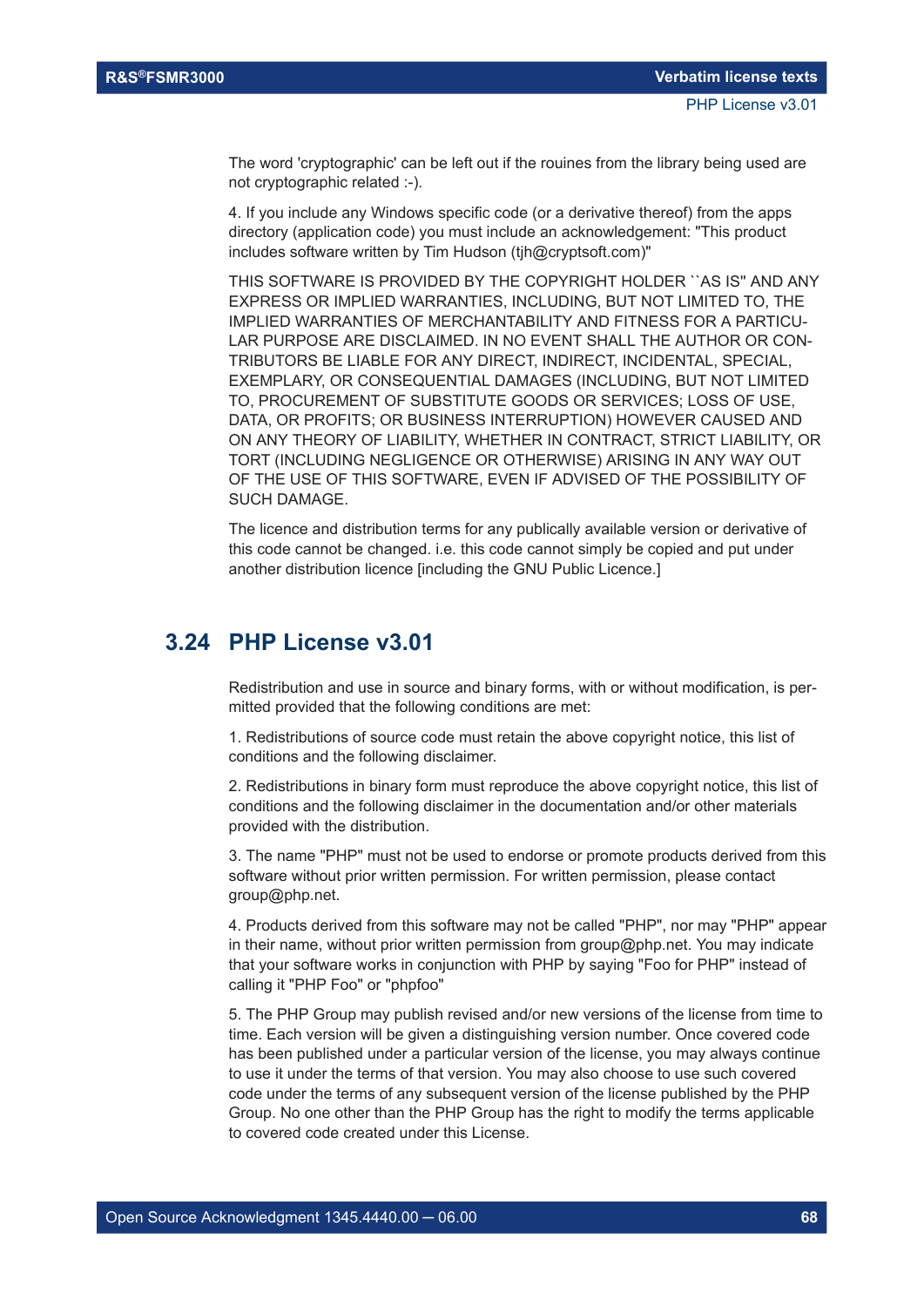6. Redistributions of any form whatsoever must retain the following acknowledgment: "This product includes PHP software, freely available from http://www.php.net/software/".

THIS SOFTWARE IS PROVIDED BY COPYRIGHT HOLDER ``AS IS'' AND ANY EXPRESSED OR IMPLIED WARRANTIES, INCLUDING, BUT NOT LIMITED TO, THE IMPLIED WARRANTIES OF MERCHANTABILITY AND FITNESS FOR A PARTICU-LAR PURPOSE ARE DISCLAIMED. IN NO EVENT SHALL THE COPYRIGHT HOLDER BE LIABLE FOR ANY DIRECT, INDIRECT, INCIDENTAL, SPECIAL, EXEM-PLARY, OR CONSEQUENTIAL DAMAGES (INCLUDING, BUT NOT LIMITED TO, PROCUREMENT OF SUBSTITUTE GOODS OR SERVICES; LOSS OF USE, DATA, OR PROFITS; OR BUSINESS INTERRUPTION) HOWEVER CAUSED AND ON ANY THEORY OF LIABILITY, WHETHER IN CONTRACT, STRICT LIABILITY, OR TORT (INCLUDING NEGLIGENCE OR OTHERWISE) ARISING IN ANY WAY OUT OF THE USE OF THIS SOFTWARE, EVEN IF ADVISED OF THE POSSIBILITY OF SUCH DAMAGE.

This software consists of voluntary contributions made by many individuals on behalf of the PHP Group.

The PHP Group can be contacted via Email at group@php.net.

For more information on the PHP Group and the PHP project, please see http:// www.php.net.

PHP includes the Zend Engine, freely available at http://www.zend.com.

## **3.25 SQLITE Copyright Notice**

### SQLite Copyright

All of the code and documentation in SQLite has been dedicated to the public domain by the authors. All code authors, and representatives of the companies they work for, have signed affidavits dedicating their contributions to the public domain and originals of those signed affidavits are stored in a firesafe at the main offices of Hwaci. Anyone is free to copy, modify, publish, use, compile, sell, or distribute the original SQLite code, either in source code form or as a compiled binary, for any purpose, commercial or non-commercial, and by any means.

The previous paragraph applies to the deliverable code and documentation in SQLite those parts of the SQLite library that you actually bundle and ship with a larger application. Some scripts used as part of the build process (for example the "configure" scripts generated by autoconf) might fall under other open-source licenses. Nothing from these build scripts ever reaches the final deliverable SQLite library, however, and so the licenses associated with those scripts should not be a factor in assessing your rights to copy and use the SQLite library.

All of the deliverable code in SQLite has been written from scratch. No code has been taken from other projects or from the open internet. Every line of code can be traced back to its original author, and all of those authors have public domain dedications on file. So the SQLite code base is clean and is uncontaminated with licensed code from other projects.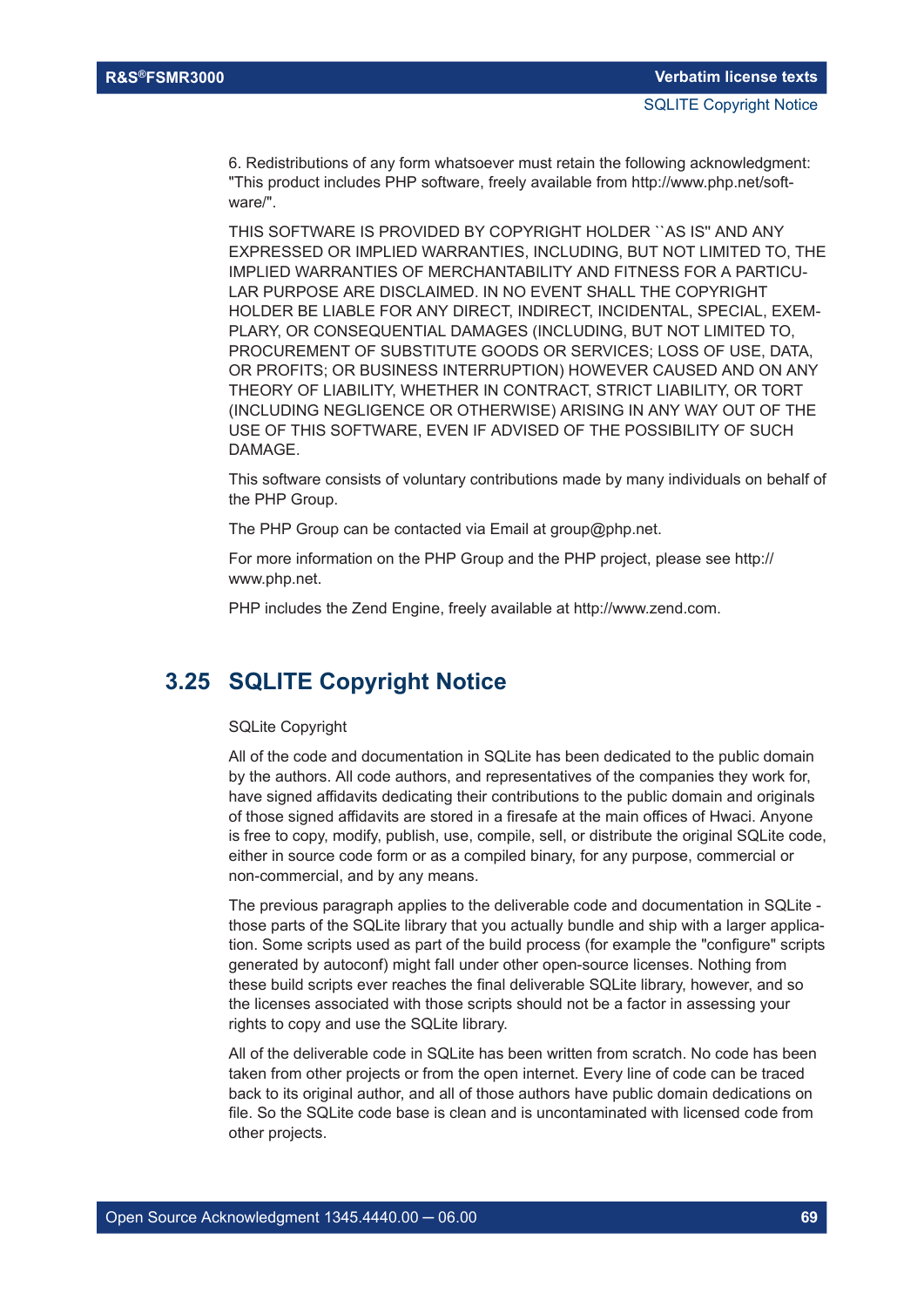Obtaining An License To Use SQLite

Even though SQLite is in the public domain and does not require a license, some users want to obtain a license anyway. Some reasons for obtaining a license include:

- Your company desires warranty of title and indemnity against claims of copyright infringement.

- You are using SQLite in a jurisdiction that does not recognize the public domain.

- You are using SQLite in a jurisdiction that does not recognize the right of an author to dedicate their work to the public domain.

- You want to hold a tangible legal document as evidence that you have the legal right to use and distribute SQLite.

- Your legal department tells you that you have to purchase a license.

If you feel like you really need to purchase a license for SQLite, Hwaci, the company that employs the architect and principal developers of SQLite, will sell you one. All proceeds from the sale of SQLite licenses are used to fund further improvements to SQLite.

## Contributed Code

In order to keep SQLite completely free and unencumbered by copyright, all new contributors to the SQLite code base are asked to dedicate their contributions to the public domain. If you want to send a patch or enhancement for possible inclusion in the SQLite source tree, please accompany the patch with the following statement:

The author or authors of this code dedicate any and all copyright interest in this code to the public domain. We make this dedication for the benefit of the public at large and to the detriment of our heirs and successors. We intend this dedication to be an overt act of relinquishment in perpetuity of all present and future rights to this code under copyright law.

We are not able to accept patches or changes to SQLite that are not accompanied by a statement such as the above. In addition, if you make changes or enhancements as an employee, then a simple statement such as the above is insufficient. You must also send by surface mail a copyright release signed by a company officer. A signed original of the copyright release should be mailed to:

Hwaci 6200 Maple Cove Lane Charlotte, NC 28269

USA

# **3.26 Sun RPC License**

Sun RPC is a product of Sun Microsystems, Inc. and is provided for unrestricted use provided that this legend is included on all tape media and as a part of the software program in whole or part. Users may copy or modify Sun RPC without charge, but are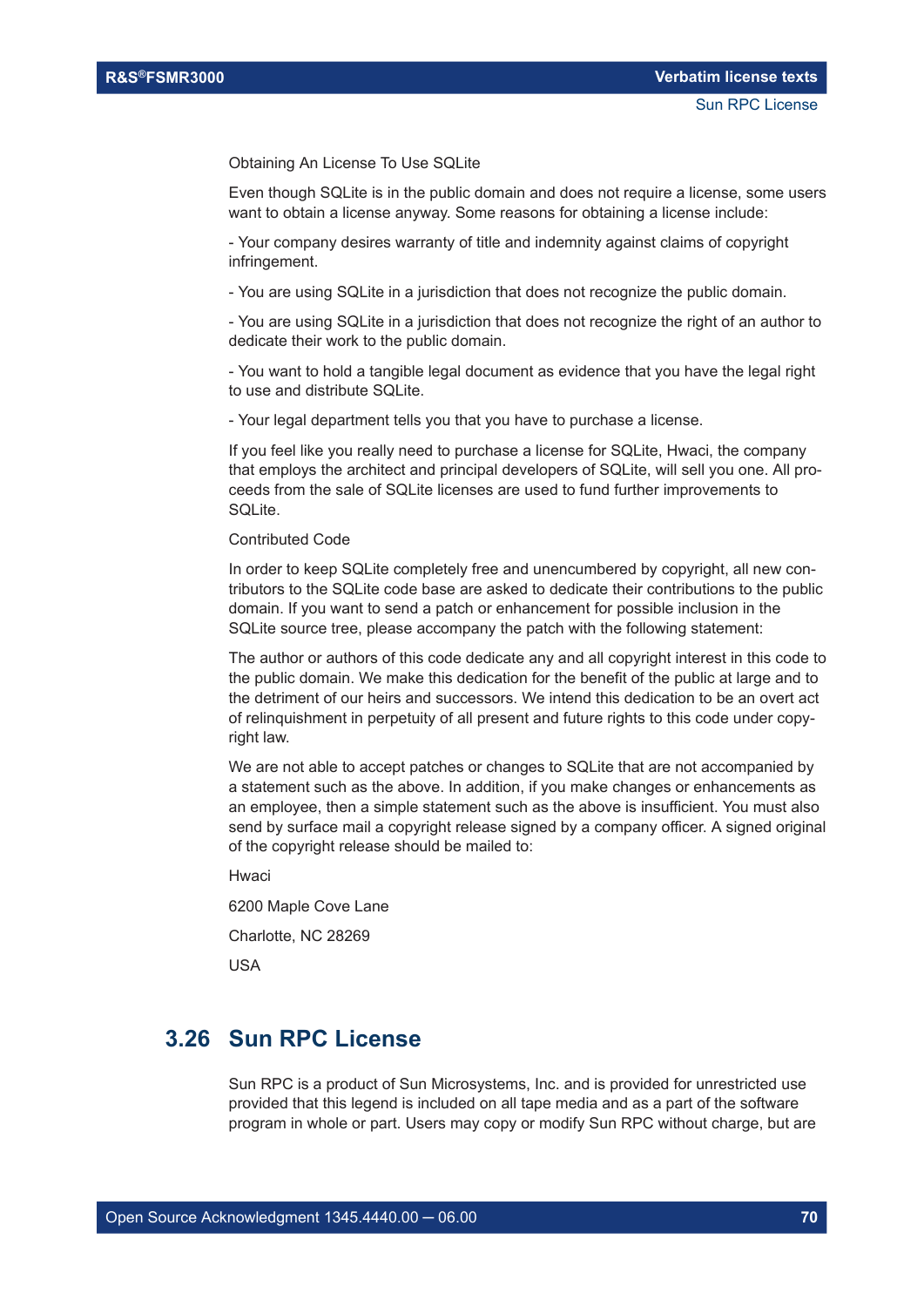not authorized to license or distribute it to anyone else except as part of a product or program developed by the user.

SUN RPC IS PROVIDED AS IS WITH NO WARRANTIES OF ANY KIND INCLUDING THE WARRANTIES OF DESIGN, MERCHANTIBILITY AND FITNESS FOR A PAR-TICULAR PURPOSE, OR ARISING FROM A COURSE OF DEALING, USAGE OR TRADE PRACTICE.

Sun RPC is provided with no support and without any obligation on the part of Sun Microsystems, Inc. to assist in its use, correction, modification or enhancement.

THE COPYRIGHT HOLDER SHALL HAVE NO LIABILITY WITH RESPECT TO THE INFRINGEMENT OF COPYRIGHTS, TRADE SECRETS OR ANY PATENTS BY SUN RPC OR ANY PART THEREOF.

In no event will Sun Microsystems, Inc. be liable for any lost revenue or profits or other special, indirect and consequential damages, even if Sun has been advised of the possibility of such damages.

Sun Microsystems, Inc.

2550 Garcia Avenue

Mountain View, California 94043

# **3.27 zlib License**

This software is provided 'as-is', without any express or implied warranty. In no event will the authors be held liable for any damages arising from the use of this software.

Permission is granted to anyone to use this software for any purpose, including commercial applications, and to alter it and redistribute it freely, subject to the following restrictions:

1. The origin of this software must not be misrepresented; you must not claim that you wrote the original software. If you use this software in a product, an acknowledgment in the product documentation would be appreciated but is not required.

2. Altered source versions must be plainly marked as such, and must not be misrepresented as being the original software.

3. This notice may not be removed or altered from any source distribution.

# **3.28 zlib License**

This software is provided 'as-is', without any express or implied warranty. In no event will the authors be held liable for any damages arising from the use of this software.

Permission is granted to anyone to use this software for any purpose, including commercial applications, and to alter it and redistribute it freely, subject to the following restrictions: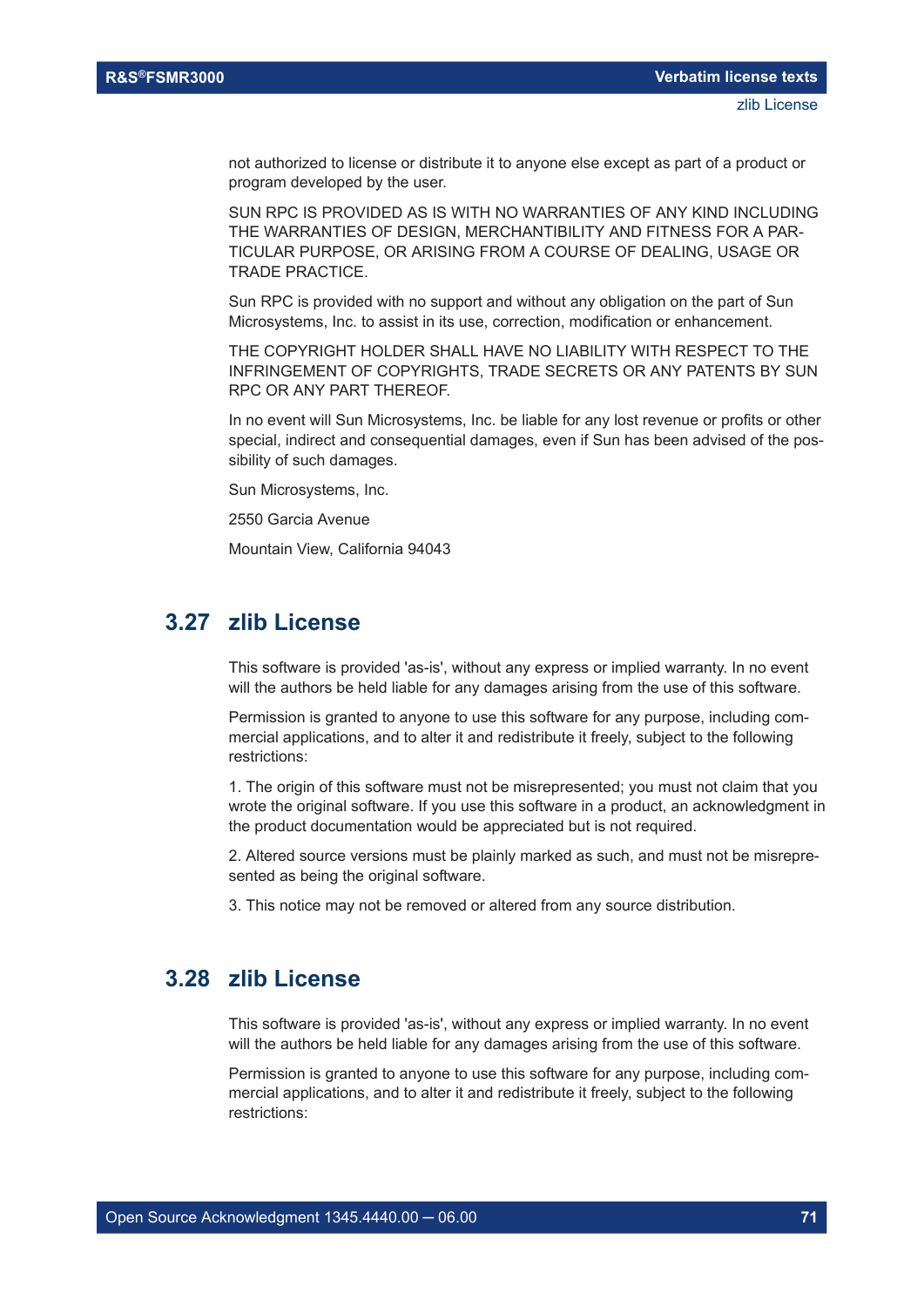1. The origin of this software must not be misrepresented; you must not claim that you wrote the original software. If you use this software in a product, an acknowledgment in the product documentation would be appreciated but is not required.

2. Altered source versions must be plainly marked as such, and must not be misrepresented as being the original software.

3. This notice may not be removed or altered from any source distribution.

## **3.29 unRAR restriction**

The decompression engine for RAR archives was developed using source

code of unRAR program.

All copyrights to original unRAR code are owned by Alexander Roshal.

The license for original unRAR code has the following restriction:

The unRAR sources cannot be used to re-create the RAR compression algorithm, which is proprietary. Distribution of modified unRAR sources in separate form or as a part of other software is permitted, provided that it is clearly stated in the documentation and source comments that the code may not be used to develop a RAR (WinRAR) compatible archiver.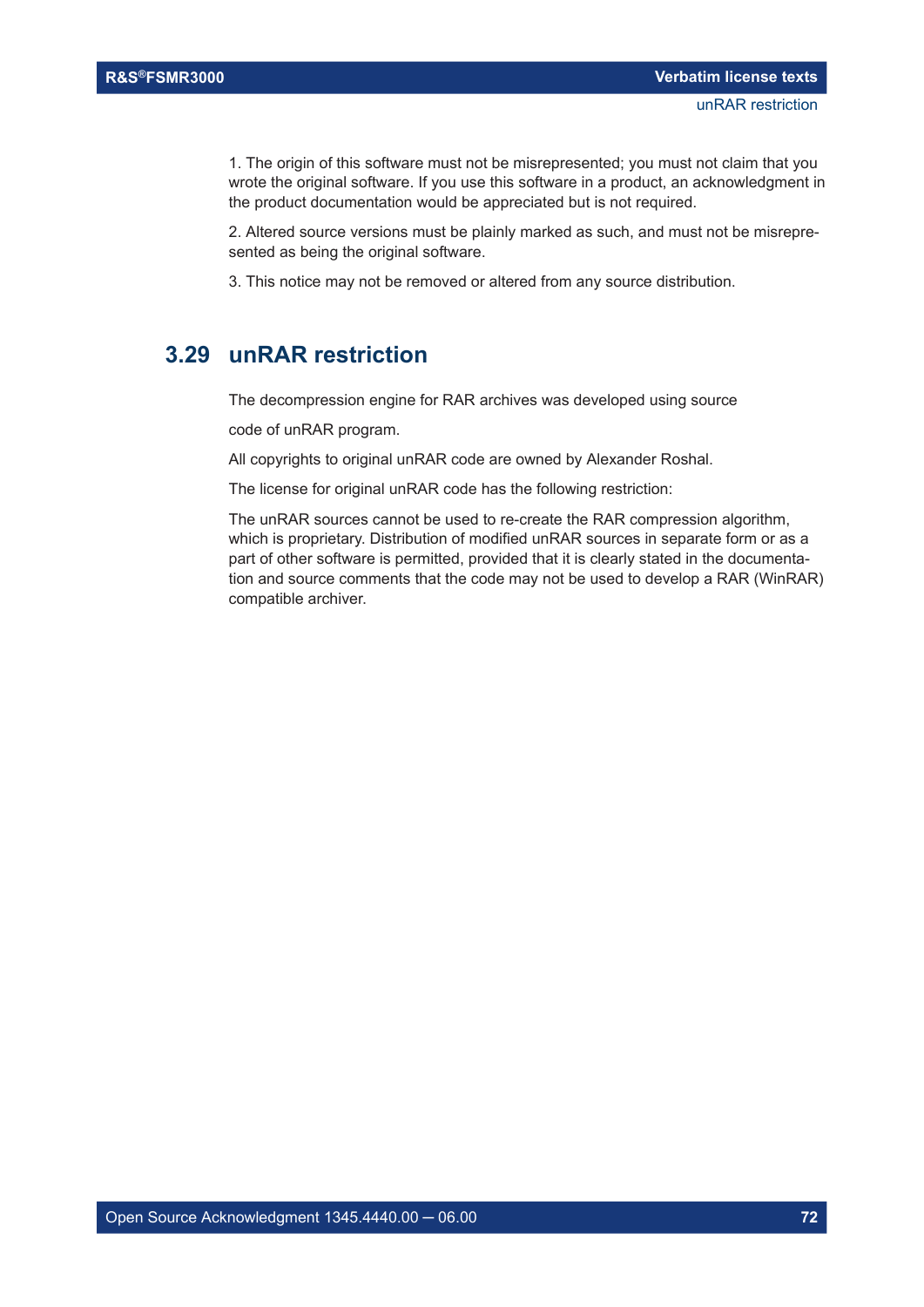## 4 Copyrights

The following table lists copyright notices for open source software packages (or parts of such software packages).

| Package                              | <b>Version</b> | Copyright                                                                       |
|--------------------------------------|----------------|---------------------------------------------------------------------------------|
| 7-Zip                                | 18.05          | Copyright <sup>©</sup> 1999-2018, Igor Pavlov.                                  |
| angular/anima-<br>tions              | 8.2.14         | Copyright (c) 2010-2019 Google LLC. http://angular.io/license                   |
| angular/cdk                          | 8.2.3          | Copyright (c) 2019 Google LLC.                                                  |
| angular/common                       | 8.2.14         | Copyright (c) 2010-2019 Google LLC. http://angular.io/license                   |
| angular/compiler                     | 8.2.14         | Copyright (c) 2010-2019 Google LLC. http://angular.io/license                   |
| angular/core                         | 8.2.14         | Copyright (c) 2010-2019 Google LLC. http://angular.io/license                   |
| angular/elements                     | 8.2.14         | Copyright (c) 2010-2019 Google LLC. http://angular.io/license                   |
| angular/forms                        | 8.2.14         | Copyright (c) 2010-2019 Google LLC. http://angular.io/license                   |
| angular/platform-<br>browser         | 8.2.14         | Copyright (c) 2010-2019 Google LLC. http://angular.io/license                   |
| angular/platform-<br>browser-dynamic | 8.2.14         | Copyright (c) 2010-2019 Google LLC. http://angular.io/license                   |
| angular/router                       | 8.2.14         | Copyright (c) 2010-2019 Google LLC. http://angular.io/license                   |
| Boost C++ Libra-<br>ries             | 1.67           | Copyright <sup>©</sup> 1998 - 2017 the boost contributors. All rights reserved. |
| <b>BOOST Library</b>                 | 1.63.0         | Copyright <sup>©</sup> The Boost community.                                     |
| CHMLib                               | 0.38           | Copyright © Jed Wing <jedwin@ugcs.caltech.edu>.</jedwin@ugcs.caltech.edu>       |
| <b>CHMLib</b>                        | 0.40           | Jed Wing <jedwin@ugcs.caltech.edu></jedwin@ugcs.caltech.edu>                    |
| commander                            | 2.20.3         | Copyright (c) 2011 TJ Holowaychuk <tj@vision-media.ca></tj@vision-media.ca>     |
| cpprestsdk                           | 2.10.10        | Copyright (c) 2017 Bincrafters                                                  |
| <b>CRCpp</b>                         | 0.2.0.6        | Copyright <sup>©</sup> 2016, Daniel Bahr.                                       |
| d3-array                             | 2.9.1          | Copyright 2010-2020 Mike Bostock                                                |
| d3-color                             | 2.0.0          | Copyright 2010-2016 Mike Bostock                                                |
| d3-delaunay                          | 5.3.0          | Copyright 2018 Observable, Inc.                                                 |
| d3-dispatch                          | 2.0.0          | Copyright 2010-2016 Mike Bostock                                                |
| d3-dsv                               | 2.0.0          | Copyright 2013-2016 Mike Bostock                                                |
| d3-force                             | 2.1.1          | Copyright 2010-2016 Mike Bostock                                                |
| d3-format                            | 2.0.0          | Copyright 2010-2015 Mike Bostock                                                |
| d3-geo                               | 2.0.1          | Copyright (c) 2008-2012, Charles Karney                                         |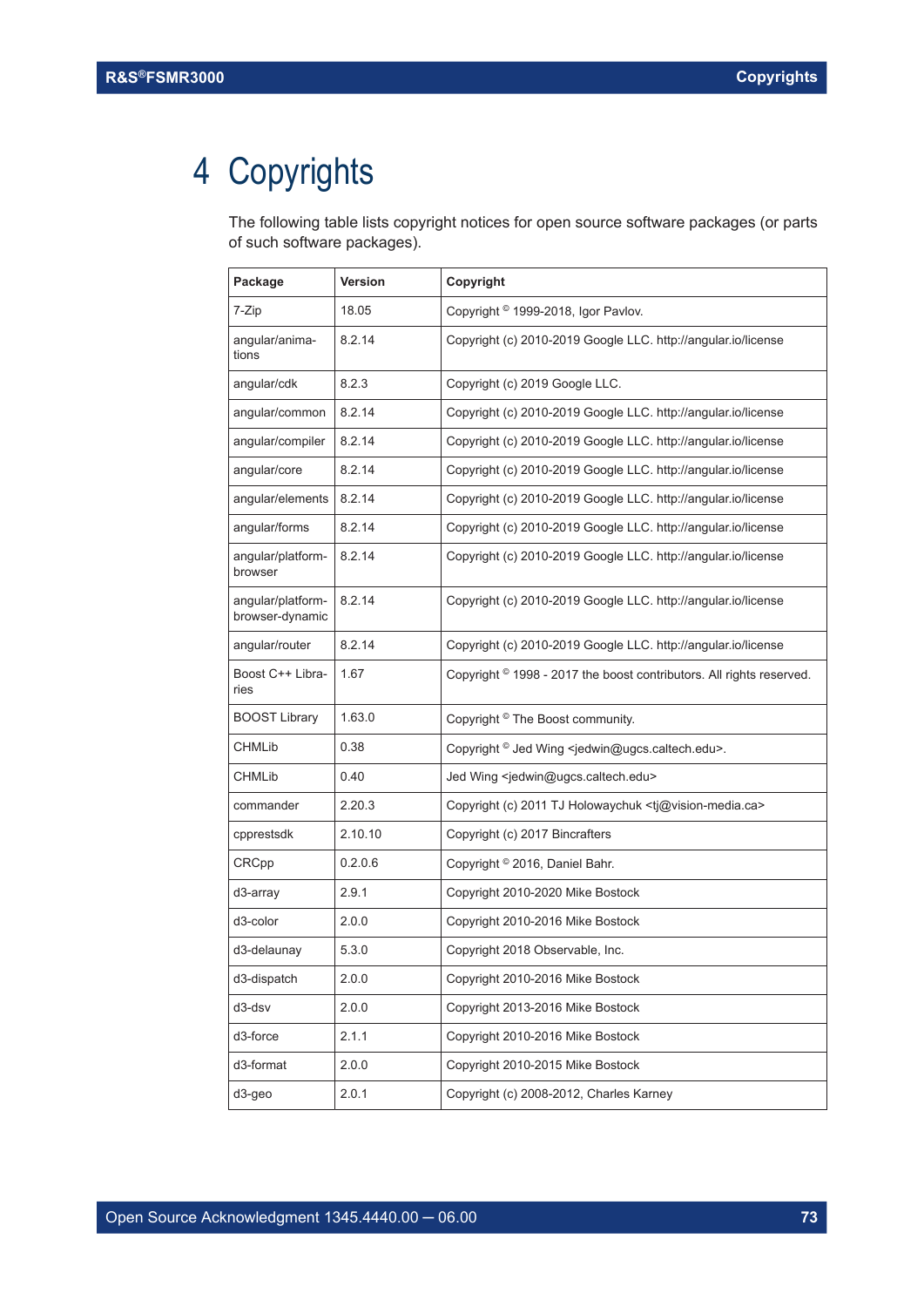| Package                                            | <b>Version</b> | Copyright                                                                        |
|----------------------------------------------------|----------------|----------------------------------------------------------------------------------|
| d3-geo-projec-<br>tion                             | 3.0.0          | Copyright (c) 2015 Ricky Reusser                                                 |
| d3-hierarchy                                       | 2.0.0          | Copyright 2010-2016 Mike Bostock                                                 |
| d3-interpolate                                     | 2.0.1          | Copyright 2010-2016 Mike Bostock                                                 |
| d3-path                                            | 2.0.0          | Copyright 2015-2016 Mike Bostock                                                 |
| d3-quadtree                                        | 2.0.0          | Copyright 2010-2016 Mike Bostock                                                 |
| d3-scale                                           | 3.2.3          | Copyright 2010-2015 Mike Bostock                                                 |
| d3-shape                                           | 2.0.0          | Copyright 2010-2015 Mike Bostock                                                 |
| d3-time                                            | 2.0.0          | Copyright 2010-2016 Mike Bostock                                                 |
| d3-time-format                                     | 3.0.0          | Copyright 2010-2017 Mike Bostock                                                 |
| d3-timer                                           | 2.0.0          | Copyright 2010-2016 Mike Bostock                                                 |
| delaunator                                         | 4.0.1          | Copyright (c) 2017, Mapbox                                                       |
| DNSSD.DLL                                          | 320.5          | Copyright (c) 2003-2004, Apple Computer, Inc. All rights reserved.               |
| document-regis-<br>ter-element                     | 1.14.10        | Copyright (c) 2014-2018, Andrea Giammarchi, @WebReflection                       |
| <b>DOJO</b>                                        | 1.8.1          | Copyright (c) 2005-2007, The Dojo Foundation                                     |
| fmt - Formatting                                   | 5.3.0          | Copyright (c) 2012 - present, Victor Zverovich;                                  |
| library for C++                                    |                | Copyright (c) 2018 - present, Victor Zverovich and fmt contributors;             |
|                                                    |                | Copyright (c) 2018 - present, Remotion (Igor Schulz)                             |
| FreeType                                           | 2.4.10         | Copyright 1996-2002, 2006 by David Turner, Robert Wilhelm, and<br>Werner Lemberg |
| function-bind                                      | 1.1.1          | Copyright (c) 2013 Raynos.                                                       |
| Google Glog log-<br>ging library for C<br>$^{++}$  | 0.3.4          | Copyright <sup>©</sup> 1999, Google Inc.                                         |
| has                                                | 1.0.3          | Copyright (c) 2013 Thiago de Arruda                                              |
| iconv-lite                                         | 0.4.24         | Copyright (c) 2011 Alexander Shtuchkin                                           |
| Intel Decimal<br><b>Floating Point</b><br>Math Lib | 8.0.1          | Copyright <sup>©</sup> 2011, Intel Corp.                                         |
| is-core-module                                     | 2.2.0          | Copyright (c) 2014 Dave Justice                                                  |
| jQuery Java-<br>script Library                     | 1.8.3          | Copyright <sup>©</sup> 2010, 2012, John Resig.                                   |
| libarchive                                         | 3.1.2          | Copyright (c) 2003-2009 Tim Kientzle                                             |
| libarchive                                         | 3.4.0          | Copyright (C) 2003-2018 Tim Kientzle                                             |
| libevent                                           | 2.1.8          | Copyright (C) 2007-2012 Niels Provos and Nick Mathewson                          |
| libhdf5                                            | 1.10.0-patch1  | Copyright 2006-2016 by The HDF Group.                                            |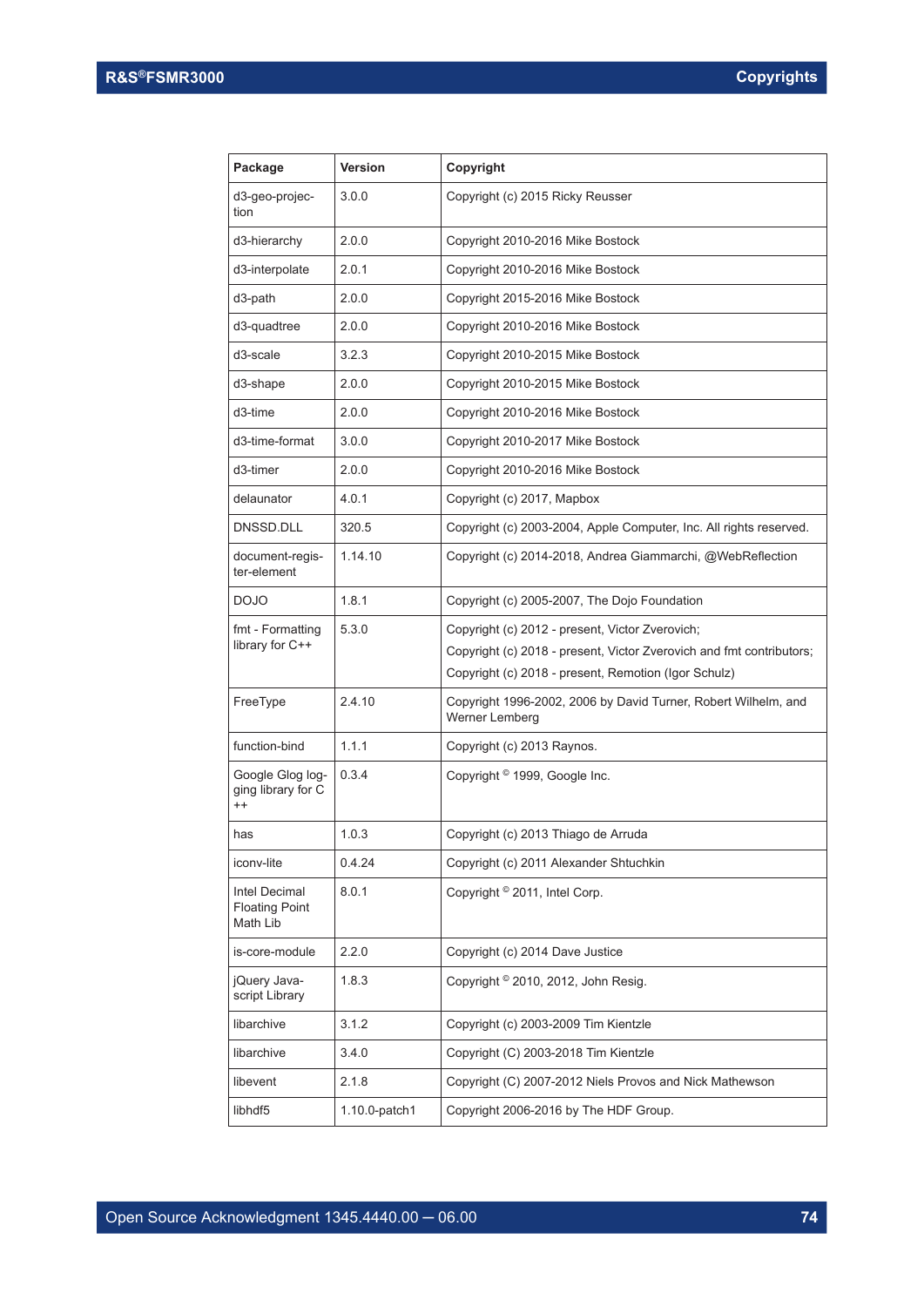| Package                       | <b>Version</b>     | Copyright                                                                                                                                                                                                           |
|-------------------------------|--------------------|---------------------------------------------------------------------------------------------------------------------------------------------------------------------------------------------------------------------|
| libpng                        | 1.5.13             | Copyright (c) 2004, 2006-2012 Glenn Randers-Pehrson                                                                                                                                                                 |
| matio                         | 1.5.8              | Copyright (c) 2011-2016, Christopher C. Hulbert                                                                                                                                                                     |
| mDNS Res-<br>ponder           | 320.5              | Copyright (c) 2002-2003 Apple Computer, Inc. All rights reserved.                                                                                                                                                   |
| Memory-Mapped<br>File C++     | 2017-01-31         | Copyright (c) 2014, Carlo Milanesi                                                                                                                                                                                  |
| Net-SNMP                      | 5.7.2              | Copyright 1996, 1998-2000 The Regents of the University of Califor-<br>nia                                                                                                                                          |
| nginx                         | 1.19.1             | Copyright (C) 2002-2019 Igor Sysoev<br>Copyright (C) 2011-2019 Nginx, Inc.                                                                                                                                          |
| ngx-translate/<br>core        | 11.0.1             | Copyright (c) 2018 Olivier Combe                                                                                                                                                                                    |
| ngx-translate/<br>http-loader | 4.0.0              | Copyright (c) 2018 Olivier Combe                                                                                                                                                                                    |
| node-fetch                    | 2.6.1              | Copyright (c) 2016 David Frank                                                                                                                                                                                      |
| noVNC                         | 0.4                | Copyright (C) 2011 Joel Martin <github@martintribe.org>;Copyright<br/>(c) 2011 by Erik Moller; Copyright (c) 2014 Denis Radin; Copyright:<br/>Hiroshi Ichikawa; Copyright 2012 Google Inc.</github@martintribe.org> |
| OncRpc                        | 1.14               | Copyright (C) 1984, Sun Microsystems, Inc.                                                                                                                                                                          |
| OpenSSL                       | 1.0.1u             | Copyright (c) 1998-2016 The OpenSSL Project                                                                                                                                                                         |
| OpenSSL                       | 1.1.1 <sub>b</sub> | Copyright (c) 1998-2016 The OpenSSL Project                                                                                                                                                                         |
| parse5                        | 5.1.1              | Copyright (c) 2013-2019 Ivan Nikulin (ifaaan@gmail.com, https://<br>github.com/inikulin)                                                                                                                            |
| path-parse                    | 1.0.6              | Copyright (c) 2015 Javier Blanco                                                                                                                                                                                    |
| PCRE library                  | 8.34               | Copyright <sup>©</sup> 1997-2013, University of Cambridge.                                                                                                                                                          |
| PeakFinder                    | 1.7                | Copyright <sup>©</sup> 2013, Nathanael C. Yoder.                                                                                                                                                                    |
| <b>PHP</b>                    | 7.2.11             | Copyright (c) 1999 - 2012 The PHP Group. All rights reserved.                                                                                                                                                       |
| POCO C++ libra-<br>ries       | 1.6.1              | Copyright <sup>©</sup> 2004-2015, Applied Informatics Software Engineering<br>GmbH and other contributors.                                                                                                          |
| primeicons                    | 1.0.0-beta.10      | Copyright (c) 2018 PrimeTek                                                                                                                                                                                         |
| primeng                       | 8.1.1              | Copyright (c) 2016-2019 PrimeTek                                                                                                                                                                                    |
| PugiXml                       | 1.8                | Copyright (C) 2006-2017, by Arseny Kapoulkine                                                                                                                                                                       |
| QtWinMigrate/<br>QWinWidget   | 2017-07-12         | Copyright <sup>©</sup> 2013, Digia Plc and/or its subsidiary(-ies).                                                                                                                                                 |
| RapidXML                      | 1.13               | Copyright (c) 2006, 2007 Marcin Kalicinski                                                                                                                                                                          |
| ResizableLib                  | 1.1                | Copyright (C) 2000-2001 by Paolo Messina                                                                                                                                                                            |
| resolve                       | 1.19.0             | Copyright (c) 2012 James Halliday                                                                                                                                                                                   |
| rw                            | 1.3.3              | Copyright (c) 2014-2016, Michael Bostock                                                                                                                                                                            |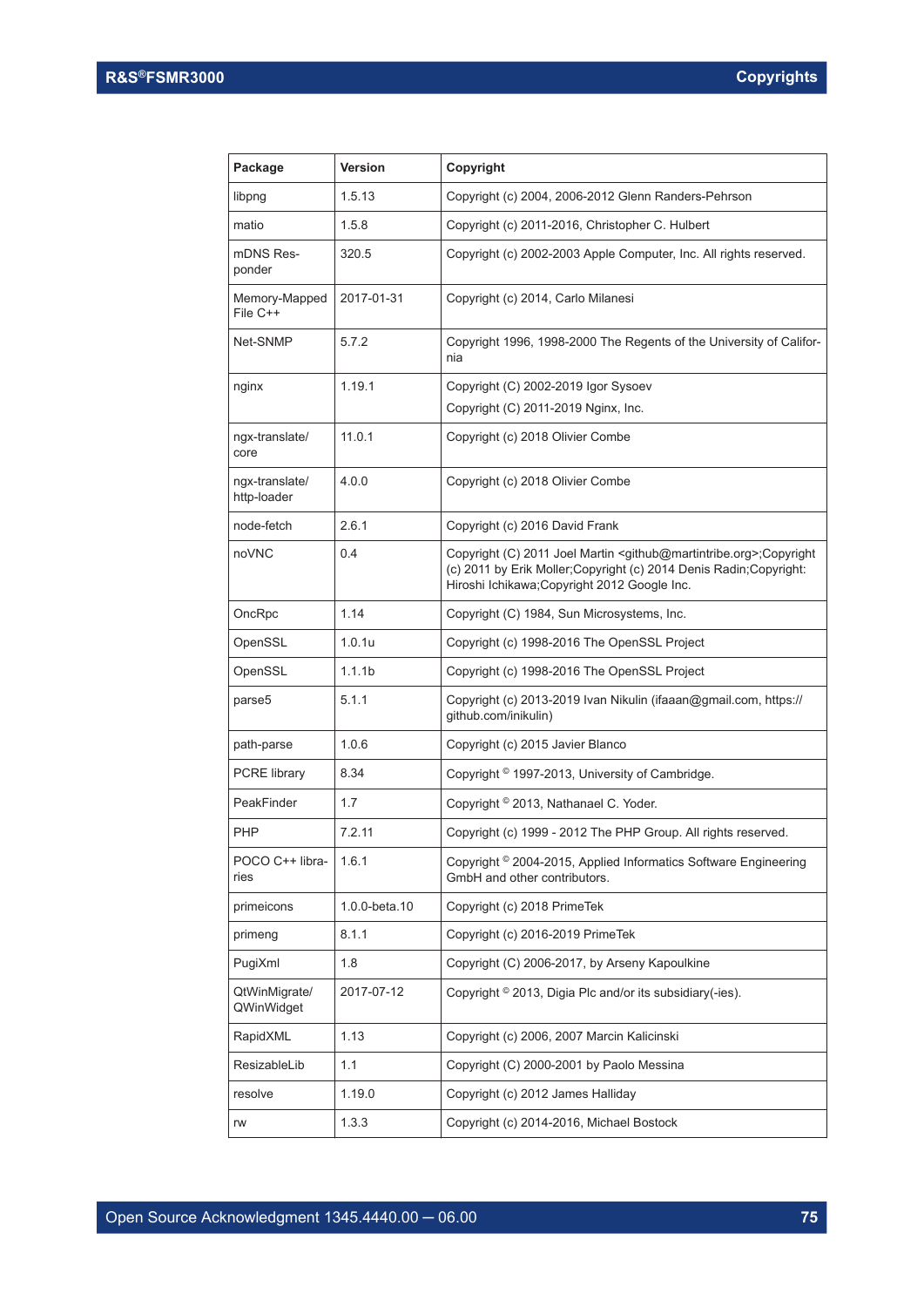| Package                               | <b>Version</b> | Copyright                                                                                |
|---------------------------------------|----------------|------------------------------------------------------------------------------------------|
| rxjs                                  | 6.4.0          | Copyright (c) 2015-2018 Google, Inc., Netflix, Inc., Microsoft Corp.<br>and contributors |
| safer-buffer                          | 2.1.2          | Copyright (c) 2018 Nikita Skovoroda <chalkerx@gmail.com></chalkerx@gmail.com>            |
| smartmontools                         | 7.0            | Copyright (C) 2019 Bruce Allen, Christian Franke, Guido Guenther                         |
| spdlog - Fast C+<br>+ logging library | 1.3.1          | Copyright(c) 2015-2018 Gabi Melman                                                       |
| SQLite                                | 3.9.2          | Hipp, Wyrick & Company, Inc.                                                             |
| <b>StackWalker</b>                    | 2009-11-01     | Copyright <sup>©</sup> 2005-2009, Jochen Kalmbach.                                       |
| <b>TightVNC</b>                       | 2.7.10         | Copyright (C) 2009, 2010, 2011, 2012 GlavSoft LLC.                                       |
| topojson-client                       | 3.1.0          | Copyright 2012-2019 Michael Bostock                                                      |
| tslib                                 | 1.14.1         | Copyright (c) Microsoft Corporation.                                                     |
| vega                                  | 5.18.0         | Copyright (c) 2015-2018, University of Washington Interactive Data<br>Lab                |
| vega-canvas                           | 1.2.6          | Copyright (c) 2015-2018, University of Washington Interactive Data<br>Lab                |
| vega-crossfilter                      | 4.0.5          | Copyright (c) 2015-2018, University of Washington Interactive Data<br>Lab                |
| vega-dataflow                         | 5.7.3          | Copyright (c) 2015-2018, University of Washington Interactive Data<br>Lab                |
| vega-encode                           | 4.8.3          | Copyright (c) 2015-2018, University of Washington Interactive Data<br>Lab                |
| vega-event-<br>selector               | 2.0.6          | Copyright (c) 2015-2018, University of Washington Interactive Data<br>Lab                |
| vega-expression                       | 4.0.1          | Copyright (c) 2015-2018, University of Washington Interactive Data<br>Lab                |
| vega-force                            | 4.0.7          | Copyright (c) 2015-2018, University of Washington Interactive Data<br>Lab                |
| vega-format                           | 1.0.4          | Copyright (c) 2015-2018, University of Washington Interactive Data<br>Lab                |
| vega-functions                        | 5.11.0         | Copyright (c) 2015-2018, University of Washington Interactive Data<br>Lab                |
| vega-geo                              | 4.3.8          | Copyright (c) 2015-2018, University of Washington Interactive Data<br>Lab                |
| vega-hierarchy                        | 4.0.9          | Copyright (c) 2015-2018, University of Washington Interactive Data<br>Lab                |
| vega-label                            | 1.0.0          | Copyright (c) 2015-2018, University of Washington Interactive Data<br>Lab                |
| vega-loader                           | 4.4.0          | Copyright (c) 2015-2018, University of Washington Interactive Data<br>Lab                |
| vega-parser                           | 6.1.2          | Copyright (c) 2015-2018, University of Washington Interactive Data<br>Lab                |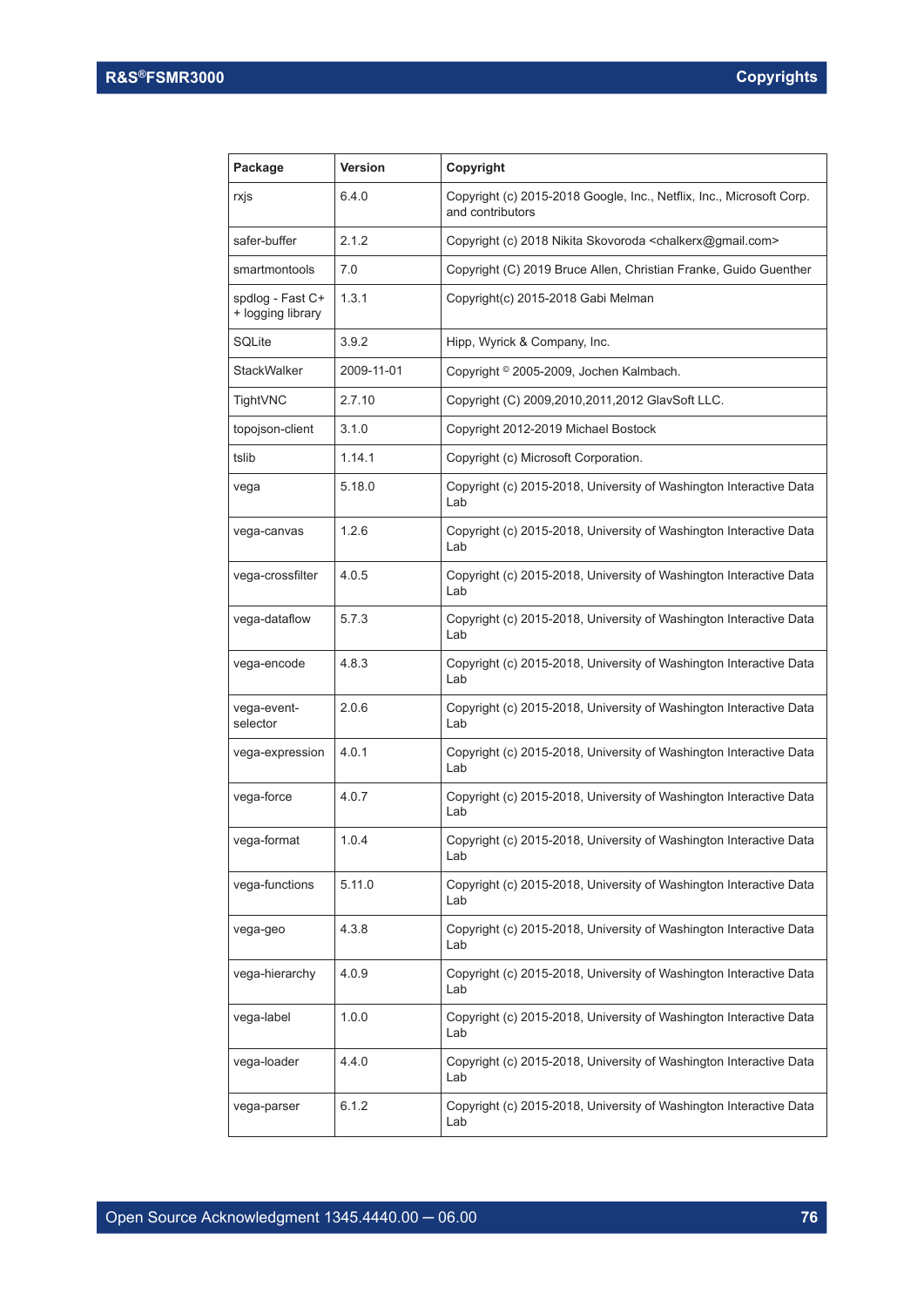| Package                   | <b>Version</b> | Copyright                                                                 |
|---------------------------|----------------|---------------------------------------------------------------------------|
| vega-projection           | 1.4.5          | Copyright (c) 2015-2018, University of Washington Interactive Data<br>Lab |
| vega-regression           | 1.0.9          | Copyright (c) 2015-2018, University of Washington Interactive Data<br>Lab |
| vega-runtime              | 6.1.3          | Copyright (c) 2015-2018, University of Washington Interactive Data<br>Lab |
| vega-scale                | 7.1.1          | Copyright (c) 2015-2018, University of Washington Interactive Data<br>Lab |
| vega-scene-<br>graph      | 4.9.2          | Copyright (c) 2015-2018, University of Washington Interactive Data<br>Lab |
| vega-selections           | 5.2.0          | Copyright (c) 2015-2018, University of Washington Interactive Data<br>Lab |
| vega-statistics           | 1.7.9          | Copyright (c) 2015-2018, University of Washington Interactive Data<br>Lab |
| vega-time                 | 2.0.4          | Copyright (c) 2015-2018, University of Washington Interactive Data<br>Lab |
| vega-transforms           | 4.9.3          | Copyright (c) 2015-2018, University of Washington Interactive Data<br>Lab |
| vega-typings              | 0.19.2         | Copyright (c) 2015-2018, University of Washington Interactive Data<br>Lab |
| vega-util                 | 1.16.0         | Copyright (c) 2015-2018, University of Washington Interactive Data<br>Lab |
| vega-view                 | 5.9.2          | Copyright (c) 2015-2018, University of Washington Interactive Data<br>Lab |
| vega-view-trans-<br>forms | 4.5.8          | Copyright (c) 2015-2018, University of Washington Interactive Data<br>Lab |
| vega-voronoi              | 4.1.5          | Copyright (c) 2015-2018, University of Washington Interactive Data<br>Lab |
| vega-wordcloud            | 4.1.3          | Copyright (c) 2015-2018, University of Washington Interactive Data<br>Lab |
| XZIP and XUN-<br>ZIP      | 1.3            | Copyright (c) 1990-2007 Info-ZIP. All rights reserved.                    |
| ZLib                      | 1.2.11         | Copyright (C) 1995-2017 Jean-loup Gailly and Mark Adler                   |
| zlib                      | 1.2.11         | Copyright (c) 1995-2013 Jean-loup Gailly and Mark Adler                   |
| zone.js                   | 0.9.1          | Copyright (c) 2016-2018 Google, Inc.                                      |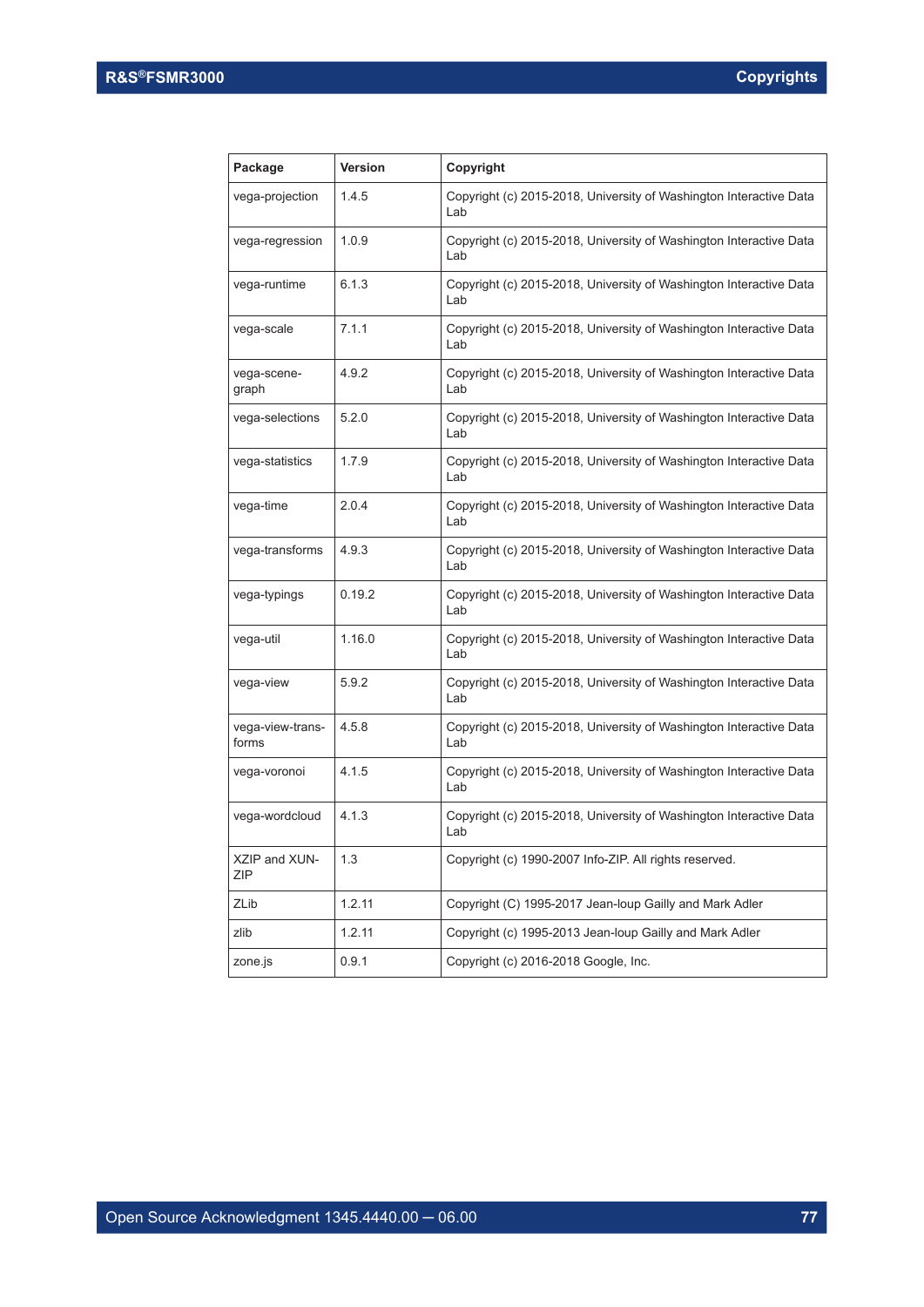## Annex A Intel(R) Math Kernel Library – 2020.1.216

Intel Simplified Software License (Version April 2018)

Copyright (c) 2018 Intel Corporation.

Use and Redistribution. You may use and redistribute the software (the Software), without modification, provided the following conditions are  $m \ominus$  +  $\cdot$ 

\* Redistributions must reproduce the above copyright notice and the following terms of use in the Software and in the documentation and/or other materials provided with the distribution.

\* Neither the name of Intel nor the names of its suppliers may be used to endorse or promote products derived from this Software without specific prior written permission.

\* No reverse engineering, decompilation, or disassembly of this Software is permitted.

Limited patent license. Intel grants you a world-wide, royalty-free, non-exclusive license under patents it now or hereafter owns or controls to

make, have made, use, import, offer to sell and sell (Utilize) this Software,

but solely to the extent that any such patent is necessary to Utilize the Software alone. The patent license shall not apply to any combinations which include this software. No hardware per se is licensed hereunder.

Third party and other Intel programs. Third Party Programs are the files listed in the third-party-programs.txt text file that is included with the Software and may include Intel programs under separate license terms. Third Party Programs, even if included with the distribution of the Materials, are governed by separate license terms and those license terms solely govern your use of those programs.

DISCLAIMER. THIS SOFTWARE IS PROVIDED "AS IS" AND ANY EXPRESS OR IMPLIED WARRANTIES, INCLUDING, BUT NOT LIMITED TO, THE IMPLIED WARRANTIES OF MERCHANTABILITY, FITNESS FOR A PARTICULAR PURPOSE, AND NON-INFRINGEMENT ARE DISCLAIMED. THIS SOFTWARE IS NOT INTENDED FOR USE IN SYSTEMS OR APPLICATIONS WHERE FAILURE OF THE SOFTWARE MAY CAUSE PERSONAL INJURY OR DEATH AND YOU AGREE THAT YOU ARE FULLY RESPONSIBLE FOR ANY CLAIMS, COSTS, DAMAGES, EXPENSES, AND ATTORNEYS FEES ARISING OUT OF ANY SUCH USE, EVEN IF ANY CLAIM ALLEGES THAT INTEL WAS NEGLIGENT REGARDING THE DESIGN OR MANUFACTURE OF THE MATERIALS.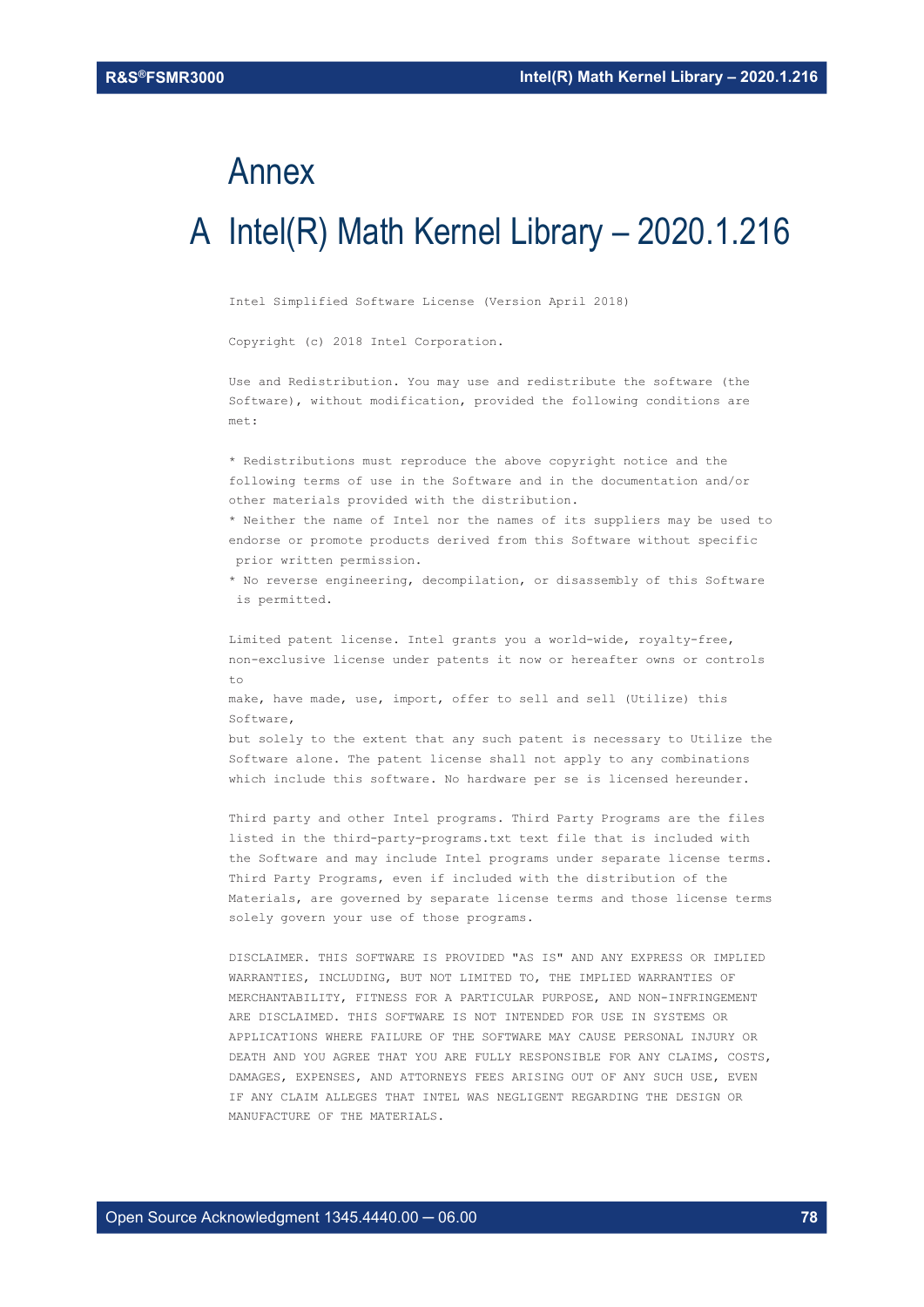LIMITATION OF LIABILITY. IN NO EVENT WILL INTEL BE LIABLE FOR ANY DIRECT, INDIRECT, INCIDENTAL, SPECIAL, EXEMPLARY, OR CONSEQUENTIAL DAMAGES (INCLUDING, BUT NOT LIMITED TO, PROCUREMENT OF SUBSTITUTE GOODS OR SERVICES; LOSS OF USE, DATA, OR PROFITS; OR BUSINESS INTERRUPTION) HOWEVER CAUSED AND ON ANY THEORY OF LIABILITY, WHETHER IN CONTRACT, STRICT LIABILITY, OR TORT (INCLUDING NEGLIGENCE OR OTHERWISE) ARISING IN ANY WAY OUT OF THE USE OF THIS SOFTWARE, EVEN IF ADVISED OF THE POSSIBILITY OF SUCH DAMAGE. YOU AGREE TO INDEMNIFY AND HOLD INTEL HARMLESS AGAINST ANY CLAIMS AND EXPENSES RESULTING FROM YOUR USE OR UNAUTHORIZED USE OF THE SOFTWARE.

No support. Intel may make changes to the Software, at any time without notice, and is not obligated to support, update or provide training for the Software.

Termination. Intel may terminate your right to use the Software in the event of your breach of this Agreement and you fail to cure the breach within a reasonable period of time.

Feedback. Should you provide Intel with comments, modifications, corrections, enhancements or other input (Feedback) related to the Software Intel will be free to use, disclose, reproduce, license or otherwise distribute or exploit the Feedback in its sole discretion without any obligations or restrictions of any kind, including without limitation, intellectual property rights or licensing obligations.

Compliance with laws. You agree to comply with all relevant laws and regulations governing your use, transfer, import or export (or prohibition thereof) of the Software.

Governing law. All disputes will be governed by the laws of the United States of America and the State of Delaware without reference to conflict of law principles and subject to the exclusive jurisdiction of the state or federal courts sitting in the State of Delaware, and each party agrees that it submits to the personal jurisdiction and venue of those courts and waives any objections. The United Nations Convention on Contracts for the International Sale of Goods (1980) is specifically excluded and will not apply to the Software.

\*Other names and brands may be claimed as the property of others.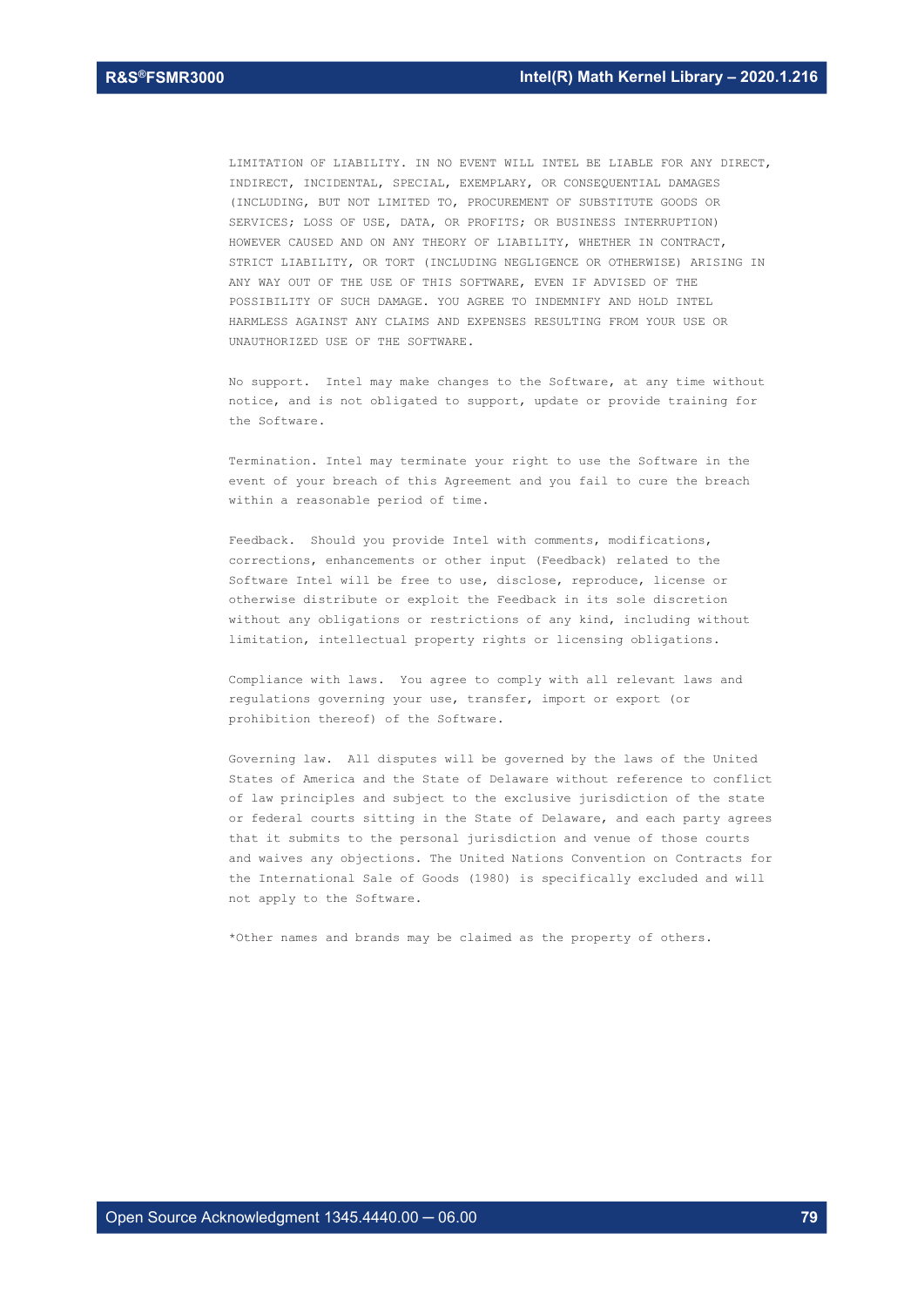## B Intel(R) Integrated Performance Primitives – 2020.1.216

Intel Simplified Software License (Version April 2018)

Copyright (c) 2018 Intel Corporation.

Use and Redistribution. You may use and redistribute the software (the Software), without modification, provided the following conditions are met:

\* Redistributions must reproduce the above copyright notice and the following terms of use in the Software and in the documentation and/or other materials provided with the distribution.

\* Neither the name of Intel nor the names of its suppliers may be used to endorse or promote products derived from this Software without specific prior written permission.

\* No reverse engineering, decompilation, or disassembly of this Software is permitted.

Limited patent license. Intel grants you a world-wide, royalty-free, non-exclusive license under patents it now or hereafter owns or controls  $t \circ$ 

make, have made, use, import, offer to sell and sell (Utilize) this Software,

but solely to the extent that any such patent is necessary to Utilize the Software alone. The patent license shall not apply to any combinations which include this software. No hardware per se is licensed hereunder.

Third party and other Intel programs. Third Party Programs are the files listed in the third-party-programs.txt text file that is included with the Software and may include Intel programs under separate license terms. Third Party Programs, even if included with the distribution of the Materials, are governed by separate license terms and those license terms solely govern your use of those programs.

DISCLAIMER. THIS SOFTWARE IS PROVIDED "AS IS" AND ANY EXPRESS OR IMPLIED WARRANTIES, INCLUDING, BUT NOT LIMITED TO, THE IMPLIED WARRANTIES OF MERCHANTABILITY, FITNESS FOR A PARTICULAR PURPOSE, AND NON-INFRINGEMENT ARE DISCLAIMED. THIS SOFTWARE IS NOT INTENDED FOR USE IN SYSTEMS OR APPLICATIONS WHERE FAILURE OF THE SOFTWARE MAY CAUSE PERSONAL INJURY OR DEATH AND YOU AGREE THAT YOU ARE FULLY RESPONSIBLE FOR ANY CLAIMS, COSTS, DAMAGES, EXPENSES, AND ATTORNEYS FEES ARISING OUT OF ANY SUCH USE, EVEN IF ANY CLAIM ALLEGES THAT INTEL WAS NEGLIGENT REGARDING THE DESIGN OR MANUFACTURE OF THE MATERIALS.

LIMITATION OF LIABILITY. IN NO EVENT WILL INTEL BE LIABLE FOR ANY DIRECT,